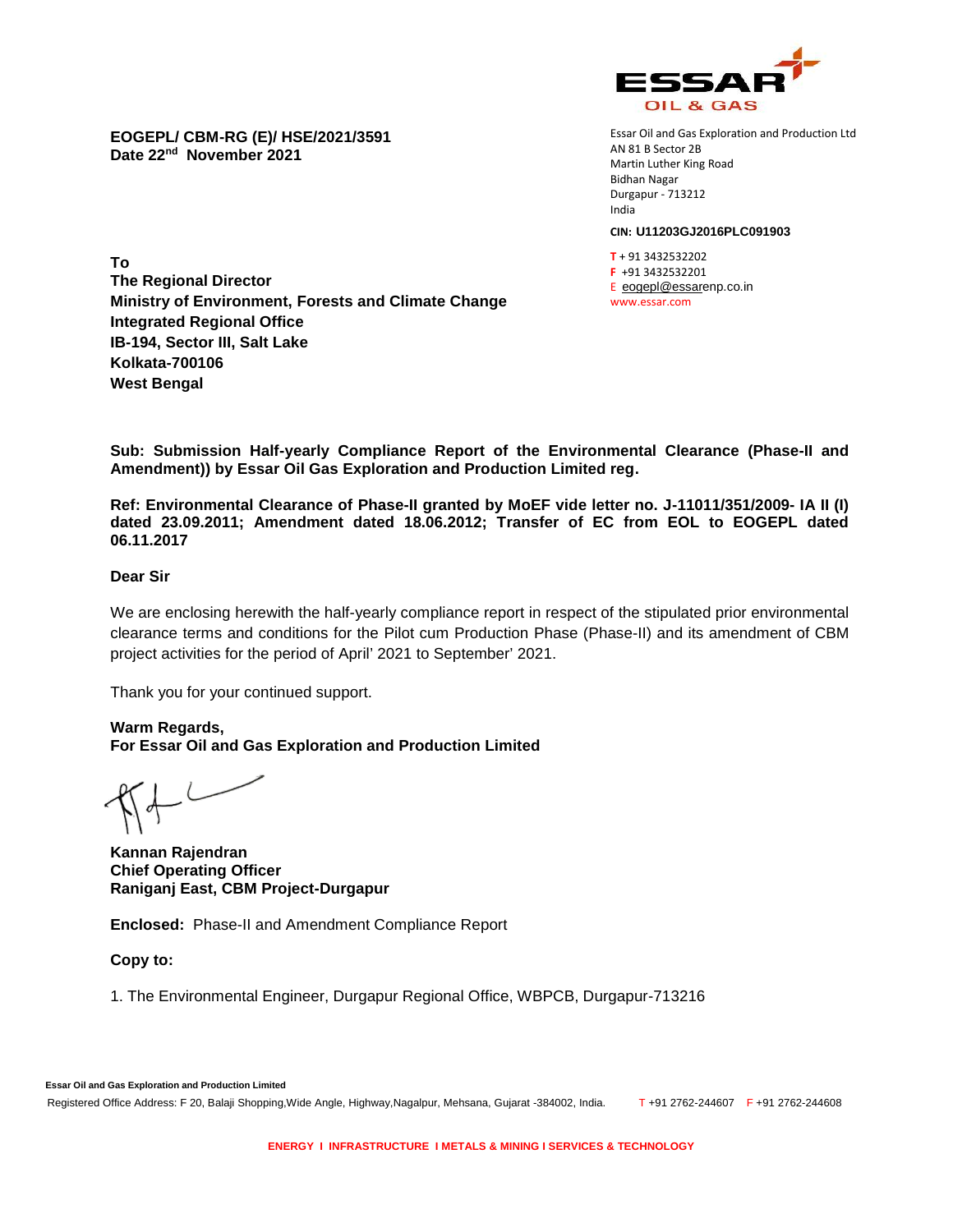### **Essar Oil and Gas Exploration and Production Limited RG (East)-CBM-2001/1 (Phase-II) Half Yearly Environment Clearance Compliance Report (April'21 to September'21) Ref: Environment Clearance no. F. No. J-11011/351/2009- IA II (I) dated 23.09.2011**

| S.<br>No. | <b>EC Conditions</b>                                                                                                                                                                                                                                                                                                             | <b>Compliance Status</b>                                                                                                                                                                                                                                                                                                                        |
|-----------|----------------------------------------------------------------------------------------------------------------------------------------------------------------------------------------------------------------------------------------------------------------------------------------------------------------------------------|-------------------------------------------------------------------------------------------------------------------------------------------------------------------------------------------------------------------------------------------------------------------------------------------------------------------------------------------------|
|           | <b>Specific Conditions</b><br>А.                                                                                                                                                                                                                                                                                                 |                                                                                                                                                                                                                                                                                                                                                 |
| i.        | As proposed, Only 58 pilot-cum-production wells<br>shall be drilled up to a depth of 1000 m. No<br>additional wells shall be drilled without prior<br>permission from this Ministry.                                                                                                                                             | Number of pilot-cum-production wells has been drilled<br>are as per the permission. Amendment in Environmental<br>Clearance has been granted by MoEF & CC for drilling<br>4 additional supporting wells at each pilot cum<br>production site to augment the production.                                                                         |
| ij.       | As proposed, no drilling of well and any<br>construction work shall be carried out in forest<br>land. No forest land shall be used for installation<br>of Group Gathering Stations (GGSs) and pipeline<br>laying in the proposed location.                                                                                       | All the facilities including well sites & Gas Gathering<br>Stations are located outside the forest area.                                                                                                                                                                                                                                        |
| iii       | Recommendations<br><b>State</b><br>Forest<br>of<br>the<br>Department shall be obtained regarding likely<br>impact of the proposed plant on the surrounding<br>protected forests viz. Durgapur PF & Ukhra PF<br>and implemented.                                                                                                  | The Conservator of Forests (South East Circle), Forest<br>Department, West Bengal has carried out site Survey.<br>The Additional PCCF, West Bengal forwarded his<br>recommendations to the Additional PCCF, MoEF<br>(Eastern Regional Office). (A copy of the letter has<br>already been submitted along with compliance report<br>after that). |
| iv        | Compensation for the land acquisition to the land<br>oustees, if any, and also for standing crop shall<br>be paid as per the National Resettlement and<br>Rehabilitation Policy (NRRP) 2007 or State<br>Government norms. It may be ensured that<br>compensation provided shall not be less than the<br>norms of the NRRP, 2007. | Land acquisition is being directly done with the land<br>owners and the compensation is paid as per the<br>prevailing market rate. There is no involvement of<br>Rehabilitation and Resettlement.                                                                                                                                               |
| v         | Prior permission from the Ministry of Defense<br>shall be obtained regarding impact of proposed<br>plant on Panagarh air base, if any.                                                                                                                                                                                           | Four (4) nos. of Gas Gathering Station (GGS) and One<br>Main Compressor Station (MCS) was constructed as<br>per the condition of the NOC of Ministry of Defense                                                                                                                                                                                 |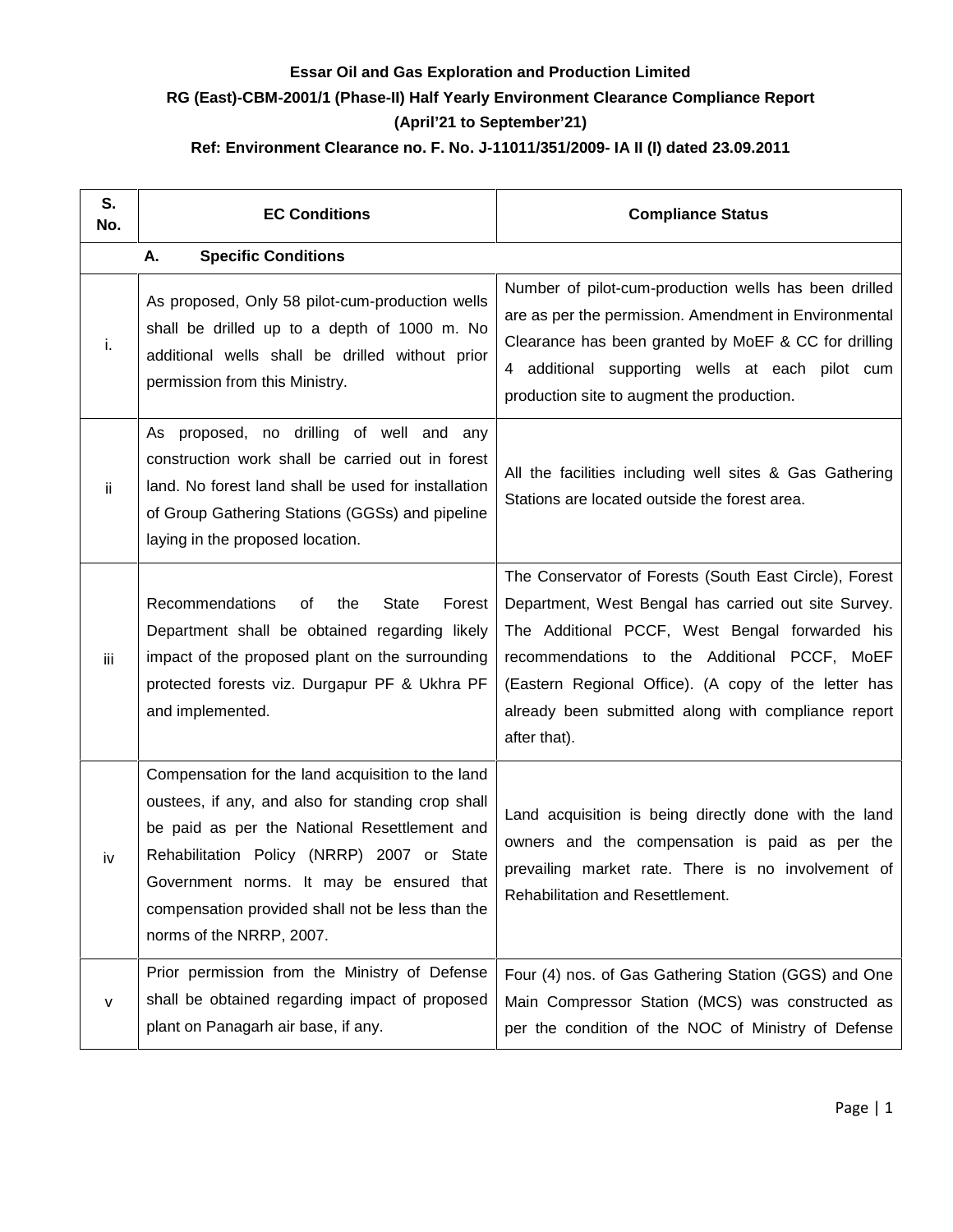| S.<br>No. | <b>EC Conditions</b>                                                                                                                                                                                                                                                                                                                                                                                                                                  | <b>Compliance Status</b>                                                                                                                                                                                                                                                                                                                                                                                                                                                                                                                           |
|-----------|-------------------------------------------------------------------------------------------------------------------------------------------------------------------------------------------------------------------------------------------------------------------------------------------------------------------------------------------------------------------------------------------------------------------------------------------------------|----------------------------------------------------------------------------------------------------------------------------------------------------------------------------------------------------------------------------------------------------------------------------------------------------------------------------------------------------------------------------------------------------------------------------------------------------------------------------------------------------------------------------------------------------|
|           |                                                                                                                                                                                                                                                                                                                                                                                                                                                       | (MoD).                                                                                                                                                                                                                                                                                                                                                                                                                                                                                                                                             |
| vi        | The surface facilities shall be installed as per the<br>applicable codes and standards, international<br>practices and applicable local regulations.                                                                                                                                                                                                                                                                                                  | Surface facilities have been designed as per applicable<br>Code and Standard.                                                                                                                                                                                                                                                                                                                                                                                                                                                                      |
| vii       | Ambient air quality shall be monitored near the<br>closest human settlements as per the National<br>Ambient Air<br>Quality<br>Emission<br>Standards<br>(NAAQES) issued by the Ministry vide G.S.R.<br>No. 826(E) dated 16th November, 2009 for PM <sub>10</sub> ,<br>PM <sub>2.5</sub> , S02, NOx, CO, CH4, VOCs, HC, Non-<br>methane HC etc. Efforts shall be made to<br>improve the ambient air quality of the area.                                | Ambient Air Quality Monitoring has been carried out at<br>well sites near to the closest human settlements as per<br>the Ambient Air Quality Emission Standards (NAAQES)<br>issued by the Ministry vide G.S.R No. 826(E) dated 16th<br>November, 2009 for PM10, PM2.5, SO2, NOX, CO,<br>CH4, VOCs, HC, Non-methane HC.<br>Monitoring activity has been carried out from April'21 to<br>September'21 through a recognized laboratory based in<br>Kolkata. Please find the ambient air quality monitoring<br>results with this report as Annexure I. |
| viii      | The company shall monitor data on methane and<br>non-methane hydrocarbon at the drilling site,<br>GGS, CGS and at the SV station from where the<br>gas is supplied to the customers.                                                                                                                                                                                                                                                                  | Methane hydrocarbons are monitored as part of<br>Ambient Air Quality Monitoring plan at major facilities<br>(GGS, MCS) and villages.<br>Monitoring activity has been carried out from Apr'21 to<br>Sep'21 through a recognized laboratory based in<br>Kolkata. Please find the ambient air quality monitoring<br>results with this report as Annexure I.                                                                                                                                                                                           |
| İХ        | Mercury shall also be analyzed in air, water and<br>drill cuttings twice during drilling period.                                                                                                                                                                                                                                                                                                                                                      | The drilling operation has been temporarily suspended<br>from April, 2017 till date.                                                                                                                                                                                                                                                                                                                                                                                                                                                               |
| X         | The flare system shall be designed as per good<br>oil field practices and Oil Industry Safety<br>Directorate (OISD) guidelines. The company<br>shall take necessary measures to prevent fire<br>hazards and soil remediation as needed. At the<br>place of ground flaring, the flare pit shall be lined<br>with refractory bricks and efficient burning<br>system. In case of overhead flare stacks, the<br>stack height shall be provided as per the | Elevated flare system has been designed as per OISD<br>guidelines. Measures delineated in the EIA/EMP have<br>been taken to prevent fire hazards. The overhead flaring<br>has been installed at a height of 30 m. The following<br>measures have been implemented to prevent fire<br>hazards:<br>Installation of electrical equipment as per approved<br>$\bullet$<br>hazardous zone classification as communicated to<br>DGMS.                                                                                                                    |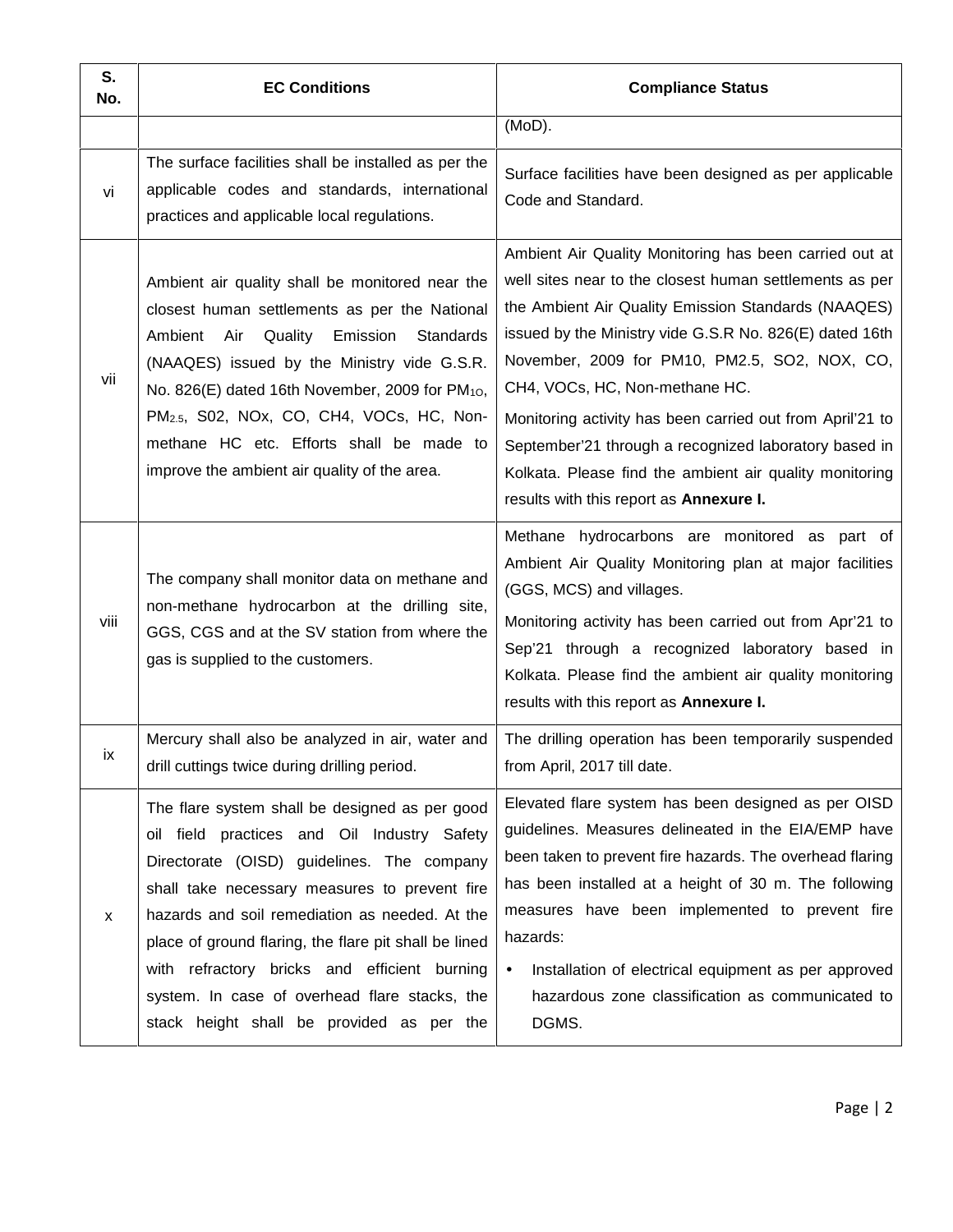| S.<br>No. | <b>EC Conditions</b>                                                                                                                                                                                                                                                                                                                                                                                                                                                                                                                                            | <b>Compliance Status</b>                                                                                                                                                                                                                                                                                                                                                                                                                                                                                                                                                                                                                  |
|-----------|-----------------------------------------------------------------------------------------------------------------------------------------------------------------------------------------------------------------------------------------------------------------------------------------------------------------------------------------------------------------------------------------------------------------------------------------------------------------------------------------------------------------------------------------------------------------|-------------------------------------------------------------------------------------------------------------------------------------------------------------------------------------------------------------------------------------------------------------------------------------------------------------------------------------------------------------------------------------------------------------------------------------------------------------------------------------------------------------------------------------------------------------------------------------------------------------------------------------------|
|           | regulatory requirements and emissions from<br>stacks shall meet the MOEF/CPCB guidelines.                                                                                                                                                                                                                                                                                                                                                                                                                                                                       | Dry chemical fire extinguishers are available at site.<br>$\bullet$<br>Online methane gas analyzers (CH4) are available.<br>$\bullet$<br>Flame proof type lighting fixtures, push buttons and<br>$\bullet$<br>switches at the drill site facilities are used.                                                                                                                                                                                                                                                                                                                                                                             |
| хi        | The company shall make the arrangement for<br>control of noise from the drilling activity and DG<br>sets by providing necessary mitigation measures<br>such as proper acoustic enclosures to DG sets<br>and meet the norms notified by the MoEF. Height<br>of all the stacks/vents shall be as per the CPCB<br>guidelines.                                                                                                                                                                                                                                      | CPCB approved models of silent generator sets have<br>installed with acoustic enclosures.<br>been<br>Noise<br>monitoring has been carried out in the activity area and<br>surrounding habitat. Please find the results of noise<br>monitoring attached with this report as <b>Annexure II</b> .                                                                                                                                                                                                                                                                                                                                           |
| xii       | The company shall comply with the guidelines for<br>disposal of solid waste, drill cutting and drilling<br>fluids for onshore drilling operation notified vide<br>GSR. 546(E) dated 30'August, 2005.                                                                                                                                                                                                                                                                                                                                                            | The drilling operation has been temporarily suspended<br>from April, 2017 till date.                                                                                                                                                                                                                                                                                                                                                                                                                                                                                                                                                      |
| xiii      | Total fresh water requirement from local<br>approved water suppliers shall not exceed 75<br>m3/day/well and prior permission shall<br>be<br>obtained from the concerned Authority and a<br>copy submitted to the Ministry's Regional Office<br>at Bhubaneswar. No ground water shall be used<br>without permission of CGWA.                                                                                                                                                                                                                                     | The drilling operation has been temporarily suspended<br>from April, 2017 till date.<br>However, The treated RO water is reused in work over<br>operations and other utilities.<br>Ground water is not used & withdrawn for Industrial<br>water consumption.                                                                                                                                                                                                                                                                                                                                                                              |
| xiv       | The produced water during drilling operations<br>shall be collected in HDPE lined waste pit to<br>prevent ground water contamination. Effluent<br>shall be properly treated and treated effluent<br>shall conform to CPCB standards. As proposed,<br>produced water may also be used in operational<br>coal mines of Eastern Coal Fields for dust<br>suppression, slurry activities and post-mining<br>restoration efforts etc. Domestic effluent shall be<br>disposed through septic tank followed by soak<br>pit. No effluent shall be discharged outside the | Produced water is collected & stored in over surface Zn-<br>Al tanks installed at all sites. In case of excess water<br>volume, the extra water is stored HDPE lined pits.<br>Produced water is then transported by pipelines to<br>Reverse Osmosis (RO) plant for treatment. Currently<br>RO treatment plants of total capacity 5900 m3/day have<br>been installed and 2000 m3/ day new plant installation<br>process is ongoing. The treated water is used for the<br>projects internal operations (work over & site<br>activities). Excess treated<br>preparation<br>water is<br>discharged to nearby stream only after complying with |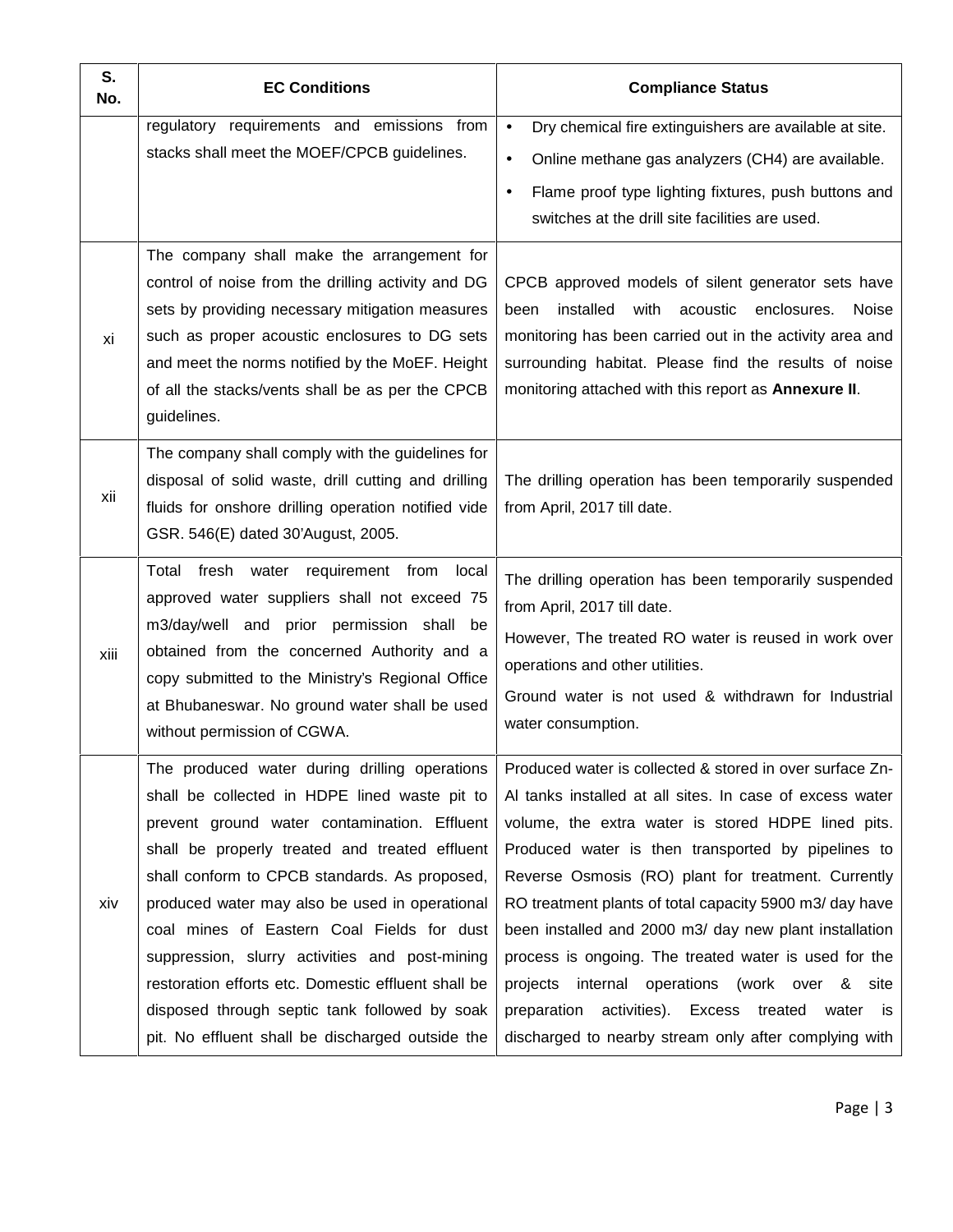| S.<br>No. | <b>EC Conditions</b>                                                                                                                                                                                                 | <b>Compliance Status</b>                                                                                                                                                                                                                                                                                                                                                                                                                                                                                                                                                                                                                                                                                                                                                                                                                                                                         |
|-----------|----------------------------------------------------------------------------------------------------------------------------------------------------------------------------------------------------------------------|--------------------------------------------------------------------------------------------------------------------------------------------------------------------------------------------------------------------------------------------------------------------------------------------------------------------------------------------------------------------------------------------------------------------------------------------------------------------------------------------------------------------------------------------------------------------------------------------------------------------------------------------------------------------------------------------------------------------------------------------------------------------------------------------------------------------------------------------------------------------------------------------------|
|           | premises and 'zero' discharge shall be adopted                                                                                                                                                                       | the discharge standards.<br>Domestic effluent is treated in septic tank followed by<br>soak pits.<br>There is no discharge of effluent from the facilities.                                                                                                                                                                                                                                                                                                                                                                                                                                                                                                                                                                                                                                                                                                                                      |
| XV        | Water produced during drilling shall be reused in<br>drilling of other core/test wells.                                                                                                                              | Produced water has been collected & stored in over<br>surface Zn-AI tanks installed at all sites. Water meeting<br>the standards set by CPCB is reused in the construction<br>& work over activities of adjoining wells. Excess water is<br>discharged only after meeting the discharge standards<br>after treatment.                                                                                                                                                                                                                                                                                                                                                                                                                                                                                                                                                                            |
| xvi       | Reverse Osmosis plant shall be installed for<br>further treatment of the wastewater in case the<br>TDS is > 2000 mg/l and treated wastewater shall<br>be reused or discharge on the land after meeting<br>the norms. | Currently, Reverse Osmosis (RO) plants with total<br>capacity of 5900 m3/ day are installed and 2000 m3/<br>day are in advance stage of commissioning to treat the<br>produced water generated from production wells.<br>Please find the produced water analysis result attached<br>with this report as Annexure III.<br>Please find the RO water quality monitoring results<br>attached with this report as Annexure IV.<br>The treated water is reused in HF, work over and other<br>construction activities. Excess water is discharged to<br>nearby streams only after meeting the discharges<br>standards. Please find the analysis results of surface<br>water monitoring attached with this report as Annexure<br>IV A.<br>Monitoring activity has been carried out from Apr'21 to<br>Sep'21 through a recognized laboratory based in<br>Kolkata. However due to COVID pandemic the water |
| Xvii      | Ground water quality monitoring shall be done to<br>assess if produced water storage or disposal has                                                                                                                 | sampling is not carried out for the month of May 2021.<br>The ground water monitoring carried out in Post-<br>Monsoon (November) month. The Ground water                                                                                                                                                                                                                                                                                                                                                                                                                                                                                                                                                                                                                                                                                                                                         |
| xviii     | any effect.<br>Drilling wastewater including drill cuttings wash                                                                                                                                                     | Analysis reports attached with report as Annexure V.<br>The drilling operation has been temporarily suspended                                                                                                                                                                                                                                                                                                                                                                                                                                                                                                                                                                                                                                                                                                                                                                                    |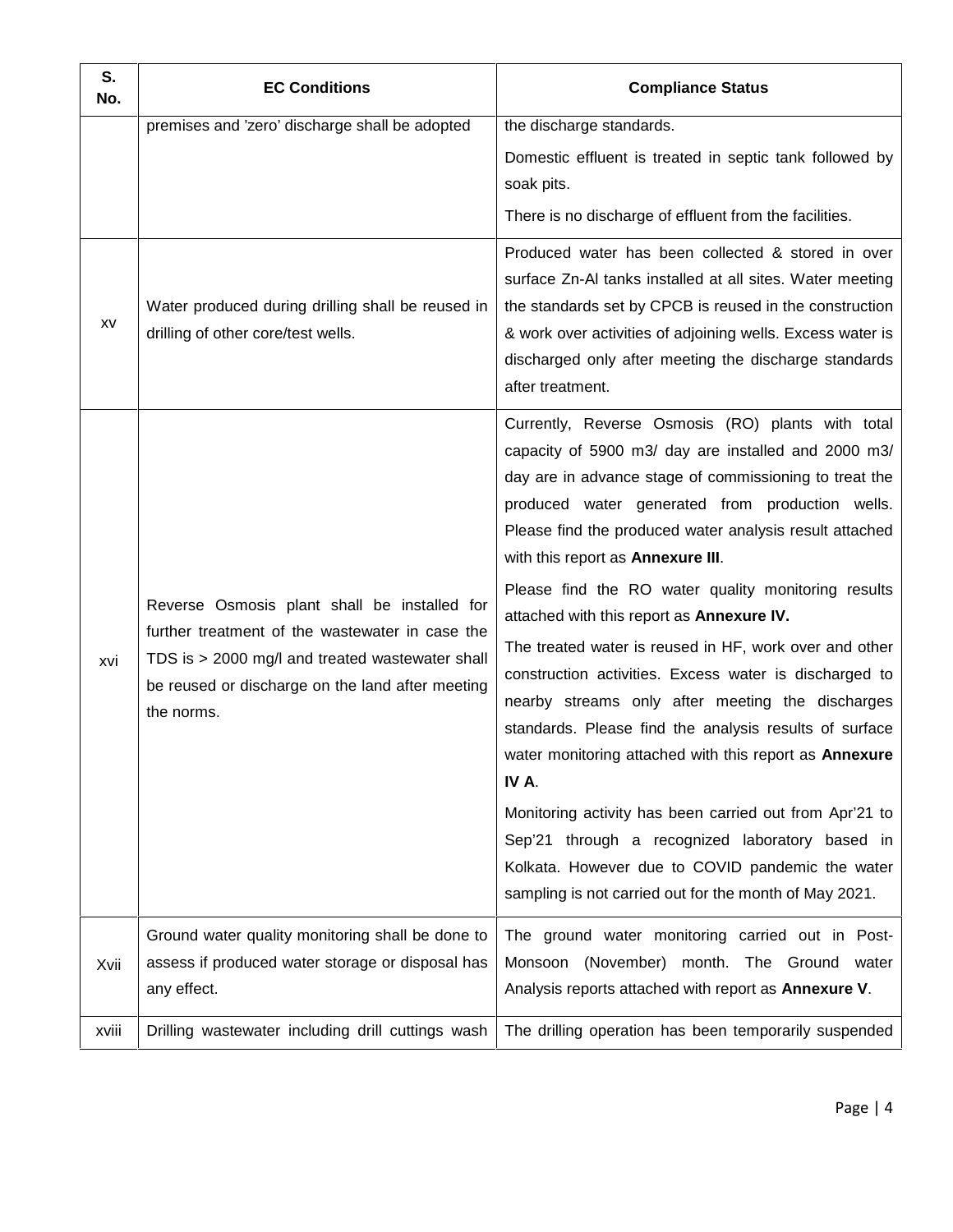| S.<br>No. | <b>EC Conditions</b>                                                                                                                                                                                                                                                                                                                                                                                                                                                                                                                                                                                                                                                             | <b>Compliance Status</b>                                                                                                                                                                                                                                                                                                                                                                                     |
|-----------|----------------------------------------------------------------------------------------------------------------------------------------------------------------------------------------------------------------------------------------------------------------------------------------------------------------------------------------------------------------------------------------------------------------------------------------------------------------------------------------------------------------------------------------------------------------------------------------------------------------------------------------------------------------------------------|--------------------------------------------------------------------------------------------------------------------------------------------------------------------------------------------------------------------------------------------------------------------------------------------------------------------------------------------------------------------------------------------------------------|
|           | water shall be collected in disposal pit lined with<br>HDPE lining and evaporated or treated and shall<br>comply with the notified standards for on-shore<br>disposal. The treated waste water should be<br>reused in other wells during drilling operations.<br>The membership of common TSDF shall be<br>obtained for the disposal of drill cuttings and<br>hazardous waste. Otherwise secured land fill<br>shall be created at the site as per the design of<br>the secured shall be approved by the CPCB and<br>obtain the authorization of the WBPCB. Copy of<br>authorization or membership of TSDF shall be<br>submitted to Ministry's Regional Office at<br>Bhubaneswar. | from April 2017 till date.                                                                                                                                                                                                                                                                                                                                                                                   |
| xix       | Only water based drilling mud shall be used. The<br>drilling mud shall be recycled. Hazardous waste<br>shall be disposed of as per Hazardous Waste<br>(Management, Handling and Trans-boundary<br>Movement) Rules, 2008. The recyclable waste<br>(oily sludge) and spent oil shall be disposed of to<br>the authorized recyclers/re-processors.                                                                                                                                                                                                                                                                                                                                  | The drilling operation has been temporarily suspended<br>from April 2017 till date.<br>Used Oil is sent to authorize recycler.<br>We had disposal of hazardous waste on May' 21. The<br>copy of the FORM 10 is enclosed as Annexure VI.                                                                                                                                                                      |
| XX        | Company shall carry out long term<br>The<br>subsidence study by collecting base line data<br>before initiating drilling operation till the project<br>lasts. The data so collected shall be submitted<br>six monthly to the Ministry and its Regional Office<br>at Bhubaneswar.                                                                                                                                                                                                                                                                                                                                                                                                  | Land Subsidence Study is carried has been started from<br>year 2012 and has been carried out regularly as<br>condition Amendment 4 (viii). In the last 7 years, no<br>significant land subsidence has been observed. .The<br>last report of September' 2020 is already submitted with<br>previous compliance report. Due to COVID pandemic<br>the further monitoring is not carried out by NIIT<br>Durgapur. |
| xxi       | The Company shall take necessary measures to<br>prevent fire hazards, containing oil spill and soil<br>remediation as needed. At place of ground<br>flaring, the overhead flaring stack with knockout                                                                                                                                                                                                                                                                                                                                                                                                                                                                            | The necessary measures have been taken to prevent<br>fire hazards and soil remediation as follows.<br>Installation of electrical equipment as per approved<br>$\bullet$<br>hazardous zone classification as communicated to                                                                                                                                                                                  |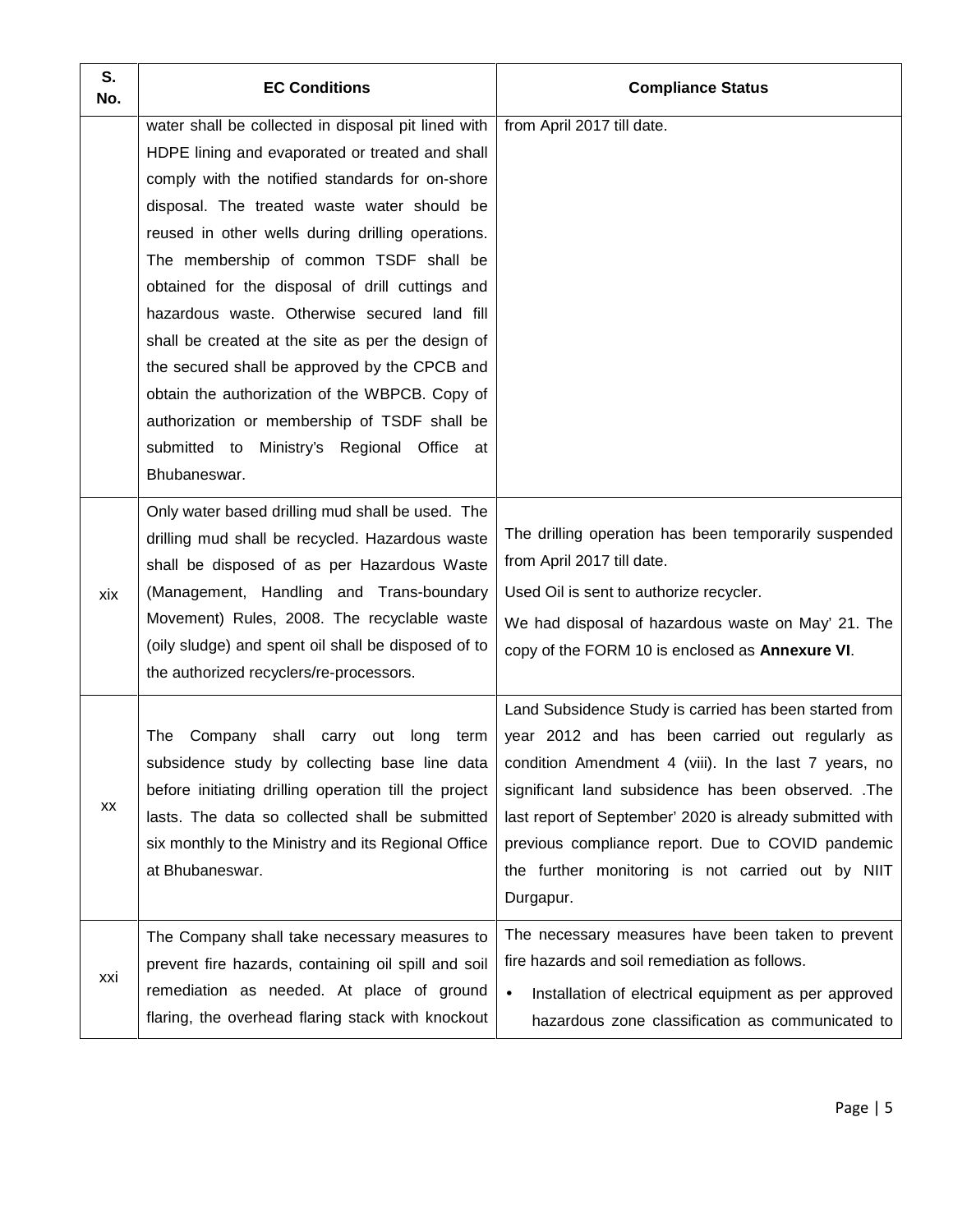| S.<br>No. | <b>EC Conditions</b>                                                                                                                                                                                                                                                                                                                                                                                                                                                                                                                                                                                                                | <b>Compliance Status</b>                                                                                                                                                                                                                                                                                                                                                                                                                                                                  |
|-----------|-------------------------------------------------------------------------------------------------------------------------------------------------------------------------------------------------------------------------------------------------------------------------------------------------------------------------------------------------------------------------------------------------------------------------------------------------------------------------------------------------------------------------------------------------------------------------------------------------------------------------------------|-------------------------------------------------------------------------------------------------------------------------------------------------------------------------------------------------------------------------------------------------------------------------------------------------------------------------------------------------------------------------------------------------------------------------------------------------------------------------------------------|
|           | drums shall be installed to minimize gaseous<br>emissions during operation.                                                                                                                                                                                                                                                                                                                                                                                                                                                                                                                                                         | <b>DGMS</b><br>Dry chemical fire extinguishers are available at all<br>well site.<br>Portable methane gas analyzers (CH4)<br>are<br>$\bullet$<br>available.<br>Flame proof type lighting fixtures, push buttons and<br>switches in the drill site facilities are used.<br>Impervious surface, secondary containment and<br>$\bullet$<br>spill kits are provided whenever there is a possibility<br>of soil contamination.                                                                 |
| xxii      | The project authorities shall install SCADA<br>system with dedicated optical fiber based<br>telecommunication link for safe operation of<br>pipeline and Leak Detection System. Additional<br>sectionalizing valves in the residential area and<br>sensitive installations shall be provided to<br>prevent the amount of gas going to the<br>atmosphere in the event of pipeline failure.<br>Intelligent pigging facility shall be provided for the<br>entire pipeline system for internal corrosion<br>monitoring. Coating and impressed current<br>cathodic protection system shall be provided to<br>prevent external corrosion. | SCADA System is installed for monitoring of wells and<br>Gas Gathering Station. Safe Operation of the pipeline is<br>ensured through continuous motoring of parameter at<br>the Control Room and through regular patrolling.<br>Sectionalizing valves are in Place.<br>Cathodic Ray<br>Protection system has been installed along the length of<br>pipeline to prevent the corrosion. The design and laying<br>of surface facilities have been confirmed to the<br>standards of OISD 141. |
| xxiii     | All the surface facilities including GGS, CGS and<br>SV station shall be as per applicable codes and<br>standards, international practices and applicable<br>local regulations.                                                                                                                                                                                                                                                                                                                                                                                                                                                     | All the surface facilities including GGS, CGS and SV<br>stations have been laid as per applicable code and<br>standards.                                                                                                                                                                                                                                                                                                                                                                  |
| xxiv      | The design, material of construction, assembly,<br>inspection, testing and safety recommendations<br>of operation and maintenance of pipeline and<br>transporting the natural gas/oil shall be governed<br>by ASME/ANSI B 31.8/B31.4 and OISD standard<br>141. Pipeline wall thickness and minimum depth                                                                                                                                                                                                                                                                                                                            | All surface facilities have been installed as per the<br>ASME/ANSI B 31.8 standards. Pipelines design and<br>laying is also confirms to the ANSI/ASME standards.                                                                                                                                                                                                                                                                                                                          |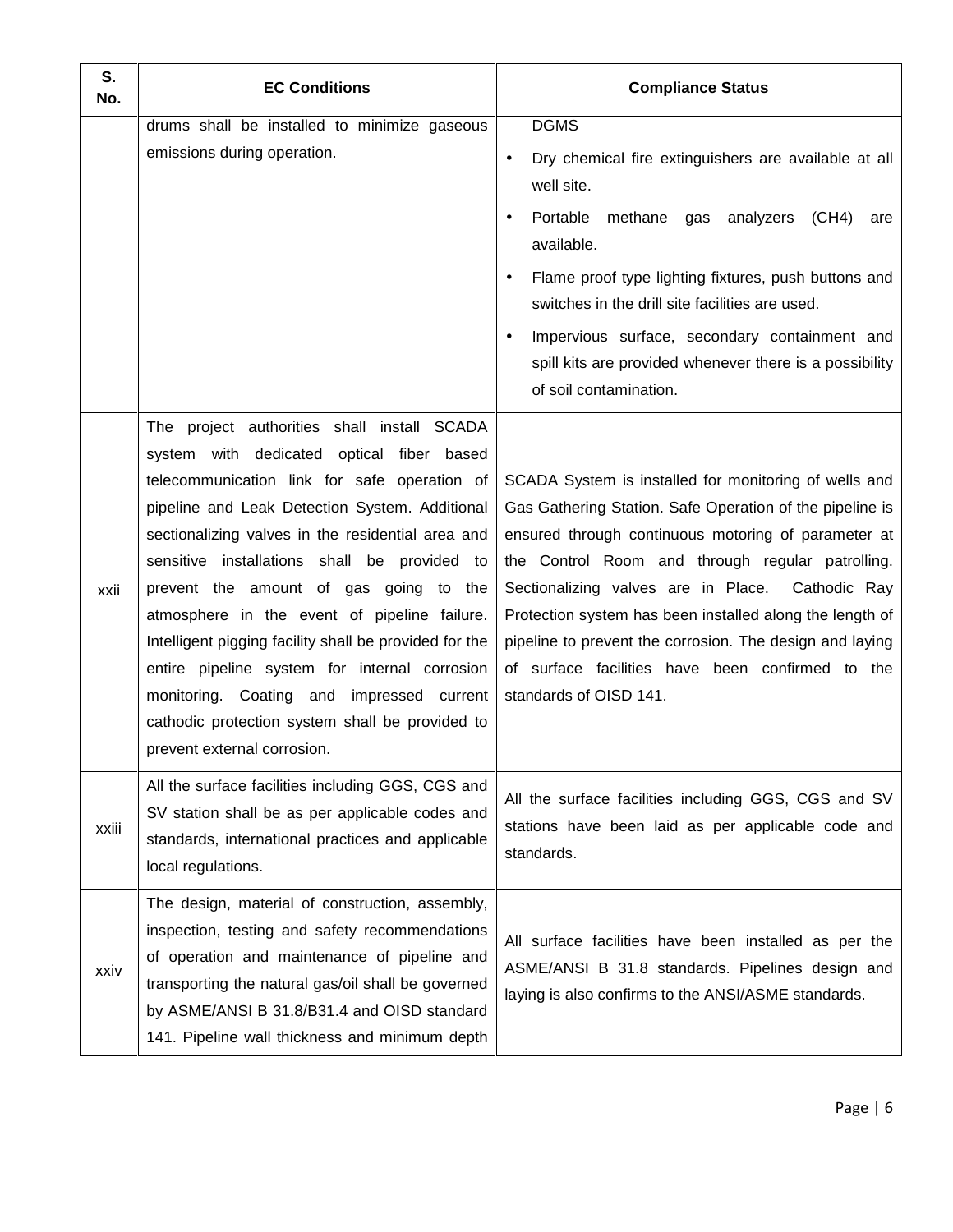| S.<br>No.  | <b>EC Conditions</b>                                                                                                                                                                                                                                                                                                                                                                                                      | <b>Compliance Status</b>                                                                                                                                                                                                                                                                                                                                                                                                    |
|------------|---------------------------------------------------------------------------------------------------------------------------------------------------------------------------------------------------------------------------------------------------------------------------------------------------------------------------------------------------------------------------------------------------------------------------|-----------------------------------------------------------------------------------------------------------------------------------------------------------------------------------------------------------------------------------------------------------------------------------------------------------------------------------------------------------------------------------------------------------------------------|
|            | of burial at river crossing and casings at rails,<br>major road crossings should be in conformity with<br>ANSI/ASME requirements.                                                                                                                                                                                                                                                                                         |                                                                                                                                                                                                                                                                                                                                                                                                                             |
| <b>XXV</b> | Annual safety audit should be carried out for the<br>initial three years by an independent agency and<br>report submitted to this Ministry for ensuring the<br>strict compliance of safety regulations on<br>operations and maintenance.                                                                                                                                                                                  | Safety audits are conducted by third party to maintain<br>the safety standards.                                                                                                                                                                                                                                                                                                                                             |
| xxvi       | The project authorities shall patrol and inspect<br>the pipeline regularly for detection of faults as per<br>OISD guidelines and continuous monitoring of<br>pipeline operation by adopting non-destructive<br>method (s) of testing as envisaged in the EMP.<br>Pearson survey and continuous potential survey<br>should be carried out at regular intervals to<br>ensure the adequacy of cathodic protection<br>system. | Regular patrolling and inspection of laid pipeline has<br>been carried out for detection of faults as per OISD<br>guidelines. Pipeline operations shall be continuously<br>monitored by adopting non-destructive methods of<br>testing as envisaged in the EIA/EMP. Pearson survey<br>and continuous potential survey shall be carried out at<br>regular intervals to ensure the adequacy of cathodic<br>protection system. |
| xxvii      | The company shall develop a contingency plan<br>$H_2S$<br>release<br>including all necessary<br>tor<br>recommendations from evacuation to resumption<br>of normal operations. The workers shall be<br>provided with personal H <sub>2</sub> S detectors in locations<br>of high risk of exposure along with self-containing<br>breathing apparatus.                                                                       | $H2S$ is not present as per the analysis of gas tapped<br>from the test wells. However all the necessary safety<br>measures are delineated as per the emergency<br>response plan. Gas detectors are kept at the drilling and<br>production sites to check any presence of gases which<br>are beyond threshold values. All workers have been<br>provided with standard PPEs according to the job<br>requirement.             |
| xxviii     | Adequate well protection system shall be<br>provided like BoP or diverter systems as required<br>based on the geological formation of the blocks.                                                                                                                                                                                                                                                                         | Adequate well control measures along with BOP have<br>been adopted to ensure necessary level of safety.                                                                                                                                                                                                                                                                                                                     |
| xxix       | Blow Out PreventerP (BOP) system shall be<br>installed to prevent well blowouts during drilling<br>operations. BOP measures during drilling shall<br>focus on maintaining well bore hydrostatic<br>pressure by proper pre-well planning and drilling                                                                                                                                                                      | CBM well hydrostatic pressures are normally less than<br>2psi. However considering the hydrostatic pressures<br>and sensitivity of well, Blow Out Preventers or diverter<br>systems have been provided at the well head during<br>drilling along with other well control measures such as                                                                                                                                   |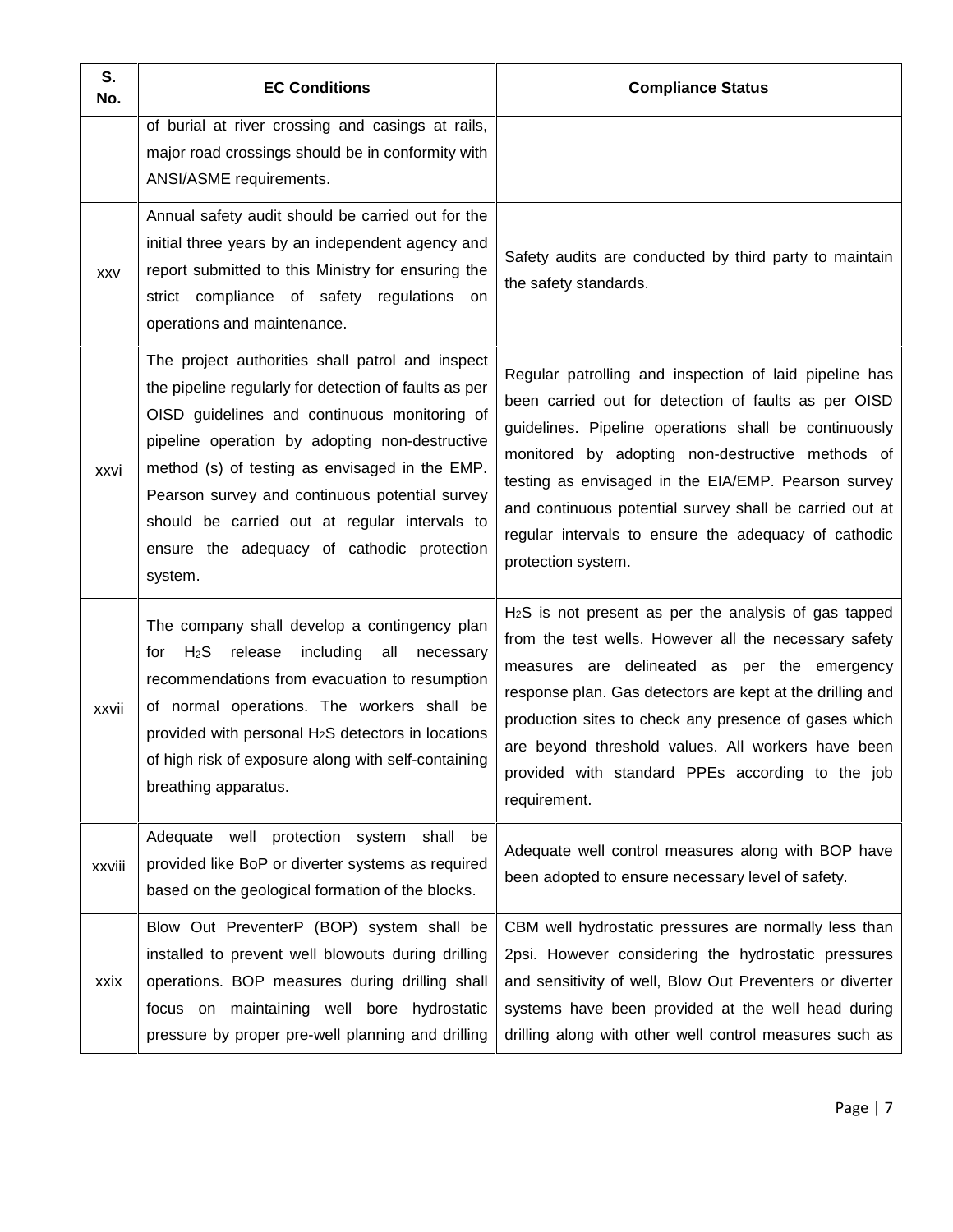| S.<br>No.   | <b>EC Conditions</b>                                                                                                                                                                                                                                                                                                                                                                                                                                      | <b>Compliance Status</b>                                                                                                                                                                                                                                        |
|-------------|-----------------------------------------------------------------------------------------------------------------------------------------------------------------------------------------------------------------------------------------------------------------------------------------------------------------------------------------------------------------------------------------------------------------------------------------------------------|-----------------------------------------------------------------------------------------------------------------------------------------------------------------------------------------------------------------------------------------------------------------|
|             | fluid logging etc.                                                                                                                                                                                                                                                                                                                                                                                                                                        | proper pre-well planning and drilling fluid logging to<br>maintain the hydrostatic pressure.                                                                                                                                                                    |
| <b>XXX</b>  | The top soil removed shall be stacked separately<br>for reuse during restoration process                                                                                                                                                                                                                                                                                                                                                                  | The top soil is being spread at the designated area for<br>green belt development at the project's facilities.                                                                                                                                                  |
| <b>XXXI</b> | Emergency Response Plan shall be based on the<br>guidelines prepared by OISO, DGMS and Govt.<br>of India. Recommendations mentioned in the<br>Risk Assessment & Consequence Analysis and<br>Disaster Management Plan shall be strictly<br>followed.                                                                                                                                                                                                       | Emergency response plan has been prepared as per<br>the OISD & DGMS guidelines. Recommendations<br>mentioned in risk assessment and consequence<br>analysis are being duly implemented.                                                                         |
| xxxii       | Project<br>proponent shall<br>comply<br>with<br>the<br>environment<br>protection<br>measures<br>and<br>safeguards recommended in the EIA/EMP/risk<br>analysis report/disaster management plan.                                                                                                                                                                                                                                                            | Environmental protection measures and safeguards<br>recommended in EMP/risk analysis report/disaster<br>management plan have been implemented.                                                                                                                  |
| xxxiii      | The company shall take measures<br>after<br>completion of drilling process by well plugging<br>and secured enclosures, decommissioning of rig<br>upon abandonment of the well and drilling site<br>shall be restored in original condition. In the<br>event that no economic quantity of hydrocarbon<br>is found a full abandonment plan shall be<br>implemented for the drilling site in accordance<br>with the applicable Indian Petroleum Regulations. | Wells will be abandoned and restored to natural position<br>if found unsuitable for hydrocarbon extraction.<br>Wells will be fully abandoned in compliance with Indian<br>Petroleum Regulations in the event of no economic<br>quality of hydrocarbon is found. |
| xxxiv       | Occupational health surveillance of the workers<br>shall be carried out as per the prevailing Acts and<br>Rules.                                                                                                                                                                                                                                                                                                                                          | All employees have undergone pre-employment medical<br>examination. Periodical occupational health surveillance<br>is conducted and records are maintained.                                                                                                     |
| <b>XXXV</b> | In case the commercial viability of the project is<br>established, the Company shall prepare a<br>detailed plan for development of gas fields and<br>obtain fresh environmental clearance from the<br>Ministry.                                                                                                                                                                                                                                           | MoEF granted amendment in phase II EC for drilling 4<br>nos. of additional supporting wells at each well site to<br>meet the production capacity over and above 5 lakh m3<br>per day.                                                                           |
| xxxvi       | All the commitments made to the public during                                                                                                                                                                                                                                                                                                                                                                                                             | Commitments made during the public hearing are being                                                                                                                                                                                                            |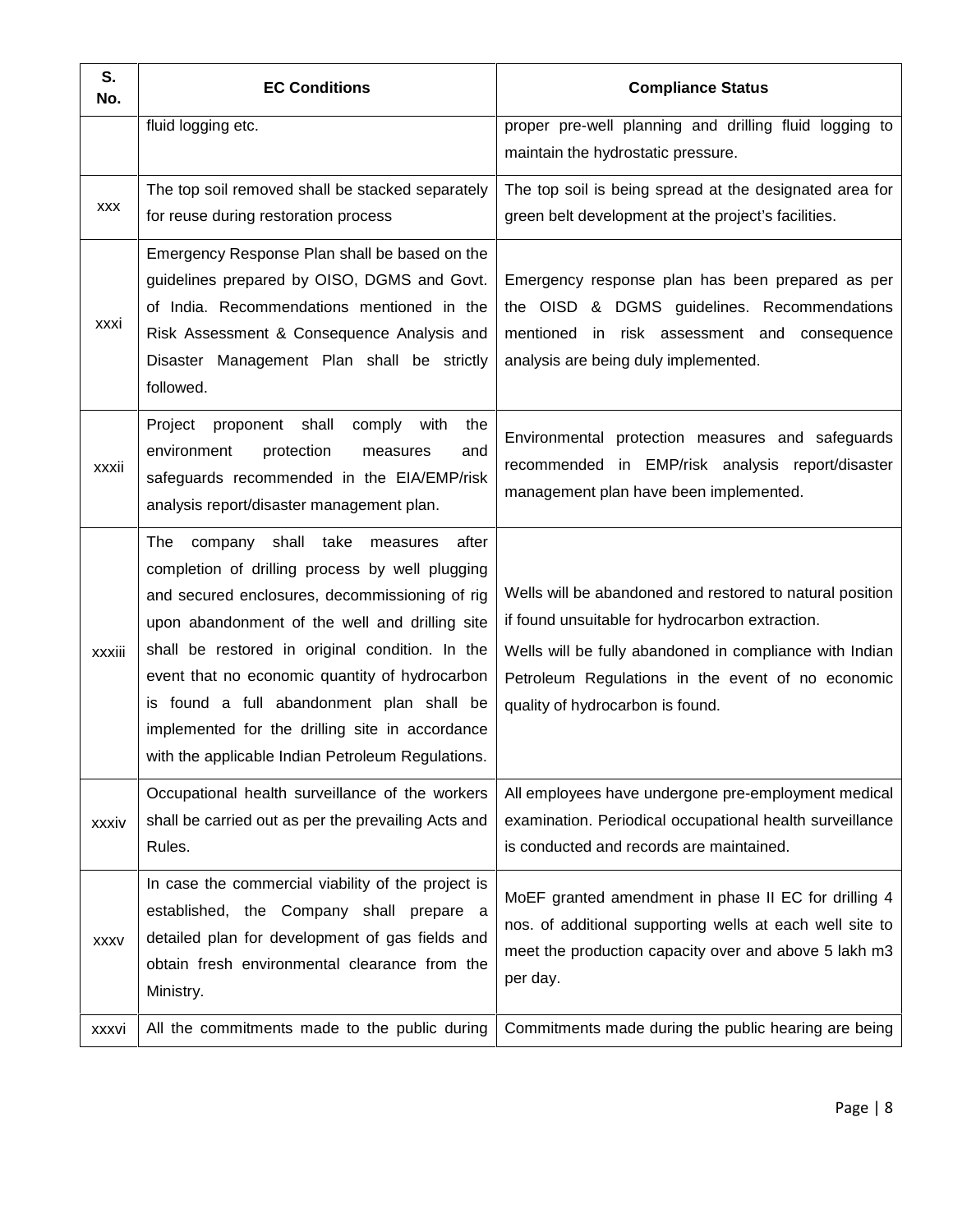| S.<br>No.     | <b>EC Conditions</b>                                                                                                                                                                                                                                                                                                                                                                                                                                      | <b>Compliance Status</b>                                                                                                                                                                                                                                                                                                                                                             |
|---------------|-----------------------------------------------------------------------------------------------------------------------------------------------------------------------------------------------------------------------------------------------------------------------------------------------------------------------------------------------------------------------------------------------------------------------------------------------------------|--------------------------------------------------------------------------------------------------------------------------------------------------------------------------------------------------------------------------------------------------------------------------------------------------------------------------------------------------------------------------------------|
|               | the Public Hearing / Public Consultation meeting<br>held on 26th March, 2010 shall be satisfactorily<br>implemented.                                                                                                                                                                                                                                                                                                                                      | implemented.                                                                                                                                                                                                                                                                                                                                                                         |
| <b>XXXVII</b> | Company shall adopt Corporate Environment<br>Policy as per the Ministry's O.M. No. J-11<br>013/41/2006-1A.II (1) dated 26th April, 2011 and<br>implemented.                                                                                                                                                                                                                                                                                               | Corporate Environmental Policy is in place and being<br>implemented. The copy of the same was already<br>enclosed in the earlier Compliance report.                                                                                                                                                                                                                                  |
| xxxviii       | Provision shall be made for the housing of<br>construction labour within the site with all<br>necessary infrastructure and facilities such as<br>fuel for cooking, mobile toilets, mobile STP, Safe<br>drinking water, medical health care, creche etc.<br>The housing may be in the form of temporary<br>structures to be removed after the completion of<br>the project                                                                                 | We do not intend to bring labor from outside; hence<br>construction of colony is not envisaged. We have been<br>hiring<br>labour<br>for<br>all<br>local<br>construction<br>work.<br>Nonetheless, we are providing all the necessary<br>infrastructure and facilities like porta- cabins, mobile<br>toilets, soak pit & septic tank, safe drinking water,<br>medical health care etc. |
|               | <b>General Condition</b>                                                                                                                                                                                                                                                                                                                                                                                                                                  |                                                                                                                                                                                                                                                                                                                                                                                      |
| Ť             | The project authorities must strictly adhere to the<br>stipulations made by the State Pollution Control<br>Board (SPCB), State Government and any other<br>statutory authority.                                                                                                                                                                                                                                                                           | We comply with the stipulations made by the State<br>Pollution Control Board (SPCB), State Government and<br>statutory bodies.                                                                                                                                                                                                                                                       |
| ij.           | No further expansion or modification in the<br>project shall be carried out without prior approval<br>of the Ministry of Environment & Forests. In case<br>of deviations or alterations in the project proposal<br>from those submitted to this Ministry for<br>clearance, a fresh reference shall be made to the<br>Ministry to assess the adequacy of conditions<br>imposed and to add additional environmental<br>protection measures required, if any | For any further expansion and modification in project<br>configuration, we would approach MoEF for the prior<br>Environmental Clearance.                                                                                                                                                                                                                                             |
| iii           | The project authorities must strictly comply with<br>the rules and regulations under Manufacture,<br>Storage and Import of Hazardous Chemicals                                                                                                                                                                                                                                                                                                            | We comply with the rules and regulations under<br>Manufacture, Storage and Import of Hazardous<br>Chemicals Rules, 2000 as amended subsequently. Prior                                                                                                                                                                                                                               |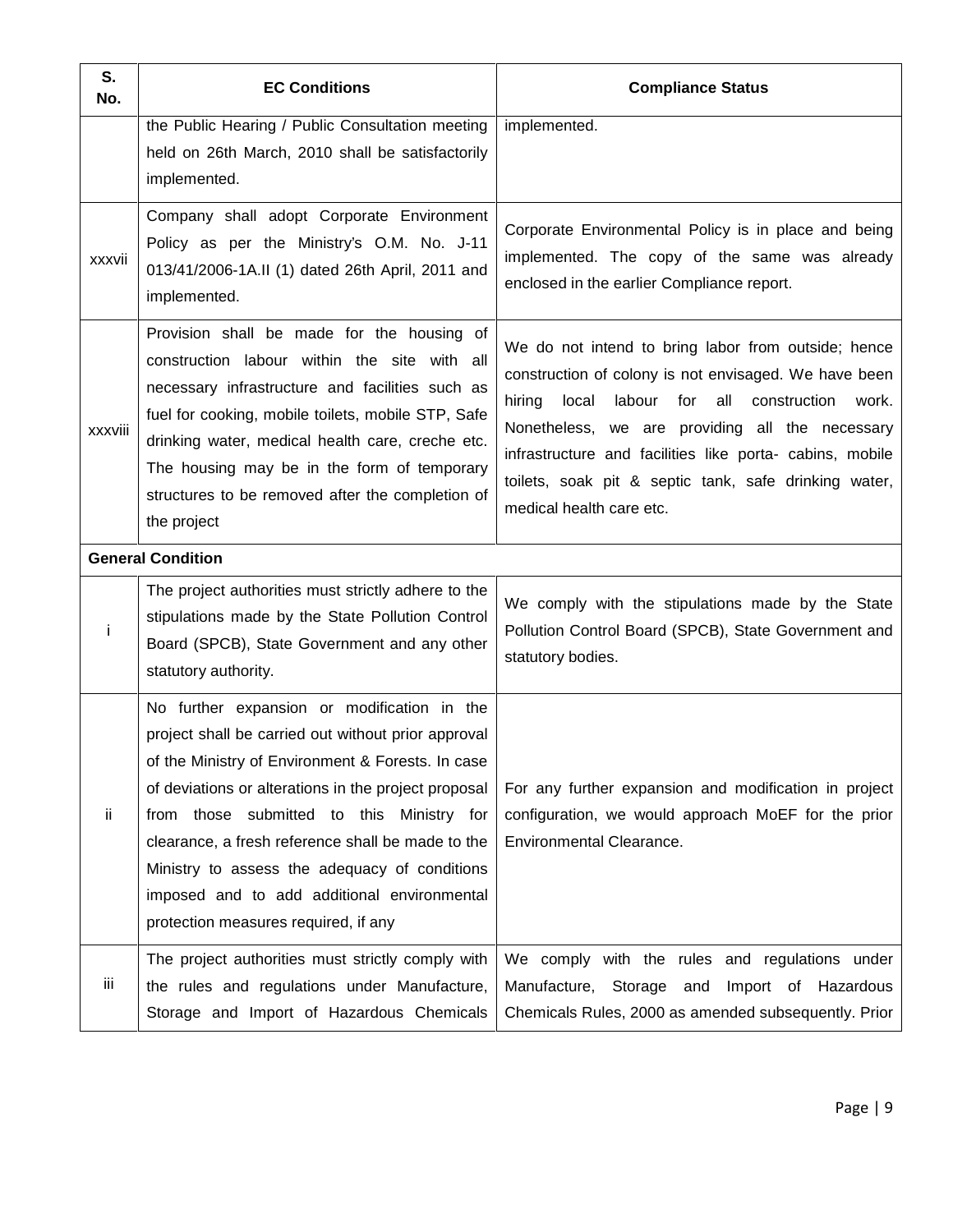| S.<br>No. | <b>EC Conditions</b>                                                                                                                                                                                                                                                                                                                                                                                     | <b>Compliance Status</b>                                                                                                                                                                                                                                                                                                                                           |
|-----------|----------------------------------------------------------------------------------------------------------------------------------------------------------------------------------------------------------------------------------------------------------------------------------------------------------------------------------------------------------------------------------------------------------|--------------------------------------------------------------------------------------------------------------------------------------------------------------------------------------------------------------------------------------------------------------------------------------------------------------------------------------------------------------------|
|           | Rules, 2000 as amended subsequently. Prior<br>approvals from Chief Inspectorate of Factories,<br>Chief Controller of Explosives, Fire Safety<br>Inspectorate etc. must be obtained, wherever<br>applicable.                                                                                                                                                                                              | approvals will be obtained from appropriate authority.                                                                                                                                                                                                                                                                                                             |
| iv        | The project authorities must strictly comply with<br>the rules and regulation with regarding to<br>handling and disposal of Hazardous Wastes<br>(Management, Handling and Transboundary<br>Movement) Rules, 2008 wherever applicable.<br>Authorization from the State Pollution Control<br>obtained<br>for collections/<br><b>Board</b><br>must<br>be<br>treatment/ storage/disposal of hazardous wastes | We comply with the rules and regulations with regard to<br>handling<br>disposal<br>Hazardous<br>and<br>of<br>Wastes<br>(Management, Handling and Transboundary Movement)<br>Rules, 2008.<br>Authorization from the West Bengal Pollution Control<br>Board has been obtained and valid till 2023. The copy of<br>the same was already enclosed with earlier report. |
| v         | The overall noise levels in and around the plant<br>area shall be kept well within the standards by<br>providing noise control measures including<br>acoustic hoods, silencers, enclosures etc. on all<br>sources of noise generation. The ambient noise<br>levels shall conform to the standards prescribed<br>under EPA Rules, 1989 viz. 75 dBA (daytime)<br>and 70 dBA (nighttime).                   | Acoustic hoods, silencers, enclosures will be provided to<br>high noise generating equipment. Noise levels will be<br>restricted to the standards prescribed under EPA Rules,<br>1989. Regular noise monitoring has been carried out.<br>Please find the noise monitoring results attached with<br>this report as Annexure II.                                     |
| vi        | A separate Environmental Management Cell<br>equipped with full-fledged laboratory facilities<br>must be set up to carry out the environmental<br>management and monitoring functions.                                                                                                                                                                                                                    | A dedicated environment management is currently in<br>operation and functioning for implementation<br>of<br>environment management plan at large.<br>The sampling and analysis of environmental parameters<br>is been carried out by Scientific Research laboratory,<br>Kolkata (MoEF recognized).                                                                 |
| vii       | As proposed, Rs. 7.80 Crores earmarked for<br>environment protection and pollution control<br>measures shall be used to implement the<br>conditions<br>stipulated<br>by the<br>Ministry<br>of<br>Environment and Forests as well as the State<br>Government along with the implementation                                                                                                                | The environment expenditure for the environment<br>activities is attached as Annexure VII.                                                                                                                                                                                                                                                                         |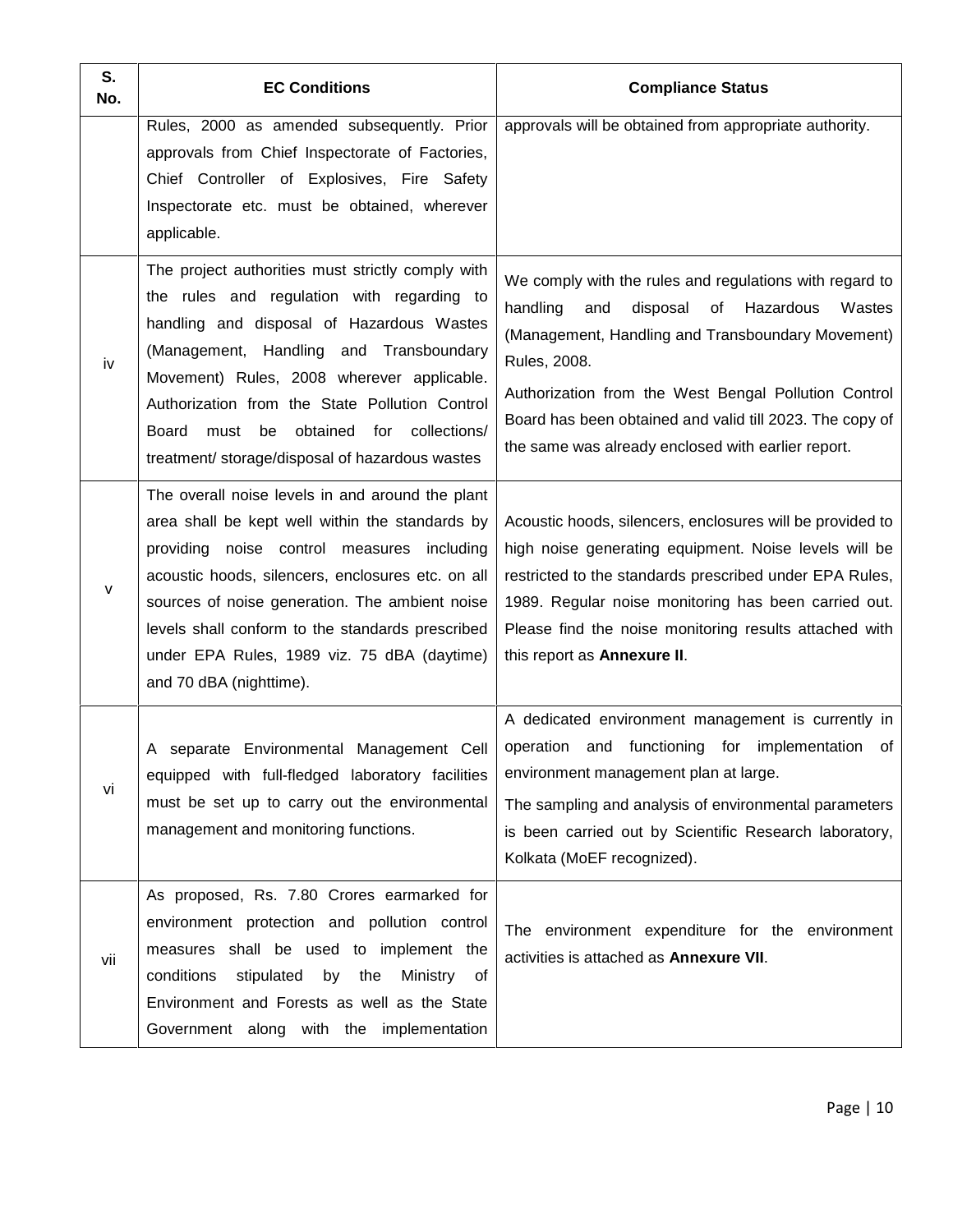| S.<br>No. | <b>EC Conditions</b>                                                                                                                                                                                                                                                                                                                                                                                                                                                                                                                                                                                                                                                                                                   | <b>Compliance Status</b>                                                                                                                                                                                                                                                                                                                                                                                                                                                                   |
|-----------|------------------------------------------------------------------------------------------------------------------------------------------------------------------------------------------------------------------------------------------------------------------------------------------------------------------------------------------------------------------------------------------------------------------------------------------------------------------------------------------------------------------------------------------------------------------------------------------------------------------------------------------------------------------------------------------------------------------------|--------------------------------------------------------------------------------------------------------------------------------------------------------------------------------------------------------------------------------------------------------------------------------------------------------------------------------------------------------------------------------------------------------------------------------------------------------------------------------------------|
| viii      | schedule for all the conditions stipulated herein.<br>The funds so provided shall not be diverted for<br>any other purposes.<br>The Regional Office of this Ministry/Central<br>Pollution Control Board/State Pollution Control<br>Board will monitor the stipulated conditions. A six<br>monthly compliance report and the monitored<br>data along with statistical interpretation shall be<br>submitted to them regularly.                                                                                                                                                                                                                                                                                           | Support has been and will be extended to the Regional<br>office<br>of this<br>Ministry/Central<br>Pollution<br>Control<br>Board/State Pollution Control Board for monitoring the<br>stipulated conditions. Six monthly compliance reports of<br>environmental clearances are regularly submitted to<br>Regional office of MoEF.                                                                                                                                                            |
| ix        | A copy of clearance letter shall be sent by the<br>proponent to concerned Panchayat, ZilaParishad<br>/ Municipal Corporation, Urban Local Body and<br>local<br>NGO,<br>if<br>from<br>whom<br>the<br>any,<br>suggestions/representations, if<br>any,<br>were<br>received while processing the proposal. The<br>clearance letter shall also be put on the web site<br>of the company by the proponent                                                                                                                                                                                                                                                                                                                    | A copy of Environmental Clearance (EC) has been<br>circulated to the local administration and was uploaded<br>on the Company's website.                                                                                                                                                                                                                                                                                                                                                    |
| x         | The project proponent shall upload the status of<br>compliance of the<br>stipulated<br>environment<br>conditions,<br>including<br>clearance<br>results<br>0f<br>monitored data on their website and shall update<br>the same periodically. It shall simultaneously be<br>sent to the Regional Office of the MOEF, the<br>respective Zonal Office of CPCB and the<br>WBPCB. The criteria pollutant levels namely;<br>SPM, RSPM, S02, NOx, HC (Methane & Non-<br>methane), VOCs (ambient levels as well as stack<br>or critical sectoral parameters,<br>emissions)<br>indicated for the projects shall be monitored and<br>displayed at a convenient location near the main<br>gate of the company in the public domain. | Compliance reports have been uploaded on company's<br>website & sent to Regional Office of the MOEF, the<br>respective Zonal Office of CPCB and the WBPCB.<br>The Ambient air quality monitoring has been carried out<br>as per revised NAAQM criteria. The criteria pollutant<br>levels namely; SPM, RSPM, SO <sub>2</sub> , NO <sub>x</sub> , HC (Methane &<br>Non-methane), VOCs has been monitored periodically<br>and displayed at the main entrance of the Gas<br>Gathering Station. |
| xi        | The project proponent shall also submit six<br>monthly reports on the status of the compliance                                                                                                                                                                                                                                                                                                                                                                                                                                                                                                                                                                                                                         | We are submitting the six monthly compliance reports<br>on the status of the compliance of the stipulated                                                                                                                                                                                                                                                                                                                                                                                  |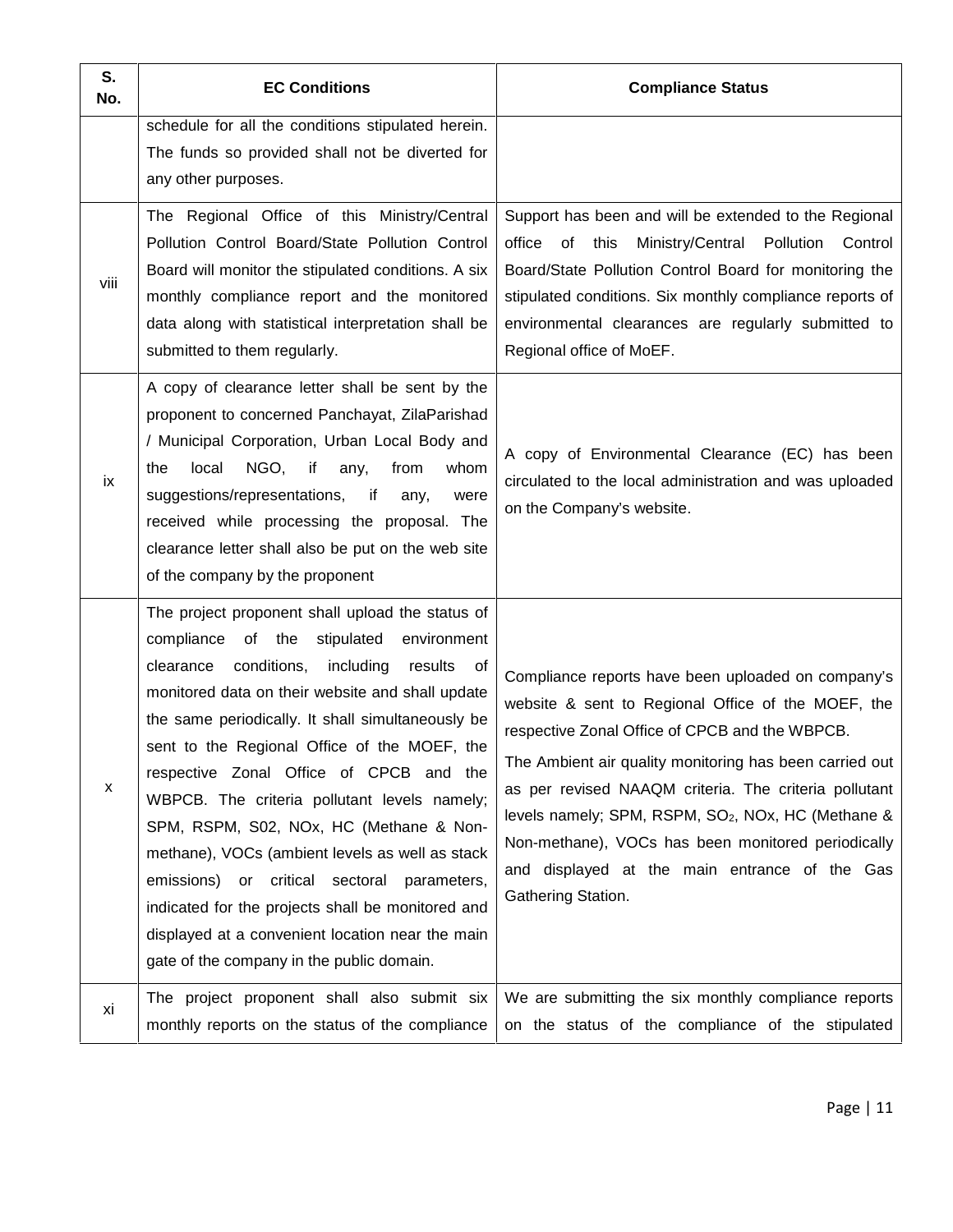| S.<br>No. | <b>EC Conditions</b>                                                                                                                                                                                                                                                                                                                                                                                                                                                                                                                                                                                                | <b>Compliance Status</b>                                                                                                                                                                                                                                                                                                                       |
|-----------|---------------------------------------------------------------------------------------------------------------------------------------------------------------------------------------------------------------------------------------------------------------------------------------------------------------------------------------------------------------------------------------------------------------------------------------------------------------------------------------------------------------------------------------------------------------------------------------------------------------------|------------------------------------------------------------------------------------------------------------------------------------------------------------------------------------------------------------------------------------------------------------------------------------------------------------------------------------------------|
|           | stipulated<br>environmental<br>conditions<br>the<br>of<br>including results of monitored data (both in hard<br>copies as well as by e-mail) to the Regional<br>Office of MOEF, the respective Zonal Office of<br>CPCB and the WBPCB. The Regional Office of<br>this Ministry /CPCB / WBPCB shall monitor the<br>stipulated conditions.                                                                                                                                                                                                                                                                              | environmental conditions including results of monitored<br>data (both in hard copies as well as by e-mail) to the<br>Regional Office of MOEF, the respective Zonal Office of<br>CPCB and the WBPCB.                                                                                                                                            |
| xii       | The environmental statement for each financial<br>year ending 31st March in Form-V as is<br>mandated to be submitted by the project<br>proponent to the concerned State Pollution<br>Board as<br>Control<br>prescribed<br>under<br>the<br>Environment (Protection) Rules, 1986,<br>as<br>amended subsequently, shall also be put on the<br>website of the company along with the status of<br>compliance of environmental conditions and shall<br>also be sent to the respective Regional Offices of<br>the MOEF by e-mail.                                                                                         | The environmental statement for each financial year<br>ending 31st March as Form-V is being regularly<br>submitted to West Bengal Pollution Control Board and<br>the same is uploaded on the company's website along<br>with the status of compliance report. The copy of the<br>last statement has already submitted with previous<br>report. |
| xiii      | The Project Proponent shall inform the public<br>The<br>project<br>has<br>been<br>accorded<br>that.<br>environmental clearance by the Ministry and<br>copies of the clearance letter are available with<br>the WBPCB and may also be seen at Website of<br>http:/envfor.nic.in. This shall be advertised within<br>seven days from the date of issue of the<br>clearance letter, at least in two local newspapers<br>that are widely circulated in the region of which<br>one shall be in the vernacular language of the<br>locality concerned and a copy of the same shall<br>be forwarded to the Regional office. | The advertisement was published in The Telegraph,<br>the Ministry of Environment and Forests at Calcutta and Anand Bazaar Pathrika on 30th<br>September, 2011. A copy of the same has been<br>submitted in the compliance report during the period<br>Apr'11-Sep'11.                                                                           |
| xiv       | Project authorities shall inform the Regional<br>Office as well as the Ministry, the date of financial                                                                                                                                                                                                                                                                                                                                                                                                                                                                                                              | Financial closure has been prepared in the year of<br>2010. The development work was commenced on 7th                                                                                                                                                                                                                                          |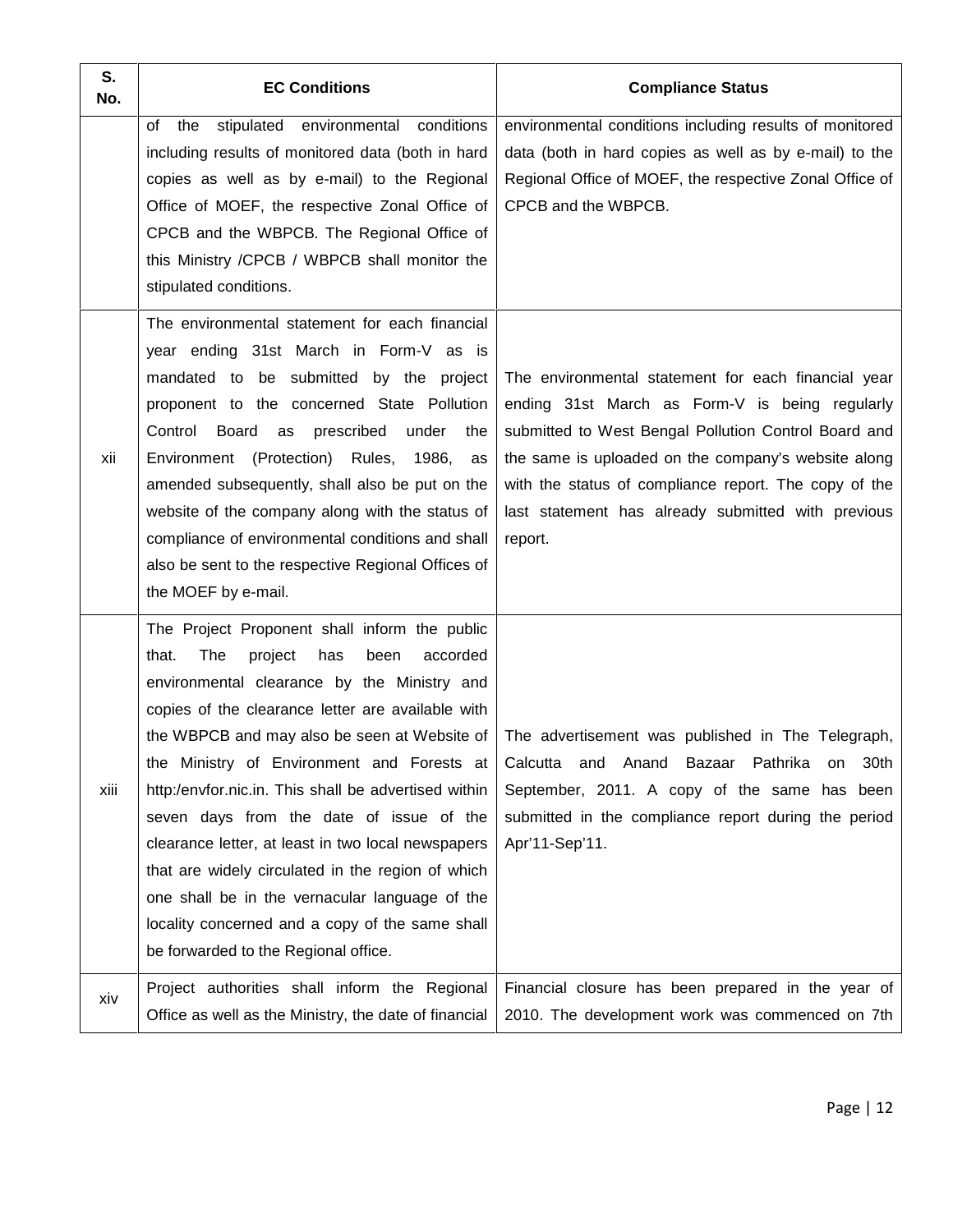| S.<br>No. | <b>EC Conditions</b>                                                                         | <b>Compliance Status</b>                                                                                           |
|-----------|----------------------------------------------------------------------------------------------|--------------------------------------------------------------------------------------------------------------------|
|           | authorities<br>and<br>date<br>the<br>of<br>concerned<br>commencing the land development work | closure and final approval of the project by the $ $ Dec, 2011 after obtaining consent to establish from<br>WBPCB. |

### **Essar Oil and Gas Exploration and Production Limited RG (East)-CBM-2001/1 (Phase-IIA) Half Yearly Environment Clearance Compliance Report (October'20 to March' 21)**

**Ref: Environment Clearance no. F. No. J-11011/351/2009- IA II (I) dated 18.06.2012**

| S.<br>No. | <b>EC Conditions</b>                                                                                                                                                                                                                                                   | <b>Compliance Status</b>                                                                                                                                                                                                                                                                                                                                         |
|-----------|------------------------------------------------------------------------------------------------------------------------------------------------------------------------------------------------------------------------------------------------------------------------|------------------------------------------------------------------------------------------------------------------------------------------------------------------------------------------------------------------------------------------------------------------------------------------------------------------------------------------------------------------|
| 4(1)      | As proposed, supporting wells (4 nos.) on each<br>pilot-cum-production wells (58 nos.) shall be drilled<br>to a depth of 1000m. No additional<br><b>up</b><br>wells/support well shall be drilled without prior<br>permission of this Ministry.                        | 4 supporting wells will be drilled at each pilot-cum-<br>production wells (58x4=232 wells). No additional wells<br>will be drilled without prior approval from MoEF. Total<br>158 wells drilled till date under this clearance.                                                                                                                                  |
| 4(ii)     | Unit shall monitor ground water table within one<br>Km radius of each well during pre-monsoon (i.e.<br>May) and winter season (November). Trend<br>analysis shall be carried out and report shall be<br>submitted to the Ministry's regional office at<br>Bhubaneswar. | Monitoring of ground water table was not been carried<br>out in pre-monsoon. Please find the monitoring results<br>attached with this report as Annexure VIII.                                                                                                                                                                                                   |
| 4(iii)    | Permission from CGWA for dewatering shall be<br>obtained and submitted to the Ministry's Regional<br>Office at Bhubaneswar.                                                                                                                                            | Dewatering is an inherent process of CBM extraction<br>& carried at much deeper depths (>500 m) which does<br>not disturb the usable drinking water aquifers located<br>at the shallow depths.<br>"No Objection Certificate" regarding the same has<br>obtained from State Water<br>Investigation<br>been<br>Directorate (SWID), Water Resources Investigation & |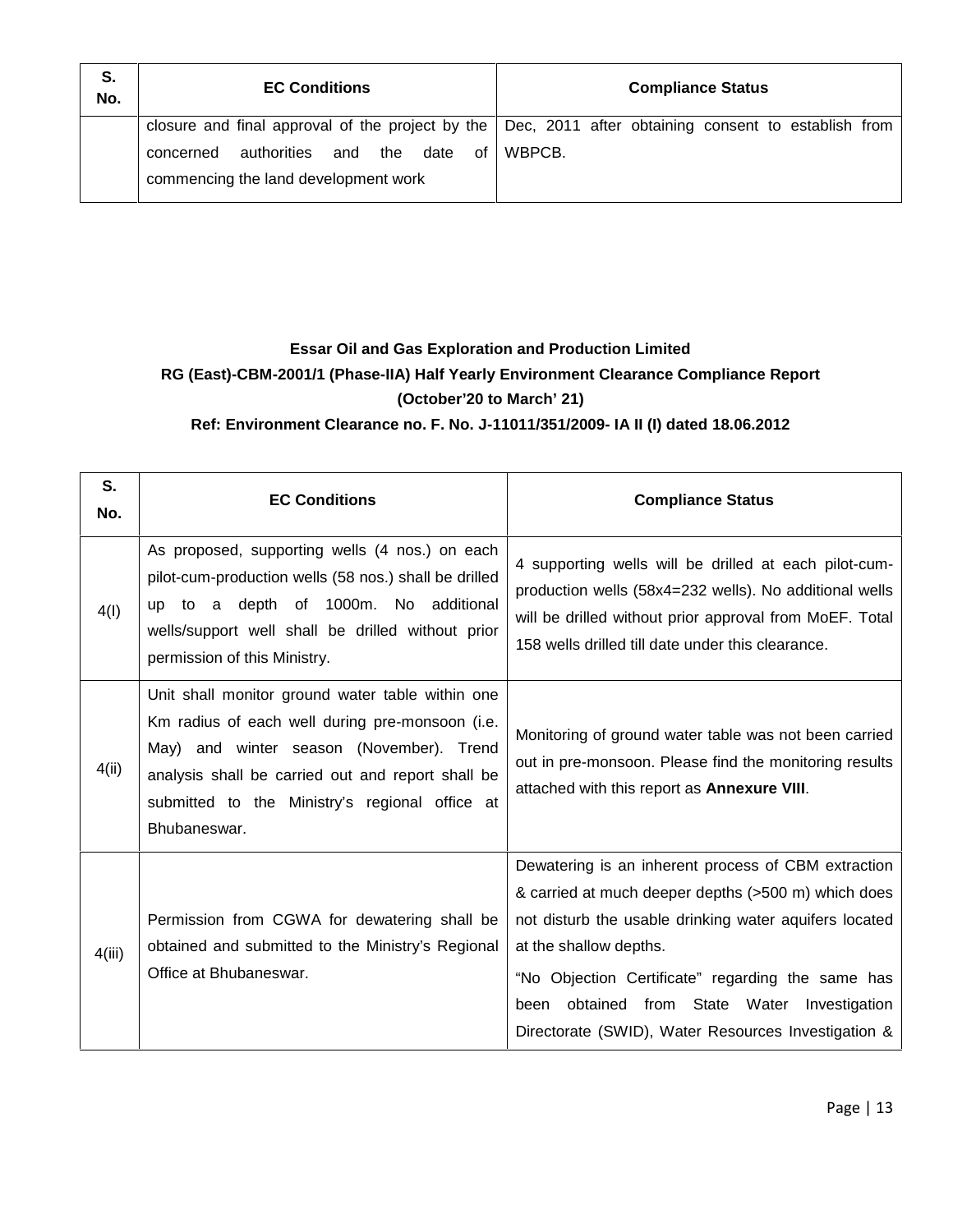| S.<br>No. | <b>EC Conditions</b>                                                                                                                                                                                                                                                                                                                                               | <b>Compliance Status</b>                                                                                                                                                                                                                                                                                                                                                                                                                                                     |
|-----------|--------------------------------------------------------------------------------------------------------------------------------------------------------------------------------------------------------------------------------------------------------------------------------------------------------------------------------------------------------------------|------------------------------------------------------------------------------------------------------------------------------------------------------------------------------------------------------------------------------------------------------------------------------------------------------------------------------------------------------------------------------------------------------------------------------------------------------------------------------|
|           |                                                                                                                                                                                                                                                                                                                                                                    | Development Department, Govt. of West Bengal. (A<br>copy of the letter is attached with previous compliance<br>report). In west Bengal, SWID is the approved local<br>authority of CGWA for giving permission for water<br>withdrawal.                                                                                                                                                                                                                                       |
| 4(iv)     | Smokeless flare shall be installed                                                                                                                                                                                                                                                                                                                                 | Smokeless flares will be installed for complete<br>combustion of CBM. Flaring will be carried out only<br>during process upsets.                                                                                                                                                                                                                                                                                                                                             |
| 4(v)      | All measures shall be taken to control noise<br>pollution<br>drilling<br>during<br>Acoustic<br>process.<br>enclosure/barrier shall be installed.                                                                                                                                                                                                                   | Only silent generator sets that meets the specifications<br>of CPCB are used. Acoustic enclosures have been<br>provided to major noise generating equipment.<br>Earplugs have been provided to the working personnel<br>at the site.                                                                                                                                                                                                                                         |
| 4(vi)     | Any produced water shall be treated<br>and<br>recycled/reused within the project area. Any<br>excess water shall be discharged after treatment<br>and meeting the standards prescribed by the<br>CPCB/SPCB. Regular water quality monitoring<br>shall be carried out and monitoring report shall be<br>submitted to the respective Regional Office of the<br>MoEF. | Produced water is treated by Reverse Osmosis (RO)<br>system. Treated water is being reused for work-over &<br>construction activities of other wells. Excess water is<br>discharged to the nearby streams only after complying<br>with the discharge standards. Please find the RO<br>treated water monitoring results attached with this<br>report as Annexure IV. Also, please find the surface<br>water monitoring results attached with this report as<br>Annexure IV A. |
| 4(vii)    | Approach road shall be constructed prior to the<br>drilling                                                                                                                                                                                                                                                                                                        | Approach roads are being constructed wherever the<br>access is not available.                                                                                                                                                                                                                                                                                                                                                                                                |
| 4(viii)   | Land subsidence shall be monitored regularly and<br>monitoring report shall be submitted to CPCB,<br>SPCB and respective Ministry's regional office                                                                                                                                                                                                                | Land Subsidence Study is carried has been started<br>from year 2012 and has been carried out regularly as<br>condition Amendment 4 (viii). In the last 7 years, no<br>significant land subsidence has been observed. The<br>last report of September' 2020 is already submitted<br>with previous compliance report.                                                                                                                                                          |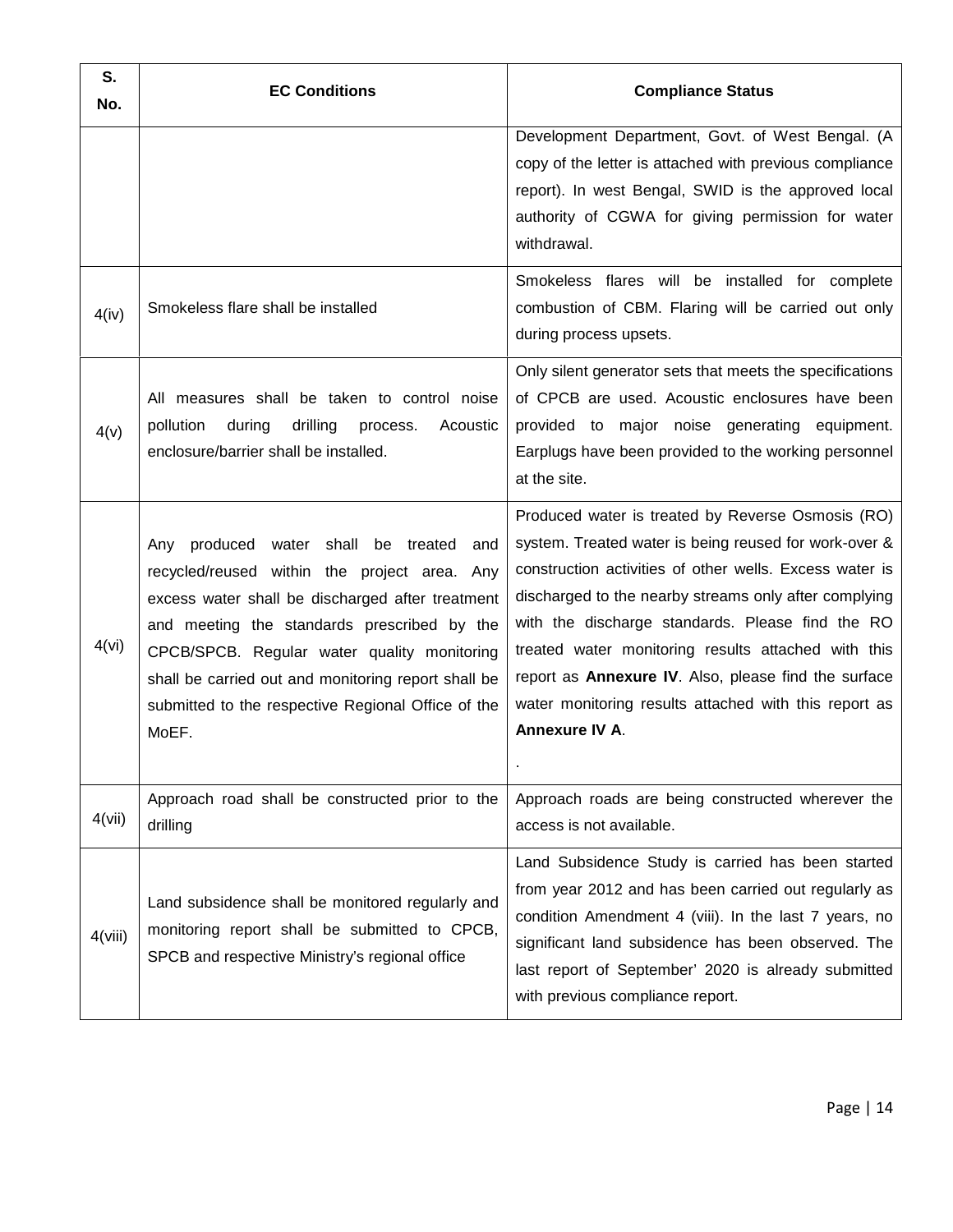| S.<br>No.      | <b>EC Conditions</b>                                                                                                                                                                                                                                                                                                                                                                                                                                           | <b>Compliance Status</b>                                                                                                   |
|----------------|----------------------------------------------------------------------------------------------------------------------------------------------------------------------------------------------------------------------------------------------------------------------------------------------------------------------------------------------------------------------------------------------------------------------------------------------------------------|----------------------------------------------------------------------------------------------------------------------------|
| 5              | All the specific conditions and general conditions<br>specified in the environmental clearance accorded<br>vide Ministry's letter no.J-11011/351/2009-IA II (I)<br>dated 23rd September, 2011 shall be implemented                                                                                                                                                                                                                                             | All the specific and general conditions of the Phase-II<br>Environmental Clearance are being implemented.                  |
| 6              | Consent to Establish & Operate for the revised<br>proposal shall be obtained from the W.B. Pollution<br><b>Control Board</b>                                                                                                                                                                                                                                                                                                                                   | Regular CTE & CTO will be obtained from Pollution<br>Control Board and will be submitted to MoEF.                          |
| $\overline{7}$ | No further expansion or modifications in the plant<br>shall be carried out without prior approval of the<br>Ministry of Environment and Forests. In case of<br>deviations or alterations in the project proposal<br>from those submitted to this Ministry for clearance,<br>a fresh reference shall be made to the Ministry to<br>assess the adequacy of conditions imposed and to<br>add additional environmental protection measures<br>if required, if any. | No further expansion or modification will be done in<br>the project configuration without prior approval from<br>the MoEF. |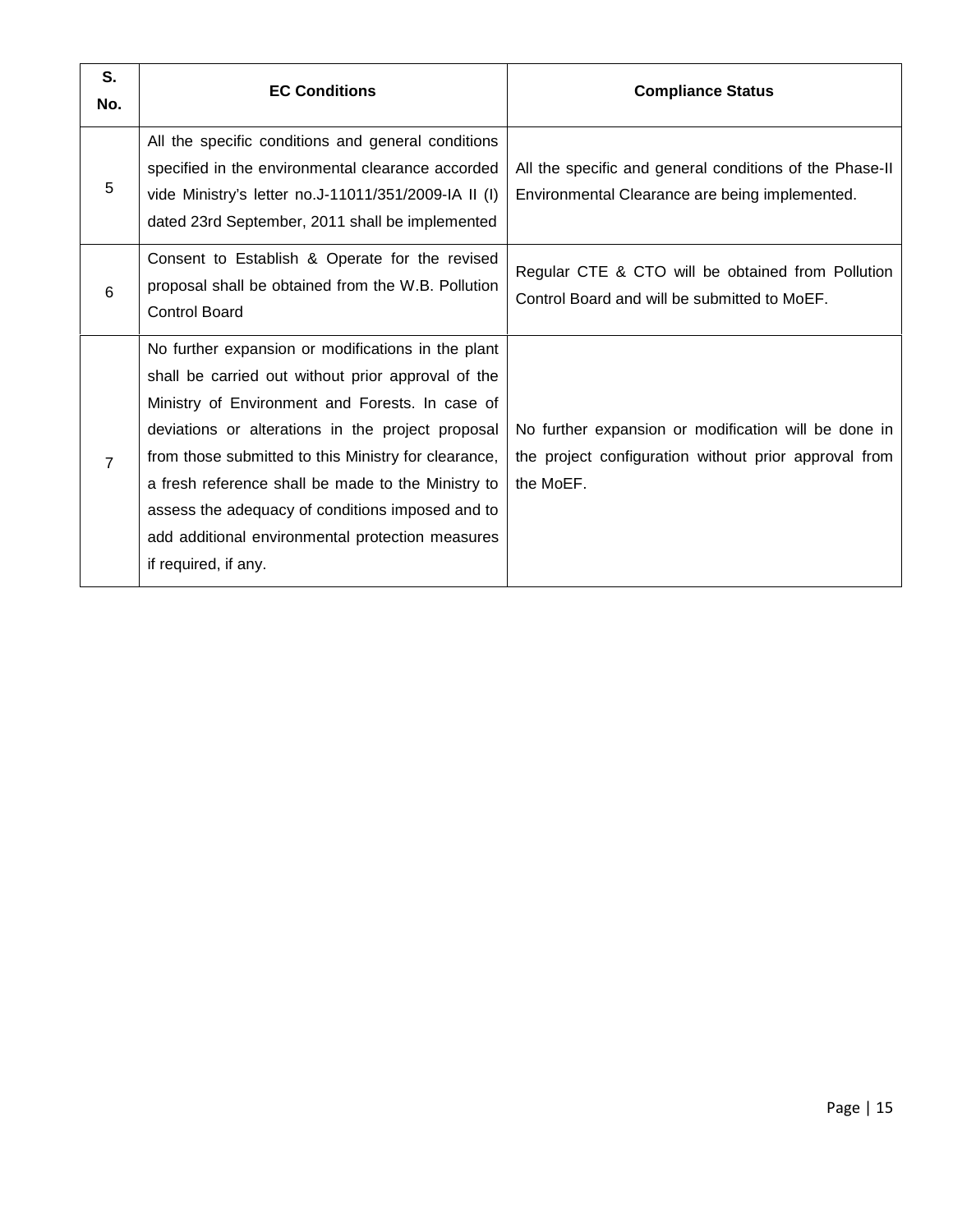|                                             | <b>Name of Location</b> |                    |         |                 |         | <b>MCS</b> |         |                          |         |         | GGS-01        |               |         |         |
|---------------------------------------------|-------------------------|--------------------|---------|-----------------|---------|------------|---------|--------------------------|---------|---------|---------------|---------------|---------|---------|
|                                             | <b>Date</b>             |                    |         |                 |         |            |         |                          |         |         |               |               |         |         |
| <b>Parameter</b>                            | <b>UoM</b>              | <b>NAAQS LIMIT</b> |         | Apr'21   May'21 | Jun'21  |            |         | Jul'21   Aug'21   Sep'21 | Apr'21  | May'21  | <b>Jun'21</b> | <b>Jul'21</b> | Aug'21  | Sep'21  |
| <b>PM 2.5</b>                               | $\mu$ g/m <sup>3</sup>  | 60                 | 39.01   | 39.84           | 23.84   | 19.96      | 25.46   | 22.89                    | 45.81   | 34.07   | 20.30         | 21.73         | 19.96   | 23.27   |
| <b>PM 10</b>                                | $\mu$ g/m <sup>3</sup>  | 100                | 75.56   | 73.93           | 62.61   | 59.34      | 82.89   | 73.12                    | 84.94   | 68.58   | 66.18         | 72.54         | 65.02   | 71.41   |
| Nitrogen Dioxide                            | $\mu$ g/m <sup>3</sup>  | 80                 | 40.53   | 39.95           | 38.97   | 38.85      | 39.12   | 35.04                    | 44.91   | 39.90   | 35.86         | 39.03         | 36.41   | 36.03   |
| <b>Sulphur Dioxide</b>                      | $\mu$ g/m <sup>3</sup>  | 80                 | 6.17    | 5.97            | 5.92    | 6.07       | 6.10    | 5.15                     | 6.30    | 6.04    | 5.88          | 5.93          | 5.55    | 5.65    |
| <b>Carbon Monoxide</b>                      | mg/m <sup>3</sup>       | 2                  | 0.56    | 0.50            | 0.42    | 0.40       | 0.43    | 0.47                     | 0.53    | 0.49    | 0.42          | 0.43          | 0.40    | 0.44    |
| <b>Hydrocarbon</b>                          | $mg/m^3$                | <b>NIL</b>         | 1.86    | 1.56            | 1.60    | 1.48       | 1.86    | 1.60                     | 1.88    | 1.88    | 1.64          | 1.62          | 1.69    | 1.51    |
| <b>Mercury</b>                              | mg/m <sup>3</sup>       |                    |         | < 0.002         |         |            |         | < 0.002                  |         | < 0.002 |               |               |         | < 0.002 |
| <b>Hydrocarbon as Non</b><br><b>Methane</b> | mg/m <sup>3</sup>       | <b>NIL</b>         | < 0.003 | < 0.003         | < 0.003 | < 0.003    | < 0.003 | < 0.003                  | < 0.003 | < 0.003 | < 0.003       | < 0.003       | < 0.003 | < 0.003 |
| VOC's                                       | $\mu$ g/m $^3$          |                    |         | 2.26            |         |            |         | 2.76                     |         | 2.52    |               |               |         | 2.63    |
| Benzo(a)Pyrene                              | $n$ g/m <sup>3</sup>    | $\mathbf{1}$       |         | 0.42            |         |            |         | 0.26                     |         | 0.38    |               |               |         | 0.25    |
| Ammonia                                     | $\mu$ g/m <sup>3</sup>  | 400                |         | 24.52           |         |            |         | 28.41                    |         | 26.48   |               |               |         | 26.17   |
| <b>Ozone</b>                                | $\mu$ g/m <sup>3</sup>  | 180                |         | 36.54           |         |            |         | 39.88                    |         | 40.26   |               |               |         | 40.24   |
| Lead                                        | $\mu$ g/m $^3$          | 1                  |         | 0.18            |         |            |         | 0.12                     |         | 0.18    |               |               |         | 0.13    |
| <b>Nickel</b>                               | ng/m <sup>3</sup>       | 20                 |         | 12.62           |         |            |         | 13.76                    |         | 13.40   |               |               |         | 12.63   |
| <b>Arsenic</b>                              | ng/m <sup>3</sup>       | 6                  |         | 1.54            |         |            |         | 1.28                     |         | 1.48    |               |               |         | 1.29    |
| Benzene                                     | $\mu$ g/m $^3$          | 5                  |         | 1.70            |         |            |         | 1.58                     |         | 1.82    |               |               |         | 1.54    |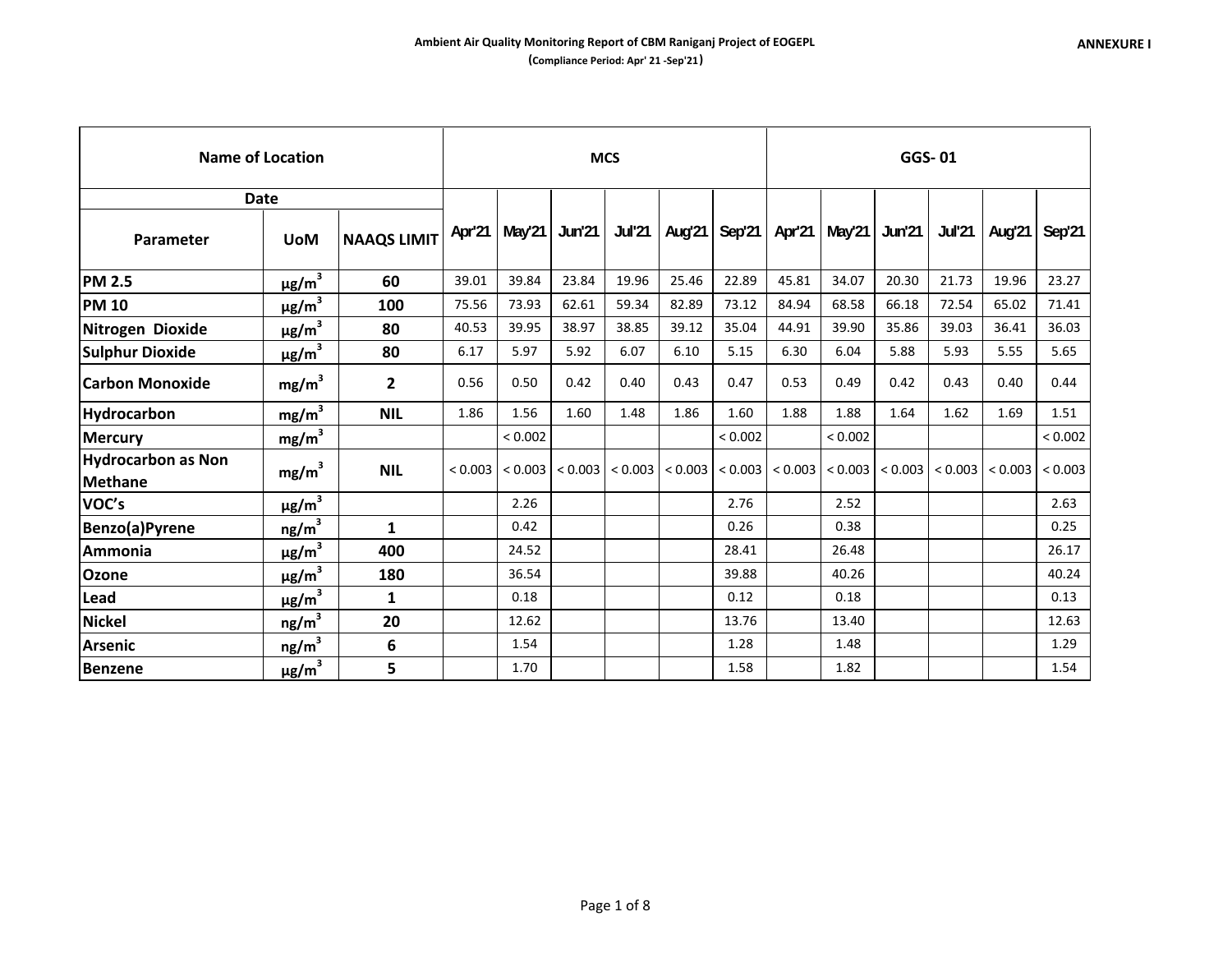|                                             | <b>Name of Location</b> |                    |         |         | <b>GGS-02</b> |       |                        |               |         | <b>GGS-04</b> |                           |               |                       | <b>PARULIA</b>  |
|---------------------------------------------|-------------------------|--------------------|---------|---------|---------------|-------|------------------------|---------------|---------|---------------|---------------------------|---------------|-----------------------|-----------------|
|                                             | <b>Date</b>             |                    |         |         |               |       |                        |               |         |               |                           |               |                       |                 |
| Parameter                                   | <b>UoM</b>              | <b>NAAQS LIMIT</b> | Apr'21  | May 21  | Jun'21        |       | <b>Jul'21   Aug'21</b> | <b>Sep'21</b> | Apr'21  | May'21        | <b>Jun'21</b>             | <b>Jul'21</b> |                       | Apr'21   May'21 |
| <b>PM 2.5</b>                               | $\mu$ g/m <sup>3</sup>  | 60                 | 44.67   | 34.88   | 20.05         | 22.07 | 25.42                  | 19.63         | 42.76   | 36.19         | 22.10                     | 20.72         | 39.51                 | 37.92           |
| <b>PM 10</b>                                | $\mu$ g/m $^3$          | 100                | 85.01   | 77.50   | 64.32         | 76.39 | 80.69                  | 60.23         | 81.09   | 74.24         | 65.42                     | 62.54         | 79.90                 | 71.35           |
| Nitrogen Dioxide                            | $\mu$ g/m $^3$          | 80                 | 41.96   | 39.12   | 37.43         | 38.54 | 39.60                  | 33.33         | 40.33   | 38.25         | 38.62                     | 38.45         | 42.51                 | 38.25           |
| <b>Sulphur Dioxide</b>                      | $\mu$ g/m <sup>3</sup>  | 80                 | 5.79    | 6.01    | 5.96          | 5.91  | 5.97                   | 5.17          | 6.01    | 5.98          | 5.90                      | 6.03          | 5.85                  | 6.03            |
| <b>Carbon Monoxide</b>                      | mg/m <sup>3</sup>       | 2                  | 0.53    | 0.48    | 0.43          | 0.44  | 0.42                   | 0.38          | 0.52    | 0.49          | 0.44                      | 0.71          | 0.52                  | 0.49            |
| Hydrocarbon                                 | mg/m <sup>3</sup>       | <b>NIL</b>         | 1.94    | 1.74    | 1.64          | 1.66  | 1.79                   | 1.35          | 2.02    | 1.72          | 1.55                      | 1.50          | 1.86                  | 1.74            |
| <b>Mercury</b>                              | mg/m <sup>3</sup>       |                    |         | < 0.002 |               |       |                        | < 0.002       |         | < 0.002       |                           |               |                       | < 0.002         |
| <b>Hydrocarbon as Non</b><br><b>Methane</b> | mg/m <sup>3</sup>       | <b>NIL</b>         | < 0.003 | < 0.003 | < 0.003       |       | $< 0.003$   $< 0.003$  | < 0.003       | < 0.003 | < 0.003       | $< 0.003$ $  < 0.003$ $ $ |               | $< 0.003$   $< 0.003$ |                 |
| VOC's                                       | $\mu$ g/m <sup>3</sup>  |                    |         | 2.18    |               |       |                        | 2.38          |         | 2.36          |                           |               |                       | 2.54            |
| Benzo(a)Pyrene                              | ng/m <sup>3</sup>       | 1                  |         | 0.46    |               |       |                        | 0.20          |         | 0.40          |                           |               |                       | 0.36            |
| Ammonia                                     | $\mu$ g/m <sup>3</sup>  | 400                |         | 26.34   |               |       |                        | 23.71         |         | 26.34         |                           |               |                       | 25.84           |
| Ozone                                       | $\mu$ g/m <sup>3</sup>  | 180                |         | 40.18   |               |       |                        | 34.26         |         | 40.26         |                           |               |                       | 34.98           |
| Lead                                        | $\mu$ g/m $^3$          | 1                  |         | 0.16    |               |       |                        | 0.09          |         | 0.18          |                           |               |                       | 0.19            |
| <b>Nickel</b>                               | $n$ g/m $^3$            | 20                 |         | 10.40   |               |       |                        | 10.57         |         | 10.62         |                           |               |                       | 10.30           |
| <b>Arsenic</b>                              | ng/m <sup>3</sup>       | 6                  |         | 1.36    |               |       |                        | 1.02          |         | 1.46          |                           |               |                       | 1.36            |
| <b>Benzene</b>                              | $\mu$ g/m <sup>3</sup>  | 5                  |         | 1.72    |               |       |                        | 1.24          |         | 1.68          |                           |               |                       | 1.58            |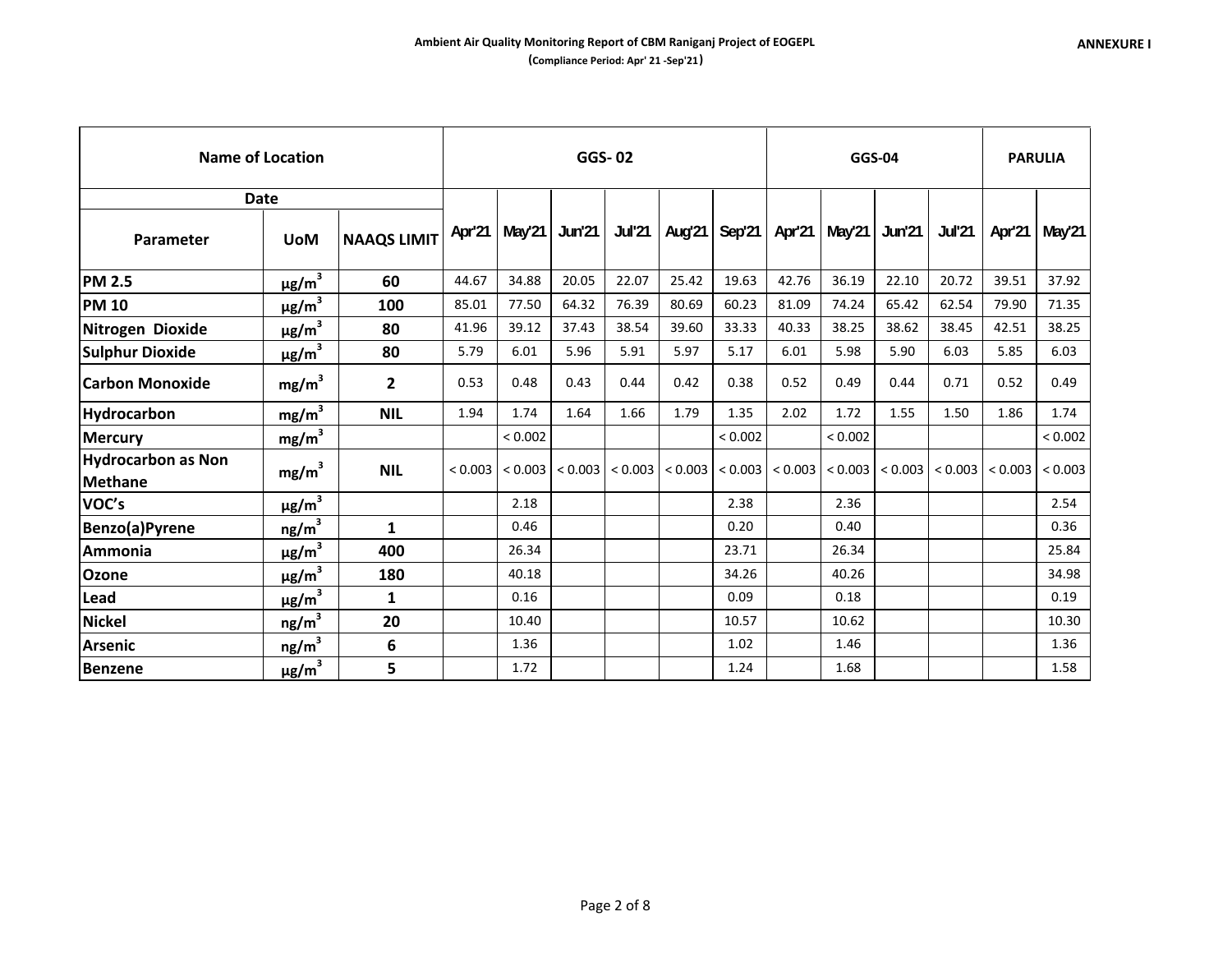|                                      | <b>Name of Location</b> |                    |               | <b>PARULIA</b> |         |               |                 |                          | <b>SARASWATIGUNJ</b>  |               |         |               |         | <b>PRATPPUR</b> |
|--------------------------------------|-------------------------|--------------------|---------------|----------------|---------|---------------|-----------------|--------------------------|-----------------------|---------------|---------|---------------|---------|-----------------|
|                                      | <b>Date</b>             |                    |               |                |         |               |                 |                          |                       |               |         |               |         |                 |
| Parameter                            | <b>UoM</b>              | <b>NAAQS LIMIT</b> | <b>Jun'21</b> | <b>Jul'21</b>  | Aug'21  | <b>Sep'21</b> |                 | Apr'21   May'21   Jun'21 |                       | <b>Jul'21</b> | Aug'21  | <b>Sep'21</b> | Apr'21  | May'21          |
| <b>PM 2.5</b>                        | $\mu$ g/m <sup>3</sup>  | 60                 | 24.14         | 22.46          | 23.23   | 22.96         | 46.46           | 34.24                    | 24.24                 | 18.08         | 20.96   | 23.10         | 50.83   | 33.75           |
| <b>PM 10</b>                         | $\mu$ g/m <sup>3</sup>  | 100                | 72.43         | 72.52          | 80.02   | 69.98         | 90.70           | 76.59                    | 67.98                 | 57.97         | 72.33   | 71.01         | 87.37   | 69.75           |
| Nitrogen Dioxide                     | $\mu$ g/m <sup>3</sup>  | 80                 | 36.24         | 38.76          | 38.26   | 33.50         | 42.21           | 38.09                    | 38.85                 | 37.52         | 39.03   | 35.19         | 42.94   | 39.14           |
| <b>Sulphur Dioxide</b>               | $\mu$ g/m <sup>3</sup>  | 80                 | 5.86          | 5.88           | 5.85    | 5.03          | 5.88            | 5.88                     | 5.90                  | 5.75          | 6.09    | 5.43          | 5.77    | 5.90            |
| <b>Carbon Monoxide</b>               | mg/m <sup>3</sup>       | 2                  | 0.44          | 0.44           | 0.42    | 0.39          | 0.52            | 0.49                     | 0.42                  | 0.40          | 0.41    | 0.46          | 0.53    | 0.48            |
| Hydrocarbon                          | mg/m <sup>3</sup>       | <b>NIL</b>         | 1.62          | 1.64           | 1.81    | 1.44          | 1.98            | 1.84                     | 1.58                  | 1.56          | 1.73    | 1.54          | 1.84    | 1.62            |
| <b>Mercury</b>                       | $mg/m^3$                |                    |               |                |         | < 0.002       |                 | < 0.002                  |                       |               |         | ${}_{0.002}$  |         | < 0.002         |
| <b>Hydrocarbon as Non</b><br>Methane | mg/m <sup>3</sup>       | <b>NIL</b>         | < 0.003       | < 0.003        | < 0.003 |               | < 0.003 < 0.003 |                          | $< 0.003$ $  < 0.003$ | < 0.003       | < 0.003 | < 0.003       | < 0.003 | < 0.003         |
| VOC's                                | $\mu$ g/m <sup>3</sup>  |                    |               |                |         | 2.59          |                 | 2.38                     |                       |               |         | 2.67          |         | 2.32            |
| Benzo(a)Pyrene                       | ng/m <sup>3</sup>       | $\mathbf{1}$       |               |                |         | 0.21          |                 | 0.46                     |                       |               |         | 0.24          |         | 0.24            |
| Ammonia                              | $\mu$ g/m <sup>3</sup>  | 400                |               |                |         | 25.48         |                 | 27.32                    |                       |               |         | 27.52         |         | 22.62           |
| <b>Ozone</b>                         | $\mu$ g/m <sup>3</sup>  | 180                |               |                |         | 39.12         |                 | 36.44                    |                       |               |         | 40.58         |         | 36.54           |
| Lead                                 | $\mu$ g/m <sup>3</sup>  | 1                  |               |                |         | 0.11          |                 | 0.20                     |                       |               |         | 0.11          |         | 0.14            |
| Nickel                               | ng/m <sup>3</sup>       | 20                 |               |                |         | 11.94         |                 | 14.60                    |                       |               |         | 12.97         |         | 10.60           |
| Arsenic                              | ng/m <sup>3</sup>       | 6                  |               |                |         | 1.18          |                 | 1.54                     |                       |               |         | 1.24          |         | 1.32            |
| Benzene                              | $\mu$ g/m <sup>3</sup>  | 5                  |               |                |         | 1.48          |                 | 1.68                     |                       |               |         | 1.51          |         | 1.62            |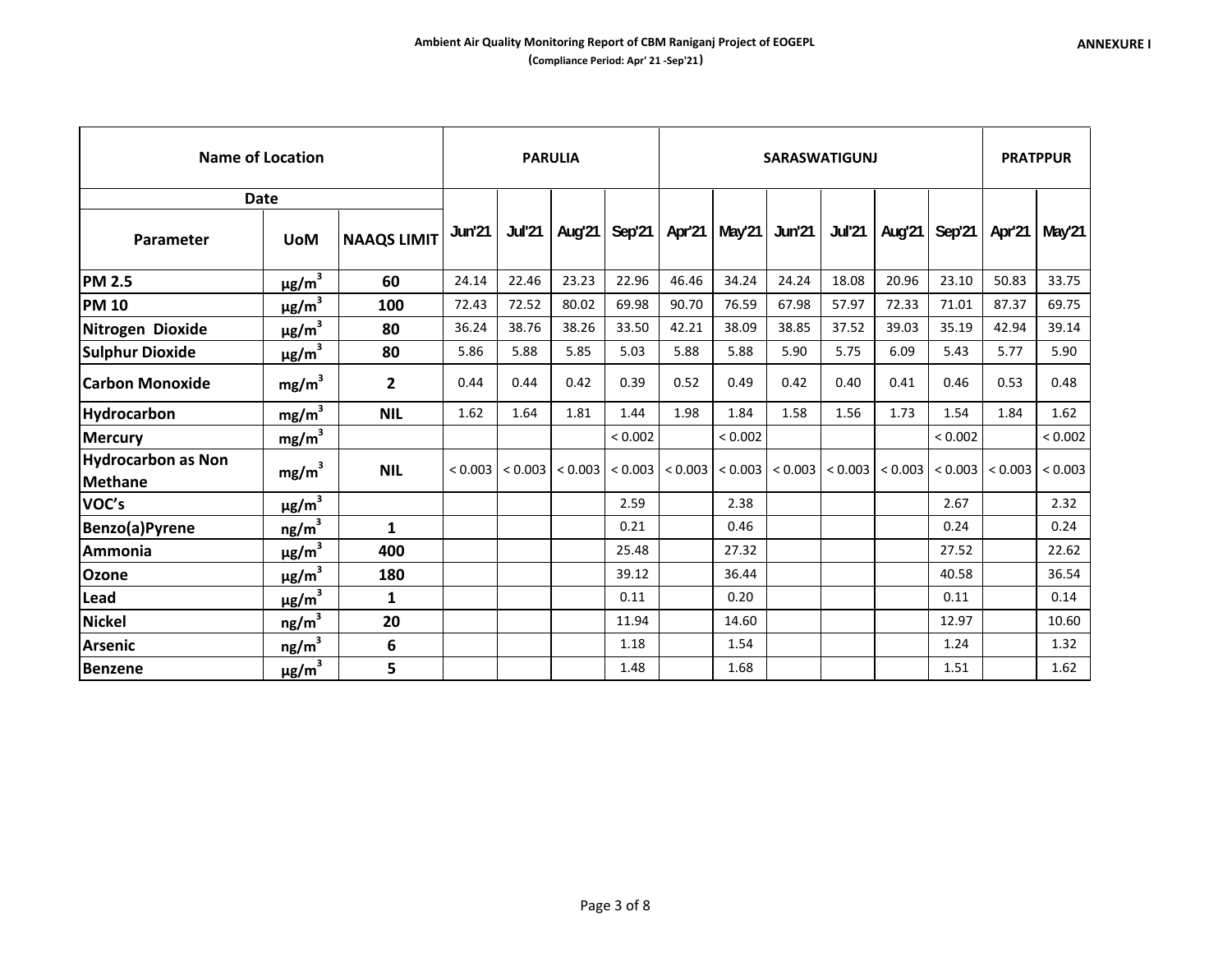|                                             | <b>Name of Location</b> |                    |               |               | <b>PRATPPUR</b> |               |                       |               | <b>BANSIA</b> |               |        |                       |         | <b>JAMGORA</b> |
|---------------------------------------------|-------------------------|--------------------|---------------|---------------|-----------------|---------------|-----------------------|---------------|---------------|---------------|--------|-----------------------|---------|----------------|
|                                             | <b>Date</b>             |                    |               |               |                 |               |                       |               |               |               |        |                       |         |                |
| Parameter                                   | <b>UoM</b>              | <b>NAAQS LIMIT</b> | <b>Jun'21</b> | <b>Jul'21</b> | Aug'21          | <b>Sep'21</b> | Apr'21                | <b>May'21</b> | Jun'21        | <b>Jul'21</b> | Aug'21 | Sep'21                | Apr'21  | May'21         |
| <b>PM 2.5</b>                               | $\mu$ g/m <sup>3</sup>  | 60                 | 23.53         | 23.84         | 23.33           | 20.29         | 35.48                 | 36.88         | 24.26         | 23.69         | 15.92  | 21.11                 | 40.27   | 39.57          |
| <b>PM 10</b>                                | $\mu$ g/m $^3$          | 100                | 70.68         | 77.59         | 85.65           | 68.48         | 71.65                 | 70.21         | 74.42         | 74.93         | 53.20  | 62.67                 | 91.79   | 73.25          |
| Nitrogen Dioxide                            | $\mu$ g/m <sup>3</sup>  | 80                 | 37.97         | 38.87         | 38.09           | 34.42         | 43.38                 | 39.98         | 40.47         | 39.81         | 35.95  | 32.85                 | 44.67   | 39.37          |
| <b>Sulphur Dioxide</b>                      | $\mu$ g/m <sup>3</sup>  | 80                 | 5.79          | 5.90          | 5.78            | 5.27          | 5.54                  | 5.65          | 6.04          | 6.00          | 5.77   | 5.01                  | 6.36    | 5.93           |
| <b>Carbon Monoxide</b>                      | mg/m <sup>3</sup>       | 2                  | 0.41          | 0.43          | 0.41            | 0.43          | 0.51                  | 0.49          | 0.44          | 0.44          | 0.35   | 0.36                  | 0.52    | 0.49           |
| <b>Hydrocarbon</b>                          | mg/m <sup>3</sup>       | <b>NIL</b>         | 1.54          | 1.60          | 1.89            | 1.41          | 1.92                  | 1.64          | 1.68          | 1.68          | 1.52   | 1.40                  | 2.08    | 1.80           |
| <b>Mercury</b>                              | mg/m <sup>3</sup>       |                    |               |               |                 | < 0.002       |                       | < 0.002       |               |               |        | < 0.002               |         | < 0.002        |
| <b>Hydrocarbon as Non</b><br><b>Methane</b> | mg/m <sup>3</sup>       | <b>NIL</b>         | < 0.003       | < 0.003       | < 0.003         |               | $< 0.003$ $  < 0.003$ | < 0.003       | < 0.003       | < 0.003       |        | $< 0.003$   $< 0.003$ | < 0.003 | ${}_{0.003}$   |
| VOC's                                       | $\mu$ g/m $^3$          |                    |               |               |                 | 2.51          |                       | 2.08          |               |               |        | 2.47                  |         | 2.48           |
| Benzo(a)Pyrene                              | ng/m <sup>3</sup>       | 1                  |               |               |                 | 0.19          |                       | 0.30          |               |               |        | 0.18                  |         | 0.52           |
| Ammonia                                     | $\mu$ g/m <sup>3</sup>  | 400                |               |               |                 | 24.66         |                       | 26.44         |               |               |        | 25.03                 |         | 25.88          |
| Ozone                                       | $\mu$ g/m <sup>3</sup>  | 180                |               |               |                 | 38.75         |                       | 34.62         |               |               |        | 36.39                 |         | 36.48          |
| Lead                                        | $\mu$ g/m <sup>3</sup>  | 1                  |               |               |                 | 0.11          |                       | 0.13          |               |               |        | 0.10                  |         | 0.18           |
| <b>Nickel</b>                               | ng/m <sup>3</sup>       | 20                 |               |               |                 | 12.05         |                       | 9.75          |               |               |        | 11.37                 |         | 11.64          |
| <b>Arsenic</b>                              | ng/m <sup>3</sup>       | 6                  |               |               |                 | 1.13          |                       | 1.28          |               |               |        | 1.09                  |         | 1.42           |
| <b>Benzene</b>                              | $\mu$ g/m <sup>3</sup>  | 5                  |               |               |                 | 1.43          |                       | 1.44          |               |               |        | 1.33                  |         | 1.64           |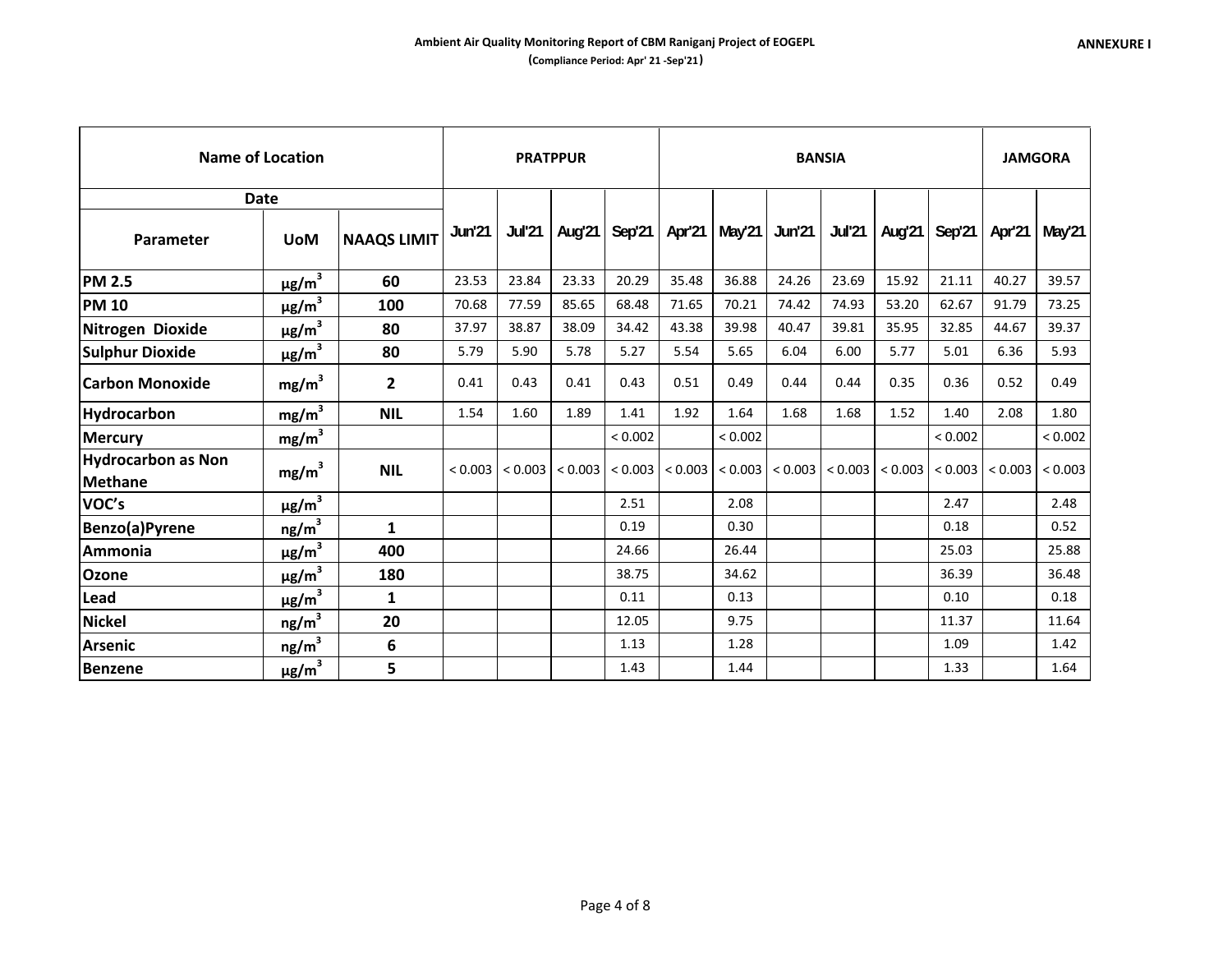|                                             | <b>Name of Location</b> |                    |         |               | <b>JAMGORA</b> |                           |        |                       | <b>KULDIHA</b> |                         |        |                     |                     | <b>JATGORIA</b> |
|---------------------------------------------|-------------------------|--------------------|---------|---------------|----------------|---------------------------|--------|-----------------------|----------------|-------------------------|--------|---------------------|---------------------|-----------------|
|                                             | <b>Date</b>             |                    |         |               |                |                           |        |                       |                |                         |        |                     |                     |                 |
| Parameter                                   | <b>UoM</b>              | <b>NAAQS LIMIT</b> | Jun'21  | <b>Jul'21</b> | Aug'21         | Sep'21                    | Apr'21 | May'21                | <b>Jun'21</b>  | <b>Jul'21</b>           | Aug'21 | Sep <sup>'</sup> 21 | Apr'21              | May'21          |
| <b>PM 2.5</b>                               | $\mu$ g/m <sup>3</sup>  | 60                 | 20.04   | 18.54         | 26.07          | 24.66                     | 49.76  | 35.30                 | 20.40          | 21.93                   | 16.44  | 26.80               | 44.92               | 31.25           |
| <b>PM 10</b>                                | $\mu$ g/m <sup>3</sup>  | 100                | 65.07   | 69.78         | 84.78          | 73.09                     | 86.76  | 70.50                 | 62.59          | 70.15                   | 70.37  | 80.13               | 83.77               | 61.01           |
| Nitrogen Dioxide                            | $\mu$ g/m <sup>3</sup>  | 80                 | 39.81   | 37.97         | 37.36          | 35.61                     | 39.92  | 39.68                 | 38.44          | 38.62                   | 39.46  | 35.16               | 42.81               | 35.16           |
| <b>Sulphur Dioxide</b>                      | $\mu$ g/m $^3$          | 80                 | 5.96    | 5.89          | 5.83           | 5.42                      | 6.08   | 5.90                  | 5.91           | 5.85                    | 6.20   | 5.51                | 5.93                | 5.75            |
| <b>Carbon Monoxide</b>                      | mg/m <sup>3</sup>       | 2                  | 0.42    | 0.42          | 0.42           | 0.46                      | 0.54   | 0.48                  | 0.43           | 0.43                    | 0.41   | 0.45                | 0.52                | 0.48            |
| Hydrocarbon                                 | $mg/m^3$                | <b>NIL</b>         | 1.70    | 1.68          | 1.84           | 1.59                      | 1.98   | 1.68                  | 0.16           | 1.62                    | 1.67   | 1.74                | 2.08                | 1.58            |
| <b>Mercury</b>                              | mg/m <sup>3</sup>       |                    |         |               |                | < 0.002                   |        | < 0.002               |                |                         |        | ${}_{0.002}$        |                     | < 0.002         |
| <b>Hydrocarbon as Non</b><br><b>Methane</b> | mg/m <sup>3</sup>       | <b>NIL</b>         | < 0.003 | < 0.003       |                | $< 0.003$ $  < 0.003$ $ $ |        | $< 0.003$   $< 0.003$ | < 0.003        | $ $ < 0.003 $ $ < 0.003 |        |                     | $< 0.003$ $< 0.003$ | < 0.003         |
| VOC's                                       | $\mu$ g/m $^3$          |                    |         |               |                | 2.70                      |        | 2.46                  |                |                         |        | 2.97                |                     | 2.32            |
| Benzo(a)Pyrene                              | ng/m <sup>3</sup>       | 1                  |         |               |                | 0.28                      |        | 0.38                  |                |                         |        | 0.38                |                     | 0.30            |
| Ammonia                                     | $\mu$ g/m <sup>3</sup>  | 400                |         |               |                | 27.75                     |        | 26.32                 |                |                         |        | 29.25               |                     | 20.58           |
| Ozone                                       | $\mu$ g/m <sup>3</sup>  | 180                |         |               |                | 41.16                     |        | 38.64                 |                |                         |        | 41.63               |                     | 32.44           |
| Lead                                        | $\mu$ g/m <sup>3</sup>  | 1                  |         |               |                | 0.14                      |        | 0.16                  |                |                         |        | 0.17                |                     | 0.14            |
| <b>Nickel</b>                               | ng/m <sup>3</sup>       | 20                 |         |               |                | 13.52                     |        | 12.30                 |                |                         |        | 16.12               |                     | 9.20            |
| <b>Arsenic</b>                              | ng/m <sup>3</sup>       | 6                  |         |               |                | 1.31                      |        | 1.44                  |                |                         |        | 1.46                |                     | 1.32            |
| <b>Benzene</b>                              | $\mu$ g/m <sup>3</sup>  | 5                  |         |               |                | 1.56                      |        | 1.72                  |                |                         |        | 1.69                |                     | 1.52            |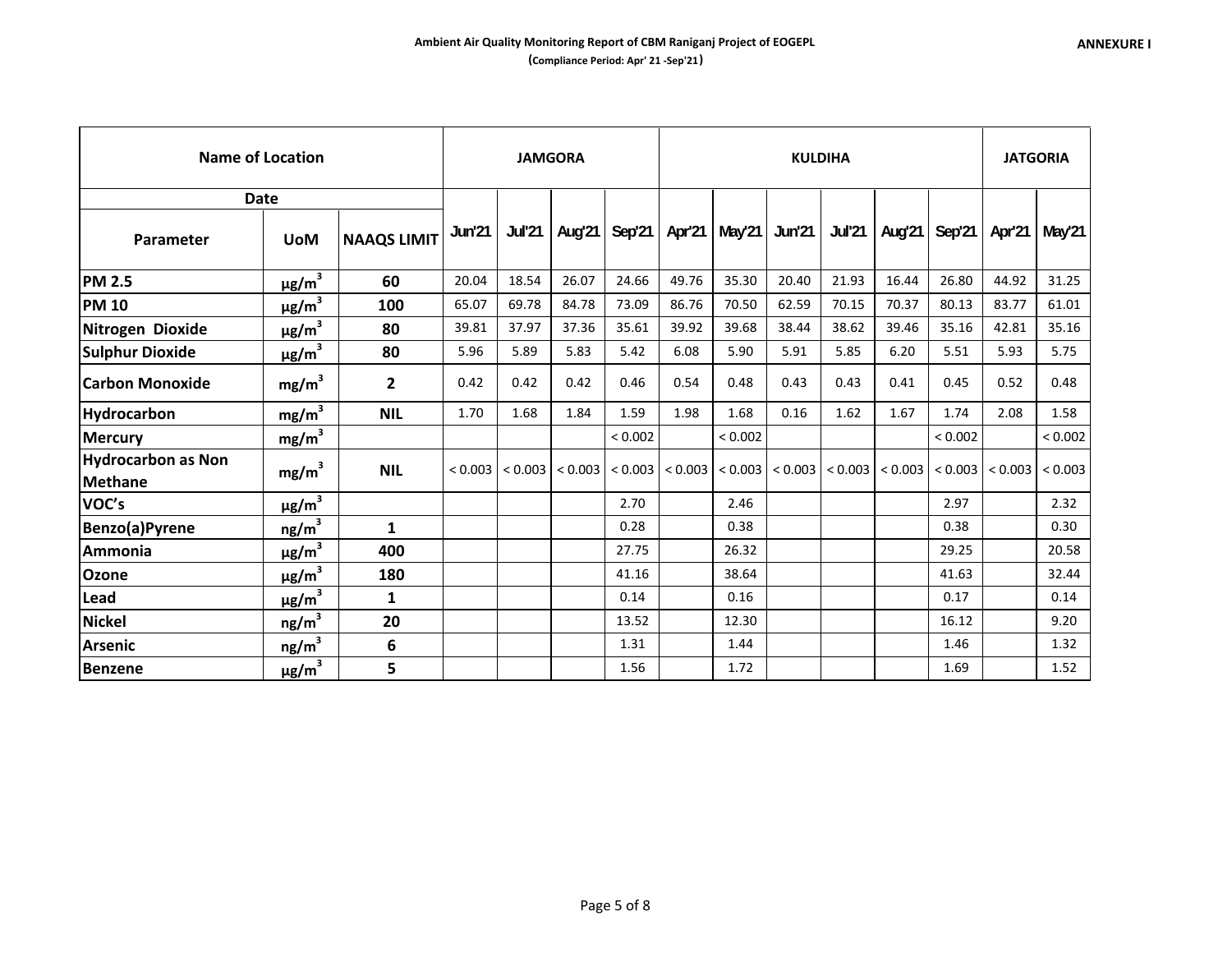|                                      | Name of Location       |                    |               |               | <b>JATGORIA</b> |               | <b>Gopalpur Warehouse</b> |               |         |       |       |                                   | <b>KANTABERIA</b> |               |
|--------------------------------------|------------------------|--------------------|---------------|---------------|-----------------|---------------|---------------------------|---------------|---------|-------|-------|-----------------------------------|-------------------|---------------|
|                                      | <b>Date</b>            |                    |               |               |                 |               |                           |               |         |       |       |                                   |                   |               |
| Parameter                            | <b>UoM</b>             | <b>NAAQS LIMIT</b> | <b>Jun'21</b> | <b>Jul'21</b> | Aug'21          | <b>Sep'21</b> | Apr'21                    | <b>May'21</b> | Jun'21  |       |       | Jul'21   Aug'21   Sep'21          |                   | Apr'21 May'21 |
| <b>PM 2.5</b>                        | $\mu$ g/m $^3$         | 60                 | 26.93         | 19.37         | 18.09           | 28.44         | 46.42                     | 30.71         | 19.45   | 24.14 | 24.39 | 24.67                             | 44.76             | 34.50         |
| <b>PM 10</b>                         | $\mu$ g/m $^3$         | 100                | 71.09         | 64.80         | 56.69           | 82.17         | 83.84                     | 70.37         | 61.49   | 72.06 | 79.55 | 75.63                             | 83.52             | 68.76         |
| Nitrogen Dioxide                     | $\mu$ g/m $^3$         | 80                 | 37.52         | 36.93         | 35.62           | 33.05         | 39.32                     | 38.74         | 38.19   | 38.44 | 38.57 | 35.47                             | 43.02             | 39.63         |
| <b>Sulphur Dioxide</b>               | $\mu$ g/m $^3$         | 80                 | 5.76          | 5.89          | 5.50            | 5.42          | 6.19                      | 6.04          | 5.78    | 5.88  | 6.19  | 5.65                              | 6.05              | 5.90          |
| <b>Carbon Monoxide</b>               | mg/m <sup>3</sup>      | $\mathbf{2}$       | 0.43          | 0.41          | 0.36            | 0.41          | 0.54                      | 0.50          | 0.43    | 0.44  | 0.43  | 0.45                              | 0.53              | 0.49          |
| Hydrocarbon                          | mg/m <sup>3</sup>      | <b>NIL</b>         | 1.68          | 1.52          | 1.59            | 1.77          | 1.84                      | 1.65          | 1.54    | 1.68  | 1.83  | 1.62                              | 1.76              | 1.82          |
| Mercury                              | $mg/m^3$               |                    |               |               |                 | < 0.002       |                           | < 0.002       |         |       |       | < 0.002                           |                   | < 0.002       |
| <b>Hydrocarbon as Non</b><br>Methane | mg/m <sup>3</sup>      | <b>NIL</b>         | < 0.003       | < 0.003       | < 0.003         | < 0.003       | < 0.003                   | < 0.003       | < 0.003 |       |       | $< 0.003$   $< 0.003$   $< 0.003$ | < 0.003           | < 0.003       |
| VOC's                                | $\mu$ g/m $^3$         |                    |               |               |                 | 3.04          |                           | 2.44          |         |       |       | 2.84                              |                   | 2.56          |
| Benzo(a)Pyrene                       | ng/m <sup>3</sup>      | $\mathbf{1}$       |               |               |                 | 0.41          |                           | 0.38          |         |       |       | 0.30                              |                   | 0.42          |
| Ammonia                              | $\mu$ g/m <sup>3</sup> | 400                |               |               |                 | 30.58         |                           | 26.44         |         |       |       | 28.83                             |                   | 24.32         |
| Ozone                                | $\mu$ g/m $^3$         | 180                |               |               |                 | 42.07         |                           | 38.22         |         |       |       | 41.37                             |                   | 40.12         |
| Lead                                 | $\mu$ g/m $^3$         | 1                  |               |               |                 | 0.19          |                           | 0.20          |         |       |       | 0.14                              |                   | 0.18          |
| Nickel                               | ng/m <sup>3</sup>      | 20                 |               |               |                 | 16.88         |                           | 11.32         |         |       |       | 14.43                             |                   | 12.40         |
| Arsenic                              | ng/m <sup>3</sup>      | 6                  |               |               |                 | 1.55          |                           | 1.42          |         |       |       | 1.34                              |                   | 1.54          |
| <b>Benzene</b>                       | $\mu$ g/m $^3$         | 5                  |               |               |                 | 1.73          |                           | 1.68          |         |       |       | 1.61                              |                   | 1.70          |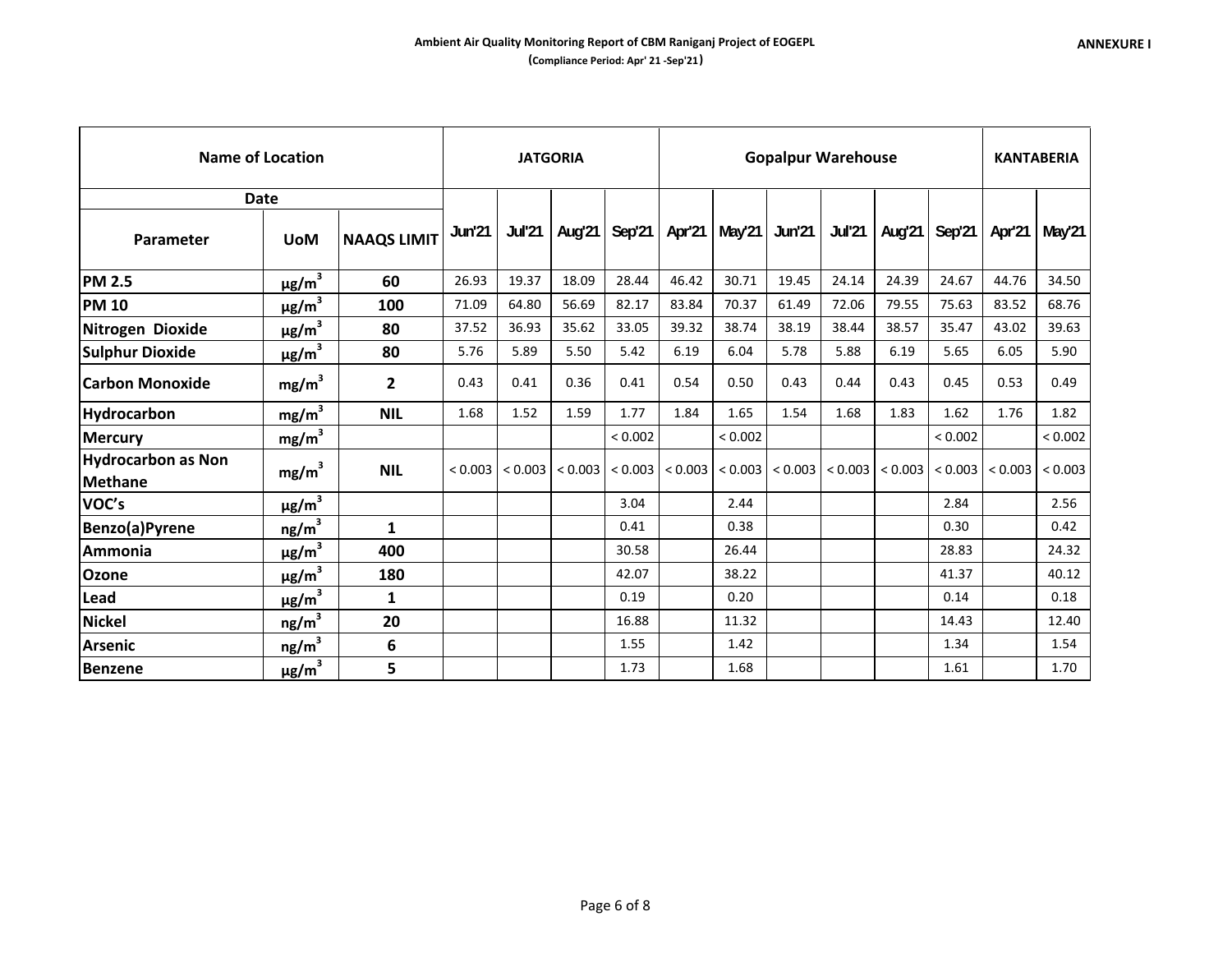|                                             | <b>Name of Location</b> |                    |         |               | <b>KANTABERIA</b> |         |         |                | <b>NACHAN</b> |               |                       |             |         | <b>SARENGA</b> |
|---------------------------------------------|-------------------------|--------------------|---------|---------------|-------------------|---------|---------|----------------|---------------|---------------|-----------------------|-------------|---------|----------------|
|                                             | <b>Date</b>             |                    |         |               |                   |         |         |                |               |               |                       |             |         |                |
| Parameter                                   | <b>UoM</b>              | <b>NAAQS LIMIT</b> | Jun'21  | <b>Jul'21</b> | Aug'21            | Sep'21  | Apr'21  | May'21         | <b>Jun'21</b> | <b>Jul'21</b> | Aug'21                | Sep'21      | Apr'21  | May'21         |
| <b>PM 2.5</b>                               | $\mu$ g/m $^3$          | 60                 | 23.01   | 21.89         | 21.49             | 25.11   | 44.42   | 38.48          | 22.23         | 22.06         | 18.66                 | 23.56       | 42.63   | 30.32          |
| <b>PM 10</b>                                | $\mu$ g/m $^3$          | 100                | 66.87   | 75.78         | 77.46             | 79.21   | 80.44   | 65.88          | 68.14         | 73.47         | 56.93                 | 73.75       | 78.32   | 63.07          |
| Nitrogen Dioxide                            | $\mu$ g/m <sup>3</sup>  | 80                 | 36.93   | 38.72         | 38.94             | 34.29   | 43.01   | 36.60          | 37.21         | 39.01         | 35.03                 | 35.13       | 42.14   | 38.76          |
| <b>Sulphur Dioxide</b>                      | $\mu$ g/m <sup>3</sup>  | 80                 | 5.88    | 5.95          | 5.99              | 5.46    | 5.87    | 5.35           | 5.80          | 5.87          | 5.78                  | 5.38        | 5.69    | 5.52           |
| <b>Carbon Monoxide</b>                      | mg/m <sup>3</sup>       | $\mathbf{2}$       | 0.42    | 0.44          | 0.43              | 0.43    | 0.53    | 0.46           | 0.42          | 0.43          | 0.37                  | 0.42        | 0.52    | 0.49           |
| <b>Hydrocarbon</b>                          | mg/m <sup>3</sup>       | <b>NIL</b>         | 1.74    | 1.70          | 1.76              | 1.71    | 1.78    | 1.58           | 1.58          | 1.64          | 1.58                  | 1.57        | 1.76    | 1.62           |
| <b>Mercury</b>                              | mg/m <sup>3</sup>       |                    |         |               |                   | < 0.002 |         | ${}_{< 0.002}$ |               |               |                       | ${}< 0.002$ |         | < 0.002        |
| <b>Hydrocarbon as Non</b><br><b>Methane</b> | mg/m <sup>3</sup>       | <b>NIL</b>         | < 0.003 | < 0.003       | < 0.003           | < 0.003 | < 0.003 | < 0.003        | < 0.003       |               | $< 0.003$ $  < 0.003$ | < 0.003     | < 0.003 | < 0.003        |
| VOC's                                       | $\mu$ g/m $^3$          |                    |         |               |                   | 2.81    |         | 2.18           |               |               |                       | 2.72        |         | 2.26           |
| Benzo(a)Pyrene                              | ng/m <sup>3</sup>       | 1                  |         |               |                   | 0.32    |         | 0.28           |               |               |                       | 0.29        |         | 0.32           |
| Ammonia                                     | $\mu$ g/m <sup>3</sup>  | 400                |         |               |                   | 29.04   |         | 24.38          |               |               |                       | 27.88       |         | 23.47          |
| Ozone                                       | $\mu$ g/m <sup>3</sup>  | 180                |         |               |                   | 41.93   |         | 36.48          |               |               |                       | 40.52       |         | 34.58          |
| Lead                                        | $\mu$ g/m <sup>3</sup>  | $\mathbf{1}$       |         |               |                   | 0.16    |         | 0.14           |               |               |                       | 0.15        |         | 0.12           |
| <b>Nickel</b>                               | ng/m <sup>3</sup>       | 20                 |         |               |                   | 15.29   |         | 9.84           |               |               |                       | 14.19       |         | 9.00           |
| <b>Arsenic</b>                              | ng/m <sup>3</sup>       | 6                  |         |               |                   | 1.38    |         | 1.36           |               |               |                       | 1.33        |         | 1.32           |
| <b>Benzene</b>                              | $\mu$ g/m <sup>3</sup>  | 5                  |         |               |                   | 1.66    |         | 1.58           |               |               |                       | 1.59        |         | 1.48           |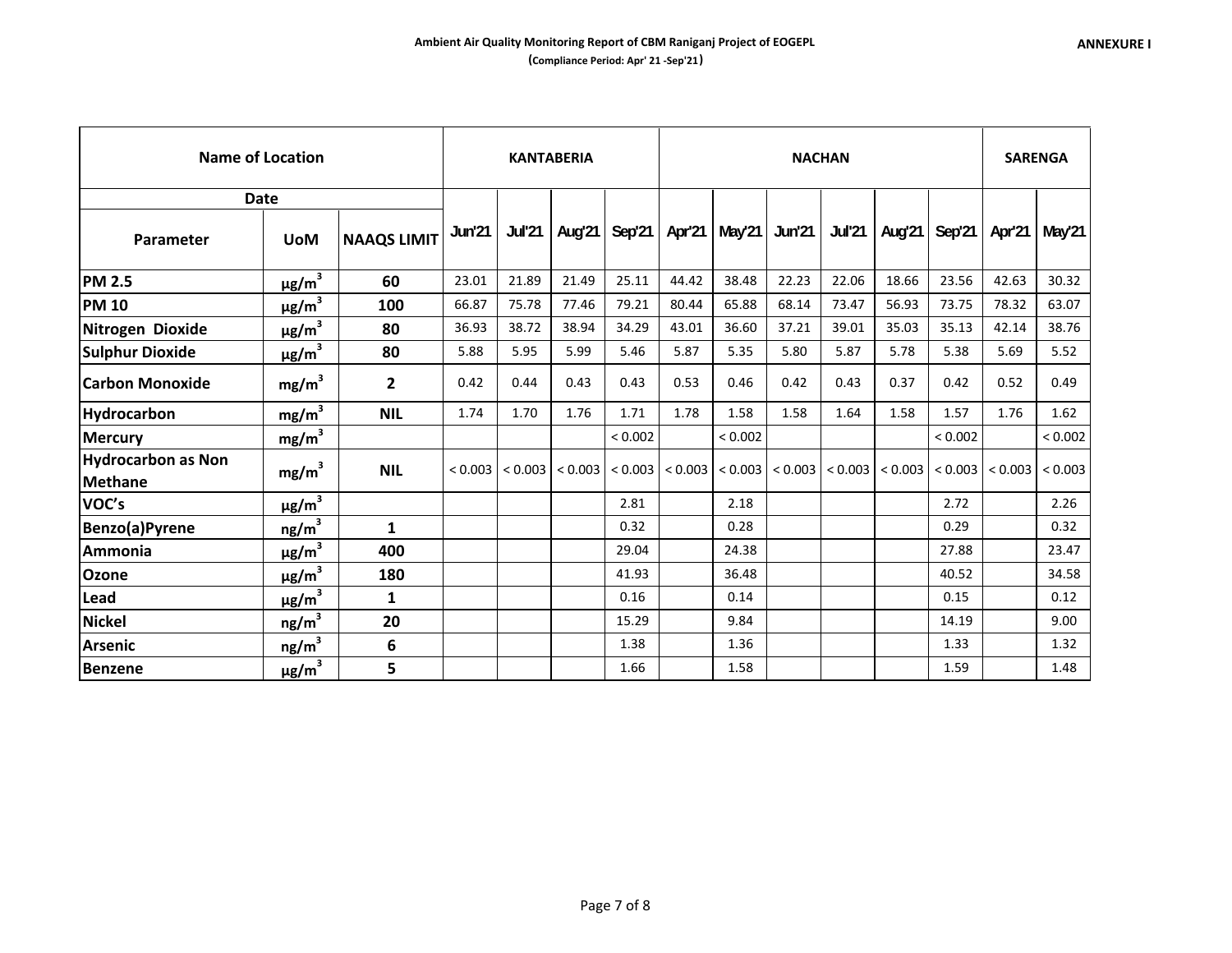| <b>Name of Location</b>              | <b>SARENGA</b>         |                    |               |               |         |         |  |
|--------------------------------------|------------------------|--------------------|---------------|---------------|---------|---------|--|
|                                      | <b>Date</b>            |                    |               |               |         |         |  |
| Parameter                            | <b>UoM</b>             | <b>NAAQS LIMIT</b> | <b>Jun'21</b> | <b>Jul'21</b> | Aug'21  | Sep'21  |  |
| <b>PM 2.5</b>                        | $\mu$ g/m <sup>3</sup> | 60                 | 20.66         | 22.58         | 22.89   | 18.11   |  |
| <b>PM 10</b>                         | $\mu$ g/m <sup>3</sup> | 100                | 65.68         | 70.16         | 71.14   | 60.96   |  |
| Nitrogen Dioxide                     | $\mu$ g/m <sup>3</sup> | 80                 | 37.43         | 38.92         | 38.85   | 32.94   |  |
| <b>Sulphur Dioxide</b>               | $\mu$ g/m <sup>3</sup> | 80                 | 5.75          | 6.06          | 6.03    | 5.11    |  |
| <b>Carbon Monoxide</b>               | mg/m <sup>3</sup>      | $\mathbf{2}$       | 0.43          | 0.43          | 0.42    | 0.38    |  |
| Hydrocarbon                          | mg/m <sup>3</sup>      | <b>NIL</b>         | 1.58          | 1.62          | 1.63    | 1.38    |  |
| Mercury                              | $mg/m^3$               |                    |               |               |         | < 0.002 |  |
| <b>Hydrocarbon as Non</b><br>Methane | mg/m <sup>3</sup>      | <b>NIL</b>         | < 0.003       | < 0.003       | < 0.003 | < 0.003 |  |
| VOC's                                | $\mu$ g/m <sup>3</sup> |                    |               |               |         | 2.41    |  |
| Benzo(a)Pyrene                       | ng/m <sup>3</sup>      | $\mathbf{1}$       |               |               |         | 0.16    |  |
| Ammonia                              | $\frac{\mu g/m^3}{2}$  | 400                |               |               |         | 24.02   |  |
| <b>Ozone</b>                         | $\mu$ g/m <sup>3</sup> | 180                |               |               |         | 35.23   |  |
| <b>Lead</b>                          | $\mu$ g/m <sup>3</sup> | 1                  |               |               |         | 0.08    |  |
| <b>Nickel</b>                        | ng/m <sup>3</sup>      | 20                 |               |               |         | 10.14   |  |
| <b>Arsenic</b>                       | $ng/m^3$               | 6                  |               |               |         | 1.05    |  |
| <b>Benzene</b>                       | $\mu$ g/m <sup>3</sup> | 5                  |               |               |         | 1.27    |  |

F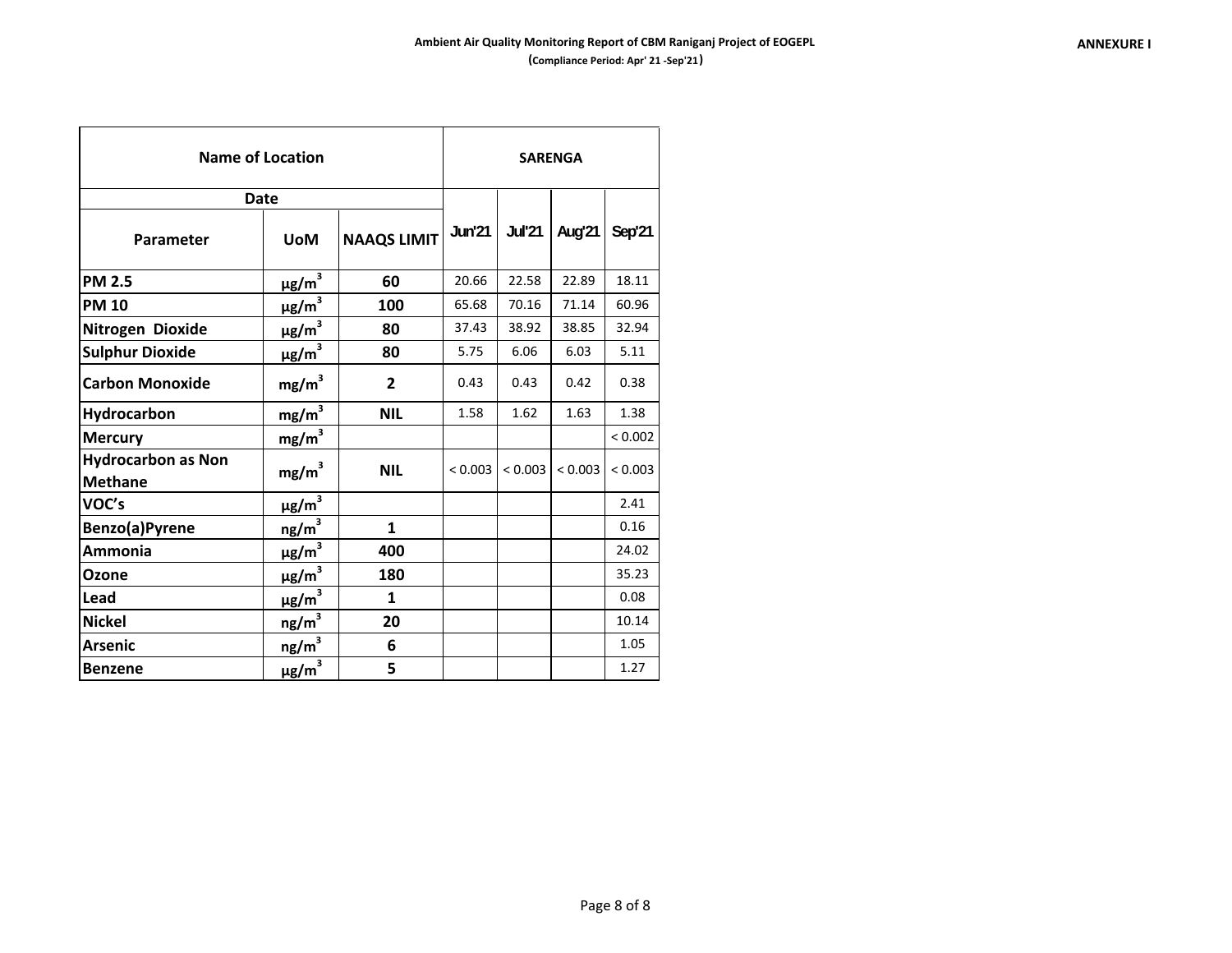|                             | <b>Ambient Noise Monitoring Result</b>    |                             |                                                  |                             |
|-----------------------------|-------------------------------------------|-----------------------------|--------------------------------------------------|-----------------------------|
|                             | <b>DAY TIME</b>                           |                             | <b>NIGHT TIME</b>                                |                             |
| <b>LOCATION</b>             | Permissible<br>Limit as per<br>CPCB dB(A) | <b>Noise Level</b><br>dB(A) | <b>Permissible</b><br>Limit as per<br>CPCB dB(A) | <b>Noise Level</b><br>dB(A) |
| Jatgoria Village            | 75                                        | 69.34                       | 70                                               | 66.77                       |
| Saraswatigunj Village       | 75                                        | 61.43                       | 70                                               | 61.73                       |
| Kantaberia Village          | 75                                        | 61.67                       | 70                                               | 55.88                       |
| Jamgora Village             | 75                                        | 65.69                       | 70                                               | 59.84                       |
| Kuldiha Village             | 75                                        | 62.51                       | 70                                               | 63.43                       |
| Pratappur Village           | 75                                        | 68.04                       | 70                                               | 67.3                        |
| <b>Bansia Village</b>       | 75                                        | 58.44                       | 70                                               | 60.53                       |
| Parulia Village             | 75                                        | 51.29                       | 70                                               | 48.84                       |
| Nachan Village              | 75                                        | 67.98                       | 70                                               | 68.91                       |
| Sarenga Village             | 75                                        | 57.81                       | 70                                               | 53.98                       |
| Akandara Village (GGS2)     | 75                                        | 70.94                       | 70                                               | 68.49                       |
| Khatgoria Village (GGS 001) | 75                                        | 70.92                       | 70                                               | 61.42                       |
| Gopalpur Warehouse          | 75                                        | 72.71                       | 70                                               | 69.22                       |
| Malandighi (MCS)            | 75                                        | 71.24                       | 70                                               | 67.86                       |
| Khatgoria Village (EDD 009) | 75                                        | 56.71                       | 70                                               | 53.98                       |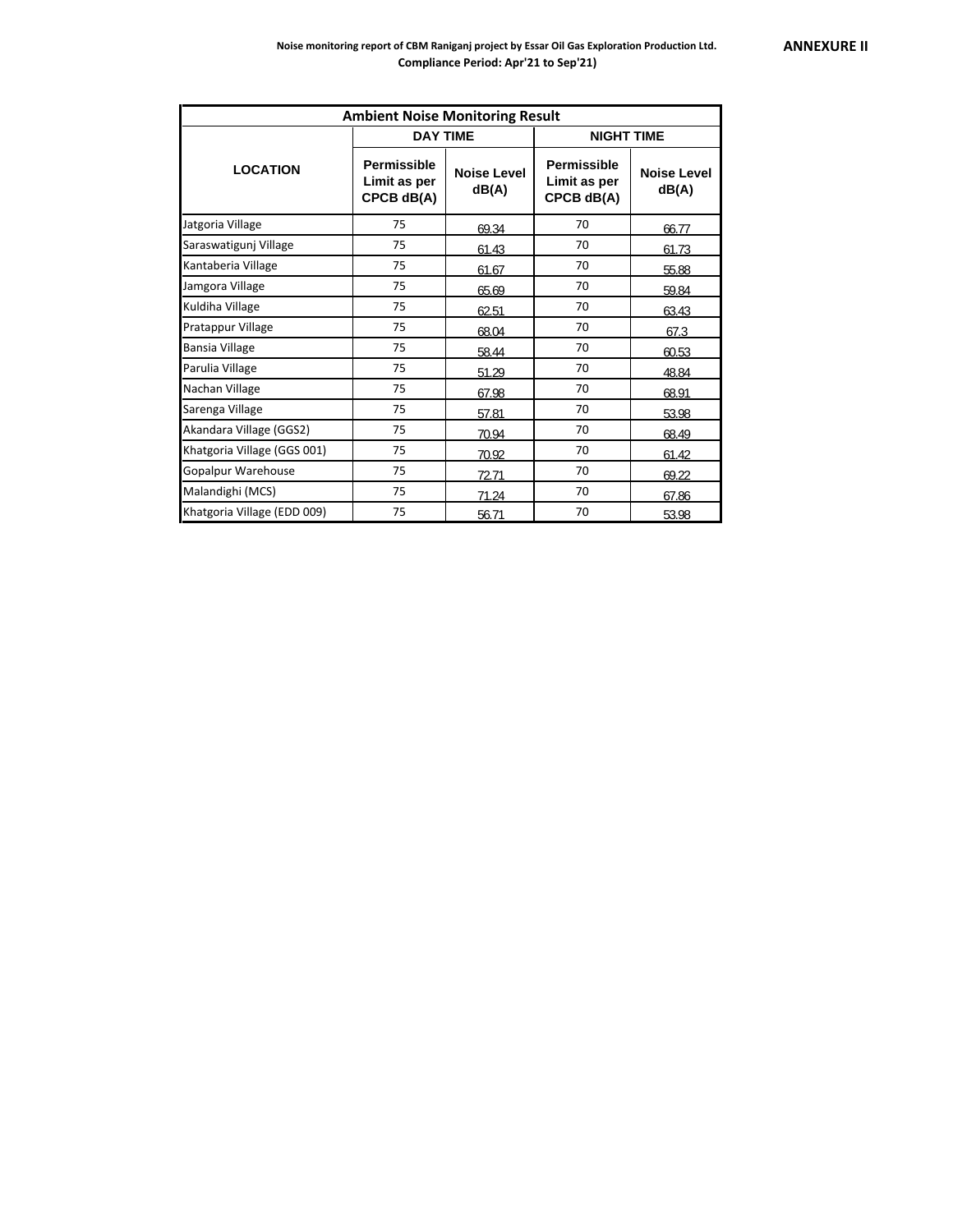|                |                               | <b>MONTH</b> |                                           |                                                 |                |                         |         |                         | Apr'21                     |                |                |                         |               |                  | Apr'21         |                |                       |
|----------------|-------------------------------|--------------|-------------------------------------------|-------------------------------------------------|----------------|-------------------------|---------|-------------------------|----------------------------|----------------|----------------|-------------------------|---------------|------------------|----------------|----------------|-----------------------|
| S. No.         | Parameter                     | Unit         | <b>CPCB Limit for</b><br><b>Discharge</b> | Onshore<br><b>Discharge</b><br><b>Standards</b> | D <sub>3</sub> | EDD-053- EDD-049-<br>D3 | D7      | EDD-017- EDD-405-<br>D5 | EDD-405-<br>D <sub>2</sub> | EDD-015-<br>D4 | EDD-012-<br>D1 | EDD-022- EDE-018-<br>D1 | D1            | EDH-058-<br>D1   | EDH-064-<br>D3 | EDH-044-<br>D1 | <b>EDC-409-</b><br>D3 |
| 1              | <b>IpH</b>                    |              | 5.5 to 9.0                                | $5.5 - 9.0$                                     | 6.76           | 7.40                    | 7.35    | 7.62                    | 7.35                       | 7.26           | 7.73           | 7.80                    | 6.45          | 6.85             | 6.60           | 6.59           | 6.95                  |
| $\overline{2}$ | Temperature                   |              |                                           | 40 deg                                          | 39.2°C         | 43.3°C                  | 41.3°C  | $43.1^{\circ}$ C        | 40.1°C                     | 45.2°C         | 42.0°C         | 40.3°C                  | 39.7°C        | $37.5^{\circ}$ C | 37.0°C         | 36.2°C         | 38.1°C                |
| 3              | <b>Total Suspended Solids</b> | mg/l         | 100                                       | 100                                             | $\overline{2}$ | 11                      | 4       | 4                       | -2                         | $2$            | -2             | $2$                     | $2$           | $\overline{7}$   | $2$            | $2$            | 11                    |
| Δ              | <b>Total Dissolved Solids</b> | mg/l         | ---                                       | 2100                                            | 2330           | 1596                    | 2048    | 1204                    | 972                        | 2082           | 2148           | 1388                    | 1586          | 3432             | 3168           | 908            | 1282                  |
| 5              | <b>Chloride</b>               | mg/l         | $\overline{\phantom{a}}$                  | 600                                             | 962            | 603                     | 713     | 464                     | 368                        | 876            | 842            | 421                     | 507           | 1359             | 1292           | 340            | 474                   |
| 6              | Total Hardness                | mg/l         | $\overline{\phantom{a}}$                  | 1000                                            | 23.00          | 30.70                   | 23.00   | 26.90                   | 30.70                      | 30.70          | 30.7           | 15.30                   | 26.90         | 42.20            | 34.50          | 34.50          | 23.50                 |
| $\overline{7}$ | Sulphate                      | mg/l         | $\overline{\phantom{a}}$                  | 1000                                            | 6.3            | 5.0                     | 5.9     | 4.7                     | 3.5                        | 5.1            | 6.5            | 4.2                     | 5.0           | 7.2              | 6.6            | 4.8            | 4.6                   |
| 8              | <b>Calcium</b>                | mg/l         |                                           | 100                                             | 6.1            | 7.7                     | 4.6     | 6.1                     | 7.7                        | 6.1            | 7.7            | 3.1                     | 6.1           | 10.8             | 7.7            | 7.7            | 6.3                   |
| 9              | <b>Magnesium</b>              | mg/l         | $\hspace{0.05cm} \ldots$                  | 10                                              | 1.9            | 2.8                     | 2.8     | 2.8                     | 2.7                        | 3.7            | 2.7            | 1.9                     | 2.8           | 3.7              | 3.7            | 3.7            | 1.9                   |
| 10             | <b>Dissolved Oxygen</b>       | mg/l         |                                           | $1.2$                                           | 4.5            | 3.9                     | 5.1     | 4.3                     | 5.7                        | 4.8            | $\overline{4}$ | 5.5                     | 4.6           | 3.5              | 4.1            | 5.9            | 4.7                   |
| 11             | BOD, 3 Days at 27°C           | mg/l         | 30                                        | 30                                              | $2$            | $\overline{2}$          | $2$     | $2$                     | $\mathbf{<}2$              | $2$            | $2$            | $\mathbf{<}2$           | $\mathbf{<}2$ | $2$              | $2$            | $2$            | $2$                   |
|                | $12$ $ COD$                   | mg/l         | 250                                       | 100                                             | -8             | 9.0                     | 8.0     | < 8                     | -8                         | < 8            | < 8            | < 8                     | < 8           | 8.0              | < 8            | -8             | < 8                   |
| 13             | Oil & Grease                  | mg/l         | 10                                        | 10                                              | < 5.0          | < 5.0                   | < 5.0   | < 5.0                   | < 5.0                      | < 5.0          | < 5.0          | < 5.0                   | < 5.0         | 5.0              | < 5.0          | < 5.0          | < 5.0                 |
| 14             | <b>Phenolic Compounds</b>     | mg/l         | <b>1</b>                                  | 1.2                                             | < 0.002        | < 0.002                 | <0.002  | <0.002                  | < 0.002                    | <0.002         | < 0.002        | <0.002                  | <0.002        | < 0.002          | <0.002         | < 0.002        | <0.002                |
|                | 15 Sulphide                   | mg/l         | $\overline{2}$                            | $\overline{2}$                                  | < 0.5          | < 0.5                   | < 0.5   | < 0.5                   | < 0.5                      | < 0.5          | < 0.5          | < 0.5                   | < 0.5         | < 0.5            | < 0.5          | < 0.5          | < 0.5                 |
| 16             | Fluoride                      | mg/l         | $\overline{2}$                            | 1.5                                             | $1.7$          | 1.15                    | 1.35    | 0.95                    | 0.81                       | 1.60           | 1.55           | 0.95                    | $1.2$         | 2.5              | 2.1            | 0.65           | $1.2$                 |
| 17             | <b>Total Chromium</b>         | mg/l         | $\overline{2}$                            | 0.1                                             | < 0.05         | < 0.05                  | < 0.05  | < 0.05                  | < 0.05                     | < 0.05         | < 0.05         | < 0.05                  | < 0.05        | < 0.05           | < 0.05         | < 0.05         | < 0.05                |
| 18             | <b>Zinc</b>                   | mg/l         | $\hspace{0.05cm} \ldots$                  | 0.1                                             | 0.022          | 0.017                   | 0.026   | 0.240                   | 0.190                      | 0.360          | 0.026          | 0.013                   | 0.017         | 0.015            | 0.026          | < 0.01         | 0.025                 |
| 19             | Copper                        | mg/l         | ---                                       | 0.2                                             | < 0.05         | < 0.05                  | < 0.05  | < 0.05                  | < 0.05                     | < 0.05         | < 0.05         | < 0.05                  | < 0.05        | < 0.05           | < 0.05         | < 0.05         | < 0.05                |
| 20             | <b>Nickel</b>                 | mg/l         |                                           | $\overline{\mathbf{3}}$                         | < 0.05         | < 0.05                  | < 0.05  | < 0.05                  | < 0.05                     | < 0.05         | < 0.05         | < 0.05                  | < 0.05        | < 0.05           | < 0.05         | < 0.05         | < 0.05                |
| 21             | Lead                          | mg/l         |                                           | 0.1                                             | < 0.1          | < 0.1                   | < 0.1   | < 0.1                   | < 0.1                      | < 0.1          | < 0.1          | < 0.1                   | < 0.1         | < 0.1            | < 0.1          | < 0.1          | < 0.1                 |
| 22             | <b>Mercury</b>                | mg/l         | 0.01                                      | 0.01                                            | < 0.001        | < 0.001                 | < 0.001 | < 0.001                 | < 0.001                    | < 0.001        | < 0.001        | < 0.001                 | < 0.001       | < 0.001          | < 0.001        | < 0.001        | < 0.001               |
| 23             | <b>Bicarbonate</b>            | mg/l         |                                           |                                                 | 549.00         | 317.00                  | 519.00  | 220.00                  | 238.00                     | 421            | 622.00         | 433.00                  | 281.00        | 373.00           | 363.00         | 128.00         | 433.10                |
| 24             | Sodium                        | mg/l         | $\hspace{0.05cm} \ldots$                  |                                                 | 1050.0         | 795.0                   | 910.0   | 590.0                   | 445.0                      | 950            | 940.0          | 555.0                   | 675.0         | 1655.0           | 1590.0         | 470.0          | 520.0                 |
| 25             | Cyanide                       | mg/l         | 0.2                                       | 0.2                                             | < 0.02         | < 0.02                  | <0.02   | <0.02                   | <0.02                      | <0.02          | <0.02          | <0.02                   | <0.02         | < 0.02           | < 0.02         | < 0.02         | <0.02                 |
| 26             | <b>Hexavalent Chromium</b>    | mg/l         | 0.1                                       |                                                 | < 0.01         | < 0.01                  | < 0.01  | < 0.01                  | < 0.01                     | < 0.01         | < 0.01         | < 0.01                  | < 0.01        | < 0.01           | < 0.01         | < 0.01         | <0.01                 |
|                | 27 Aluminium                  | mg/l         | $\hspace{0.05cm} \cdots$                  |                                                 |                |                         |         |                         |                            |                |                |                         |               |                  |                |                | < 0.01                |
| 28             | Lithium                       | mg/l         |                                           |                                                 |                |                         |         |                         |                            |                |                |                         |               |                  |                |                | < 0.1                 |
| 29             | Molybdenum                    | mg/l         | $\hspace{0.05cm} \ldots$                  |                                                 |                |                         |         |                         |                            |                |                |                         |               |                  |                |                | <0.05                 |
| 30             | Palladium                     | mg/l         | ---                                       |                                                 |                |                         |         |                         |                            |                |                |                         |               |                  |                |                | < 0.5                 |
| 31             | Selenium                      | mg/l         |                                           |                                                 |                |                         |         |                         |                            |                |                |                         |               |                  |                |                | < 0.005               |
| 32             | Vanadium                      | mg/l         | $---$                                     |                                                 |                |                         |         |                         |                            |                |                |                         |               |                  |                |                | < 0.1                 |
| 33             | <b>Cadmium</b>                | mg/l         |                                           |                                                 |                |                         |         |                         |                            |                |                |                         |               |                  |                |                | <0.02                 |
| 34             | <b>Cobalt</b>                 | mg/l         |                                           |                                                 |                |                         |         |                         |                            |                |                |                         |               |                  |                |                | < 0.1                 |
|                |                               |              |                                           |                                                 |                |                         |         |                         |                            |                |                |                         |               |                  |                |                |                       |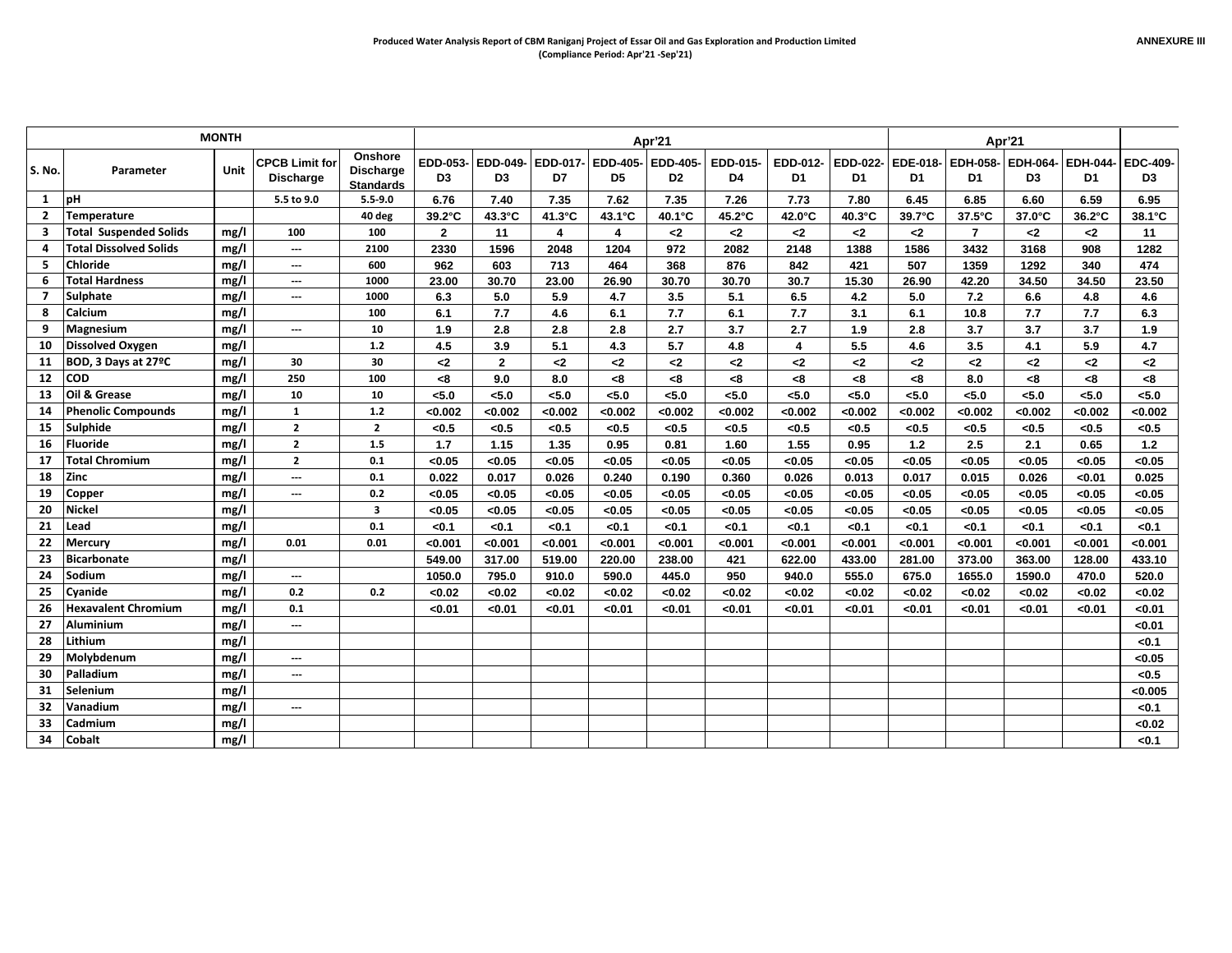|                |                               | <b>MONTH</b> |                                           |                                                        |         | <b>Jun'21</b>                       |                       |                            |                |                                  |                | <b>Jun'21</b>           |                |         |                                     |                |                |
|----------------|-------------------------------|--------------|-------------------------------------------|--------------------------------------------------------|---------|-------------------------------------|-----------------------|----------------------------|----------------|----------------------------------|----------------|-------------------------|----------------|---------|-------------------------------------|----------------|----------------|
| S. No.         | Parameter                     | Unit         | <b>CPCB Limit for</b><br><b>Discharge</b> | <b>Onshore</b><br><b>Discharge</b><br><b>Standards</b> | D5      | EDG-077- EDN-184-<br>D <sub>2</sub> | <b>EDN-162-</b><br>D7 | EDI-041-<br>D <sub>2</sub> | EDI-115-<br>ν1 | <b>EDE-43-</b><br>V <sub>1</sub> | D <sub>2</sub> | EDE-005- EDD-003-<br>D3 | EDD-401-<br>D1 | ۷1      | EDD-010- EDD-052-<br>D <sub>2</sub> | EDC-411-<br>D1 | EDD-407-<br>D1 |
| 1              | <b>pH</b>                     |              | 5.5 to 9.0                                | $5.5 - 9.0$                                            | 6.88    | 6.80                                | 6.65                  | 6.75                       | 6.85           | 6.55                             | 6.64           | 6.52                    | 6.59           | 6.65    | 6.70                                | 7.08           | 6.95           |
| $\overline{2}$ | Temperature                   |              |                                           | 40 deg                                                 | 37.9°C  | 38.2°C                              | 38.7°C                | 36.8°C                     | 34.8°C         | 35.6°C                           | 35.5°C         | 36.9°C                  | 37.4°C         | 33.2°C  | 35.9°C                              | 36.8°C         | 34.5°C         |
| 3              | <b>Total Suspended Solids</b> | mg/l         | 100                                       | 100                                                    | $2$     | 5                                   | 62                    | 21                         | $\overline{7}$ | 4                                | $2$            | $\mathbf{<}2$           | $\overline{2}$ | $2$     | 6                                   | $2$            | $\mathbf{<}2$  |
|                | <b>Total Dissolved Solids</b> | mg/l         | ---                                       | 2100                                                   | 1676    | 862                                 | 4256                  | 3420                       | 1436           | 1124                             | 1798           | 1810                    | 998            | 1392    | 2688                                | 1162           | 952            |
| 5              | <b>Chloride</b>               | mg/l         | ---                                       | 600                                                    | 646     | 306                                 | 1627                  | 1240                       | 526            | 388                              | 742            | 689                     | 402            | 426     | 1192                                | 431            | 345            |
| 6              | <b>Total Hardness</b>         | mg/l         | ---                                       | 1000                                                   | 39.20   | 54.90                               | 529.20                | 219.50                     | 47.00          | 35.3                             | 43.10          | 35.30                   | 23.50          | 27.40   | 50.90                               | 20.00          | 27.00          |
|                | <b>Sulphate</b>               | mg/l         | ---                                       | 1000                                                   | 3.9     | 5.3                                 | 6.0                   | 5.5                        | 6.9            | 4.9                              | 5.8            | 4.5                     | 3.0            | 3.5     | 5.1                                 | 5.8            | 4.7            |
| 8              | Calcium                       | mg/l         |                                           | 100                                                    | 9.4     | 12.6                                | 131.9                 | 53.4                       | 11             | 7.8                              | 11             | 7.8                     | 6.3            | 6.3     | 12.6                                | 4.7            | 6.3            |
| 9              | Magnesium                     | mg/l         | ---                                       | 10                                                     | 3.8     | 5.7                                 | 48.6                  | 20.9                       | 4.7            | 3.8                              | 3.8            | 3.8                     | 1.9            | 2.8     | 4.7                                 | 1.9            | 2.8            |
| 10             | <b>Dissolved Oxygen</b>       | mg/l         |                                           | 1.2                                                    | 5.3     | 4.9                                 | 4.0                   | 3.7                        | 4.5            | 4.3                              | 5.0            | 4.0                     | 4.7            | 5.5     | 4.1                                 | 4.6            | 4.3            |
| 11             | BOD, 3 Days at 27°C           | mg/l         | 30                                        | 30                                                     | $2$     | $2$                                 | $2$                   | $2$                        | $\mathbf{<}2$  | $2$                              | $2$            | $2$                     | $\mathbf{<2}$  | $2$     | $2$                                 | $2$            | $2$            |
| $12$ COD       |                               | mg/l         | 250                                       | 100                                                    | < 8     | < 8                                 | < 8                   | <8                         | < 8            | < 8                              | <8             | < 8                     | < 8            | < 8     | < 8                                 | -8             | <8             |
| 13             | Oil & Grease                  | mg/l         | 10                                        | 10                                                     | 5.0     | < 5.0                               | < 5.0                 | < 5.0                      | < 5.0          | < 5.0                            | < 5.0          | < 5.0                   | < 5.0          | < 5.0   | < 5.0                               | < 5.0          | < 5.0          |
| 14             | <b>Phenolic Compounds</b>     | mg/l         | $\mathbf{1}$                              | $1.2$                                                  | <0.002  | < 0.002                             | < 0.002               | <0.002                     | < 0.002        | < 0.002                          | < 0.002        | < 0.002                 | < 0.002        | <0.002  | < 0.002                             | <0.002         | < 0.002        |
|                | 15 Sulphide                   | mg/l         | $\overline{2}$                            | $\overline{2}$                                         | < 0.5   | < 0.5                               | < 0.5                 | < 0.5                      | < 0.5          | < 0.5                            | < 0.5          | < 0.5                   | < 0.5          | < 0.5   | < 0.5                               | < 0.5          | < 0.5          |
| 16             | <b>Fluoride</b>               | mg/l         | $\overline{2}$                            | 1.5                                                    | 0.95    | 1.75                                | 3.1                   | 2.65                       | 1.58           | 1.25                             | 2.7            | 1.95                    | 1.15           | 1.35    | 2.2                                 | 1.45           | 1.06           |
| 17             | <b>Total Chromium</b>         | mg/l         | $\overline{2}$                            | 0.1                                                    | < 0.05  | <0.05                               | < 0.05                | < 0.05                     | < 0.05         | < 0.05                           | < 0.05         | < 0.05                  | < 0.05         | < 0.05  | < 0.05                              | < 0.05         | < 0.05         |
| 18             | <b>Zinc</b>                   | mg/l         | ---                                       | 0.1                                                    | 0.013   | 0.017                               | 0.033                 | 0.025                      | 0.019          | 0.013                            | 0.024          | 0.018                   | 0.011          | 0.021   | 0.030                               | 0.014          | 0.019          |
| 19             | Copper                        | mg/l         | ---                                       | 0.2                                                    | < 0.05  | < 0.05                              | < 0.05                | < 0.05                     | < 0.05         | < 0.05                           | < 0.05         | < 0.05                  | < 0.05         | < 0.05  | < 0.05                              | < 0.05         | < 0.05         |
| 20             | <b>Nickel</b>                 | mg/l         |                                           | 3                                                      | < 0.05  | <0.05                               | < 0.05                | < 0.05                     | < 0.05         | < 0.05                           | < 0.05         | < 0.05                  | < 0.05         | < 0.05  | < 0.05                              | < 0.05         | < 0.05         |
| 21             | Lead                          | mg/l         |                                           | 0.1                                                    | < 0.1   | < 0.1                               | < 0.1                 | < 0.1                      | < 0.1          | < 0.1                            | < 0.1          | < 0.1                   | < 0.1          | < 0.1   | < 0.1                               | < 0.1          | < 0.1          |
| 22             | <b>Mercury</b>                | mg/l         | 0.01                                      | 0.01                                                   | < 0.001 | < 0.001                             | < 0.001               | < 0.001                    | < 0.001        | < 0.001                          | < 0.001        | < 0.001                 | < 0.001        | < 0.001 | < 0.001                             | < 0.001        | < 0.001        |
| 23             | <b>Bicarbonate</b>            | mg/l         |                                           |                                                        | 475.80  | 256.20                              | 1073.00               | 1152.90                    | 341.6          | 359.90                           | 372.10         | 427.00                  | 219.60         | 390.40  | 402.60                              | 476.00         | 390.00         |
| 24             | Sodium                        | mg/l         | ---                                       |                                                        | 710.0   | 286.0                               | 1965.0                | 1420.0                     | 480            | 440.0                            | 825.0          | 665.0                   | 380.0          | 505.0   | 1260.0                              | 385.0          | 342.0          |
| 25             | Cyanide                       | mg/l         | 0.2                                       | 0.2                                                    | <0.02   | < 0.02                              | < 0.02                | < 0.02                     | < 0.02         | < 0.02                           | <0.02          | < 0.02                  | < 0.02         | < 0.02  | <0.02                               | < 0.01         | < 0.01         |
| 26             | <b>Hexavalent Chromium</b>    | mg/l         | 0.1                                       |                                                        | < 0.01  | < 0.01                              | < 0.01                | < 0.01                     | < 0.01         | < 0.01                           | < 0.01         | < 0.01                  | < 0.01         | < 0.01  | < 0.01                              | < 0.02         | < 0.02         |
| 27             | <b>Aluminium</b>              | mg/l         | ---                                       |                                                        | < 0.01  | < 0.01                              | < 0.01                | < 0.01                     | < 0.01         | < 0.01                           | < 0.01         | < 0.01                  | < 0.01         | < 0.01  | < 0.01                              |                |                |
| 28             | Lithium                       | mg/l         |                                           |                                                        | < 0.1   | < 0.1                               | < 0.1                 | < 0.1                      | < 0.1          | < 0.1                            | < 0.1          | < 0.1                   | < 0.1          | < 0.1   | < 0.1                               |                |                |
| 29             | Molybdenum                    | mg/l         | ---                                       |                                                        | < 0.05  | < 0.05                              | < 0.05                | < 0.05                     | < 0.05         | < 0.05                           | < 0.05         | < 0.05                  | < 0.05         | < 0.05  | < 0.05                              |                |                |
| 30             | Palladium                     | mg/l         | ---                                       |                                                        | < 0.5   | < 0.5                               | < 0.5                 | < 0.5                      | < 0.5          | < 0.5                            | < 0.5          | < 0.5                   | < 0.5          | < 0.5   | < 0.5                               |                |                |
| 31             | Selenium                      | mg/l         |                                           |                                                        | < 0.005 | < 0.005                             | < 0.005               | < 0.005                    | < 0.005        | < 0.005                          | < 0.005        | < 0.005                 | < 0.005        | < 0.005 | < 0.005                             |                |                |
| 32             | Vanadium                      | mg/l         | ---                                       |                                                        | < 0.1   | < 0.1                               | < 0.1                 | < 0.1                      | < 0.1          | < 0.1                            | < 0.1          | < 0.1                   | < 0.1          | < 0.1   | < 0.1                               |                |                |
| 33             | <b>Cadmium</b>                | mg/l         |                                           |                                                        | <0.02   | < 0.02                              | < 0.02                | <0.02                      | < 0.02         | <0.02                            | < 0.02         | < 0.02                  | <0.02          | < 0.02  | <0.02                               |                |                |
| 34             | Cobalt                        | mg/l         |                                           |                                                        | < 0.1   | < 0.1                               | < 0.1                 | < 0.1                      | < 0.1          | < 0.1                            | < 0.1          | < 0.1                   | < 0.1          | < 0.1   | <0.1                                |                |                |
|                |                               |              |                                           |                                                        |         |                                     |                       |                            |                |                                  |                |                         |                |         |                                     |                |                |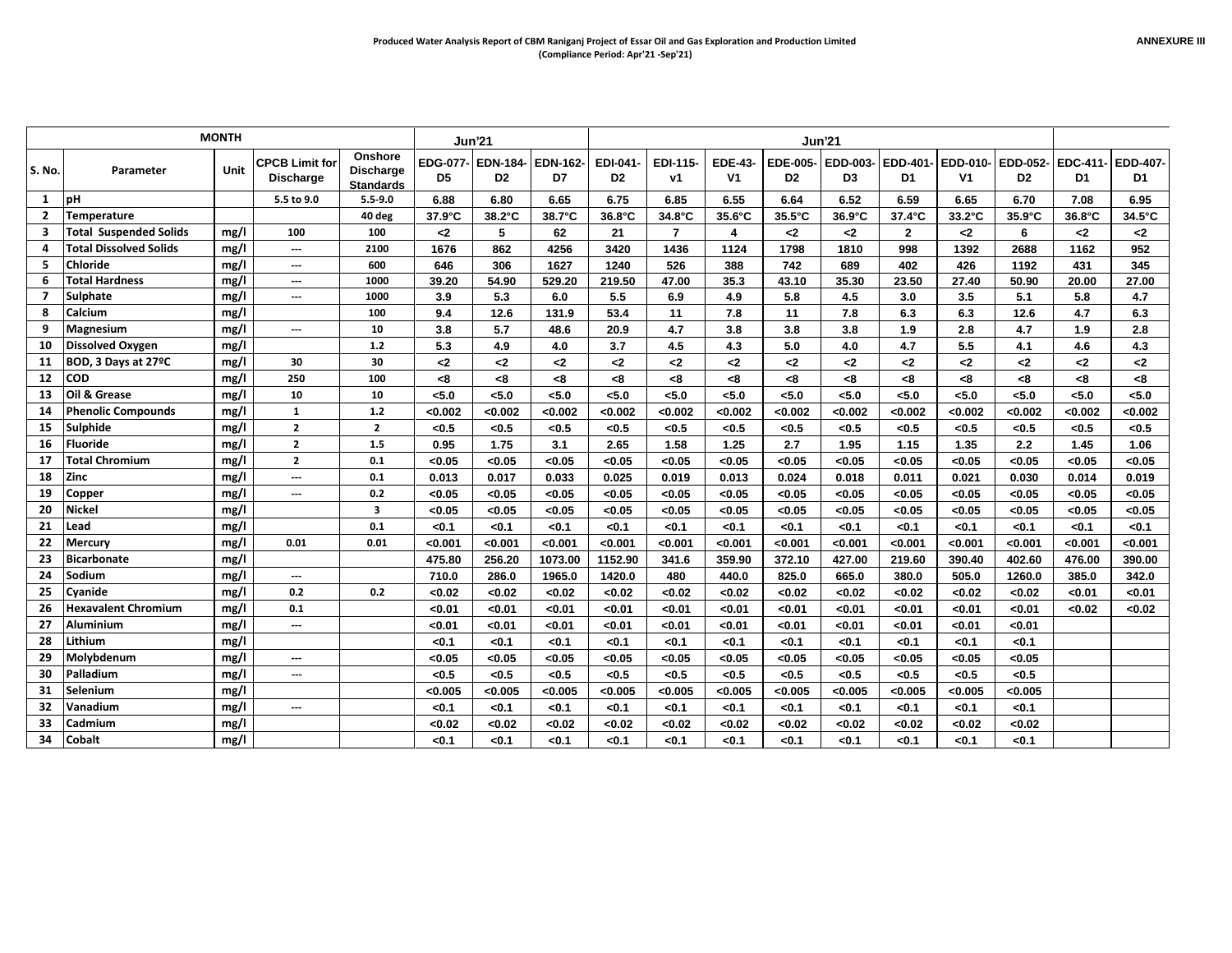|                |                               | <b>MONTH</b> |                                           |                                                 |                       | <b>Jul'21</b>         |                            |                       |                |                |                                                                         | <b>Jul'21</b>  |                |               |                      | Aug'21                 |               |  |
|----------------|-------------------------------|--------------|-------------------------------------------|-------------------------------------------------|-----------------------|-----------------------|----------------------------|-----------------------|----------------|----------------|-------------------------------------------------------------------------|----------------|----------------|---------------|----------------------|------------------------|---------------|--|
| S. No.         | Parameter                     | Unit         | <b>CPCB Limit for</b><br><b>Discharge</b> | Onshore<br><b>Discharge</b><br><b>Standards</b> | <b>EDN-162-</b><br>D6 | <b>EDI-042-</b><br>D4 | EDI-036-<br>D <sub>2</sub> | <b>EDI-032-</b><br>D1 | D1             | D <sub>3</sub> | EDD-023- EDD-022- EDD-003- EDD-405- EDG-015- EDG-075-<br>D <sub>2</sub> | D <sub>2</sub> | D4             | D1            | <b>EDD-026</b><br>D1 | EDC-072- EDD-052-<br>v | D4            |  |
| 1              | pН                            |              | 5.5 to 9.0                                | $5.5 - 9.0$                                     | 6.60                  | 6.70                  | 6.55                       | 6.80                  | 7.35           | 7.10           | 6.85                                                                    | 6.80           | 6.95           | 6.47          | 7.88                 | 8.30                   | 8.04          |  |
| $\overline{2}$ | Temperature                   |              |                                           | 40 deg                                          | $33.2^{\circ}$ C      | 31.9°C                | 29.2°C                     | $32.4^{\circ}$ C      | 35.4°C         | 32.9°C         | $36.2^{\circ}$ C                                                        | 36.8°C         | 38.6°C         | 36.4°C        | 38.1°C               | 37.9°C                 | 38.7°C        |  |
| 3              | <b>Total Suspended Solids</b> | mg/l         | 100                                       | 100                                             | 788                   | $\overline{2}$        | 102                        | 14                    | $\overline{2}$ | $\overline{2}$ | $\mathbf{2}$                                                            | $2$            | $\overline{2}$ | -2            | 8                    | 21                     | 4             |  |
| 4              | <b>Total Dissolved Solids</b> | mg/l         | ---                                       | 2100                                            | 4426                  | 4888                  | 6680                       | 3884                  | 1642           | 1438           | 1510                                                                    | 1824           | 1086           | 1564          | 1426                 | 2446                   | 2838          |  |
| 5              | <b>Chloride</b>               | mg/l         | $\hspace{0.05cm} \ldots$                  | 600                                             | 1795                  | 2495                  | 2895                       | 1608                  | 665            | 589            | 627                                                                     | 713            | 431            | 641           | 458                  | 908                    | 1030          |  |
| 6              | <b>Total Hardness</b>         | mg/l         | $---$                                     | 1000                                            | 715.00                | 270.00                | 304.00                     | 94.00                 | 24             | 20.00          | 16.00                                                                   | 24.00          | 24.00          | 20.00         | 59.00                | 110.00                 | 43.00         |  |
| 7              | <b>Sulphate</b>               | mg/l         | ---                                       | 1000                                            | 8.0                   | 9.2                   | 6.3                        | 7.4                   | 4.5            | 5.3            | 4.0                                                                     | 6.2            | 5.7            | 7.1           | 6.0                  | 7.5                    | 5.8           |  |
| 8              | Calcium                       | mg/l         |                                           | 100                                             | 181.6                 | 67.5                  | 74.6                       | 23.6                  | 4.7            | 4.7            | 3.1                                                                     | 4.7            | 4.7            | 4.7           | 14.0                 | 27.0                   | 9             |  |
| 9              | <b>Magnesium</b>              | mg/l         | $\hspace{0.05cm} \ldots$                  | 10                                              | 64.2                  | 24.7                  | 28.5                       | 8.5                   | 2.8            | 1.9            | 1.9                                                                     | 2.8            | 2.8            | 1.9           | 6                    | 10                     | 5.0           |  |
| 10             | Dissolved Oxygen              | mg/l         |                                           | $1.2$                                           | 2.8                   | 3.3                   | 2.9                        | 4.2                   | 4.5            | 5.0            | 4.8                                                                     | 4.9            | 5.0            | 5.3           | 3.7                  | 3.2                    | 4.3           |  |
| 11             | BOD, 3 Days at 27°C           | mg/l         | 30                                        | 30                                              | 3                     | $2$                   | $\overline{2}$             | $\leq$                | $\mathbf{<}2$  | $2$            | $\mathbf{<}2$                                                           | -2             | $2$            | $\mathbf{<}2$ | $2$                  | $2$                    | $\mathbf{<}2$ |  |
|                | 12 COD                        | mg/l         | 250                                       | 100                                             | 12.0                  | 8.0                   | 10.0                       | <8                    | < 8            | < 8            | < 8                                                                     | -8             | <8             | -8            | <8                   | <8                     | -8            |  |
| 13             | Oil & Grease                  | mg/l         | 10                                        | 10                                              | < 5.0                 | < 5.0                 | < 5.0                      | < 5.0                 | < 5.0          | < 5.0          | < 5.0                                                                   | 5.0            | < 5.0          | < 5.0         | < 5.0                | 5.0                    | < 5.0         |  |
| 14             | <b>Phenolic Compounds</b>     | mg/l         | $\mathbf{1}$                              | $1.2$                                           | <0.002                | < 0.002               | <0.002                     | < 0.002               | <0.002         | <0.002         | < 0.002                                                                 | <0.002         | <0.002         | < 0.002       | <0.002               | <0.002                 | < 0.002       |  |
| 15             | Sulphide                      | mg/l         | $\overline{2}$                            | $\overline{2}$                                  | < 0.5                 | < 0.5                 | < 0.5                      | < 0.5                 | < 0.5          | < 0.5          | < 0.5                                                                   | < 0.5          | < 0.5          | < 0.5         | < 0.5                | < 0.5                  | < 0.5         |  |
| 16             | Fluoride                      | mg/l         | $\overline{2}$                            | 1.5                                             | 3.49                  | 2.4                   | 0.85                       | 1.95                  | 0.95           | 0.6            | 1.15                                                                    | 0.085          | 0.61           | 1.28          | 1.65                 | 2.7                    | 2.7           |  |
| 17             | <b>Total Chromium</b>         | mg/l         | $\overline{2}$                            | 0.1                                             | < 0.05                | < 0.05                | < 0.05                     | < 0.05                | < 0.05         | < 0.05         | < 0.05                                                                  | < 0.05         | < 0.05         | < 0.05        | < 0.05               | < 0.05                 | < 0.05        |  |
| 18             | <b>Zinc</b>                   | mg/l         | $---$                                     | 0.1                                             | 0.033                 | 0.013                 | 0.024                      | 0.011                 | 0.021          | 0.017          | 0.025                                                                   | 0.015          | 0.011          | 0.018         | 0.015                | 0.023                  | 0.017         |  |
| 19             | Copper                        | mg/l         | ---                                       | 0.2                                             | < 0.05                | < 0.05                | < 0.05                     | < 0.05                | < 0.05         | < 0.05         | < 0.05                                                                  | < 0.05         | < 0.05         | < 0.05        | < 0.05               | < 0.05                 | < 0.05        |  |
| 20             | <b>Nickel</b>                 | mg/l         |                                           | 3                                               | < 0.05                | < 0.05                | < 0.05                     | < 0.05                | < 0.05         | < 0.05         | < 0.05                                                                  | < 0.05         | < 0.05         | < 0.05        | < 0.05               | < 0.05                 | < 0.05        |  |
| 21             | Lead                          | mg/l         |                                           | 0.1                                             | $0.1$                 | < 0.1                 | < 0.1                      | < 0.1                 | < 0.1          | < 0.1          | < 0.1                                                                   | < 0.1          | < 0.1          | < 0.1         | < 0.1                | < 0.1                  | < 0.1         |  |
| 22             | <b>Mercury</b>                | mg/l         | 0.01                                      | 0.01                                            | < 0.001               | < 0.001               | < 0.001                    | < 0.001               | < 0.001        | < 0.001        | < 0.001                                                                 | < 0.001        | < 0.001        | < 0.001       | < 0.001              | < 0.001                | < 0.001       |  |
| 23             | <b>Bicarbonate</b>            | mg/l         |                                           |                                                 | 994.00                | 1147.00               | 1769.00                    | 1196                  | 518.00         | 403.00         | 360.00                                                                  | 622.00         | 250.00         | 415.00        | < 0.01               | < 0.01                 | < 0.01        |  |
| 24             | Sodium                        | mg/l         | ---                                       |                                                 | 1570.0                | 1975.0                | 2740.0                     | 1570                  | 692.0          | 610.0          | 645.0                                                                   | 770.0          | 410.0          | 680.0         | < 0.1                | < 0.1                  | < 0.1         |  |
| 25             | Cyanide                       | mg/l         | 0.2                                       | 0.2                                             | < 0.01                | < 0.01                | < 0.01                     | < 0.01                | < 0.01         | < 0.01         | < 0.01                                                                  | < 0.01         | < 0.01         | < 0.01        | < 0.05               | < 0.05                 | < 0.05        |  |
| 26             | <b>Hexavalent Chromium</b>    | mg/l         | 0.1                                       |                                                 | < 0.02                | < 0.02                | <0.02                      | < 0.02                | < 0.02         | < 0.02         | <0.02                                                                   | < 0.02         | < 0.02         | < 0.02        | < 0.5                | < 0.5                  | < 0.5         |  |
| 27             | <b>Aluminium</b>              | mg/l         | $\hspace{0.05cm} \ldots$                  |                                                 |                       |                       |                            |                       |                |                |                                                                         |                |                |               | < 0.005              | < 0.005                | < 0.005       |  |
| 28             | Lithium                       | mg/l         |                                           |                                                 |                       |                       |                            |                       |                |                |                                                                         |                |                |               | < 0.1                | < 0.1                  | < 0.1         |  |
| 29             | Molybdenum                    | mg/l         | ---                                       |                                                 |                       |                       |                            |                       |                |                |                                                                         |                |                |               | <0.02                | < 0.02                 | <0.02         |  |
| 30             | Palladium                     | mg/l         | $---$                                     |                                                 |                       |                       |                            |                       |                |                |                                                                         |                |                |               | < 0.1                | < 0.1                  | <0.1          |  |
| 31             | Selenium                      | mg/l         |                                           |                                                 |                       |                       |                            |                       |                |                |                                                                         |                |                |               | 403.00               | 634.00                 | 647.00        |  |
| 32             | Vanadium                      | mg/l         | ---                                       |                                                 |                       |                       |                            |                       |                |                |                                                                         |                |                |               | 570.0                | 1080.0                 | 1340.0        |  |
| 33             | <b>Cadmium</b>                | mg/l         |                                           |                                                 |                       |                       |                            |                       |                |                |                                                                         |                |                |               | <0.02                | < 0.02                 | <0.02         |  |
| 34             | <b>Cobalt</b>                 | mg/l         |                                           |                                                 |                       |                       |                            |                       |                |                |                                                                         |                |                |               | < 0.01               | < 0.01                 | < 0.01        |  |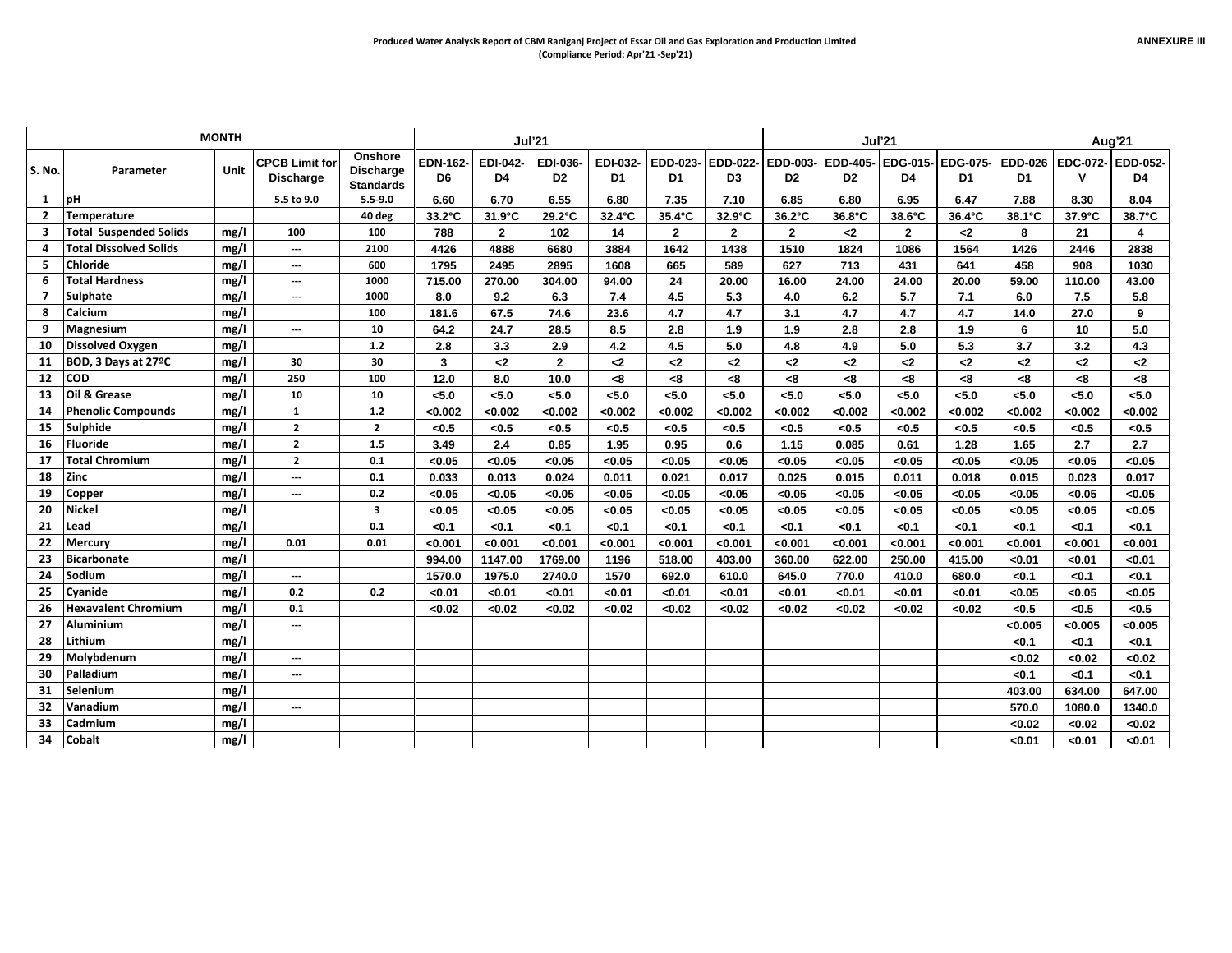|                |                               | <b>MONTH</b> |                                           |                                          |                |                         |                         |                         | Aug'21                     |                         |                  |                            | Sep'21                            |                |                         |                         | Ser            |
|----------------|-------------------------------|--------------|-------------------------------------------|------------------------------------------|----------------|-------------------------|-------------------------|-------------------------|----------------------------|-------------------------|------------------|----------------------------|-----------------------------------|----------------|-------------------------|-------------------------|----------------|
| S. No.         | Parameter                     | <b>Unit</b>  | <b>CPCB Limit for</b><br><b>Discharge</b> | Onshore<br>Discharge<br><b>Standards</b> | <b>EDD-049</b> | EDD-017-<br>D4          | D7                      | EDD-017- EDD-015-<br>D1 | EDD-023-<br>D <sub>2</sub> | <b>EDN-162</b><br>D4    | <b>EDI-042-V</b> | EDI-042-<br>V <sub>1</sub> | <b>EDD-008-</b><br>D <sub>2</sub> | <b>EDD-008</b> | D <sub>3</sub>          | EDD-012- EDD-015-<br>D1 | EDD-015-<br>D3 |
| 1              | <b>bH</b>                     |              | 5.5 to 9.0                                | $5.5 - 9.0$                              | 8.84           | 7.14                    | 8.25                    | 7.31                    | 8.08                       | 6.56                    | 7.70             | 6.58                       | 6.90                              | 7.35           | 6.70                    | 6.60                    | 6.53           |
| $\overline{2}$ | <b>Temperature</b>            |              |                                           | 40 deg                                   | 36.8°C         | 34.8°C                  | 35.6°C                  | 35.5°C                  | 36.9°C                     | 32.6°C                  | 29.9°C           | 32.4°C                     | 29.1°C                            | 29.9°C         | 29.7°C                  | 28.4°C                  | 29.4°C         |
| 3              | <b>Total Suspended Solids</b> | mg/l         | 100                                       | 100                                      | 20             | 508                     | 98                      | 234                     | 28                         | 92                      | 5                | 6332                       | 2028                              | $2$            | 36                      | 61                      | 6              |
| 4              | Total Dissolved Solids        | mg/l         | ---                                       | 2100                                     | 1936           | 4056                    | 2992                    | 4408                    | 2066                       | 7464                    | 5672             | 6332                       | 2028                              | 1906           | 5876                    | 3392                    | 2796           |
| 5              | <b>Chloride</b>               | mg/l         | ---                                       | 600                                      | 780            | 1497                    | 1130                    | 1783                    | 812                        | 3045                    | 2042             | 2618                       | 830                               | 775            | 2242                    | 1407                    | 1171           |
| 6              | <b>Total Hardness</b>         | mg/l         | ---                                       | 1000                                     | 70.00          | 1088.00                 | 204                     | 913.00                  | 98.00                      | 909                     | 345              | 392                        | 20                                | 23.00          | 1627.00                 | 157                     | 20.00          |
| $\overline{7}$ | <b>Sulphate</b>               | mg/l         | ---                                       | 1000                                     | 3.5            | 6.9                     | 5.5                     | 8.0                     | 4.9                        | 8.00                    | 10.00            | $\overline{7}$             | 4.00                              | 6.0            | 8.0                     | 5                       | 4.0            |
| 8              | Calcium                       | mg/l         |                                           | 100                                      | 16             | 283                     | 50                      | 240                     | 23                         | 237.0                   | 82.0             | 97                         | 5.0                               | 6              | 416                     | 38                      | 5              |
| 9              | <b>Magnesium</b>              | mg/l         | $\overline{a}$                            | 10                                       | 8.0            | 93.0                    | 19                      | 76.0                    | 9.0                        | 77.0                    | 34.0             | 36                         | $\mathbf{2}$                      | 2.0            | 143.0                   | 15                      | 2.0            |
| 10             | <b>Dissolved Oxygen</b>       | mg/l         |                                           | $1.2$                                    | 3.9            | 2.8                     | 3.3                     | 2.9                     | 4.0                        | 4.7                     | 5.9              | 4.9                        | 5.7                               | 4.5            | 3.7                     | 4                       | 5.1            |
| 11             | BOD, 3 Days at 27°C           | mg/l         | 30                                        | 30                                       | $2$            | $\overline{\mathbf{3}}$ | $\overline{\mathbf{3}}$ | 5                       | -2                         | $\overline{\mathbf{3}}$ | $2$              | $\overline{2}$             | $2$                               | $\mathbf{<}2$  | $\overline{\mathbf{3}}$ | $\mathbf{<}2$           | $2$            |
| 12             | <b>COD</b>                    | mg/l         | 250                                       | 100                                      | < 8            | 18.0                    | 15.0                    | 20.0                    | 8.0                        | 9.0                     | < 8              | 8.0                        | < 8                               | -8             | 12.0                    | 8.0                     | < 8            |
| 13             | Oil & Grease                  | mg/l         | 10                                        | 10                                       | < 5.0          | < 5.0                   | 5.0                     | < 5.0                   | < 5.0                      | < 5.0                   | < 5.0            | < 5.0                      | 5.0                               | < 5.0          | < 5.0                   | < 5.0                   | < 5.0          |
| 14             | <b>Phenolic Compounds</b>     | mg/l         | 1                                         | $1.2$                                    | < 0.002        | <0.002                  | < 0.002                 | < 0.002                 | <0.002                     | <0.002                  | < 0.002          | <0.002                     | < 0.002                           | <0.002         | < 0.002                 | < 0.002                 | < 0.002        |
| 15             | Sulphide                      | mg/l         | $\overline{2}$                            | $\overline{2}$                           | < 0.5          | < 0.5                   | < 0.5                   | < 0.5                   | < 0.5                      | < 0.5                   | < 0.5            | < 0.5                      | < 0.5                             | < 0.5          | < 0.5                   | < 0.5                   | < 0.5          |
| 16             | <b>Fluoride</b>               | mg/l         | $\overline{2}$                            | 1.5                                      | 1.25           | 3.30                    | 2.9                     | 3.15                    | 1.05                       | 3.15                    | 2.6              | $1.2$                      | 1.35                              | $1.3$          | 2.60                    | 0.9                     | 1.1            |
| 17             | <b>Total Chromium</b>         | mg/l         | $\overline{2}$                            | 0.1                                      | < 0.05         | < 0.05                  | < 0.05                  | <0.05                   | < 0.05                     | < 0.05                  | < 0.05           | < 0.05                     | < 0.05                            | < 0.05         | < 0.05                  | < 0.05                  | < 0.05         |
| 18             | Zinc                          | mg/l         | ---                                       | 0.1                                      | 0.012          | 0.027                   | 0.024                   | 0.031                   | 0.019                      | 0.021                   | 0.033            | 0.012                      | 0.015                             | 0.017          | 0.029                   | 0.011                   | 0.018          |
| 19             | Copper                        | mg/l         | ---                                       | 0.2                                      | < 0.05         | < 0.05                  | < 0.05                  | <0.05                   | < 0.05                     | < 0.05                  | < 0.05           | < 0.05                     | < 0.05                            | < 0.05         | < 0.05                  | < 0.05                  | < 0.05         |
| 20             | <b>Nickel</b>                 | mg/l         |                                           | 3                                        | < 0.05         | < 0.05                  | < 0.05                  | < 0.05                  | < 0.05                     | < 0.05                  | < 0.05           | < 0.05                     | < 0.05                            | < 0.05         | < 0.05                  | < 0.05                  | < 0.05         |
| 21             | Lead                          | mg/l         |                                           | 0.1                                      | < 0.1          | < 0.1                   | < 0.1                   | < 0.1                   | < 0.1                      | < 0.1                   | < 0.1            | < 0.1                      | < 0.1                             | < 0.1          | < 0.1                   | < 0.1                   | < 0.1          |
| 22             | <b>Mercury</b>                | mg/l         | 0.01                                      | 0.01                                     | < 0.001        | < 0.001                 | < 0.001                 | < 0.001                 | < 0.001                    | < 0.001                 | < 0.001          | < 0.001                    | < 0.001                           | < 0.001        | < 0.001                 | < 0.001                 | < 0.001        |
| 23             | <b>Bicarbonate</b>            | mg/l         |                                           |                                          | < 0.01         | < 0.01                  | < 0.01                  | < 0.01                  | < 0.01                     | < 0.01                  | < 0.01           | $\star\star$               | < 0.01                            | < 0.01         | < 0.01                  | < 0.01                  | < 0.01         |
| 24             | Sodium                        | mg/l         | ---                                       |                                          | $0.1$          | < 0.1                   | < 0.1                   | < 0.1                   | < 0.1                      | < 0.1                   | < 0.1            | $***$                      | < 0.1                             | < 0.1          | < 0.1                   | < 0.1                   | < 0.1          |
| 25             | Cyanide                       | mg/l         | 0.2                                       | 0.2                                      | < 0.05         | < 0.05                  | < 0.05                  | < 0.05                  | <0.05                      | < 0.05                  | < 0.05           | $\star\star$               | < 0.05                            | < 0.05         | < 0.05                  | < 0.05                  | < 0.05         |
| 26             | <b>Hexavalent Chromium</b>    | mg/l         | 0.1                                       |                                          | < 0.5          | < 0.5                   | < 0.5                   | < 0.5                   | < 0.5                      | < 0.5                   | < 0.5            | $\star\star$               | < 0.5                             | < 0.5          | < 0.5                   | < 0.5                   | < 0.5          |
| 27             | Aluminium                     | mg/l         | ---                                       |                                          | < 0.005        | < 0.005                 | < 0.005                 | < 0.005                 | < 0.005                    | < 0.005                 | < 0.005          | $\star\star$               | < 0.005                           | < 0.005        | < 0.005                 | < 0.005                 | < 0.005        |
| 28             | Lithium                       | mg/l         |                                           |                                          | < 0.1          | $0.1$                   | < 0.1                   | < 0.1                   | < 0.1                      | < 0.1                   | < 0.1            | $\star\star$               | < 0.1                             | < 0.1          | < 0.1                   | < 0.1                   | < 0.1          |
| 29             | Molybdenum                    | mg/l         | ---                                       |                                          | <0.02          | < 0.02                  | < 0.02                  | < 0.02                  | <0.02                      | <0.02                   | < 0.02           | $\star\star$               | < 0.02                            | < 0.02         | <0.02                   | < 0.02                  | < 0.02         |
| 30             | Palladium                     | mg/l         | ---                                       |                                          | < 0.1          | <0.1                    | < 0.1                   | < 0.1                   | < 0.1                      | < 0.1                   | < 0.1            | $\star\star$               | < 0.1                             | < 0.1          | < 0.1                   | < 0.1                   | <0.1           |
| 31             | Selenium                      | mg/l         |                                           |                                          | 397.00         | 988                     | 915.00                  | 1147.00                 | 561.00                     | < 0.01                  | < 0.01           | < 0.01                     | <0.01                             | <0.01          | < 0.01                  | < 0.01                  | < 0.01         |
| 32             | Vanadium                      | mg/l         | ---                                       |                                          | 910.0          | 1630                    | 1250.0                  | 1910.0                  | 890.0                      | < 0.1                   | < 0.1            | < 0.1                      | < 0.1                             | < 0.1          | < 0.1                   | < 0.1                   | < 0.1          |
| 33             | Cadmium                       | mg/l         |                                           |                                          | < 0.02         | < 0.02                  | < 0.02                  | < 0.02                  | <0.02                      | < 0.05                  | < 0.05           | < 0.05                     | < 0.05                            | < 0.05         | < 0.05                  | < 0.05                  | < 0.05         |
| 34             | Cobalt                        | mg/l         |                                           |                                          | <0.01          | < 0.01                  | < 0.01                  | < 0.01                  | < 0.01                     | < 0.5                   | < 0.5            | <0.5                       | < 0.5                             | < 0.5          | < 0.5                   | < 0.5                   | < 0.5          |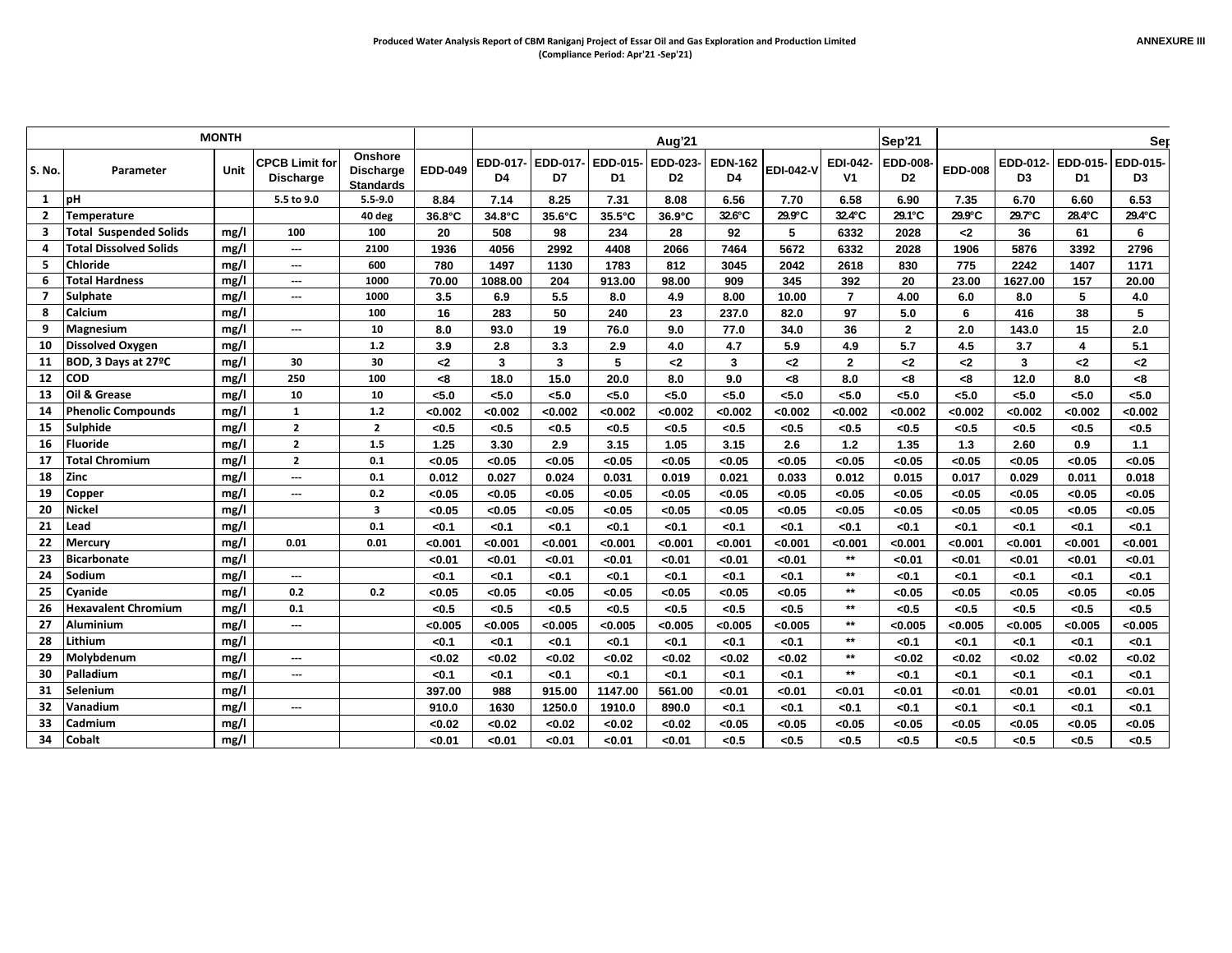|                |                               | <b>MONTH</b> |                                           |                                                 | '21                        |                       |                |                |
|----------------|-------------------------------|--------------|-------------------------------------------|-------------------------------------------------|----------------------------|-----------------------|----------------|----------------|
| S. No.         | Parameter                     | Unit         | <b>CPCB Limit for</b><br><b>Discharge</b> | Onshore<br><b>Discharge</b><br><b>Standards</b> | EDD-049-<br>D <sub>2</sub> | <b>EDC-409-</b><br>D4 | EDD-054-<br>D4 | EDD-052-<br>D4 |
| $\mathbf{1}$   | рH                            |              | 5.5 to 9.0                                | $5.5 - 9.0$                                     | 6.81                       | 6.70                  | 7.11           | 6.75           |
| $\mathbf{z}$   | <b>Temperature</b>            |              |                                           | 40 deg                                          | 28.9°C                     | 30.9°C                | 28.4°C         | 27.8°C         |
| 3              | <b>Total Suspended Solids</b> | mg/l         | 100                                       | 100                                             | 41                         | 26                    | 5              | 37             |
| 4              | <b>Total Dissolved Solids</b> | mg/l         | ---                                       | 2100                                            | 3608                       | 3276                  | 2362           | 2768           |
| 5              | Chloride                      | mg/l         | ---                                       | 600                                             | 1511                       | 1271                  | 935            | 1039           |
| 6              | <b>Total Hardness</b>         | mg/l         | ---                                       | 1000                                            | 145.00                     | 329.00                | 31.00          | 102.00         |
| $\overline{ }$ | <b>Sulphate</b>               | mg/l         | ---                                       | 1000                                            | 7.0                        | 6.0                   | 4.0            | 6.0            |
| 8              | Calcium                       | mg/l         |                                           | 100                                             | 34                         | 82                    | 8              | 23             |
| 9              | <b>Magnesium</b>              | mg/l         | ---                                       | 10                                              | 14.0                       | 30.0                  | 3.0            | 10.0           |
| 10             | <b>Dissolved Oxygen</b>       | mg/l         |                                           | 1.2                                             | 4.3                        | 4.9                   | 5.3            | 4.9            |
| 11             | BOD, 3 Days at 27°C           | mg/l         | 30                                        | 30                                              | د>                         | د>                    | د>             | -2             |
| 12             | <b>COD</b>                    | mg/l         | 250                                       | 100                                             | -8                         | -8                    | -8             | -8             |
| 13             | Oil & Grease                  | mg/l         | 10                                        | 10                                              | <5.0                       | < 5.0                 | < 5.0          | <5.0           |
| 14             | <b>Phenolic Compounds</b>     | mg/l         | 1                                         | 1.2                                             | < 0.002                    | <0.002                | < 0.002        | <0.002         |
| 15             | <b>Sulphide</b>               | mg/l         | $\overline{2}$                            | $\overline{2}$                                  | < 0.5                      | < 0.5                 | < 0.5          | <0.5           |
| 16             | <b>Fluoride</b>               | mg/l         | $\overline{2}$                            | 1.5                                             | 0.87                       | 1.45                  | 0.63           | 1.85           |
| 17             | <b>Total Chromium</b>         | mg/l         | $\overline{2}$                            | 0.1                                             | < 0.05                     | <0.05                 | < 0.05         | < 0.05         |
| 18             | Zinc                          | mg/l         | ---                                       | 0.1                                             | 0.010                      | 0.015                 | 0.023          | 0.019          |
| 19             | Copper                        | mg/l         | ---                                       | 0.2                                             | < 0.05                     | <0.05                 | < 0.05         | < 0.05         |
| 20             | <b>Nickel</b>                 | mg/l         |                                           | 3                                               | < 0.05                     | <0.05                 | < 0.05         | < 0.05         |
| 21             | Lead                          | mg/l         |                                           | 0.1                                             | <0.1                       | <0.1                  | < 0.1          | <0.1           |
| 22             | <b>Mercury</b>                | mg/l         | 0.01                                      | 0.01                                            | < 0.001                    | < 0.001               | < 0.001        | < 0.001        |
| 23             | <b>Bicarbonate</b>            | mg/l         |                                           |                                                 | < 0.01                     | <0.01                 | < 0.01         | < 0.01         |
| 24             | Sodium                        | mg/l         | ---                                       |                                                 | <0.1                       | < 0.1                 | <0.1           | <0.1           |
| 25             | Cvanide                       | mg/l         | 0.2                                       | 0.2                                             | < 0.05                     | <0.05                 | < 0.05         | < 0.05         |
| 26             | <b>Hexavalent Chromium</b>    | mg/l         | 0.1                                       |                                                 | < 0.5                      | < 0.5                 | < 0.5          | < 0.5          |
| 27             | <b>Aluminium</b>              | mg/l         | ---                                       |                                                 | < 0.005                    | < 0.005               | < 0.005        | < 0.005        |
| 28             | Lithium                       | mg/l         |                                           |                                                 | <0.1                       | < 0.1                 | <0.1           | <0.1           |
| 29             | Molybdenum                    | mg/l         | ---                                       |                                                 | <0.02                      | <0.02                 | < 0.02         | <0.02          |
| 30             | Palladium                     | mg/l         | ---                                       |                                                 | <0.1                       | < 0.1                 | <0.1           | <0.1           |
| 31             | Selenium                      | mg/l         |                                           |                                                 | < 0.01                     | <0.01                 | < 0.01         | < 0.01         |
| 32             | Vanadium                      | mg/l         | ---                                       |                                                 | <0.1                       | < 0.1                 | <0.1           | $0.1$          |
| 33             | Cadmium                       | mg/l         |                                           |                                                 | < 0.05                     | <0.05                 | <0.05          | <0.05          |
| 34             | <b>Cobalt</b>                 | mg/l         |                                           |                                                 | <0.5                       | < 0.5                 | < 0.5          | <0.5           |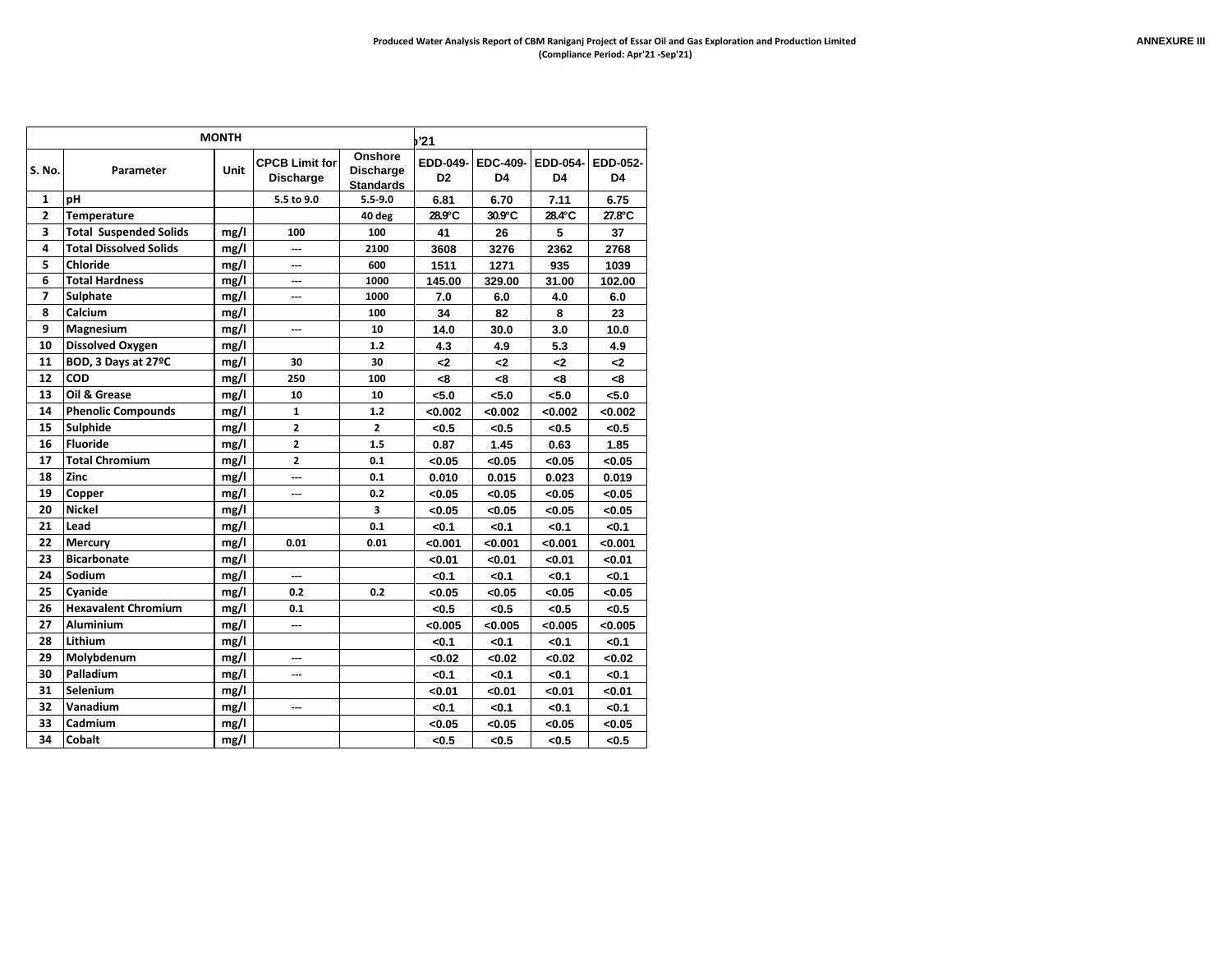|                | Date                          |       |                                      |                                      |         |                  |         | Apr'21  |                  |                |                |                     |                | Apr'21  |                  |
|----------------|-------------------------------|-------|--------------------------------------|--------------------------------------|---------|------------------|---------|---------|------------------|----------------|----------------|---------------------|----------------|---------|------------------|
|                |                               |       | <b>CPCB</b>                          | Onshore                              |         | <b>GGS-01 RO</b> |         |         | <b>EDD-50 RO</b> |                |                | <b>EDH-64 RO</b>    |                |         | <b>EDN-99 RO</b> |
| S. No.         | <b>Parameter</b>              | Unit  | <b>Limit for</b><br><b>Discharge</b> | <b>Discharge</b><br><b>Standards</b> | Inlet   | Outlet           | Reject  | Inlet   | Outlet           | Reject         | Inlet          | Outlet              | Reject         | Inlet   | Outlet           |
| 1              | pH                            |       | 5.5 to 9.0                           | $5.5 - 9.0$                          | 6.70    | 6.97             | 7.11    | 6.92    | 7.05             | 7.40           | 7.31           | 6.84                | 6.79           | 6.49    | 6.88             |
| $\overline{2}$ | Temperature                   | deg C |                                      |                                      | 34.3°C  | 33.2°C           | 34.1°C  | 34.7°C  | 36.7°C           | 35.5°C         | 33.2°C         | 36.9°C              | 32.6°C         | 32.9°C  | 32.9°C           |
| 3              | <b>Total Suspended Solids</b> | mg/l  | 100                                  | 100                                  | 3       | $2$              | 4       | 5       | $2$              | 16             | $\overline{4}$ | ⊲                   | $\overline{4}$ | $2$     | $2$              |
| 4              | <b>Total Dissolved Solids</b> | mg/l  | ---                                  | 2100                                 | 1612    | 862              | 3346    | 2342    | 742              | 3316           | 4688           | 588                 | 7848           | 5396    | 1406             |
| 5              | <b>Chlorides</b>              | mg/l  | $\overline{\phantom{a}}$             | 600                                  | 640     | 310              | 1140    | 890     | 248              | 1310           | 1845           | 195                 | 2610           | 2180    | 505              |
| 6              | <b>Total Hardness</b>         | mg/l  | ---                                  | ---                                  | 34.6    | 23.0             | 53.8    | 57.6    | 46.1             | 69.1           | 165.1          | 38.4                | 349.4          | 422.4   | 61.4             |
| $\overline{7}$ | <b>Sulphates</b>              | mg/l  | ---                                  | 1000                                 | 4.9     | 2.5              | 5.3     | 4.5     | < 2.5            | 6.1            | 7.3            | 3.6                 | 8.2            | 5.2     | 3.2              |
| 8              | Calcium                       | mg/l  |                                      |                                      | 7.7     | 4.6              | 13.8    | 13.8    | 10.8             | 16.9           | 41.5           | 9.2                 | 89.2           | 109.3   | 24.6             |
| 9              | <b>Magnesium</b>              | mg/l  | $\overline{\phantom{a}}$             | ---                                  | 3.7     | 2.8              | 4.7     | 5.6     | 4.7              | 6.5            | 14.9           | 3.70                | 30.8           | 36.4    | 10.2             |
| 10             | <b>Dissolved Oxygen</b>       | mg/l  |                                      |                                      | 4.6     | 5.3              | 4.0     | 3.9     | 5.1              | 3.1            | 4.2            | 5.80                | 3.7            | 3.7     | 4.9              |
| 11             | <b>BOD</b>                    | mg/l  | 30                                   | 30                                   | $<$ 2   | $<$ 2            | $<$ 2   | $<$ 2   | $<$ 2            | $\overline{2}$ | $<$ 2          | ⊲                   | $<$ 2          | $<$ 2   | $2$              |
| 12             | <b>COD</b>                    | mg/l  | 250                                  | 100                                  | < 8     | <8               | <8      | <8      | < 8              | 10.0           | <8             | -8                  | <8             | <8      | < 8              |
| 13             | Oil & Grease                  | mg/l  | 10                                   | 10                                   | 5.0     | < 5.0            | < 5.0   | < 5.0   | < 5.0            | < 5.0          | < 5.0          | 5.0                 | < 5.0          | < 5.0   | < 5.0            |
| 14             | <b>Phenolic Compounds</b>     | mg/l  | 1                                    | $1.2$                                | < 0.002 | < 0.002          | < 0.002 | < 0.002 | < 0.002          | < 0.002        | < 0.002        | < 0.002             | <0.002         | <0.002  | < 0.002          |
| 15             | <b>Sulphides</b>              | mg/l  | $\overline{2}$                       | $\mathbf{2}$                         | < 0.5   | < 0.5            | < 0.5   | < 0.5   | < 0.5            | < 0.5          | < 0.5          | $\triangleleft$ 0.5 | < 0.5          | < 0.5   | < 0.5            |
| 16             | <b>Fluorides</b>              | mg/l  | $\overline{2}$                       | 1.5                                  | 1.8     | 0.45             | 1.63    | 1.3     | 0.51             | 1.45           | 2.65           | 0.72                | 3.1            | 2.58    | 0.81             |
| 17             | Total Chromium                | mg/l  | $\mathbf{2}$                         | $\mathbf{1}$                         | < 0.05  | < 0.05           | < 0.05  | < 0.05  | < 0.05           | < 0.05         | < 0.05         | < 0.05              | < 0.05         | < 0.05  | < 0.05           |
| 18             | Zinc                          | mg/l  | ---                                  | ---                                  | 0.220   | 0.012            | 0.025   | 0.017   | < 0.01           | 0.014          | 0.029          | 0.011               | 0.033          | 0.016   | 0.015            |
| 19             | Copper                        | mg/l  | $\overline{a}$                       | ---                                  | < 0.05  | < 0.05           | < 0.05  | < 0.05  | < 0.05           | < 0.05         | < 0.05         | < 0.05              | < 0.05         | < 0.05  | < 0.05           |
| 20             | <b>Nickel</b>                 | mg/l  |                                      |                                      | < 0.05  | < 0.05           | < 0.05  | < 0.05  | < 0.05           | < 0.05         | < 0.05         | < 0.05              | < 0.05         | < 0.05  | < 0.05           |
| 21             | Lead                          | mg/l  |                                      |                                      | < 0.1   | < 0.1            | <0.1    | <0.1    | < 0.1            | < 0.1          | < 0.1          | < 0.1               | < 0.1          | < 0.1   | < 0.1            |
| 22             | Mercury                       | mg/l  | 0.01                                 | 0.01                                 | < 0.001 | < 0.001          | < 0.001 | < 0.001 | < 0.001          | < 0.001        | < 0.001        | < 0.001             | < 0.001        | < 0.001 | < 0.001          |
| 23             | <b>Bicarbonate</b>            | mg/l  |                                      |                                      | 409.0   | 246.0            | 745.0   | 421.0   | 181.0            | 927.0          | 866.0          | 148.0               | 1110.0         | 1232.0  | 299.0            |
| 24             | Sodium                        | mg/l  | $\overline{a}$                       | ---                                  | 710.0   | 462.0            | 1370.0  | 1145.0  | 360.0            | 1450.0         | 2316.0         | 280.0               | 3145.0         | 2410.0  | 670.0            |
| 25             | <b>Hexavalent Chromium</b>    | mg/l  | 0.1                                  |                                      | < 0.01  | < 0.01           | < 0.01  | < 0.01  | < 0.01           | < 0.01         | < 0.01         | < 0.01              | < 0.01         | < 0.01  | < 0.01           |
| 26             | Cyanide                       | mg/l  | 0.2                                  |                                      | < 0.02  | < 0.02           | < 0.02  | < 0.02  | < 0.02           | < 0.02         | < 0.02         | < 0.02              | < 0.02         | < 0.02  | < 0.02           |
| 27             | <b>Aluminum</b>               | mg/l  | ---                                  | ---                                  |         |                  |         |         |                  |                |                |                     |                |         |                  |
| 28             | Lithium                       | mg/l  |                                      |                                      |         |                  |         |         |                  |                |                |                     |                |         |                  |
| 29             | Molvbednum                    | mg/l  | ---                                  | ---                                  |         |                  |         |         |                  |                |                |                     |                |         |                  |
| 30             | Palladium                     | mg/l  | $\overline{a}$                       | ---                                  |         |                  |         |         |                  |                |                |                     |                |         |                  |
| 31             | Selenium                      | mg/l  |                                      |                                      |         |                  |         |         |                  |                |                |                     |                |         |                  |
| 32             | Vanadium                      | mg/l  | ---                                  | ---                                  |         |                  |         |         |                  |                |                |                     |                |         |                  |
| 33             | Cadmium                       | mg/l  |                                      |                                      |         |                  |         |         |                  |                |                |                     |                |         |                  |
| 34             | <b>Cobalt</b>                 | mg/l  |                                      |                                      |         |                  |         |         |                  |                |                |                     |                |         |                  |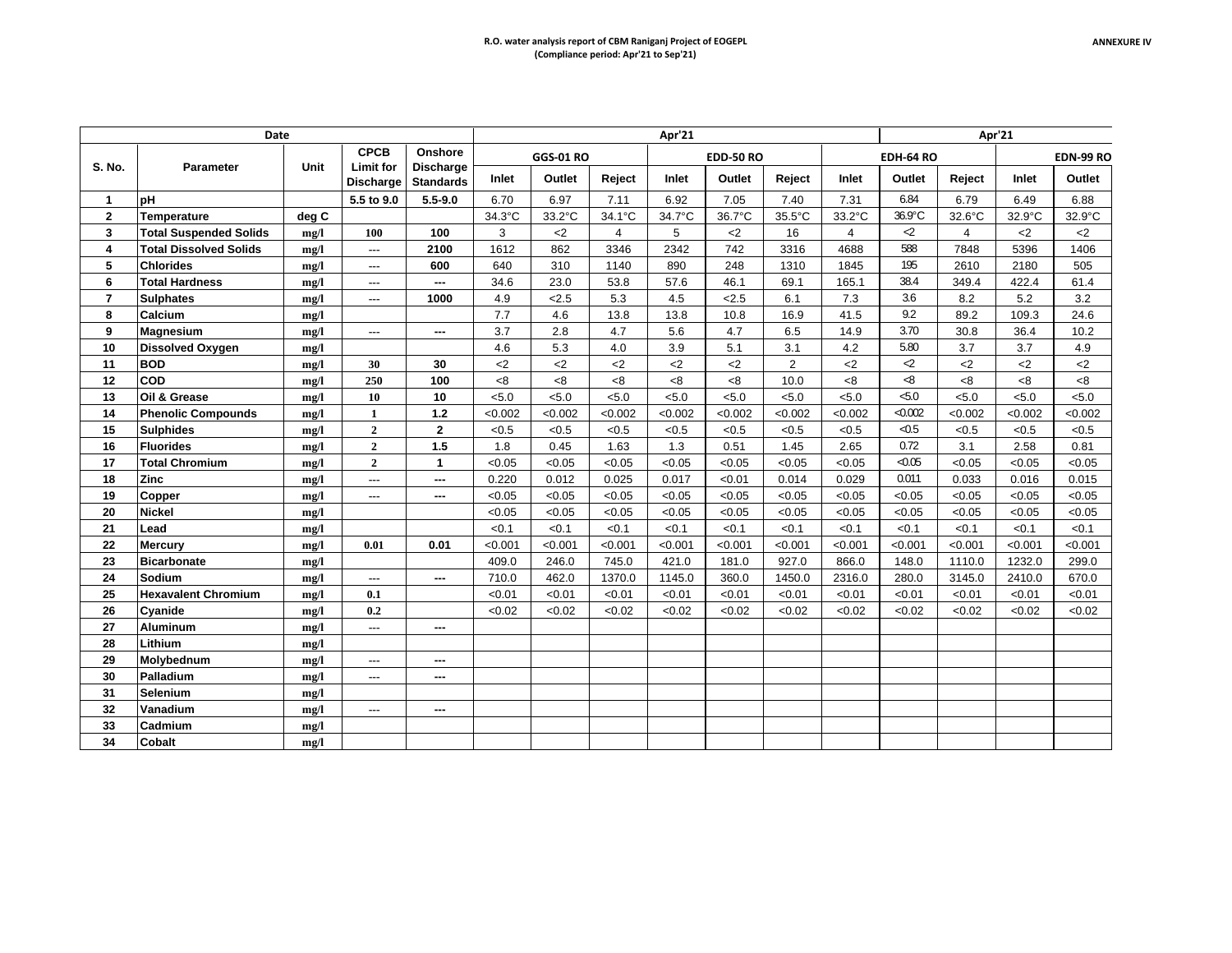|                  | Date                          |       |                               |                                      | Apr'21  |                |                  |         |         |                  | <b>Jun'21</b> |         |           |                |         |
|------------------|-------------------------------|-------|-------------------------------|--------------------------------------|---------|----------------|------------------|---------|---------|------------------|---------------|---------|-----------|----------------|---------|
|                  |                               |       | <b>CPCB</b>                   | Onshore                              |         |                | <b>GGS-01 RO</b> |         |         | <b>EDD-50 RO</b> |               |         | EDH-64 RO |                |         |
| S. No.           | <b>Parameter</b>              | Unit  | Limit for<br><b>Discharge</b> | <b>Discharge</b><br><b>Standards</b> | Reject  | Inlet          | Outlet           | Reject  | Inlet   | Outlet           | Reject        | Inlet   | Outlet    | Reject         | Inlet   |
| $\mathbf{1}$     | рH                            |       | 5.5 to 9.0                    | $5.5 - 9.0$                          | 6.96    | 6.93           | 6.81             | 6.80    | 7.65    | 7.26             | 6.95          | 6.98    | 6.65      | 6.58           | 6.89    |
| $\overline{2}$   | Temperature                   | deg C |                               |                                      | 34.2°C  | $34^{\circ}$ C | 34.6°C           | 33.8°C  | 34.2°C  | 35.4°C           | 31.9°C        | 29.3°C  | 28.1°C    | $30^{\circ}$ C | 32.3°C  |
| 3                | <b>Total Suspended Solids</b> | mg/l  | 100                           | 100                                  | $2$     | $2$            | $\mathcal{L}$    | $<$ 2   | $<$ 2   | $<$ 2            | $\mathbf{2}$  | $<$ 2   | $<$ 2     | $2$            | $<$ 2   |
| $\boldsymbol{A}$ | <b>Total Dissolved Solids</b> | mg/l  | ---                           | 2100                                 | 7252    | 1784           | 860              | 3728    | 2684    | 582              | 4164          | 4592    | 920       | 8358           | 4892    |
| 5                | <b>Chlorides</b>              | mg/l  | ---                           | 600                                  | 2482    | 595            | 315              | 1485    | 1120    | 209              | 1560          | 1350    | 295       | 3046           | 1970    |
| 6                | Total Hardness                | mg/l  |                               | ---                                  | 326.4   | 43.2           | 50.9             | 86.2    | 62.7    | 23.5             | 66.6          | 156.8   | 39.2      | 270.0          | 243.0   |
| $\overline{7}$   | <b>Sulphates</b>              | mg/l  | ---                           | 1000                                 | 6.0     | 5.8            | $-2.5$           | 6.3     | 7.2     | 2.5              | 6.8           | 4.9     | 2.5       | 7.9            | 8.3     |
| 8                | Calcium                       | mg/l  |                               |                                      | 130.8   | 11             | 12.6             | 20.4    | 14.1    | 6.3              | 15.7          | 39.3    | 9.4       | 69             | 53.4    |
| 9                | <b>Magnesium</b>              | mg/l  | ---                           | ---                                  | 48.8    | 3.8            | 4.70             | 8.6     | 6.7     | 1.9              | 6.7           | 14.3    | 3.8       | 23.8           | 26.7    |
| 10               | <b>Dissolved Oxygen</b>       | mg/l  |                               |                                      | 3.5     | 4.8            | 5.90             | 3.7     | 4.1     | 5.2              | 4.0           | 3.9     | 5.5       | 3.9            | 3.3     |
| 11               | <b>BOD</b>                    | mg/l  | 30                            | 30                                   | $2$     | $2$            | $\mathcal{L}$    | $2$     | $2$     | $2$              | $2$           | $2$     | $2$       | $2$            | $2$     |
| 12               | <b>COD</b>                    | mg/l  | 250                           | 100                                  | <8      | <8             | ⊲8               | < 8     | < 8     | <8               | <8            | <8      | $8-$      | < 8            | < 8     |
| 13               | Oil & Grease                  | mg/l  | 10                            | 10                                   | < 5.0   | < 5.0          | 5.0              | < 5.0   | < 5.0   | < 5.0            | < 5.0         | < 5.0   | < 5.0     | < 5.0          | < 5.0   |
| 14               | <b>Phenolic Compounds</b>     | mg/l  | $\mathbf{1}$                  | 1.2                                  | < 0.002 | < 0.002        | < 0.002          | < 0.002 | < 0.002 | < 0.002          | < 0.002       | < 0.002 | < 0.002   | < 0.002        | < 0.002 |
| 15               | Sulphides                     | mg/l  | $\overline{2}$                | $\overline{2}$                       | < 0.5   | < 0.5          | $\leq 0.5$       | < 0.5   | < 0.5   | < 0.5            | < 0.5         | < 0.5   | < 0.5     | < 0.5          | < 0.5   |
| 16               | <b>Fluorides</b>              | mg/l  | $\overline{2}$                | 1.5                                  | 3.25    | 1.85           | 0.51             | 2.15    | 2.6     | 0.70             | 2.18          | 3.1     | 0.86      | 3.55           | 1.65    |
| 17               | <b>Total Chromium</b>         | mg/l  | $\overline{2}$                | 1                                    | < 0.05  | < 0.05         | < 0.05           | < 0.05  | < 0.05  | < 0.05           | < 0.05        | < 0.05  | < 0.05    | < 0.05         | < 0.05  |
| 18               | Zinc                          | mg/l  | ---                           | ---                                  | 0.021   | 0.016          | < 0.01           | 0.024   | 0.020   | 0.013            | 0.029         | 0.025   | < 0.01    | 0.028          | 0.033   |
| 19               | Copper                        | mg/l  | ---                           | ---                                  | < 0.05  | < 0.05         | < 0.05           | < 0.05  | < 0.05  | < 0.05           | < 0.05        | < 0.05  | < 0.05    | < 0.05         | < 0.05  |
| 20               | <b>Nickel</b>                 | mg/l  |                               |                                      | < 0.05  | < 0.05         | < 0.05           | < 0.05  | < 0.05  | < 0.05           | < 0.05        | < 0.05  | < 0.05    | < 0.05         | < 0.05  |
| 21               | Lead                          | mg/l  |                               |                                      | < 0.1   | < 0.1          | < 0.1            | < 0.1   | < 0.1   | < 0.1            | < 0.1         | < 0.1   | < 0.1     | < 0.1          | < 0.1   |
| 22               | Mercury                       | mg/l  | 0.01                          | 0.01                                 | < 0.001 | < 0.001        | < 0.001          | < 0.001 | < 0.001 | < 0.001          | < 0.001       | < 0.001 | < 0.001   | < 0.001        | < 0.001 |
| 23               | <b>Bicarbonate</b>            | mg/l  |                               |                                      | 1196.0  | 680.0          | 158.6            | 795.4   | 353.8   | 170.8            | 427.0         | 1195.6  | 231.8     | 2257.0         | 866.2   |
| 24               | Sodium                        | mg/l  | ---                           | ---                                  | 3980.0  | 630.0          | 370.0            | 1710.0  | 1340.0  | 221.0            | 1435.0        | 1482.0  | 280.0     | 3870.0         | 2345.0  |
| 25               | <b>Hexavalent Chromium</b>    | mg/l  | 0.1                           |                                      | < 0.01  | < 0.01         | < 0.01           | < 0.01  | < 0.01  | < 0.01           | < 0.01        | < 0.01  | < 0.01    | < 0.01         | < 0.01  |
| 26               | Cyanide                       | mg/l  | 0.2                           |                                      | < 0.02  | <0.02          | < 0.02           | <0.02   | <0.02   | < 0.02           | < 0.02        | < 0.02  | <0.02     | < 0.02         | < 0.02  |
| 27               | <b>Aluminum</b>               | mg/l  | ---                           | ---                                  |         | < 0.01         | < 0.01           | < 0.01  | < 0.01  | < 0.01           | < 0.01        | < 0.01  | < 0.01    | < 0.01         | < 0.01  |
| 28               | Lithium                       | mg/l  |                               |                                      |         | < 0.1          | < 0.1            | < 0.1   | < 0.1   | < 0.1            | < 0.1         | < 0.1   | < 0.1     | < 0.1          | < 0.1   |
| 29               | Molvbednum                    | mg/l  | ---                           | ---                                  |         | < 0.05         | < 0.05           | <0.05   | < 0.05  | < 0.05           | < 0.05        | < 0.05  | < 0.05    | < 0.05         | < 0.05  |
| 30               | Palladium                     | mg/l  | ---                           | ---                                  |         | < 0.5          | <0.5             | < 0.5   | < 0.5   | < 0.5            | < 0.5         | < 0.5   | < 0.5     | < 0.5          | < 0.5   |
| 31               | Selenium                      | mg/l  |                               |                                      |         | < 0.005        | < 0.005          | < 0.005 | < 0.005 | < 0.005          | < 0.005       | < 0.005 | < 0.005   | < 0.005        | < 0.005 |
| 32               | Vanadium                      | mg/l  | ---                           | ---                                  |         | < 0.1          | < 0.1            | < 0.1   | < 0.1   | < 0.1            | < 0.1         | < 0.1   | < 0.1     | < 0.1          | < 0.1   |
| 33               | Cadmium                       | mg/l  |                               |                                      |         | < 0.02         | < 0.02           | < 0.02  | < 0.02  | < 0.02           | < 0.02        | < 0.02  | < 0.02    | <0.02          | < 0.02  |
| 34               | <b>Cobalt</b>                 | mg/l  |                               |                                      |         | < 0.1          | < 0.1            | < 0.1   | < 0.1   | < 0.1            | < 0.1         | < 0.1   | < 0.1     | < 0.1          | < 0.1   |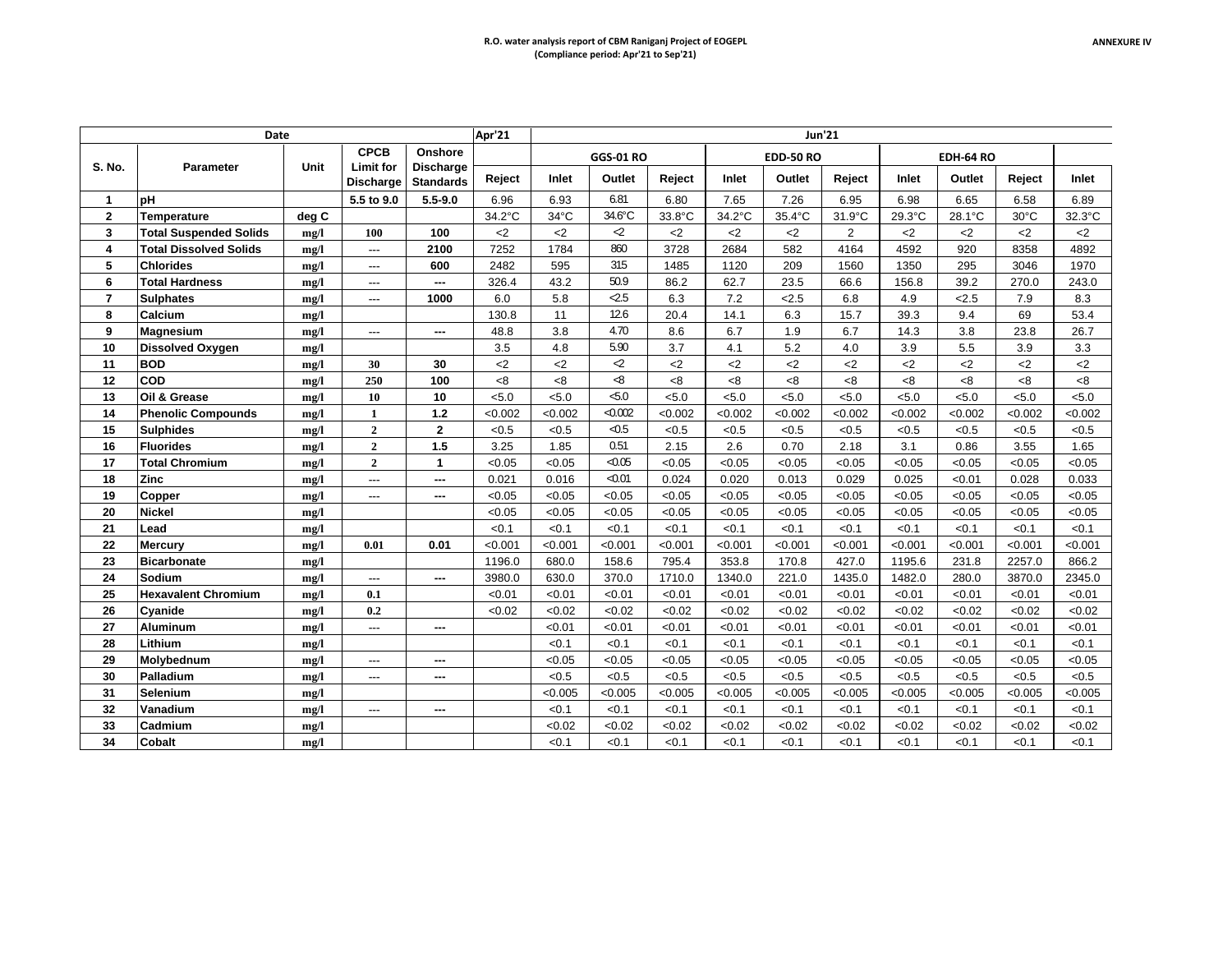|                | Date                          |       |                               |                                      |               | <b>Jun'21</b> |         |                     | <b>Jul'21</b> |                  |                  |                | <b>Jul'21</b> |                  |         |
|----------------|-------------------------------|-------|-------------------------------|--------------------------------------|---------------|---------------|---------|---------------------|---------------|------------------|------------------|----------------|---------------|------------------|---------|
|                |                               |       | <b>CPCB</b>                   | Onshore                              | EDN-99 RO     |               |         | <b>GGS-01 RO</b>    |               |                  | <b>EDD-50 RO</b> |                |               | <b>EDH-64 RO</b> |         |
| S. No.         | <b>Parameter</b>              | Unit  | Limit for<br><b>Discharge</b> | <b>Discharge</b><br><b>Standards</b> | Outlet        | Reject        | Inlet   | Outlet              | Reject        | Inlet            | Outlet           | Reject         | Inlet         | Outlet           | Reject  |
| $\mathbf 1$    | <b>pH</b>                     |       | 5.5 to 9.0                    | $5.5 - 9.0$                          | 6.90          | 7.12          | 6.94    | 7.05                | 6.81          | 6.86             | 6.95             | 7.10           | 6.78          | 6.81             | 7.15    |
| $\mathbf{2}$   | Temperature                   | deg C |                               |                                      | 29.8°C        | 31.7°C        | 28.9°C  | 28.6°C              | 28.3°C        | $27.5^{\circ}$ C | 28.1°C           | 27.7°C         | 27.6°C        | 27.4°C           | 27.8°C  |
| 3              | <b>Total Suspended Solids</b> | mg/l  | 100                           | 100                                  | $2$           | $2$           | $2$     | $\mathcal{L}$       | $2$           | $\overline{4}$   | $<$ 2            | $\overline{4}$ | 6             | $2$              | 31      |
| 4              | <b>Total Dissolved Solids</b> | mg/l  | $\overline{\phantom{a}}$      | 2100                                 | 1178          | 5832          | 1726    | 908                 | 2884          | 2640             | 720              | 3876           | 3066          | 668              | 4846    |
| 5              | <b>Chlorides</b>              | mg/l  | $---$                         | 600                                  | 430           | 2165          | 686     | 345                 | 1160          | 1070             | 280              | 1540           | 1250          | 210              | 1980    |
| 6              | <b>Total Hardness</b>         | mg/l  | $---$                         | ---                                  | 105.8         | 419.4         | 27.0    | 20.0                | 39.0          | 51.0             | 16.0             | 110.0          | 122.0         | 20.0             | 157.0   |
| $\overline{7}$ | <b>Sulphates</b>              | mg/l  | ---                           | 1000                                 | 4.1           | 8.9           | 6.0     | 3.0                 | 6.9           | 4.9              | 3.0              | 5.6            | 6.9           | 3.5              | 8.5     |
| 8              | Calcium                       | mg/l  |                               |                                      | 25.1          | 106.8         | 6.3     | 4.7                 | 11            | 12.6             | 3.1              | 26.7           | 29.8          | 4.7              | 44      |
| 9              | <b>Magnesium</b>              | mg/l  | $\overline{a}$                | ---                                  | 10.5          | 37.1          | 2.8     | 1.90                | 2.8           | 4.7              | 1.9              | 10.4           | 11.4          | 1.9              | 11.4    |
| 10             | <b>Dissolved Oxygen</b>       | mg/l  |                               |                                      | 5.1           | 4.3           | 4.9     | 5.50                | 3.8           | 4.1              | 6.0              | 3.5            | 4.5           | 5.0              | 3.8     |
| 11             | <b>BOD</b>                    | mg/l  | 30                            | 30                                   | $\mathsf{<}2$ | $2$           | $2$     | $\mathcal{L}$       | $2$           | $2$              | $2$              | $2$            | $2$           | $2$              | $2$     |
| 12             | COD                           | mg/l  | 250                           | 100                                  | <8            | <8            | <8      | ⊲8                  | <8            | <8               | <8               | <8             | < 8           | < 8              | 8<      |
| 13             | Oil & Grease                  | mg/l  | 10                            | 10                                   | < 5.0         | < 5.0         | < 5.0   | 50                  | < 5.0         | < 5.0            | < 5.0            | < 5.0          | < 5.0         | < 5.0            | < 5.0   |
| 14             | <b>Phenolic Compounds</b>     | mg/l  | $\mathbf{1}$                  | 1.2                                  | < 0.002       | < 0.002       | < 0.002 | < 0.002             | < 0.002       | < 0.002          | < 0.002          | < 0.002        | < 0.002       | < 0.002          | < 0.002 |
| 15             | <b>Sulphides</b>              | mg/l  | $\overline{2}$                | $\overline{2}$                       | < 0.5         | < 0.5         | < 0.5   | $\triangleleft$ 0.5 | < 0.5         | < 0.5            | < 0.5            | < 0.5          | < 0.5         | < 0.5            | < 0.5   |
| 16             | <b>Fluorides</b>              | mg/l  | $\overline{2}$                | 1.5                                  | 0.86          | 1.90          | 1.20    | 0.69                | 1.75          | 0.92             | 0.43             | 1.1            | 1.35          | 1.1              | 1.7     |
| 17             | <b>Total Chromium</b>         | mg/l  | $\overline{2}$                | $\mathbf{1}$                         | < 0.05        | < 0.05        | < 0.05  | < 0.05              | < 0.05        | < 0.05           | < 0.05           | < 0.05         | < 0.05        | < 0.05           | <0.05   |
| 18             | Zinc                          | mg/l  | ---                           | ---                                  | 0.018         | 0.027         | 0.017   | 0.012               | 0.023         | 0.016            | < 0.01           | 0.021          | 0.018         | 0.013            | 0.024   |
| 19             | Copper                        | mg/l  | ---                           | ---                                  | < 0.05        | < 0.05        | < 0.05  | < 0.05              | < 0.05        | < 0.05           | < 0.05           | < 0.05         | < 0.05        | < 0.05           | < 0.05  |
| 20             | <b>Nickel</b>                 | mg/l  |                               |                                      | < 0.05        | < 0.05        | < 0.05  | < 0.05              | < 0.05        | < 0.05           | < 0.05           | < 0.05         | < 0.05        | < 0.05           | < 0.05  |
| 21             | Lead                          | mg/l  |                               |                                      | < 0.1         | < 0.1         | < 0.1   | < 0.1               | < 0.1         | < 0.1            | < 0.1            | < 0.1          | < 0.1         | < 0.1            | < 0.1   |
| 22             | <b>Mercurv</b>                | mg/l  | 0.01                          | 0.01                                 | < 0.001       | < 0.001       | < 0.001 | < 0.001             | < 0.001       | < 0.001          | < 0.001          | < 0.001        | < 0.001       | < 0.001          | < 0.001 |
| 23             | <b>Bicarbonate</b>            | mg/l  |                               |                                      | 268.4         | 988.2         | 549.0   | 238.0               | 9.3           | 793.0            | 214.0            | 1232.0         | 988.0         | 207.0            | 1183.0  |
| 24             | Sodium                        | mg/l  | $---$                         | ---                                  | 465.0         | 2680.0        | 720.0   | 405.0               | 1220.0        | 1140.0           | 305.0            | 1680.0         | 1180.0        | 260.0            | 2075.0  |
| 25             | <b>Hexavalent Chromium</b>    | mg/l  | 0.1                           |                                      | < 0.01        | < 0.01        | < 0.01  | < 0.01              | < 0.01        | < 0.01           | < 0.01           | < 0.01         | < 0.01        | < 0.01           | < 0.01  |
| 26             | Cyanide                       | mg/l  | 0.2                           |                                      | < 0.02        | < 0.02        | < 0.02  | < 0.02              | < 0.02        | < 0.02           | < 0.02           | < 0.02         | < 0.02        | < 0.02           | < 0.02  |
| 27             | <b>Aluminum</b>               | mg/l  | $\overline{a}$                | $\overline{a}$                       | < 0.01        | < 0.01        |         |                     |               |                  |                  |                |               |                  |         |
| 28             | Lithium                       | mg/l  |                               |                                      | < 0.1         | < 0.1         |         |                     |               |                  |                  |                |               |                  |         |
| 29             | Molybednum                    | mg/l  | ---                           | ---                                  | < 0.05        | < 0.05        |         |                     |               |                  |                  |                |               |                  |         |
| 30             | Palladium                     | mg/l  | ---                           | $\overline{a}$                       | < 0.5         | < 0.5         |         |                     |               |                  |                  |                |               |                  |         |
| 31             | <b>Selenium</b>               | mg/l  |                               |                                      | < 0.005       | < 0.005       |         |                     |               |                  |                  |                |               |                  |         |
| 32             | Vanadium                      | mg/l  | $---$                         | ---                                  | < 0.1         | < 0.1         |         |                     |               |                  |                  |                |               |                  |         |
| 33             | Cadmium                       | mg/l  |                               |                                      | < 0.02        | < 0.02        |         |                     |               |                  |                  |                |               |                  |         |
| 34             | Cobalt                        | mg/l  |                               |                                      | < 0.1         | < 0.1         |         |                     |               |                  |                  |                |               |                  |         |
|                |                               |       |                               |                                      |               |               |         |                     |               |                  |                  |                |               |                  |         |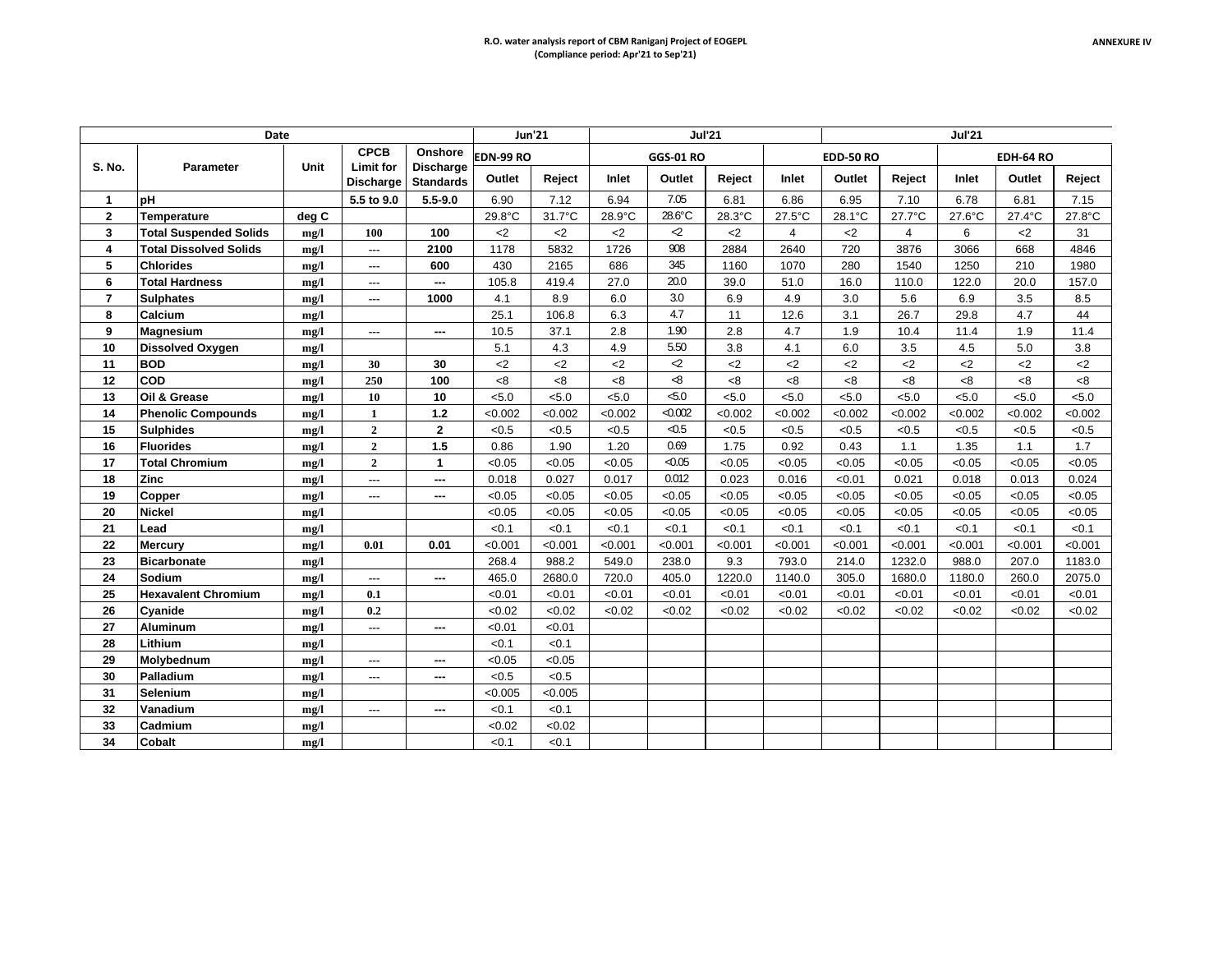|                | Date                          |           |                                      |                                      |         | <b>Jul'21</b>    |                |                |                  |                | Aug'21  |                  |                |         |                  |
|----------------|-------------------------------|-----------|--------------------------------------|--------------------------------------|---------|------------------|----------------|----------------|------------------|----------------|---------|------------------|----------------|---------|------------------|
|                |                               |           | <b>CPCB</b>                          | Onshore                              |         | <b>EDN-99 RO</b> |                |                | <b>GGS-01 RO</b> |                |         | <b>EDD-50 RO</b> |                |         | <b>EDH-64 RO</b> |
| <b>S. No.</b>  | <b>Parameter</b>              | Unit      | <b>Limit for</b><br><b>Discharge</b> | <b>Discharge</b><br><b>Standards</b> | Inlet   | Outlet           | Reject         | Inlet          | Outlet           | Reject         | Inlet   | Outlet           | Reject         | Inlet   | Outlet           |
| 1              | pH                            |           | 5.5 to 9.0                           | $5.5 - 9.0$                          | 6.58    | 6.70             | 6.86           | 7.12           | 7.90             | 6.95           | 7.45    | 7.80             | 7.30           | 7.64    | 7.70             |
| $\mathbf{2}$   | Temperature                   | deg C     |                                      |                                      | 29.6°C  | 28.1°C           | 29.1°C         | 33.8°C         | 32.9°C           | 32.4°C         | 29.8C   | 30.5°C           | 29.3°C         | 33.8°C  | 35.7°C           |
| 3              | <b>Total Suspended Solids</b> | mg/l      | 100                                  | 100                                  | $<$ 2   | $<$ 2            | $\overline{2}$ | $\overline{4}$ | $\overline{2}$   | $\overline{7}$ | 5       | $<$ 2            | $\overline{7}$ | 8       | 2                |
| 4              | <b>Total Dissolved Solids</b> | mg/l      | ---                                  | 2100                                 | 3688    | 1182             | 4208           | 2538           | 1246             | 3680           | 2692    | 1046             | 4604           | 5996    | 1050             |
| 5              | <b>Chlorides</b>              | mg/l      | ---                                  | 600                                  | 1450    | 508              | 1780           | 1040           | 490              | 1280           | 1048    | 402              | 1910           | 2577    | 380              |
| 6              | <b>Total Hardness</b>         | mg/l      |                                      | ---                                  | 318.0   | 94.0             | 392.0          | 27.0           | 16.0             | 35.0           | 51.0    | 23.0             | 63.0           | 161.0   | 39.0             |
| $\overline{7}$ | <b>Sulphates</b>              | mg/l      | $\overline{a}$                       | 1000                                 | 9.5     | 4.8              | 10.3           | 4.7            | 3.0              | 6.0            | 4.2     | < 2.5            | 5.3            | 4.3     | 2.5              |
| 8              | <b>Calcium</b>                | mg/l      |                                      |                                      | 81.7    | 23.4             | 106.8          | 6.0            | 3.0              | 8.0            | 12.0    | 5.0              | 14             | 36      | 9                |
| 9              | Magnesium                     | mg/l      | ---                                  | ---                                  | 27.6    | 8.5              | 30.4           | 3.0            | 2.0              | 4.0            | 5.0     | 3.0              | 7.0            | 17.0    | 4.0              |
| 10             | <b>Dissolved Oxygen</b>       | mg/l      |                                      |                                      | 4.0     | 5.2              | 3.9            | 3.9            | 5.0              | 3.3            | 5.5     | 6.0              | 5.1            | 4.0     | 5.5              |
| 11             | <b>BOD</b>                    | mg/l      | 30                                   | 30                                   | $<$ 2   | $<$ 2            | $<$ 2          | $<$ 2          | $<$ 2            | $<$ 2          | $<$ 2   | $<$ 2            | $<$ 2          | 5       | $2$              |
| 12             | <b>COD</b>                    | me/l      | 250                                  | 100                                  | 8<      | <8               | <8             | <8             | < 8              | <8             | < 8     | < 8              | < 8            | 24.0    | $8-$             |
| 13             | Oil & Grease                  | mg/l      | 10                                   | 10                                   | < 5.0   | < 5.0            | < 5.0          | < 5.0          | < 5.0            | < 5.0          | < 5.0   | < 5.0            | < 5.0          | < 5.0   | < 5.0            |
| 14             | <b>Phenolic Compounds</b>     | mg/l      | $\mathbf{1}$                         | $1.2$                                | < 0.002 | < 0.002          | < 0.002        | < 0.002        | < 0.002          | < 0.002        | < 0.002 | < 0.002          | < 0.002        | < 0.002 | < 0.002          |
| 15             | <b>Sulphides</b>              | mg/l      | $\overline{2}$                       | $\overline{2}$                       | < 0.5   | < 0.5            | < 0.5          | < 0.5          | < 0.5            | < 0.5          | < 0.5   | < 0.5            | < 0.5          | < 0.5   | < 0.5            |
| 16             | <b>Fluorides</b>              | mg/l      | $\overline{2}$                       | 1.5                                  | 1.65    | 0.9              | 1.80           | 1.85           | 0.75             | 2.95           | 1.35    | 0.75             | 2.3            | 4.35    | 1.40             |
| 17             | Total Chromium                | mg/l      | $\overline{2}$                       | $\mathbf{1}$                         | < 0.05  | < 0.05           | < 0.05         | < 0.05         | < 0.05           | < 0.05         | < 0.05  | < 0.05           | < 0.05         | < 0.05  | < 0.05           |
| 18             | Zinc                          | mg/l      | ---                                  | ---                                  | 0.024   | 0.015            | 0.031          | 0.019          | 0.012            | 0.025          | 0.026   | 0.015            | 0.040          | 0.026   | 0.011            |
| 19             | Copper                        | mg/l      | ---                                  | ---                                  | < 0.05  | < 0.05           | < 0.05         | < 0.05         | < 0.05           | < 0.05         | < 0.05  | < 0.05           | < 0.05         | < 0.05  | < 0.05           |
| 20             | <b>Nickel</b>                 | mg/l      |                                      |                                      | < 0.05  | < 0.05           | < 0.05         | < 0.05         | < 0.05           | < 0.05         | < 0.05  | < 0.05           | < 0.05         | < 0.05  | < 0.05           |
| 21             | Lead                          | mg/l      |                                      |                                      | < 0.1   | < 0.1            | < 0.1          | < 0.1          | < 0.1            | < 0.1          | < 0.1   | < 0.1            | < 0.1          | < 0.1   | < 0.1            |
| 22             | <b>Mercury</b>                | mg/l      | 0.01                                 | 0.01                                 | < 0.001 | < 0.001          | < 0.001        | < 0.001        | < 0.001          | < 0.001        | < 0.001 | < 0.001          | < 0.001        | < 0.001 | < 0.001          |
| 23             | <b>Bicarbonate</b>            | mg/l      |                                      |                                      | 769.0   | 317.0            | 885.0          | 769.0          | 256.0            | 1366.0         | 769.0   | 220.0            | 1025.0         | 1192.0  | 305.0            |
| 24             | Sodium                        | mg/l      | $\overline{a}$                       | ---                                  | 1530.0  | 495.0            | 1830.0         | 1190.0         | 580.0            | 1540.0         | 1220.0  | 510.0            | 2130.0         | 2760.0  | 470.0            |
| 25             | <b>Hexavalent Chromium</b>    | mg/l      | 0.1                                  |                                      | < 0.01  | < 0.01           | < 0.01         | < 0.01         | < 0.01           | < 0.01         | < 0.01  | < 0.01           | < 0.01         | < 0.01  | < 0.01           |
| 26             | Cyanide                       | mg/l      | 0.2                                  |                                      | < 0.02  | < 0.02           | < 0.02         | < 0.02         | < 0.02           | < 0.02         | < 0.02  | < 0.02           | < 0.02         | < 0.02  | < 0.02           |
| 27             | <b>Aluminum</b>               | mg/l      | ---                                  | ---                                  |         |                  |                |                |                  |                |         |                  |                |         |                  |
| 28             | Lithium                       | mg/l      |                                      |                                      |         |                  |                |                |                  |                |         |                  |                |         |                  |
| 29             | Molybednum                    | mg/l      | ---                                  | ---                                  |         |                  |                |                |                  |                |         |                  |                |         |                  |
| 30             | Palladium                     | mg/l      | ---                                  | ---                                  |         |                  |                |                |                  |                |         |                  |                |         |                  |
| 31             | <b>Selenium</b>               | mg/l      |                                      |                                      |         |                  |                |                |                  |                |         |                  |                |         |                  |
| 32             | Vanadium                      | mg/l      | ---                                  | ---                                  |         |                  |                |                |                  |                |         |                  |                |         |                  |
| 33             | Cadmium                       | mg/l      |                                      |                                      |         |                  |                |                |                  |                |         |                  |                |         |                  |
| 34             | Cobalt                        | $m\Omega$ |                                      |                                      |         |                  |                |                |                  |                |         |                  |                |         |                  |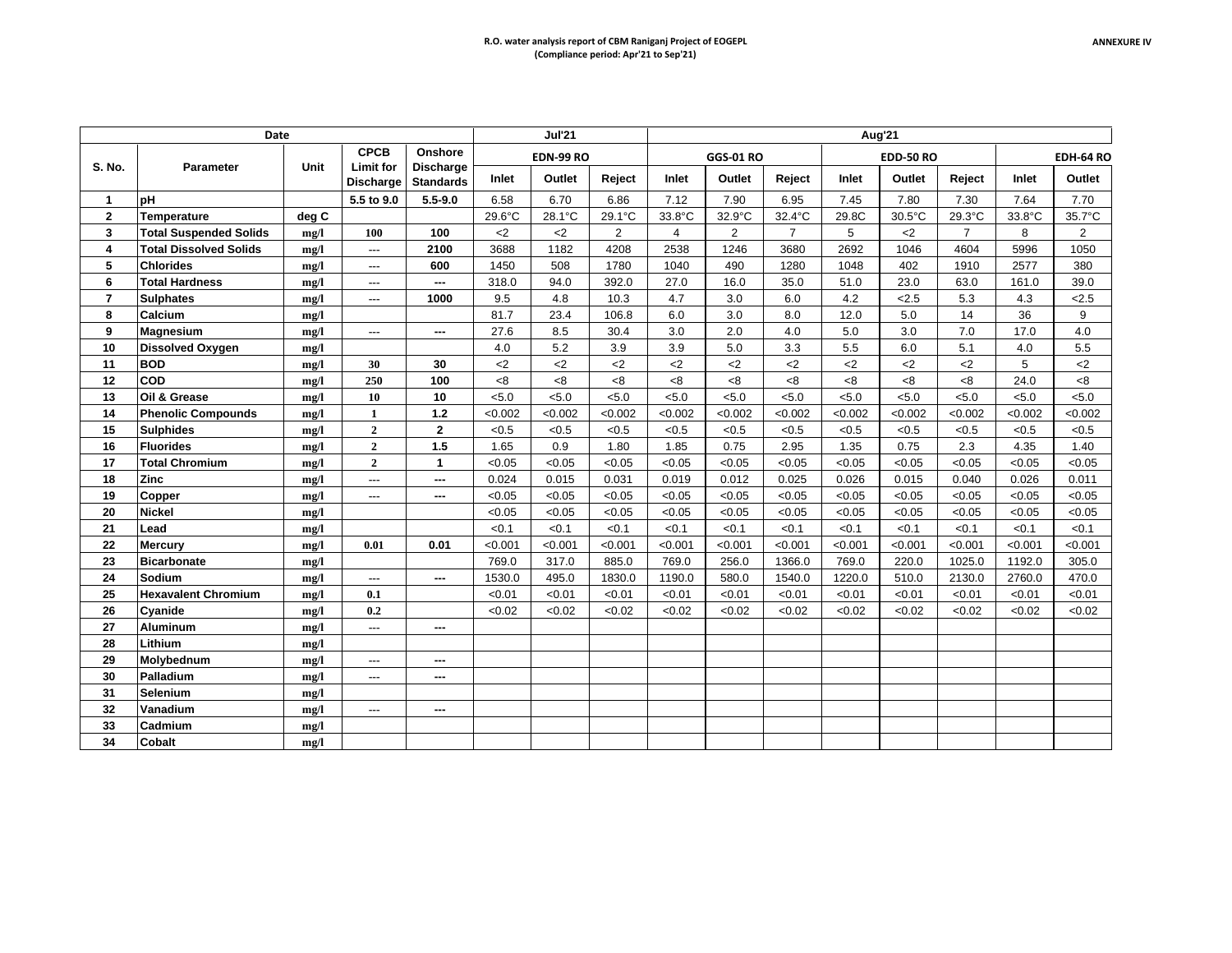|                | Date                          |       |                                      |                                      |         |         | Aug'21              |         |                |                  |         | Sep'21         |                  |         |                |
|----------------|-------------------------------|-------|--------------------------------------|--------------------------------------|---------|---------|---------------------|---------|----------------|------------------|---------|----------------|------------------|---------|----------------|
|                |                               |       | <b>CPCB</b>                          | Onshore                              |         |         | <b>EDN-99 RO</b>    |         |                | <b>GGS-01 RO</b> |         |                | <b>EDD-50 RO</b> |         |                |
| S. No.         | Parameter                     | Unit  | <b>Limit for</b><br><b>Discharge</b> | <b>Discharge</b><br><b>Standards</b> | Reject  | Inlet   | Outlet              | Reject  | Inlet          | Outlet           | Reject  | Inlet          | Outlet           | Reject  | Inlet          |
| $\mathbf{1}$   | рH                            |       | 5.5 to 9.0                           | $5.5 - 9.0$                          | 8.01    | 7.25    | 7.10                | 7.30    | 7.20           | 6.81             | 6.98    | 7.25           | 7.65             | 6.95    | 7.08           |
| $\overline{2}$ | <b>Temperature</b>            | deg C |                                      |                                      | 33.5°C  | 34.2°C  | 33.5°C              | 34.2°C  | 30.4°C         | 29.71°C          | 32.1°C  | 33.3°C         | 32.8°C           | 32.2°C  | 33.3°C         |
| 3              | <b>Total Suspended Solids</b> | me/l  | 100                                  | 100                                  | 4       | 9       | $\mathcal{L}$       | 4       | $\overline{2}$ | $2$              | 3       | $\overline{7}$ | $2$              | 38      | $\overline{4}$ |
| 4              | <b>Total Dissolved Solids</b> | mg/l  | $\ldots$                             | 2100                                 | 8552    | 4158    | 1188                | 4582    | 1910           | 752              | 2430    | 1876           | 698              | 2592    | 4422           |
| 5              | <b>Chlorides</b>              | mg/l  | $---$                                | 600                                  | 3748    | 1663    | 460                 | 1810    | 770            | 295              | 830     | 740            | 265              | 1090    | 1845           |
| 6              | <b>Total Hardness</b>         | me/l  | $---$                                | ---                                  | 247.0   | 357.0   | 55.0                | 427.0   | 31.0           | 31.0             | 39.0    | 43.0           | 20.0             | 47.0    | 176.0          |
| $\overline{7}$ | <b>Sulphates</b>              | mg/l  | ---                                  | 1000                                 | 4.5     | 4.8     | $-2.5$              | 5.5     | 5.0            | 3.0              | 7.0     | 6.0            | 3.0              | 7.0     | 8.0            |
| 8              | Calcium                       | mg/l  |                                      |                                      | 50      | 85      | 14                  | 105     | 8.0            | 8.0              | 9       | 9              | 5                | 12      | 44             |
| 9              | <b>Magnesium</b>              | mg/l  | $\overline{\phantom{a}}$             | $\sim$                               | 29.0    | 35.0    | 5.0                 | 40.0    | 3.0            | 3.0              | 4.0     | 5.0            | 2.0              | 4.0     | 16.0           |
| 10             | <b>Dissolved Oxygen</b>       | mg/l  |                                      |                                      | 3.9     | 4.1     | 5.20                | 4.0     | 5.0            | 5.9              | 4.7     | 5.5            | 5.0              | 4.1     | 4.8            |
| 11             | <b>BOD</b>                    | mg/l  | 30                                   | 30                                   | 5       | $2$     | $\mathcal{L}$       | $2$     | $2$            | $<$ 2            | $<$ 2   | $<$ 2          | $<$ 2            | $<$ 2   | $<$ 2          |
| 12             | <b>COD</b>                    | mg/l  | 250                                  | 100                                  | 20.0    | < 8     | -8                  | 8<      | < 8            | <8               | < 8     | <8             | <8               | 8<      | 8<             |
| 13             | Oil & Grease                  | mg/l  | 10                                   | 10                                   | < 5.0   | < 5.0   | $\leq 5.0$          | < 5.0   | < 5.0          | < 5.0            | < 5.0   | < 5.0          | < 5.0            | < 5.0   | < 5.0          |
| 14             | <b>Phenolic Compounds</b>     | mg/l  | $\mathbf{1}$                         | $1.2$                                | < 0.002 | < 0.002 | < 0.002             | < 0.002 | < 0.002        | < 0.002          | < 0.002 | < 0.002        | < 0.002          | < 0.002 | < 0.002        |
| 15             | Sulphides                     | mg/l  | $\overline{2}$                       | $\overline{2}$                       | < 0.5   | < 0.5   | $\triangleleft$ 0.5 | < 0.5   | < 0.5          | < 0.5            | < 0.5   | < 0.5          | < 0.5            | < 0.5   | < 0.5          |
| 16             | <b>Fluorides</b>              | mg/l  | $\overline{2}$                       | 1.5                                  | 5.15    | 2.45    | 1.3                 | 2.8     | 1.55           | 1.45             | 1.9     | 0.95           | 0.55             | 1.1     | 2.06           |
| 17             | <b>Total Chromium</b>         | mg/l  | $\overline{2}$                       | $\mathbf{1}$                         | < 0.05  | < 0.05  | < 0.05              | < 0.05  | < 0.05         | < 0.05           | < 0.05  | < 0.05         | < 0.05           | < 0.05  | < 0.05         |
| 18             | Zinc                          | mg/l  | $\overline{\phantom{a}}$             | $\cdots$                             | 0.035   | 0.019   | 0.012               | 0.023   | 0.013          | 0.016            | 0.018   | 0.019          | 0.018            | 0.023   | 0.010          |
| 19             | Copper                        | mg/l  | ---                                  | $\cdots$                             | < 0.05  | < 0.05  | < 0.05              | < 0.05  | < 0.05         | < 0.05           | < 0.05  | < 0.05         | < 0.05           | < 0.05  | < 0.05         |
| 20             | <b>Nickel</b>                 | mg/l  |                                      |                                      | < 0.05  | < 0.05  | < 0.05              | < 0.05  | < 0.05         | < 0.05           | < 0.05  | < 0.05         | < 0.05           | < 0.05  | < 0.05         |
| 21             | Lead                          | mg/l  |                                      |                                      | < 0.1   | < 0.1   | < 0.1               | < 0.1   | < 0.1          | < 0.1            | < 0.1   | < 0.1          | < 0.1            | < 0.1   | < 0.1          |
| 22             | <b>Mercury</b>                | mg/l  | 0.01                                 | 0.01                                 | < 0.001 | < 0.001 | < 0.001             | < 0.001 | < 0.001        | < 0.001          | < 0.001 | < 0.001        | < 0.001          | < 0.001 | < 0.001        |
| 23             | <b>Bicarbonate</b>            | mg/l  |                                      |                                      | 1818.0  | 915.0   | 281.0               | 1000.0  | 409            | 177              | 647     | 397            | 189              | 476     | 866            |
| 24             | Sodium                        | mg/l  | $---$                                | $\cdots$                             | 3805.0  | 1845.0  | 520.0               | 1960.0  | 902            | 330              | 920     | 850            | 310              | 1225    | 2060           |
| 25             | <b>Hexavalent Chromium</b>    | mg/l  | 0.1                                  |                                      | < 0.01  | < 0.01  | < 0.01              | < 0.01  | < 0.02         | < 0.02           | <0.02   | < 0.02         | < 0.02           | < 0.02  | < 0.02         |
| 26             | Cyanide                       | mg/l  | 0.2                                  |                                      | < 0.02  | < 0.02  | < 0.02              | < 0.02  | < 0.01         | < 0.01           | < 0.01  | < 0.01         | < 0.01           | < 0.01  | < 0.01         |
| 27             | <b>Aluminum</b>               | mg/l  | ---                                  | $\overline{\phantom{a}}$             |         |         |                     |         | < 0.01         | < 0.01           | < 0.01  | < 0.01         | < 0.01           | < 0.01  | < 0.01         |
| 28             | Lithium                       | mg/l  |                                      |                                      |         |         |                     |         | < 0.1          | < 0.1            | < 0.1   | < 0.1          | < 0.1            | < 0.1   | < 0.1          |
| 29             | Molybednum                    | mg/l  | $---$                                | $\sim$                               |         |         |                     |         | < 0.05         | < 0.05           | < 0.05  | < 0.05         | < 0.05           | < 0.05  | < 0.05         |
| 30             | Palladium                     | mg/l  | $\overline{\phantom{a}}$             | $\overline{a}$                       |         |         |                     |         | < 0.5          | < 0.5            | < 0.5   | < 0.5          | < 0.5            | < 0.5   | < 0.5          |
| 31             | Selenium                      | mg/l  |                                      |                                      |         |         |                     |         | < 0.005        | < 0.005          | < 0.005 | < 0.005        | < 0.005          | < 0.005 | < 0.005        |
| 32             | Vanadium                      | mg/l  | $\overline{a}$                       | ---                                  |         |         |                     |         | < 0.1          | < 0.1            | < 0.1   | < 0.1          | < 0.1            | < 0.1   | < 0.1          |
| 33             | Cadmium                       | mg/l  |                                      |                                      |         |         |                     |         | < 0.02         | < 0.02           | < 0.02  | < 0.02         | < 0.02           | < 0.02  | < 0.02         |
| 34             | <b>Cobalt</b>                 | mg/l  |                                      |                                      |         |         |                     |         | < 0.1          | < 0.1            | < 0.1   | < 0.1          | < 0.1            | < 0.1   | < 0.1          |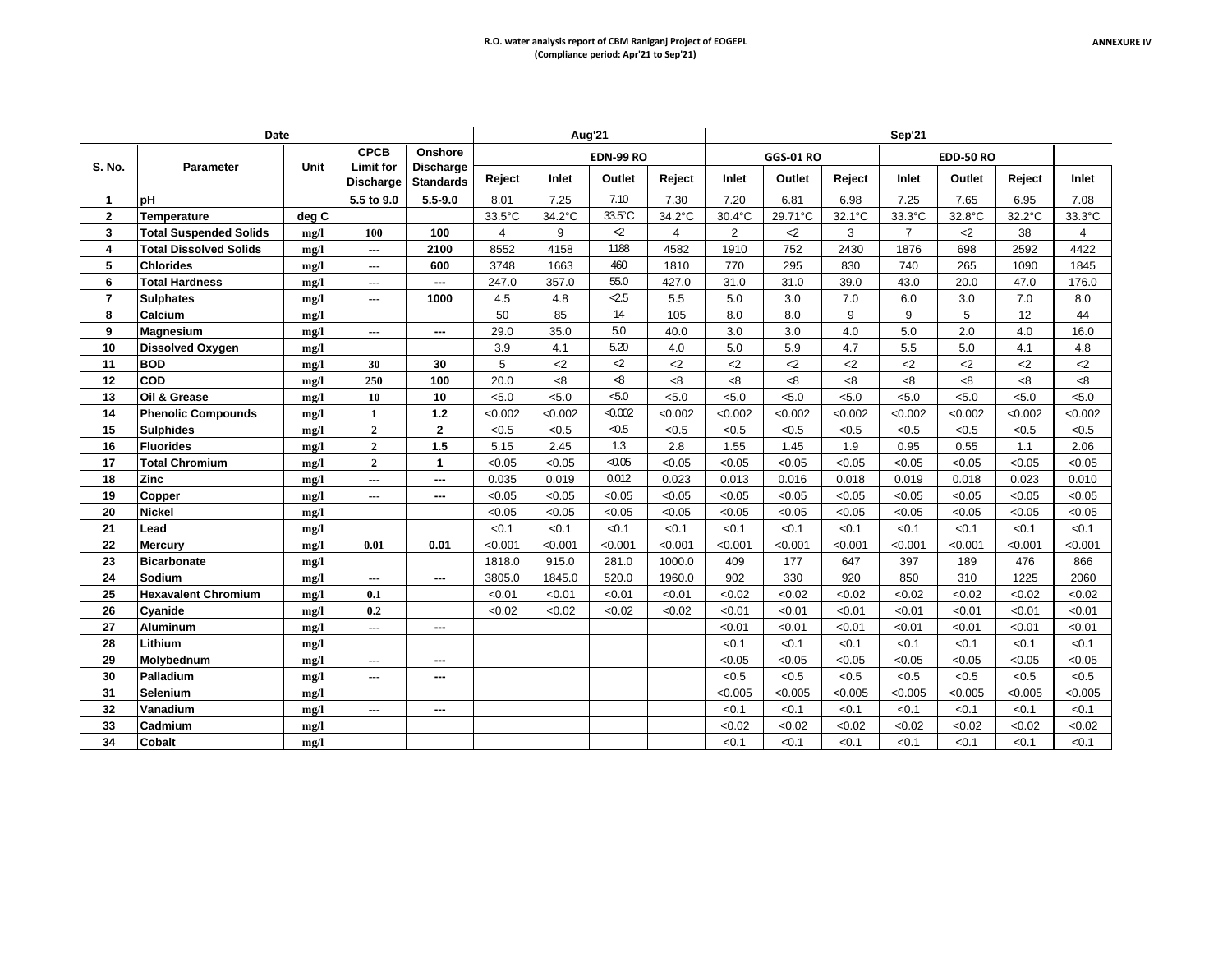|                | Date                          |       |                                 |                             |                     |         | <b>Sep'21</b> |                  |                |
|----------------|-------------------------------|-------|---------------------------------|-----------------------------|---------------------|---------|---------------|------------------|----------------|
| <b>S. No.</b>  | <b>Parameter</b>              | Unit  | <b>CPCB</b><br><b>Limit for</b> | Onshore<br><b>Discharge</b> | EDH-64 RO           |         |               | <b>EDN-99 RO</b> |                |
|                |                               |       | <b>Discharge</b>                | <b>Standards</b>            | Outlet              | Reject  | Inlet         | Outlet           | Reject         |
| 1              | pН                            |       | 5.5 to 9.0                      | $5.5 - 9.0$                 | 7.78                | 6.90    | 6.75          | 6.75             | 6.90           |
| $\mathbf{2}$   | Temperature                   | deg C |                                 |                             | 37.0°C              | 33.3°C  | 32.4°C        | 32.9°C           | 33.8°C         |
| 3              | <b>Total Suspended Solids</b> | mg/l  | 100                             | 100                         | -2                  | 6       | 48            | <2               | $\overline{4}$ |
| 4              | <b>Total Dissolved Solids</b> | mg/l  | $\overline{a}$                  | 2100                        | 1080                | 6292    | 4736          | 1610             | 5262           |
| 5              | <b>Chlorides</b>              | mg/l  | $\overline{a}$                  | 600                         | 405                 | 2770    | 1940          | 580              | 2145           |
| 6              | <b>Total Hardness</b>         | mg/l  | ---                             | ---                         | 31.0                | 235.0   | 537.0         | 216.0            | 666.0          |
| $\overline{7}$ | <b>Sulphates</b>              | mg/l  | ---                             | 1000                        | 5.0                 | 10.0    | 9.0           | 6.0              | 8.0            |
| 8              | Calcium                       | mg/l  |                                 |                             | 8                   | 56      | 137.0         | 55.0             | 173.0          |
| 9              | <b>Magnesium</b>              | mg/l  | $\overline{\phantom{a}}$        | ---                         | 3.0                 | 23.0    | 48.0          | 19.0             | 57.0           |
| 10             | <b>Dissolved Oxygen</b>       | mg/l  |                                 |                             | 5.60                | 4.0     | 4.0           | 5.0              | 3.7            |
| 11             | <b>BOD</b>                    | mg/l  | 30                              | 30                          | -2                  | $<$ 2   | $<$ 2         | $<$ 2            | $\overline{2}$ |
| 12             | COD                           | mg/l  | 250                             | 100                         | ⊲8                  | 8.0     | < 8           | $8-$             | 9.0            |
| 13             | Oil & Grease                  | mg/l  | 10                              | 10                          | $\leq 0$            | < 5.0   | < 5.0         | < 5.0            | < 5.0          |
| 14             | <b>Phenolic Compounds</b>     | mg/l  | $\mathbf{1}$                    | 1.2                         | < 0.002             | < 0.002 | < 0.002       | < 0.002          | < 0.002        |
| 15             | <b>Sulphides</b>              | mg/l  | $\overline{2}$                  | $\mathbf{2}$                | $\triangleleft$ 0.5 | < 0.5   | < 0.5         | < 0.5            | < 0.5          |
| 16             | <b>Fluorides</b>              | mg/l  | $\overline{2}$                  | 1.5                         | 0.73                | 2.6     | 3.12          | 1.25             | 3.60           |
| 17             | <b>Total Chromium</b>         | mg/l  | $\overline{2}$                  | $\mathbf{1}$                | < 0.05              | < 0.05  | < 0.05        | < 0.05           | < 0.05         |
| 18             | Zinc                          | mg/l  | ---                             | ---                         | < 0.01              | 0.012   | 0.024         | 0.020            | 0.031          |
| 19             | Copper                        | mg/l  | ---                             | ---                         | < 0.05              | < 0.05  | < 0.05        | < 0.05           | < 0.05         |
| 20             | <b>Nickel</b>                 | mg/l  |                                 |                             | < 0.05              | < 0.05  | < 0.05        | < 0.05           | < 0.05         |
| 21             | Lead                          | mg/l  |                                 |                             | <0.1                | < 0.1   | < 0.1         | < 0.1            | < 0.1          |
| 22             | <b>Mercury</b>                | mg/l  | 0.01                            | 0.01                        | < 0.001             | < 0.001 | < 0.001       | < 0.001          | < 0.001        |
| 23             | <b>Bicarbonate</b>            | mg/l  |                                 |                             | 275                 | 817     | 915           | 519              | 988            |
| 24             | Sodium                        | mg/l  | ---                             | ---                         | 510                 | 3010    | 2145          | 670              | 2410           |
| 25             | <b>Hexavalent Chromium</b>    | mg/l  | 0.1                             |                             | < 0.02              | <0.02   | < 0.02        | <0.02            | < 0.02         |
| 26             | Cyanide                       | mg/l  | 0.2                             |                             | < 0.01              | < 0.01  | < 0.01        | < 0.01           | < 0.01         |
| 27             | <b>Aluminum</b>               | mg/l  | ---                             | ---                         | < 0.01              | < 0.01  | < 0.01        | < 0.01           | < 0.01         |
| 28             | Lithium                       | mg/l  |                                 |                             | < 0.1               | < 0.1   | < 0.1         | < 0.1            | < 0.1          |
| 29             | Molybednum                    | mg/l  | ---                             |                             | < 0.05              | < 0.05  | < 0.05        | < 0.05           | < 0.05         |
| 30             | Palladium                     | mg/l  | ---                             | ---                         | < 0.5               | < 0.5   | < 0.5         | < 0.5            | < 0.5          |
| 31             | Selenium                      | mg/l  |                                 |                             | < 0.005             | < 0.005 | < 0.005       | < 0.005          | < 0.005        |
| 32             | Vanadium                      | mg/l  | ---                             | ---                         | < 0.1               | < 0.1   | < 0.1         | < 0.1            | < 0.1          |
| 33             | Cadmium                       | mg/l  |                                 |                             | <0.02               | <0.02   | < 0.02        | <0.02            | <0.02          |
| 34             | Cobalt                        | mg/l  |                                 |                             | < 0.1               | < 0.1   | < 0.1         | < 0.1            | < 0.1          |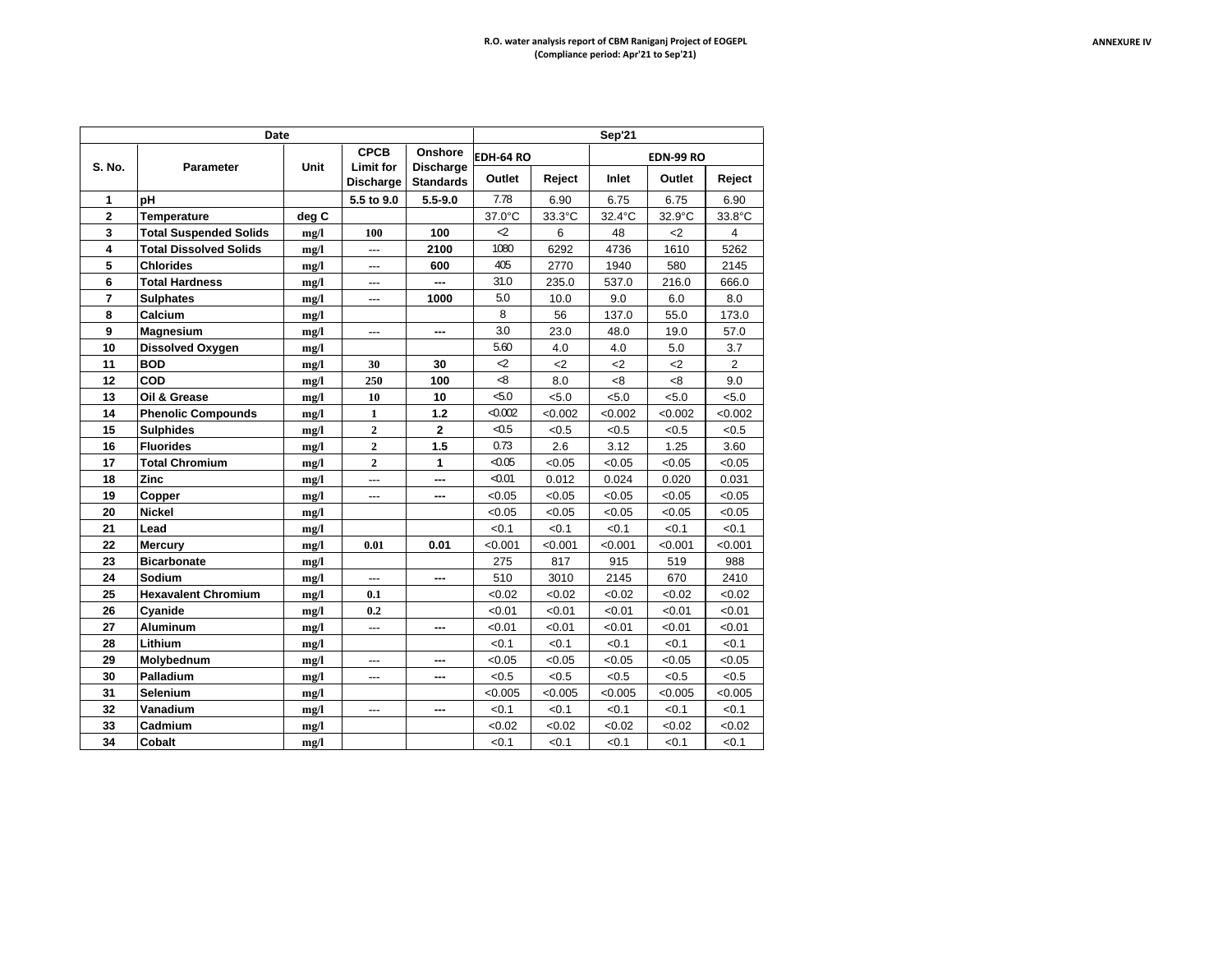|                | <b>Date</b>                                     |             |                                    |                                                        |                                          | Apr'21                                          |                                                                                       |                                         |                                                                 |                                                                                       |  |
|----------------|-------------------------------------------------|-------------|------------------------------------|--------------------------------------------------------|------------------------------------------|-------------------------------------------------|---------------------------------------------------------------------------------------|-----------------------------------------|-----------------------------------------------------------------|---------------------------------------------------------------------------------------|--|
| <b>S. No.</b>  | <b>Parameter</b>                                | <b>Unit</b> | <b>CPCB Limit</b><br>for Discharge | <b>Onshore</b><br><b>Discharge</b><br><b>Standards</b> | EDH-<br>064(R.O<br><b>Discharg</b><br>e) | <b>EDD-50</b><br>(R.O-<br><b>Discharg</b><br>e) | Kunur<br><b>Nala</b><br><b>Downstre</b><br>am<br>between<br><b>EDH 58 &amp;</b><br>64 | GGS-<br>1(R.O)<br><b>Discharg</b><br>e) | <b>Kunur</b><br><b>Nala</b><br><b>Upstream</b><br>Near GGS<br>1 | Kunur<br><b>Nala</b><br><b>Downstre</b><br>am Near<br><b>Kuldiha</b><br><b>Bridge</b> |  |
| $\mathbf{1}$   | pH at 27 C                                      |             | 5.5 to 9.0                         | $5.5 - 9.0$                                            | 6.95                                     | 7.11                                            | 6.8                                                                                   | 6.97                                    | 6.95                                                            | 6.7                                                                                   |  |
| $\overline{2}$ | <b>Temperature</b>                              | Deg C       | ---                                | 40 deg C                                               | 33.5°C                                   | 35.3°C                                          | 32.6°C                                                                                | 33.9°C                                  | 33.6°C                                                          | 33.6°C                                                                                |  |
| $\mathbf{3}$   | <b>Total Suspended Solids</b>                   | mg/l        | 100                                | 100                                                    | $\mathbf{Z}$                             | $\overline{2}$                                  | 13                                                                                    | $\mathbf{z}$                            | 3                                                               | 4                                                                                     |  |
| 4              | <b>Total Dissolved Solids</b>                   | mg/l        | ---                                | 2100                                                   | 568                                      | 810                                             | 1746                                                                                  | 1322                                    | 582                                                             | 634                                                                                   |  |
| $5\phantom{1}$ | <b>Acidity as CaCO3</b>                         | mg/l        | ---                                |                                                        | 31                                       | 26                                              | 29                                                                                    | 31                                      | 31                                                              | 29                                                                                    |  |
| 6              | <b>Total Alkalinity as CaCO3</b>                | mg/l        | ---                                |                                                        | 80                                       | 105                                             | 310                                                                                   | 295                                     | 120                                                             | 95                                                                                    |  |
| $\overline{7}$ | <b>Total Hardness</b>                           | mg/l        | ---                                |                                                        | 19.2                                     | 96                                              | 46.1                                                                                  | 34.5                                    | 88.3                                                            | 142.1                                                                                 |  |
| 8              | <b>Calcium</b>                                  | mg/l        | $\overline{a}$                     |                                                        | 4.6                                      | 23.1                                            | 10.8                                                                                  | 7.7                                     | 21.5                                                            | 35.4                                                                                  |  |
| 9              | <b>Magnesium</b>                                | mg/l        | ---                                |                                                        | 1.9                                      | 9.3                                             | 4.7                                                                                   | 3.7                                     | 8.4                                                             | 13.1                                                                                  |  |
| 10             | <b>Biochemical Oxygen Demand</b>                | mg/l        | 30                                 | 30                                                     | ⊲2                                       | $\mathbf{z}$                                    | $\mathbf{z}$                                                                          | $\mathbf{z}$                            | $\mathbf{z}$                                                    | $\mathbf{Z}$                                                                          |  |
| 11             | <b>Chemical Oxygen Demand</b>                   | mg/l        | 250                                | 100                                                    | -8                                       | $\mathbf{R}$                                    | $\pmb{\mathcal{S}}$                                                                   | $\clubsuit$                             | $\bf{8}$                                                        | $\mathbf{R}$                                                                          |  |
| 12             | <b>Oil &amp; Grease</b>                         | mg/l        | 10                                 | 10                                                     | 45                                       | $\overline{5}$                                  | $\overline{5}$                                                                        | 45                                      | 45                                                              | $\mathbf{r}$                                                                          |  |
| 13             | <b>Phenolic Compounds (as</b><br><b>C6H5OH)</b> | mg/l        | $\mathbf 1$                        | $1.2$                                                  | < 0.002                                  | $-0.002$                                        | $-0.002$                                                                              | < 0.002                                 | $-0.002$                                                        | $-0.002$                                                                              |  |
| 14             | Sulphides (as S2) in mg/l                       | mg/l        | $\overline{2}$                     | $\overline{2}$                                         | $-0.5$                                   | $-0.5$                                          | $-0.5$                                                                                | $-0.5$                                  | $-0.5$                                                          | $-0.5$                                                                                |  |
| 15             | <b>Fluoride</b>                                 | mg/l        | $\overline{2}$                     | 1.5                                                    | 0.65                                     | 1.02                                            | 1.13                                                                                  | 2.04                                    | 1.2                                                             | 0.86                                                                                  |  |
| 16             | <b>Total Chromium</b>                           | mg/l        | $\mathbf{2}$                       | $\mathbf{1}$                                           | $-0.05$                                  | $-0.05$                                         | < 0.05                                                                                | < 0.05                                  | $-0.05$                                                         | $-0.05$                                                                               |  |
| 17             | <b>Zinc</b>                                     | mg/l        | 5                                  | $\overline{2}$                                         | $-0.01$                                  | 0.013                                           | 0.019                                                                                 | 0.022                                   | $-0.01$                                                         | $-0.01$                                                                               |  |
| 18             | <b>Copper</b>                                   | mg/l        | 3                                  | 0.2                                                    | $-0.05$                                  | $-0.05$                                         | $-0.05$                                                                               | $-0.05$                                 | $-0.05$                                                         | $-0.05$                                                                               |  |
| 19             | <b>Nickel</b>                                   | mg/l        | $\overline{\mathbf{3}}$            | $\overline{\mathbf{3}}$                                | $-0.05$                                  | $-0.05$                                         | < 0.05                                                                                | < 0.05                                  | $-0.05$                                                         | $-0.05$                                                                               |  |
| 20             | Lead                                            | mg/l        | 0.1                                | 0.1                                                    | $-0.1$                                   | $-0.1$                                          | $-0.1$                                                                                | $-0.1$                                  | $-0.1$                                                          | $-0.1$                                                                                |  |
| 21             | <b>Mercury</b>                                  | mg/l        | 0.01                               | 0.01                                                   | < 0.001                                  | $-0.001$                                        | $-0.001$                                                                              | $-0.001$                                | $-0.001$                                                        | $-0.001$                                                                              |  |
| 22             | Cyanide                                         | mg/l        | ---                                | 0.2                                                    | $-0.02$                                  | $-0.02$                                         | $-0.02$                                                                               | < 0.02                                  | $-0.02$                                                         | $-0.02$                                                                               |  |
| 23             | <b>Hexavalent Chromium</b>                      | mg/l        | 0.1                                |                                                        | $-0.01$                                  | $-0.01$                                         | $-0.01$                                                                               | $-0.01$                                 | $-0.01$                                                         | $-0.01$                                                                               |  |
| 24             | Nitrate Nitrogen(as N), mg/L                    |             | 0.5                                |                                                        | 0.58                                     | 3.2                                             | 1.4                                                                                   | 3.15                                    | 0.71                                                            | 2.85                                                                                  |  |
| 25             | Vanadium                                        | mg/l        | 0.2                                |                                                        | $-0.1$                                   | $-0.1$                                          | $-0.1$                                                                                | $-0.1$                                  | $-0.1$                                                          | $-0.1$                                                                                |  |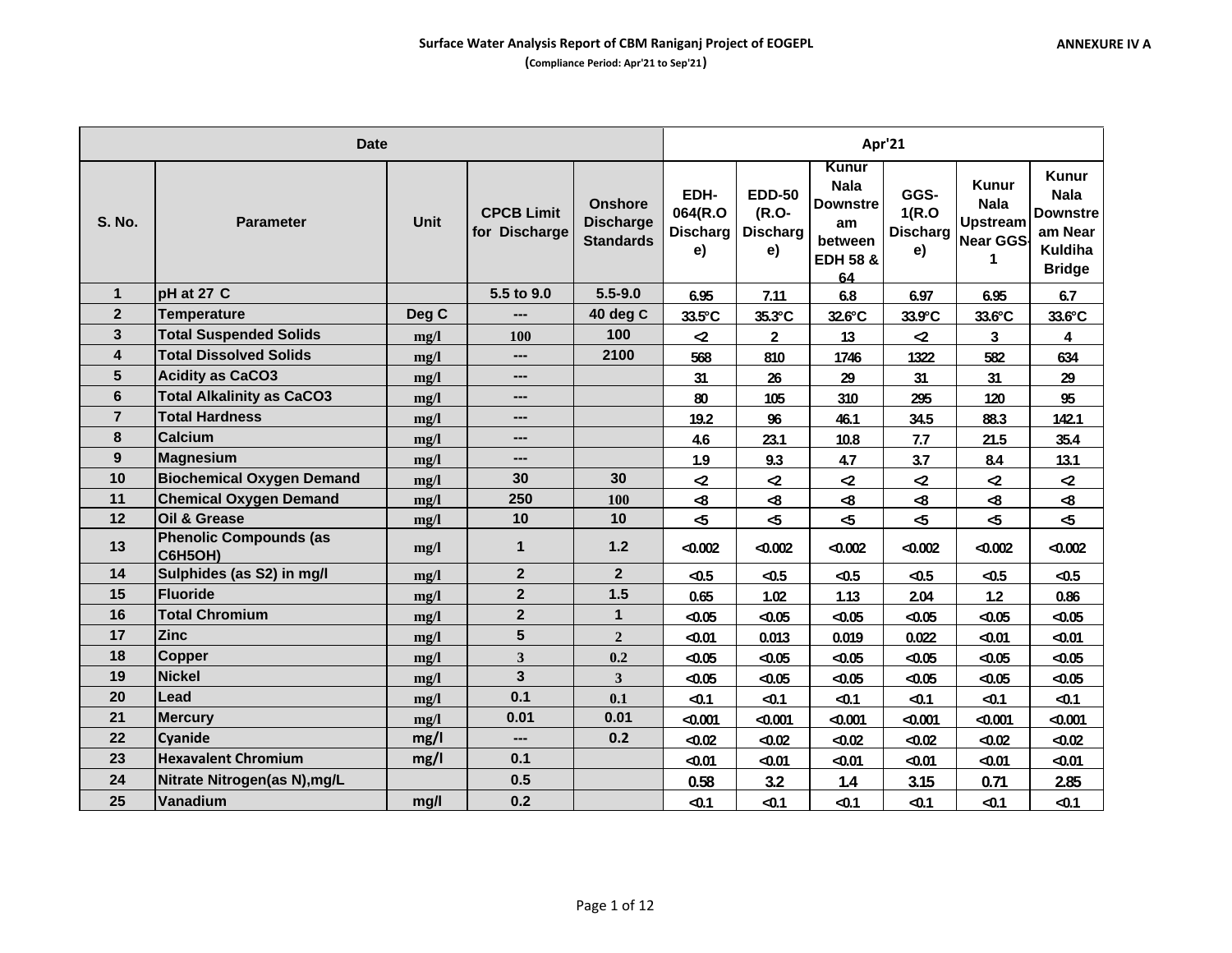|               | <b>Date</b>                    |                    |                                    |                                                        |                                          | Apr'21                                   |                                                                                       |                                  |                                                                    |                                                                                       |  |  |
|---------------|--------------------------------|--------------------|------------------------------------|--------------------------------------------------------|------------------------------------------|------------------------------------------|---------------------------------------------------------------------------------------|----------------------------------|--------------------------------------------------------------------|---------------------------------------------------------------------------------------|--|--|
| <b>S. No.</b> | <b>Parameter</b>               | Unit               | <b>CPCB Limit</b><br>for Discharge | <b>Onshore</b><br><b>Discharge</b><br><b>Standards</b> | EDH-<br>064(R.O<br><b>Discharg</b><br>e) | <b>EDD-50</b><br>(R.O-<br>Discharg<br>e) | Kunur<br><b>Nala</b><br><b>Downstre</b><br>am<br>between<br><b>EDH 58 &amp;</b><br>64 | GGS-<br>1(R.O)<br>Discharg<br>e) | <b>Kunur</b><br><b>Nala</b><br><b>Upstream</b><br><b>Near GGS-</b> | <b>Kunur</b><br><b>Nala</b><br><b>Downstre</b><br>am Near<br>Kuldiha<br><b>Bridge</b> |  |  |
| 26            | <b>Iron</b>                    |                    | 3                                  |                                                        | 0.42                                     | 0.60                                     | 4.15                                                                                  | 0.35                             | 0.8                                                                | 1.05                                                                                  |  |  |
| 27            | <b>Manganese</b>               | mg/l               | $\mathbf{2}$                       |                                                        | $-0.05$                                  | $-0.05$                                  | $-0.05$                                                                               | < 0.05                           | $-0.05$                                                            | 0.08                                                                                  |  |  |
| 28            | <b>Dissolved Phosphate</b>     | mg/l               | 5                                  |                                                        | 0.11                                     | 0.16                                     | 0.21                                                                                  | 0.19                             | 0.1                                                                | 0.17                                                                                  |  |  |
| 29            | <b>Selenium</b>                |                    | 0.05                               |                                                        | < 0.005                                  | $-0.005$                                 | $-0.005$                                                                              | < 0.005                          | $-0.005$                                                           | $-0.005$                                                                              |  |  |
| 30            | Cadmium                        | mg/l               | $\overline{2}$                     |                                                        | $-0.02$                                  | $-0.02$                                  | < 0.02                                                                                | < 0.02                           | $-0.02$                                                            | $-0.02$                                                                               |  |  |
| 31            | <b>Arsenic</b>                 | mg/l               | 0.2                                |                                                        | $-0.01$                                  | $-0.01$                                  | $0.01$                                                                                | $-0.01$                          | $-0.01$                                                            | $-0.01$                                                                               |  |  |
| 32            | <b>Free Amonia</b>             | mq/l               | 5                                  |                                                        | 0.02                                     | 0.03                                     | 0.04                                                                                  | 0.04                             | 0.04                                                               | 0.03                                                                                  |  |  |
| 33            | <b>Ammonical Nitrogen</b>      | mg/l               | 50                                 |                                                        | 2.8                                      | 3.1                                      | 4                                                                                     | 3.8                              | 2.9                                                                | 2.5                                                                                   |  |  |
| 34            | <b>Total residual chlorine</b> | mg/l               | 1                                  |                                                        | $-0.1$                                   | $-0.1$                                   | $-0.1$                                                                                | $-0.1$                           | $-0.1$                                                             | $-0.1$                                                                                |  |  |
| 35            | colour                         | <b>Hazen Units</b> | <b>Colourless</b>                  |                                                        | -5                                       | -5                                       | -5                                                                                    | $\mathbf{r}$                     | - ර                                                                | -5                                                                                    |  |  |
| 36            | Odor                           |                    | <b>Odourless</b>                   |                                                        | Agreeable                                | Agreeable                                | Agreeable                                                                             | Agreeable                        | Agreeable                                                          | Agreeable                                                                             |  |  |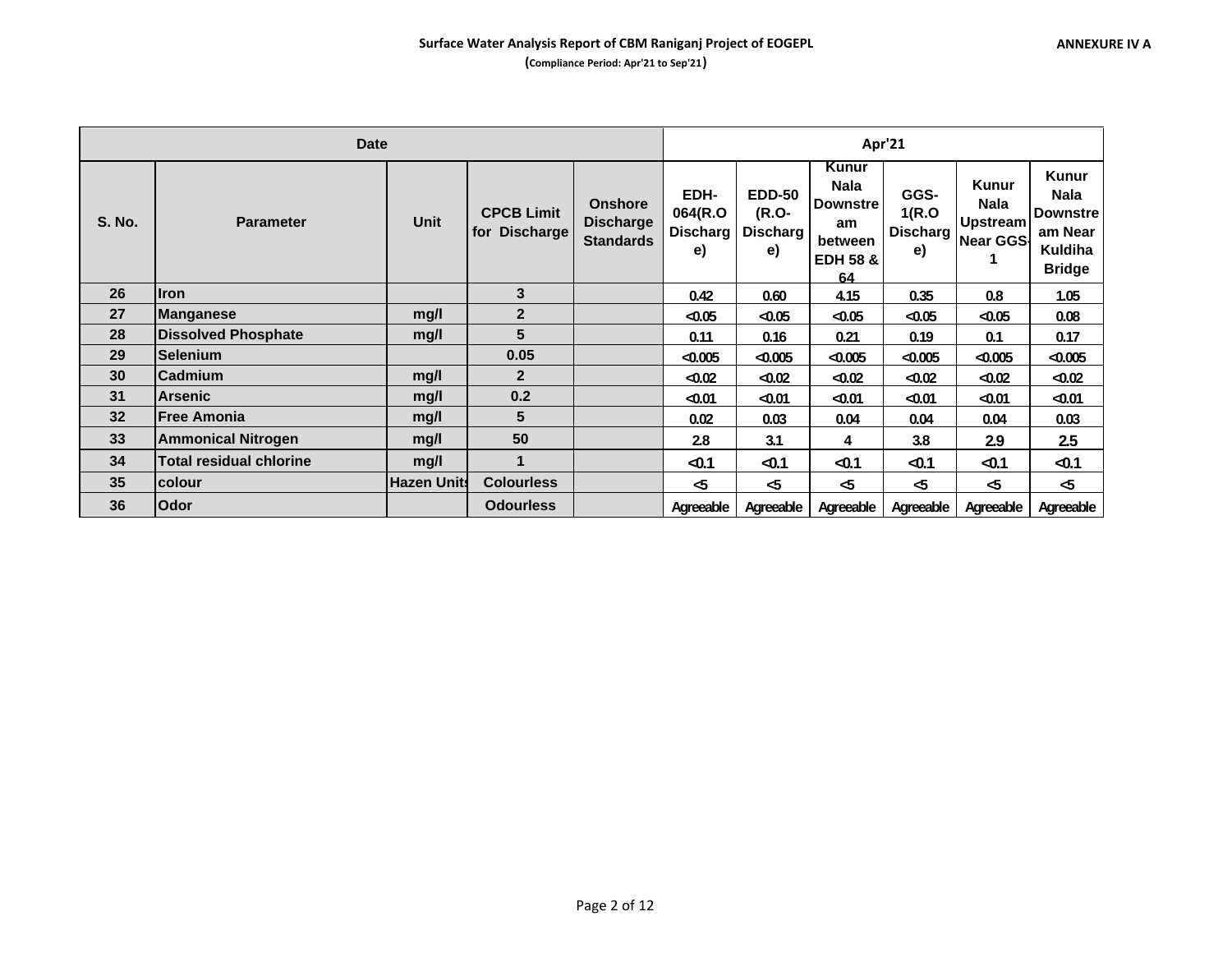|                         | <b>Date</b>                              |             | Apr'21                             | <b>Jun'21</b>                                          |                                                 |                                                                         |                                         |                                                 |                                                                                       |                                                                                       |
|-------------------------|------------------------------------------|-------------|------------------------------------|--------------------------------------------------------|-------------------------------------------------|-------------------------------------------------------------------------|-----------------------------------------|-------------------------------------------------|---------------------------------------------------------------------------------------|---------------------------------------------------------------------------------------|
| <b>S. No.</b>           | <b>Parameter</b>                         | <b>Unit</b> | <b>CPCB Limit</b><br>for Discharge | <b>Onshore</b><br><b>Discharge</b><br><b>Standards</b> | <b>EDN-99</b><br>(R.O-<br><b>Discharg</b><br>e) | <b>Kunur</b><br><b>Nala</b><br><b>Upstream</b><br><b>Near GGS-</b><br>1 | GGS-<br>1(R.O)<br><b>Discharg</b><br>e) | <b>EDD-50</b><br>(R.O-<br><b>Discharg</b><br>e) | Kunur<br><b>Nala</b><br><b>Downstre</b><br>am<br>between<br><b>EDH 58 &amp;</b><br>64 | Kunur<br><b>Nala</b><br><b>Downstre</b><br>am Near<br><b>Kuldiha</b><br><b>Bridge</b> |
| $\mathbf{1}$            | pH at 27 C                               |             | 5.5 to 9.0                         | $5.5 - 9.0$                                            | 7.2                                             | 6.95                                                                    | 7.13                                    | 7.2                                             | 7.1                                                                                   | 6.65                                                                                  |
| $\overline{2}$          | <b>Temperature</b>                       | Deg C       | $---$                              | 40 deg C                                               | 30.3°C                                          | 36.9°C                                                                  | 34.2°C                                  | 33.6°C                                          | 33.1°C                                                                                | 35.7°C                                                                                |
| 3                       | <b>Total Suspended Solids</b>            | mg/l        | <b>100</b>                         | 100                                                    | $\overline{\mathbf{2}}$                         | 6                                                                       | $\mathbf{r}$                            | $\mathbf{Z}$                                    | 9                                                                                     | 3                                                                                     |
| $\overline{\mathbf{4}}$ | <b>Total Dissolved Solids</b>            | mg/l        | ---                                | 2100                                                   | 1932                                            | 146                                                                     | 1192                                    | 878                                             | 122                                                                                   | 260                                                                                   |
| 5                       | <b>Acidity as CaCO3</b>                  | mg/l        | $---$                              |                                                        | 26                                              | 21                                                                      | 18                                      | 16                                              | 18                                                                                    | 22                                                                                    |
| 6                       | <b>Total Alkalinity as CaCO3</b>         | mg/l        | $\overline{\phantom{a}}$           |                                                        | 417                                             | 32                                                                      | 225                                     | 195                                             | 26                                                                                    | 75                                                                                    |
| $\overline{7}$          | <b>Total Hardness</b>                    | mg/l        | ---                                |                                                        | 188.2                                           | 90.2                                                                    | 54.8                                    | 62.7                                            | 66.6                                                                                  | 121.5                                                                                 |
| 8                       | <b>Calcium</b>                           | mg/l        | $\overline{a}$                     |                                                        | 47.7                                            | 22                                                                      | 12.6                                    | 15.7                                            | 15.7                                                                                  | 29.8                                                                                  |
| 9                       | <b>Magnesium</b>                         | mg/l        | ---                                |                                                        | 16.8                                            | 8.6                                                                     | 5.7                                     | 5.7                                             | 6.6                                                                                   | 11.4                                                                                  |
| 10                      | <b>Biochemical Oxygen Demand</b>         | mg/l        | 30                                 | 30                                                     | $\mathbf{Z}$                                    | $\mathbf{Z}$                                                            | $\mathbf{Z}$                            | $\mathbf{Z}$                                    | $\mathbf{r}$                                                                          | $\mathbf{Z}$                                                                          |
| 11                      | <b>Chemical Oxygen Demand</b>            | mg/l        | 250                                | 100                                                    | $\clubsuit$                                     | $\clubsuit$                                                             | $\clubsuit$                             | $\bf{8}$                                        | $\bf{8}$                                                                              | $\clubsuit$                                                                           |
| 12                      | Oil & Grease                             | mg/l        | 10                                 | 10                                                     | $\sim$                                          | $\sim$                                                                  | $\sim$                                  | - ත                                             | $\mathbf{r}$                                                                          | $\sim$                                                                                |
| 13                      | <b>Phenolic Compounds (as</b><br>C6H5OH) | mg/l        | 1                                  | 1.2                                                    | $-0.002$                                        | $-0.002$                                                                | $-0.002$                                | $-0.002$                                        | $-0.002$                                                                              | $-0.002$                                                                              |
| 14                      | Sulphides (as S2) in mg/l                | mg/l        | $\overline{2}$                     | $\overline{2}$                                         | $-0.5$                                          | $-0.5$                                                                  | $-0.5$                                  | $-0.5$                                          | $\triangleleft$ 0.5                                                                   | $-0.5$                                                                                |
| 15                      | <b>Fluoride</b>                          | mg/l        | $\overline{2}$                     | 1.5                                                    | 2.2                                             | 0.75                                                                    | 0.62                                    | $1.1$                                           | 0.53                                                                                  | 0.41                                                                                  |
| 16                      | <b>Total Chromium</b>                    | mg/l        | $\mathbf{2}$                       | $\mathbf{1}$                                           | $-0.05$                                         | $-0.05$                                                                 | < 0.05                                  | < 0.05                                          | $-0.05$                                                                               | $-0.05$                                                                               |
| 17                      | <b>Zinc</b>                              | mg/l        | 5                                  | $\overline{2}$                                         | 0.013                                           | 0.012                                                                   | 0.023                                   | 0.015                                           | 0.019                                                                                 | 0.012                                                                                 |
| 18                      | <b>Copper</b>                            | mg/l        | 3                                  | 0.2                                                    | $-0.05$                                         | $-0.05$                                                                 | 40.05                                   | < 0.05                                          | $-0.05$                                                                               | $-0.05$                                                                               |
| 19                      | <b>Nickel</b>                            | mg/l        | $\overline{\mathbf{3}}$            | $\overline{\mathbf{3}}$                                | $-0.05$                                         | $-0.05$                                                                 | < 0.05                                  | < 0.05                                          | $-0.05$                                                                               | $-0.05$                                                                               |
| 20                      | Lead                                     | mg/l        | 0.1                                | 0.1                                                    | $-0.1$                                          | $-0.1$                                                                  | $-0.1$                                  | $-0.1$                                          | $-0.1$                                                                                | $-0.1$                                                                                |
| 21                      | <b>Mercury</b>                           | mg/l        | 0.01                               | 0.01                                                   | < 0.001                                         | $-0.001$                                                                | $-0.001$                                | < 0.001                                         | < 0.001                                                                               | $-0.001$                                                                              |
| 22                      | <b>Cyanide</b>                           | mg/l        | ---                                | 0.2                                                    | $-0.02$                                         | $-0.02$                                                                 | $-0.02$                                 | < 0.02                                          | $-0.02$                                                                               | $-0.02$                                                                               |
| 23                      | <b>Hexavalent Chromium</b>               | mg/l        | 0.1                                |                                                        | $-0.01$                                         | $-0.01$                                                                 | $-0.01$                                 | $-0.01$                                         | $-0.01$                                                                               | $-0.01$                                                                               |
| 24                      | Nitrate Nitrogen(as N), mg/L             |             | 0.5                                |                                                        | 3.10                                            | 0.35                                                                    | 2.78                                    | 1.62                                            | 0.64                                                                                  | 2.44                                                                                  |
| 25                      | Vanadium                                 | mg/l        | 0.2                                |                                                        | $-0.1$                                          | $-0.1$                                                                  | $-0.1$                                  | $-0.1$                                          | $-0.1$                                                                                | $-0.1$                                                                                |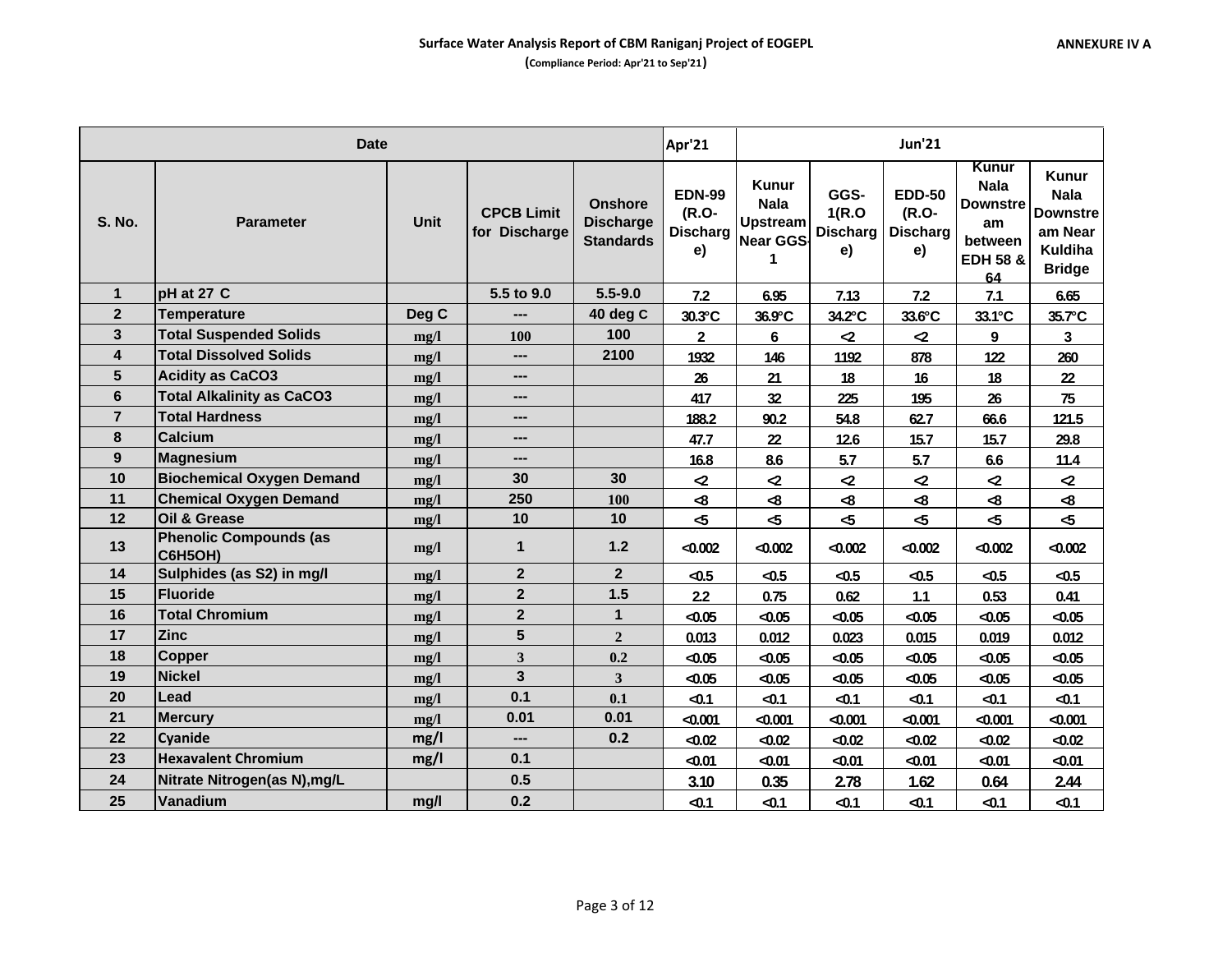|               | <b>Date</b>                    |                    |                                    |                                                        | Apr'21                                          |                                                                    |                                  | <b>Jun'21</b>                              |                                                                                       |                                                                                       |
|---------------|--------------------------------|--------------------|------------------------------------|--------------------------------------------------------|-------------------------------------------------|--------------------------------------------------------------------|----------------------------------|--------------------------------------------|---------------------------------------------------------------------------------------|---------------------------------------------------------------------------------------|
| <b>S. No.</b> | <b>Parameter</b>               | <b>Unit</b>        | <b>CPCB Limit</b><br>for Discharge | <b>Onshore</b><br><b>Discharge</b><br><b>Standards</b> | <b>EDN-99</b><br>(R.O-<br><b>Discharg</b><br>e) | <b>Kunur</b><br><b>Nala</b><br><b>Upstream</b><br><b>Near GGS-</b> | GGS-<br>1(R.O)<br>Discharg<br>e) | <b>EDD-50</b><br>(R.O-<br>Discharg I<br>e) | Kunur<br><b>Nala</b><br><b>Downstre</b><br>am<br>between<br><b>EDH 58 &amp;</b><br>64 | <b>Kunur</b><br><b>Nala</b><br><b>Downstre</b><br>am Near<br>Kuldiha<br><b>Bridge</b> |
| 26            | <b>I</b> ron                   |                    | 3                                  |                                                        | 0.55                                            | 1.25                                                               | 0.31                             | 0.22                                       | 1.36                                                                                  | 0.65                                                                                  |
| 27            | Manganese                      | mg/l               | $\overline{2}$                     |                                                        | $-0.05$                                         | $-0.05$                                                            | < 0.05                           | < 0.05                                     | $-0.05$                                                                               | $-0.05$                                                                               |
| 28            | <b>Dissolved Phosphate</b>     | mq/l               | $5\phantom{1}$                     |                                                        | 0.11                                            | 0.22                                                               | 0.07                             | 0.09                                       | 0.28                                                                                  | 0.06                                                                                  |
| 29            | <b>Selenium</b>                |                    | 0.05                               |                                                        | < 0.005                                         | $-0.005$                                                           | $-0.005$                         | < 0.005                                    | $-0.005$                                                                              | $-0.005$                                                                              |
| 30            | <b>Cadmium</b>                 | mg/l               | $\mathbf{2}$                       |                                                        | $-0.02$                                         | $-0.02$                                                            | < 0.02                           | < 0.02                                     | $-0.02$                                                                               | $-0.02$                                                                               |
| 31            | <b>Arsenic</b>                 | mq/l               | 0.2                                |                                                        | $-0.01$                                         | $-0.01$                                                            | $0.01$                           | < 0.01                                     | $-0.01$                                                                               | $-0.01$                                                                               |
| 32            | <b>Free Amonia</b>             | mq/l               | 5                                  |                                                        | 0.08                                            | 0.39                                                               | 0.42                             | 0.47                                       | 0.3                                                                                   | 0.28                                                                                  |
| 33            | <b>Ammonical Nitrogen</b>      | mq/l               | 50                                 |                                                        | 3.8                                             | 3.9                                                                | 4.2                              | 4.7                                        | 3                                                                                     | 2.8                                                                                   |
| 34            | <b>Total residual chlorine</b> | mg/l               | 1                                  |                                                        | $-0.1$                                          | $-0.1$                                                             | $-0.1$                           | $-0.1$                                     | $-0.1$                                                                                | $-0.1$                                                                                |
| 35            | <b>colour</b>                  | <b>Hazen Units</b> | <b>Colourless</b>                  |                                                        | $\sim$                                          | -5                                                                 | $\sim$                           | -5                                         | -5                                                                                    | $\sim$                                                                                |
| 36            | Odor                           |                    | <b>Odourless</b>                   |                                                        | Agreeable                                       | Agreeable                                                          | Agreeable                        | Agreeable                                  | Agreeable                                                                             | Agreeable                                                                             |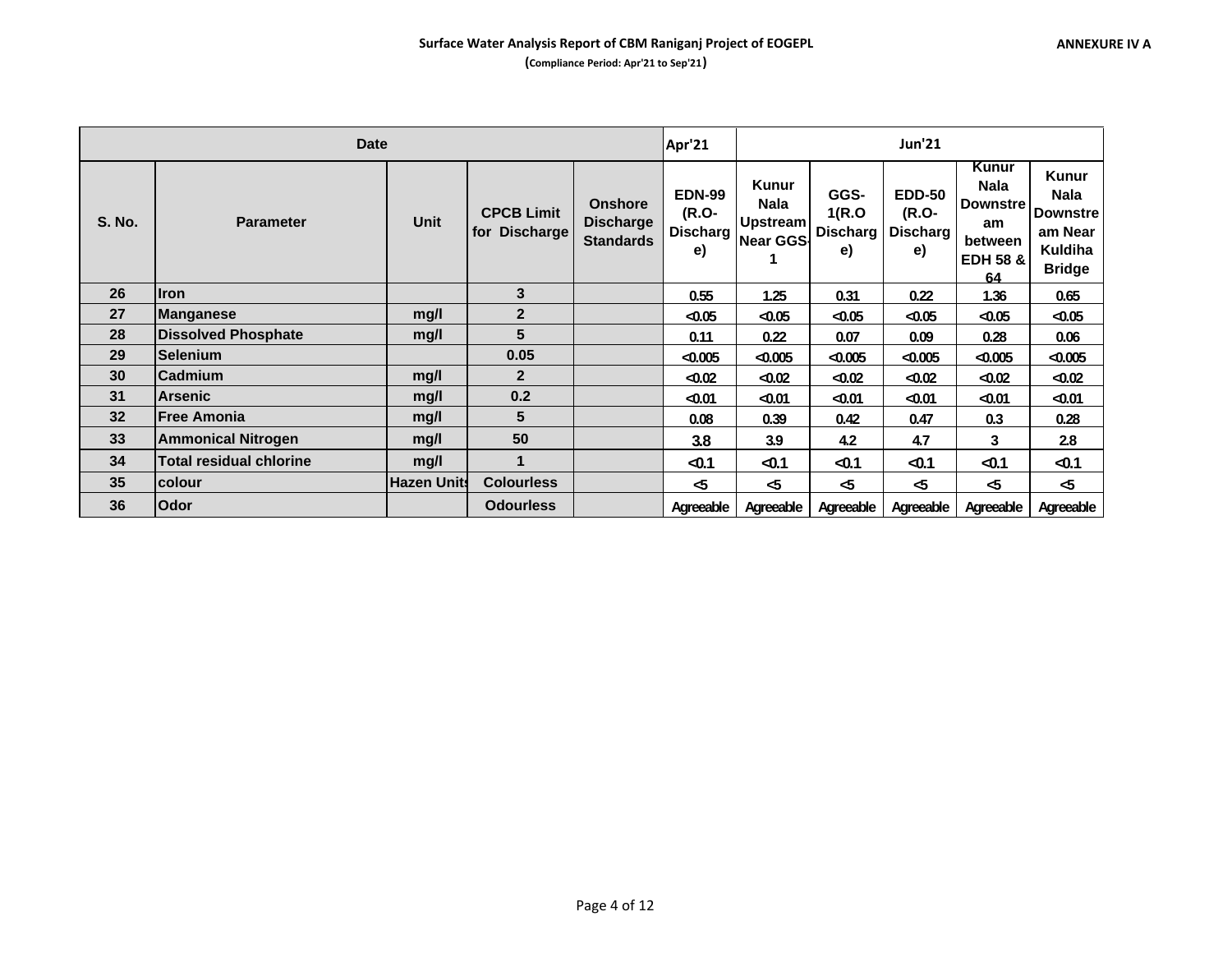|                | <b>Date</b>                                     |             | <b>Jun'21</b>                      |                                                        | <b>Jul'20</b>                            |                              |                                        |                                                 |                                                 |                                         |
|----------------|-------------------------------------------------|-------------|------------------------------------|--------------------------------------------------------|------------------------------------------|------------------------------|----------------------------------------|-------------------------------------------------|-------------------------------------------------|-----------------------------------------|
| <b>S. No.</b>  | <b>Parameter</b>                                | <b>Unit</b> | <b>CPCB Limit</b><br>for Discharge | <b>Onshore</b><br><b>Discharge</b><br><b>Standards</b> | EDH-<br>064(R.O<br><b>Discharg</b><br>e) | <b>EDN-99</b><br>(R.O-<br>e) | GGS-<br>1(R.O)<br>Discharg   Discharge | <b>EDD-50</b><br>(R.O-<br><b>Discharg</b><br>e) | <b>EDN-99</b><br>(R.O-<br><b>Discharg</b><br>e) | EDH-<br>64(R.O<br><b>Discharg</b><br>e) |
| $\mathbf{1}$   | pH at 27 C                                      |             | 5.5 to 9.0                         | $5.5 - 9.0$                                            | 6.45                                     | 6.85                         | 7.65                                   | 7.50                                            | 7.36                                            | 7.59                                    |
| $\mathbf{2}$   | <b>Temperature</b>                              | Deg C       | ---                                | 40 deg C                                               | 29.9°C                                   | 32.2°C                       | 28.2°C                                 | 27.7°C                                          | 28.9°C                                          | 27.8°C                                  |
| 3              | <b>Total Suspended Solids</b>                   | mg/l        | <b>100</b>                         | 100                                                    | $\mathbf{r}$                             | $\mathbf{r}$                 | 6                                      | $\mathbf{Z}$                                    | $\mathbf{r}$                                    | $\mathbf{r}$                            |
| 4              | <b>Total Dissolved Solids</b>                   | mg/l        | ---                                | 2100                                                   | 994                                      | 1580                         | 1036                                   | 894                                             | 2068                                            | 858                                     |
| 5              | <b>Acidity as CaCO3</b>                         | mg/l        | ---                                |                                                        | 28                                       | 20                           | 22                                     | 26                                              | 32                                              | 22                                      |
| 6              | <b>Total Alkalinity as CaCO3</b>                | mg/l        | $\qquad \qquad \cdots$             |                                                        | 215                                      | 415                          | 280                                    | 130                                             | 740                                             | 240                                     |
| $\overline{7}$ | <b>Total Hardness</b>                           | mg/l        | ---                                |                                                        | 35.3                                     | 86.2                         | 20                                     | 24                                              | 145                                             | 31                                      |
| 8              | Calcium                                         | mg/l        | ---                                |                                                        | 7.8                                      | 22.0                         | 4.7                                    | 4.7                                             | 34.6                                            | 7.8                                     |
| 9              | <b>Magnesium</b>                                | mg/l        | ---                                |                                                        | 3.8                                      | 7.6                          | 1.9                                    | 2.8                                             | 14.2                                            | 2.8                                     |
| 10             | <b>Biochemical Oxygen Demand</b>                | mg/l        | 30                                 | 30                                                     | $\mathbf{r}$                             | $\mathbf{Z}$                 | $\mathbf{Z}$                           | $\mathbf{z}$                                    | $\mathbf{Z}$                                    | $\mathbf{Z}$                            |
| 11             | <b>Chemical Oxygen Demand</b>                   | mg/l        | 250                                | 100                                                    | $\mathbf{R}$                             | $\mathbf{R}$                 | $\clubsuit$                            | $\clubsuit$                                     | $\clubsuit$                                     | -8                                      |
| $12$           | Oil & Grease                                    | mg/l        | 10                                 | 10                                                     | ය                                        | $\sim$                       | $\mathbf{r}$                           | - ර                                             | $\mathbf{r}$                                    | - ර                                     |
| 13             | <b>Phenolic Compounds (as</b><br><b>C6H5OH)</b> | mg/l        | $\mathbf{1}$                       | $1.2$                                                  | < 0.002                                  | $-0.002$                     | $-0.002$                               | $-0.002$                                        | $-0.002$                                        | $-0.002$                                |
| 14             | Sulphides (as S2) in mg/l                       | mg/l        | $\overline{2}$                     | 2 <sup>2</sup>                                         | $-0.5$                                   | $-0.5$                       | $-0.5$                                 | $-0.5$                                          | $-0.5$                                          | $-0.5$                                  |
| 15             | <b>Fluoride</b>                                 | mg/l        | $\mathbf{2}$                       | 1.5                                                    | 1.35                                     | 1.7                          | 1.30                                   | 0.86                                            | 1.65                                            | 0.73                                    |
| 16             | <b>Total Chromium</b>                           | mg/l        | $\mathbf{2}$                       | $\mathbf{1}$                                           | $-0.05$                                  | $-0.05$                      | $-0.05$                                | $-0.05$                                         | $-0.05$                                         | $-0.05$                                 |
| 17             | <b>Zinc</b>                                     | mg/l        | 5                                  | $\overline{2}$                                         | 0.02                                     | 0.017                        | 0.016                                  | 0.013                                           | 0.019                                           | 0.011                                   |
| 18             | <b>Copper</b>                                   | mg/l        | $\mathbf{3}$                       | 0.2                                                    | $-0.05$                                  | $-0.05$                      | $-0.05$                                | $-0.05$                                         | $-0.05$                                         | $-0.05$                                 |
| 19             | <b>Nickel</b>                                   | mg/l        | 3                                  | 3                                                      | $-0.05$                                  | $-0.05$                      | $-0.05$                                | < 0.05                                          | $-0.05$                                         | $-0.05$                                 |
| 20             | Lead                                            | mg/l        | 0.1                                | 0.1                                                    | $-0.1$                                   | $-0.1$                       | $-0.1$                                 | $-0.1$                                          | $-0.1$                                          | $-0.1$                                  |
| 21             | <b>Mercury</b>                                  | mg/l        | 0.01                               | 0.01                                                   | < 0.001                                  | $-0.001$                     | $-0.001$                               | $-0.001$                                        | < 0.001                                         | $-0.001$                                |
| 22             | Cyanide                                         | mg/l        | ---                                | 0.2                                                    | $-0.02$                                  | $-0.02$                      | $-0.02$                                | $-0.02$                                         | $-0.02$                                         | $-0.02$                                 |
| 23             | <b>Hexavalent Chromium</b>                      | mg/l        | 0.1                                |                                                        | $-0.01$                                  | $-0.01$                      | $-0.01$                                | $-0.01$                                         | $-0.01$                                         | $-0.01$                                 |
| 24             | Nitrate Nitrogen(as N), mg/L                    |             | 0.5                                |                                                        | 1.75                                     | 2.51                         | 1.62                                   | 0.98                                            | 2.78                                            | 0.64                                    |
| 25             | Vanadium                                        | mg/l        | 0.2                                |                                                        | $-0.1$                                   | $-0.1$                       | < 0.1                                  | < 0.1                                           | < 0.1                                           | <0.1                                    |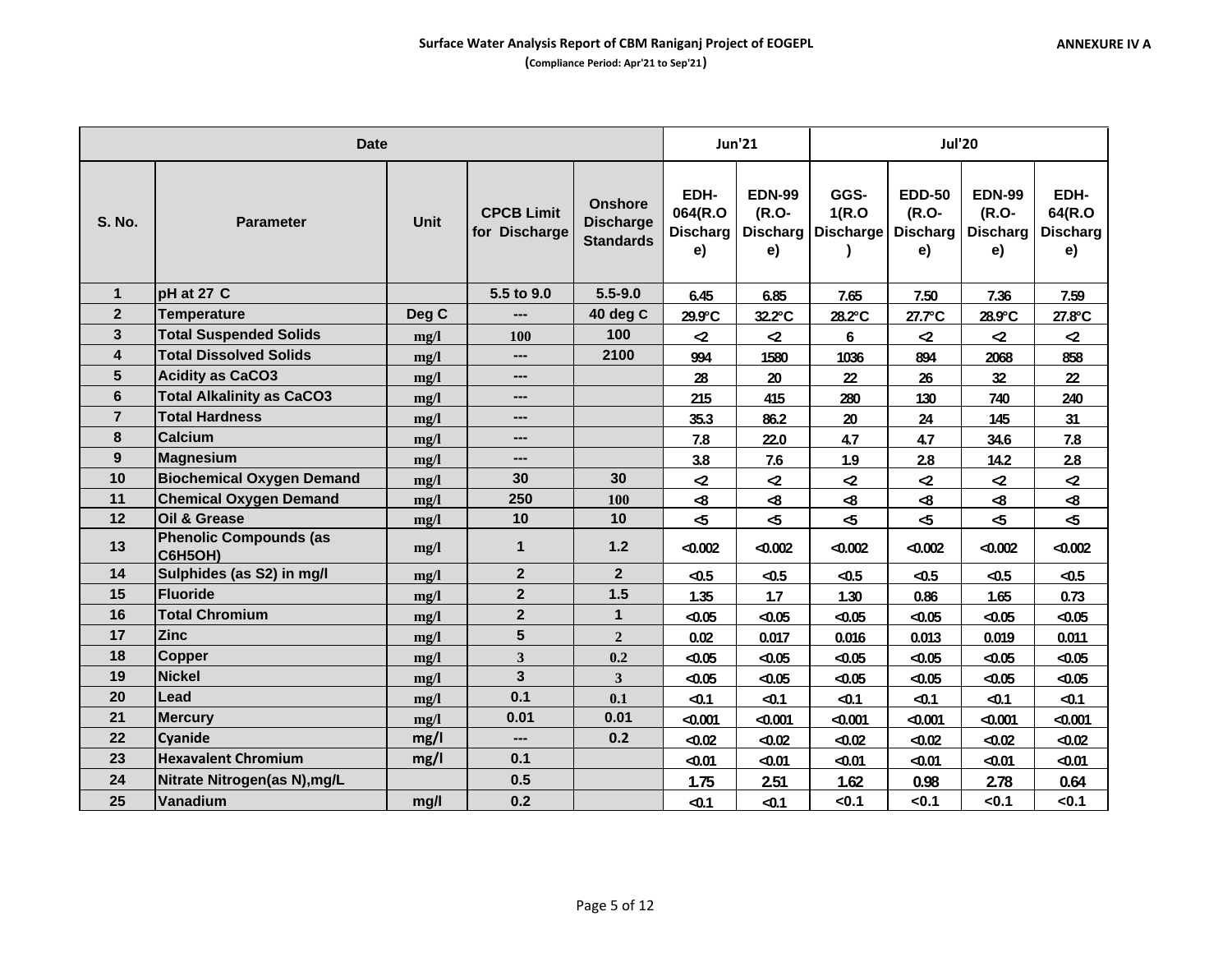|                 | <b>Date</b>                    |                    |                                                     | <b>Jun'21</b>                                          | <b>Jul'20</b>                            |                              |                                        |                                                 |                                                 |                                         |
|-----------------|--------------------------------|--------------------|-----------------------------------------------------|--------------------------------------------------------|------------------------------------------|------------------------------|----------------------------------------|-------------------------------------------------|-------------------------------------------------|-----------------------------------------|
| <b>S. No.</b>   | <b>Parameter</b>               | <b>Unit</b>        | <b>CPCB Limit</b><br><b>Discharge</b><br><b>for</b> | <b>Onshore</b><br><b>Discharge</b><br><b>Standards</b> | EDH-<br>064(R.O<br><b>Discharg</b><br>e) | <b>EDN-99</b><br>(R.O-<br>e) | GGS-<br>1(R.O)<br>Discharg   Discharge | <b>EDD-50</b><br>(R.O-<br><b>Discharg</b><br>e) | <b>EDN-99</b><br>(R.O-<br><b>Discharg</b><br>e) | EDH-<br>64(R.O<br><b>Discharg</b><br>e) |
| 26              | <b>Iron</b>                    |                    | 3                                                   |                                                        | 0.27                                     | 0.31                         | 1.83                                   | 0.54                                            | 0.39                                            | 0.28                                    |
| 27              | Manganese                      | mg/l               | $\overline{2}$                                      |                                                        | $-0.05$                                  | $-0.05$                      | $-0.05$                                | < 0.05                                          | $-0.05$                                         | $-0.05$                                 |
| 28              | <b>Dissolved Phosphate</b>     | mg/l               | 5                                                   |                                                        | 0.24                                     | 0.21                         | 0.17                                   | 0.12                                            | 0.22                                            | 0.13                                    |
| 29              | <b>Selenium</b>                |                    | 0.05                                                |                                                        | < 0.005                                  | $-0.005$                     | < 0.005                                | < 0.005                                         | $-0.005$                                        | ⊲0.005                                  |
| 30 <sup>°</sup> | <b>Cadmium</b>                 | mg/l               | $\overline{2}$                                      |                                                        | $-0.02$                                  | $-0.02$                      | $-0.02$                                | < 0.02                                          | $-0.02$                                         | $-0.02$                                 |
| 31              | <b>Arsenic</b>                 | mq/l               | 0.2                                                 |                                                        | $-0.01$                                  | $-0.01$                      | $-0.01$                                | $-0.01$                                         | ⊲0.01                                           | $-0.01$                                 |
| 32              | <b>Free Amonia</b>             | mg/l               | 5                                                   |                                                        | 0.21                                     | 0.37                         | 0.11                                   | 0.05                                            | 0.04                                            | 0.08                                    |
| 33              | <b>Ammonical Nitrogen</b>      | mg/l               | 50                                                  |                                                        | 2.1                                      | 3.7                          | 3.8                                    | 2.6                                             | 4.3                                             | 4.1                                     |
| 34              | <b>Total residual chlorine</b> | mg/l               | 1                                                   |                                                        | $-0.1$                                   | $-0.1$                       | $-0.1$                                 | $-0.1$                                          | $-0.1$                                          | $-0.1$                                  |
| 35              | <b>colour</b>                  | <b>Hazen Units</b> | <b>Colourless</b>                                   |                                                        | -5                                       | $\sim$                       | -5                                     | -5                                              | $\sim$                                          | -5                                      |
| 36              | Odor                           |                    | <b>Odourless</b>                                    |                                                        | Agreeable                                | Agreeable                    | Agreeable                              | Agreeable                                       | Agreeable                                       | Agreeable                               |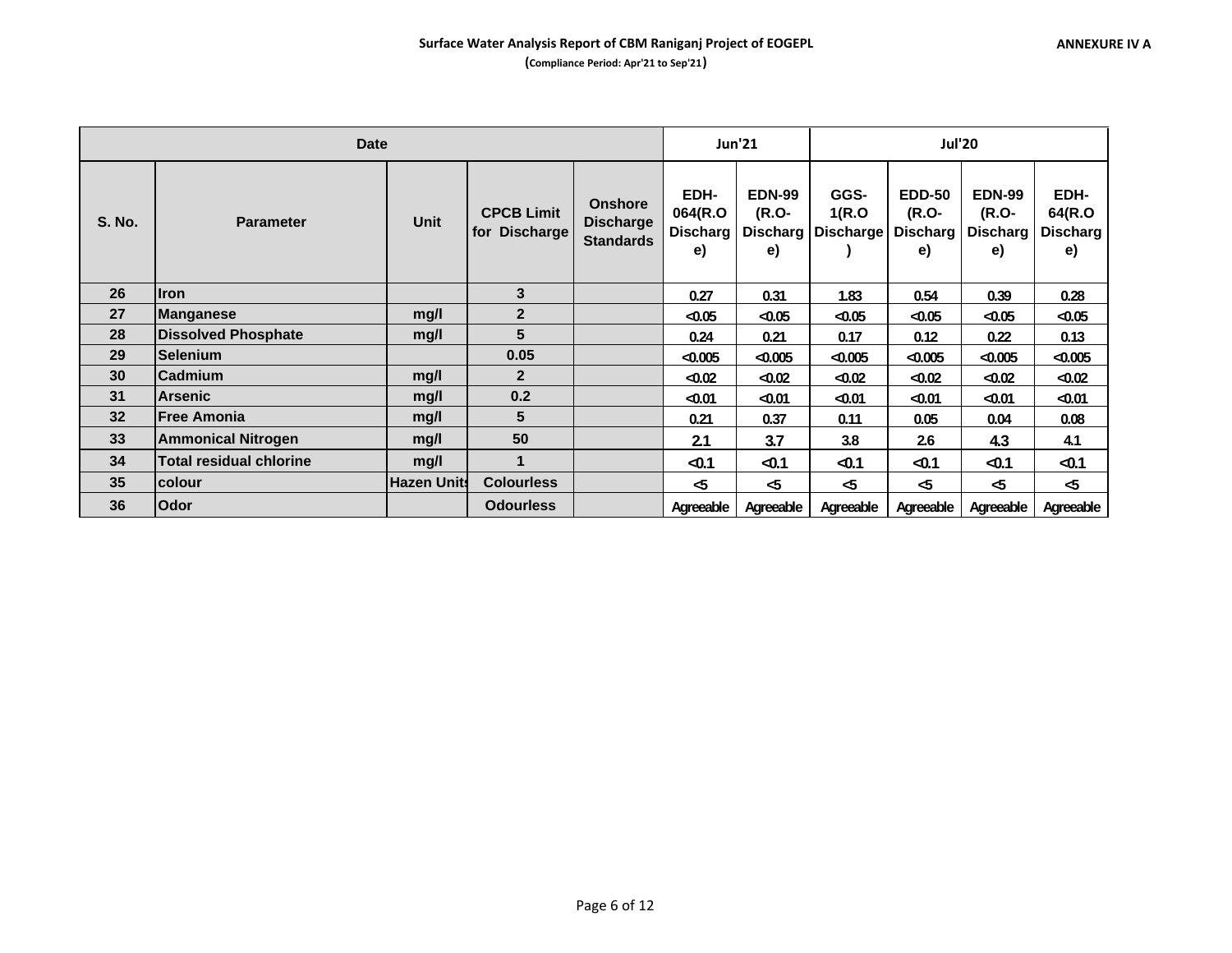|                         | <b>Date</b>                              |             |                                    | <b>Jul'20</b>                                          |                                                                               | Aug'21                                                                                |                                                                                       |                                                 |                                                 |                                                                                       |
|-------------------------|------------------------------------------|-------------|------------------------------------|--------------------------------------------------------|-------------------------------------------------------------------------------|---------------------------------------------------------------------------------------|---------------------------------------------------------------------------------------|-------------------------------------------------|-------------------------------------------------|---------------------------------------------------------------------------------------|
| <b>S. No.</b>           | <b>Parameter</b>                         | <b>Unit</b> | <b>CPCB Limit</b><br>for Discharge | <b>Onshore</b><br><b>Discharge</b><br><b>Standards</b> | <b>Kunur</b><br><b>Nala</b><br><b>Upstream</b><br><b>Near</b><br><b>GGS#1</b> | Kunur<br><b>Nala</b><br><b>Downstre</b><br>am<br>between<br><b>EDH 58 &amp;</b><br>64 | Kunur<br><b>Nala</b><br><b>Downstre</b><br>am Near<br><b>Kuldiha</b><br><b>Bridge</b> | <b>EDN-99</b><br>(R.O-<br><b>Discharg</b><br>e) | EDH-<br>64(M.S.R.<br>O<br><b>Discharg</b><br>e) | Kunur<br><b>Nala</b><br><b>Downstre</b><br>am Near<br><b>Kuldiha</b><br><b>Bridge</b> |
| $\mathbf{1}$            | pH at 27 C                               |             | 5.5 to 9.0                         | $5.5 - 9.0$                                            | 7.8                                                                           | 6.9                                                                                   | 7.15                                                                                  | 7.8                                             | 8.15                                            | 8.02                                                                                  |
| $\overline{2}$          | <b>Temperature</b>                       | Deg C       | ---                                | 40 deg C                                               | 26.9°C                                                                        | 26.9°C                                                                                | 27.6°C                                                                                | 33.4°C                                          | 32.6°C                                          | 35.6°C                                                                                |
| $\mathbf{3}$            | <b>Total Suspended Solids</b>            | mg/l        | <b>100</b>                         | 100                                                    | $\mathbf{3}$                                                                  | 44                                                                                    | 65                                                                                    | $\mathbf{r}$                                    | 3                                               | 30 <sup>°</sup>                                                                       |
| $\overline{\mathbf{4}}$ | <b>Total Dissolved Solids</b>            | mg/l        | ---                                | 2100                                                   | 54                                                                            | 60                                                                                    | 122                                                                                   | 1834                                            | 1480                                            | 120                                                                                   |
| 5                       | <b>Acidity as CaCO3</b>                  | mg/l        | ---                                |                                                        | 18                                                                            | 38                                                                                    | 34                                                                                    | 21.5                                            | 8                                               | 13                                                                                    |
| 6                       | <b>Total Alkalinity as CaCO3</b>         | mg/l        | ---                                |                                                        | 12                                                                            | 10                                                                                    | 20                                                                                    | 340                                             | 217                                             | 29                                                                                    |
| $\overline{7}$          | <b>Total Hardness</b>                    | mg/l        | ---                                |                                                        | 12                                                                            | 31                                                                                    | 110                                                                                   | 129                                             | 43                                              | 55                                                                                    |
| 8                       | <b>Calcium</b>                           | mg/l        | ---                                |                                                        | 3.1                                                                           | 7.8                                                                                   | 25.1                                                                                  | 31                                              | 11                                              | 14.0                                                                                  |
| 9                       | Magnesium                                | mg/l        | ---                                |                                                        | 1.0                                                                           | 2.8                                                                                   | 11.4                                                                                  | 12                                              | 4                                               | 5                                                                                     |
| 10                      | <b>Biochemical Oxygen Demand</b>         | mg/l        | 30                                 | 30                                                     | $\mathbf{z}$                                                                  | $\mathbf{Z}$                                                                          | $\mathbf{Z}$                                                                          | $\mathbf{z}$                                    | $\mathbf{Z}$                                    | $\mathbf{r}$                                                                          |
| 11                      | <b>Chemical Oxygen Demand</b>            | mg/l        | 250                                | 100                                                    | -8                                                                            | ⊲8                                                                                    | 8                                                                                     | -8                                              | -8                                              | ⊲8                                                                                    |
| 12                      | Oil & Grease                             | mg/l        | 10                                 | 10                                                     | 45                                                                            | 45                                                                                    | $\sim$                                                                                | $\mathbf{r}$                                    | 45                                              | $\sim$                                                                                |
| 13                      | <b>Phenolic Compounds (as</b><br>C6H5OH) | mg/l        | $\mathbf 1$                        | 1.2                                                    | < 0.002                                                                       | $-0.002$                                                                              | $-0.002$                                                                              | < 0.002                                         | $-0.002$                                        | $-0.002$                                                                              |
| 14                      | Sulphides (as S2) in mg/l                | mg/l        | $\mathbf{2}$                       | $\overline{2}$                                         | $-0.5$                                                                        | $-0.5$                                                                                | $-0.5$                                                                                | $-0.5$                                          | $-0.5$                                          | $-0.5$                                                                                |
| 15                      | Fluoride                                 | mg/l        | $\mathbf{2}$                       | 1.5                                                    | 0.19                                                                          | 0.19                                                                                  | 0.28                                                                                  | 1.45                                            | 0.92                                            | 0.45                                                                                  |
| 16                      | <b>Total Chromium</b>                    | mg/l        | $\mathbf{2}$                       | $\mathbf{1}$                                           | $-0.05$                                                                       | $-0.05$                                                                               | < 0.05                                                                                | < 0.05                                          | $-0.05$                                         | $-0.05$                                                                               |
| 17                      | <b>Zinc</b>                              | mg/l        | 5                                  | $\overline{2}$                                         | $-0.01$                                                                       | 0.012                                                                                 | 0.019                                                                                 | 0.021                                           | 0.03                                            | $-0.01$                                                                               |
| 18                      | <b>Copper</b>                            | mg/l        | $\mathbf{3}$                       | 0.2                                                    | $-0.05$                                                                       | $-0.05$                                                                               | < 0.05                                                                                | < 0.05                                          | $-0.05$                                         | $-0.05$                                                                               |
| 19                      | <b>Nickel</b>                            | mg/l        | 3                                  | $\overline{3}$                                         | $-0.05$                                                                       | $-0.05$                                                                               | < 0.05                                                                                | < 0.05                                          | $-0.05$                                         | $-0.05$                                                                               |
| 20                      | Lead                                     | mg/l        | 0.1                                | 0.1                                                    | $-0.1$                                                                        | $-0.1$                                                                                | $-0.1$                                                                                | $-0.1$                                          | $-0.1$                                          | $-0.1$                                                                                |
| 21                      | <b>Mercury</b>                           | mg/l        | 0.01                               | 0.01                                                   | $-0.001$                                                                      | $-0.001$                                                                              | $-0.001$                                                                              | $-0.001$                                        | $-0.001$                                        | $-0.001$                                                                              |
| 22                      | <b>Cyanide</b>                           | mg/l        | ---                                | 0.2                                                    | $-0.02$                                                                       | $-0.02$                                                                               | $-0.02$                                                                               | < 0.02                                          | $-0.02$                                         | $-0.02$                                                                               |
| 23                      | <b>Hexavalent Chromium</b>               | mg/l        | 0.1                                |                                                        | $-0.01$                                                                       | $-0.01$                                                                               | $-0.01$                                                                               | < 0.01                                          | $-0.01$                                         | $-0.01$                                                                               |
| 24                      | Nitrate Nitrogen(as N), mg/L             |             | 0.5                                |                                                        | 0.35                                                                          | 0.82                                                                                  | 1.55                                                                                  | 1.32                                            | 0.64                                            | 0.35                                                                                  |
| 25                      | Vanadium                                 | mg/l        | 0.2                                |                                                        | < 0.1                                                                         | <0.1                                                                                  |                                                                                       | < 0.1                                           | <0.1                                            | < 0.1                                                                                 |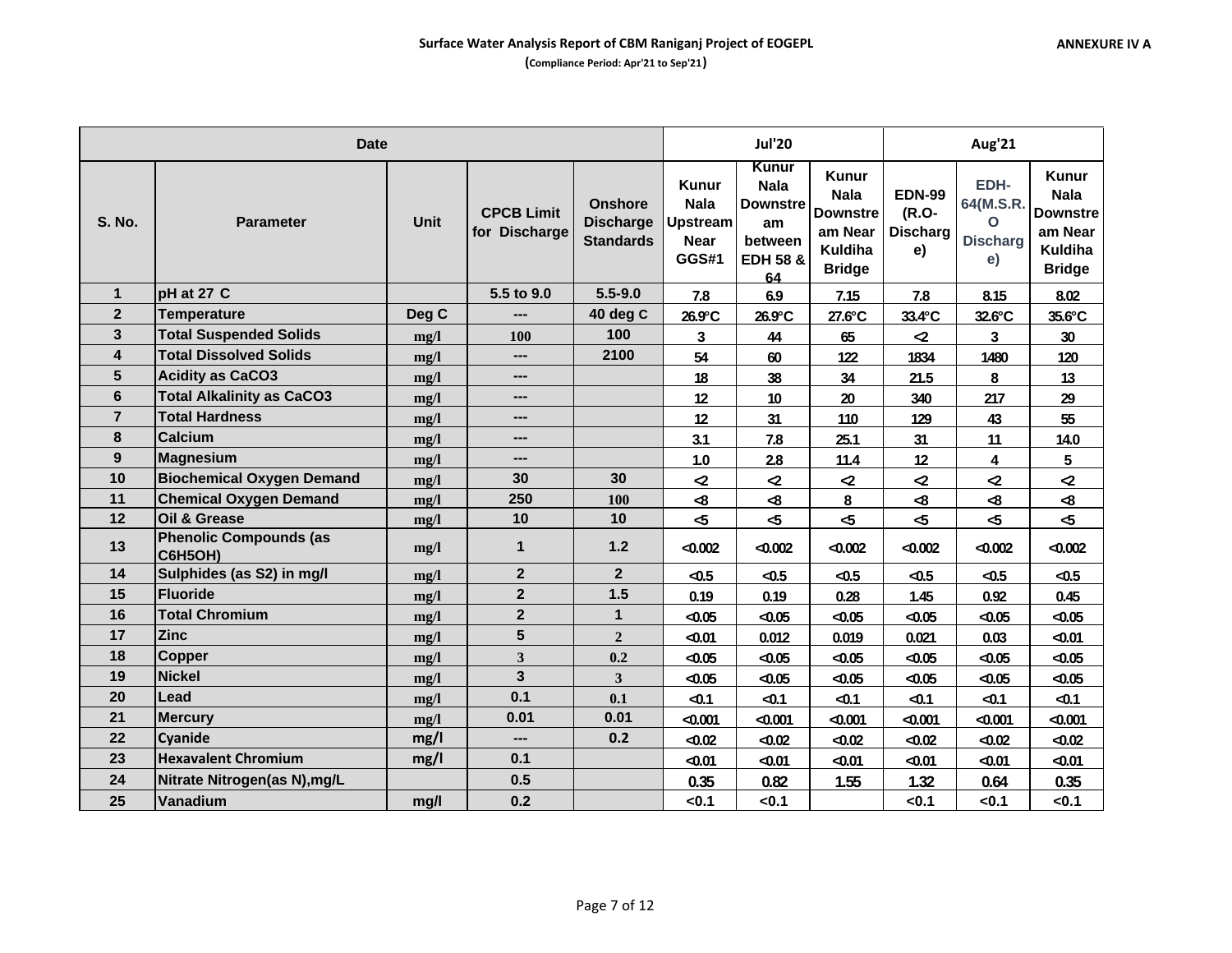|               | <b>Date</b>                    |                    |                                    |                                                        |                                                                 | <b>Jul'20</b>                                                                         |                                                                                              | Aug'21                                     |                                                   |                                                                                       |  |
|---------------|--------------------------------|--------------------|------------------------------------|--------------------------------------------------------|-----------------------------------------------------------------|---------------------------------------------------------------------------------------|----------------------------------------------------------------------------------------------|--------------------------------------------|---------------------------------------------------|---------------------------------------------------------------------------------------|--|
| <b>S. No.</b> | <b>Parameter</b>               | <b>Unit</b>        | <b>CPCB Limit</b><br>for Discharge | <b>Onshore</b><br><b>Discharge</b><br><b>Standards</b> | <b>Kunur</b><br><b>Nala</b><br><b>Upstream</b><br>Near<br>GGS#1 | Kunur<br><b>Nala</b><br><b>Downstre</b><br>am<br>between<br><b>EDH 58 &amp;</b><br>64 | <b>Kunur</b><br><b>Nala</b><br><b>Downstre</b><br>am Near<br><b>Kuldiha</b><br><b>Bridge</b> | <b>EDN-99</b><br>(R.O-<br>Discharg  <br>e) | EDH-<br>64(M.S.R.<br>$\Omega$<br>Discharg I<br>e) | <b>Kunur</b><br>Nala<br><b>Downstre</b><br>am Near<br><b>Kuldiha</b><br><b>Bridge</b> |  |
| 26            | <b>Iron</b>                    |                    | 3                                  |                                                        | 1.15                                                            | 1.75                                                                                  | 2.46                                                                                         | 0.55                                       | 0.61                                              | 6.02                                                                                  |  |
| 27            | <b>Manganese</b>               | mg/l               | $\overline{2}$                     |                                                        | $-0.05$                                                         | 0.215                                                                                 | 0.34                                                                                         | < 0.05                                     | 0.091                                             | 0.265                                                                                 |  |
| 28            | <b>Dissolved Phosphate</b>     | mq/l               | 5                                  |                                                        | 0.08                                                            | 0.15                                                                                  | 0.22                                                                                         | 0.06                                       | $-0.01$                                           | 0.09                                                                                  |  |
| 29            | <b>Selenium</b>                |                    | 0.05                               |                                                        | < 0.005                                                         | $-0.005$                                                                              | $-0.005$                                                                                     | < 0.005                                    | $-0.005$                                          | $-0.005$                                                                              |  |
| 30            | <b>Cadmium</b>                 | mg/l               | $\mathbf{2}$                       |                                                        | $-0.02$                                                         | $-0.02$                                                                               | < 0.02                                                                                       | < 0.02                                     | $-0.02$                                           | $-0.02$                                                                               |  |
| 31            | Arsenic                        | mq/l               | 0.2                                |                                                        | $-0.01$                                                         | $-0.01$                                                                               | $0.01$                                                                                       | $-0.01$                                    | $-0.01$                                           | $-0.01$                                                                               |  |
| 32            | <b>Free Amonia</b>             | mq/l               | 5                                  |                                                        | 0.12                                                            | 0.03                                                                                  | 0.04                                                                                         | 0.05                                       | 0.04                                              | 0.03                                                                                  |  |
| 33            | <b>Ammonical Nitrogen</b>      | mq/l               | 50                                 |                                                        | 3.0                                                             | 3.1                                                                                   | 3.8                                                                                          | 1.8                                        | 0.59                                              | 0.8                                                                                   |  |
| 34            | <b>Total residual chlorine</b> | mg/l               | $\blacktriangleleft$               |                                                        | $-0.1$                                                          | $-0.1$                                                                                | $-0.1$                                                                                       | $-0.1$                                     | $-0.1$                                            | $-0.1$                                                                                |  |
| 35            | colour                         | <b>Hazen Units</b> | <b>Colourless</b>                  |                                                        | $\sim$                                                          | $\sim$                                                                                | -5                                                                                           | -5                                         | -5                                                | $\sim$                                                                                |  |
| 36            | Odor                           |                    | <b>Odourless</b>                   |                                                        | Agreeable                                                       | Agreeable                                                                             | Agreeable                                                                                    | Agreeable                                  | Agreeable                                         | Agreeable                                                                             |  |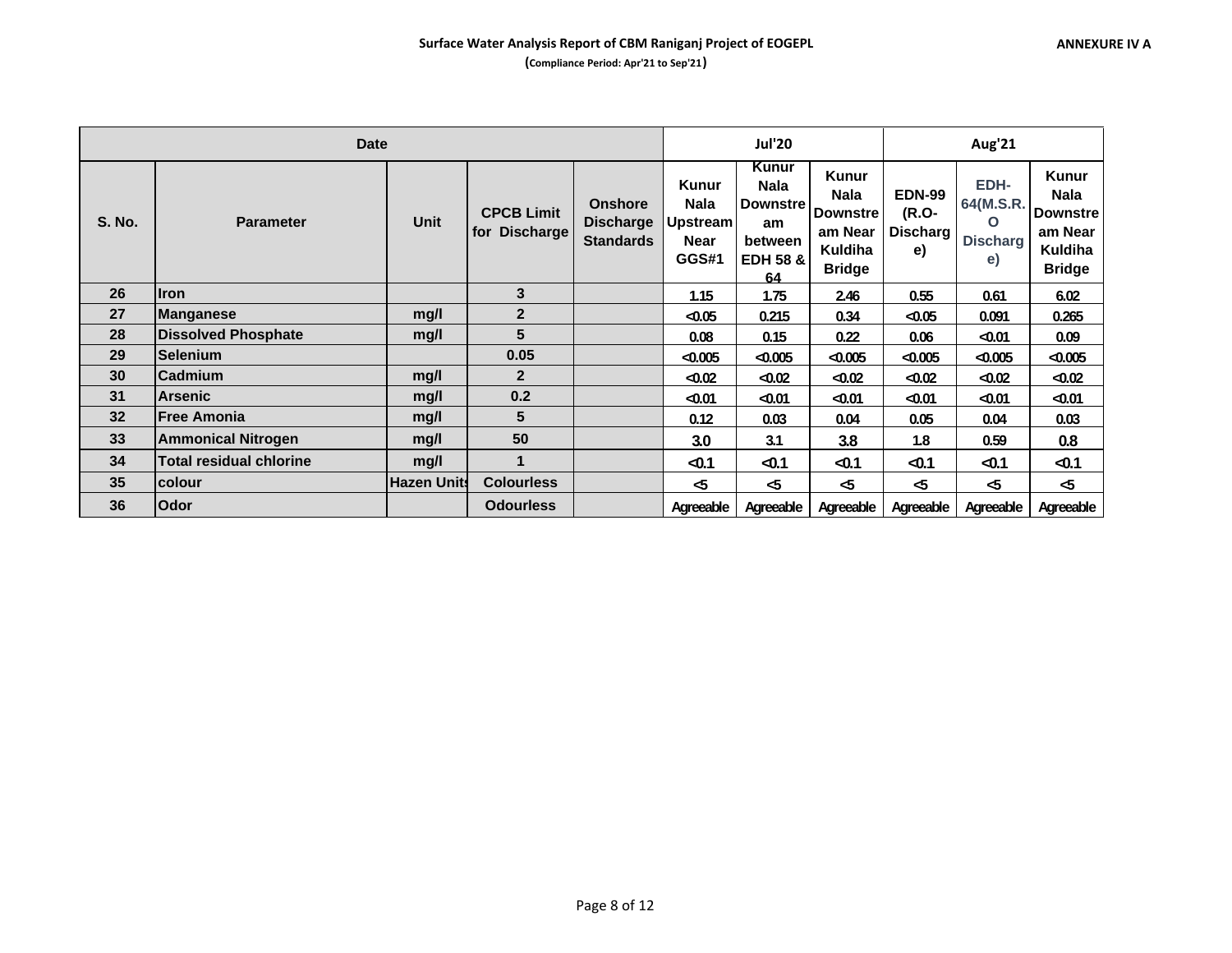|                | <b>Date</b>                              |             |                                    |                                                        |                                                                                       | Aug'21                                          |                                         | Sep'21                                                                        |                                                 |                                                 |
|----------------|------------------------------------------|-------------|------------------------------------|--------------------------------------------------------|---------------------------------------------------------------------------------------|-------------------------------------------------|-----------------------------------------|-------------------------------------------------------------------------------|-------------------------------------------------|-------------------------------------------------|
| <b>S. No.</b>  | <b>Parameter</b>                         | <b>Unit</b> | <b>CPCB Limit</b><br>for Discharge | <b>Onshore</b><br><b>Discharge</b><br><b>Standards</b> | Kunur<br><b>Nala</b><br><b>Downstre</b><br>am<br>between<br><b>EDH 58 &amp;</b><br>64 | <b>EDD-50</b><br>(R.O-<br><b>Discharg</b><br>e) | GGS-<br>1(R.O)<br><b>Discharg</b><br>e) | <b>Kunur</b><br><b>Nala</b><br><b>Upstream</b><br><b>Near</b><br><b>GGS#1</b> | EDH-<br>64(M.S.R.<br>Ο<br><b>Discharg</b><br>e) | <b>EDD-50</b><br>(R.O-<br><b>Discharg</b><br>e) |
| $\mathbf{1}$   | pH at 27 C                               |             | 5.5 to 9.0                         | $5.5 - 9.0$                                            | 8.4                                                                                   | 8.26                                            | 8.3                                     | 8.43                                                                          | 7.6                                             | 7.89                                            |
| $\overline{2}$ | <b>Temperature</b>                       | Deg C       | ---                                | 40 deg C                                               | 31.2°C                                                                                | 29.8°C                                          | 32.6°C                                  | 28.2°C                                                                        | 32.4°C                                          | 31.8°C                                          |
| 3              | <b>Total Suspended Solids</b>            | mg/l        | 100                                | 100                                                    | 16                                                                                    | 4                                               | 3                                       | 17                                                                            | $\mathbf{Z}$                                    | $\mathbf{r}$                                    |
| 4              | <b>Total Dissolved Solids</b>            | mg/l        | ---                                | 2100                                                   | 86                                                                                    | 778                                             | 1318                                    | 94                                                                            | 876                                             | 762                                             |
| 5              | <b>Acidity as CaCO3</b>                  | mg/l        | ---                                |                                                        | <b>Nil</b>                                                                            | <b>Nil</b>                                      | <b>Nil</b>                              | <b>Nil</b>                                                                    | 22                                              | 16                                              |
| 6              | <b>Total Alkalinity as CaCO3</b>         | mg/l        | $\qquad \qquad \cdots$             |                                                        | 18                                                                                    | 181                                             | 230                                     | 15                                                                            | 305                                             | 205                                             |
| $\overline{7}$ | <b>Total Hardness</b>                    | mg/l        | ---                                |                                                        | 31                                                                                    | 102                                             | 59                                      | 39                                                                            | 23                                              | 43                                              |
| 8              | Calcium                                  | mg/l        | ---                                |                                                        | $6\phantom{1}$                                                                        | 23.0                                            | 15.7                                    | 9.0                                                                           | $6\phantom{a}$                                  | 9                                               |
| 9              | <b>Magnesium</b>                         | mg/l        | ---                                |                                                        | 4                                                                                     | 10.0                                            | 4.8                                     | 4                                                                             | $\mathbf 2$                                     | 5                                               |
| 10             | <b>Biochemical Oxygen Demand</b>         | mg/l        | 30                                 | 30                                                     | $\mathbf{Z}$                                                                          | $\mathbf{Z}$                                    | $\mathbf{z}$                            | $\mathbf{r}$                                                                  | $\mathbf{r}$                                    | $\mathbf{r}$                                    |
| 11             | <b>Chemical Oxygen Demand</b>            | mg/l        | 250                                | 100                                                    | -8                                                                                    | $\mathbf{8}$                                    | $\clubsuit$                             | 10                                                                            | $\bf{8}$                                        | $\clubsuit$                                     |
| 12             | <b>Oil &amp; Grease</b>                  | mg/l        | 10                                 | 10                                                     | $\mathbf{r}$                                                                          | -5                                              | $\sim$                                  | 45                                                                            | $\mathbf{r}$                                    | $\sim$                                          |
| 13             | <b>Phenolic Compounds (as</b><br>C6H5OH) | mg/l        | $\mathbf 1$                        | $1.2$                                                  | $-0.002$                                                                              | $-0.002$                                        | $-0.002$                                | < 0.002                                                                       | $-0.002$                                        | $-0.002$                                        |
| 14             | Sulphides (as S2) in mg/l                | mg/l        | $\overline{2}$                     | 2 <sup>2</sup>                                         | $-0.5$                                                                                | $-0.5$                                          | $-0.5$                                  | $-0.5$                                                                        | $-0.5$                                          | $-0.5$                                          |
| 15             | <b>Fluoride</b>                          | mg/l        | $\boldsymbol{2}$                   | 1.5                                                    | 0.27                                                                                  | 0.91                                            | 1.2                                     | $1.1$                                                                         | 0.63                                            | 1.6                                             |
| 16             | <b>Total Chromium</b>                    | mg/l        | $\mathbf{2}$                       | $\mathbf{1}$                                           | $-0.05$                                                                               | $-0.05$                                         | $-0.05$                                 | < 0.05                                                                        | $-0.05$                                         | $-0.05$                                         |
| 17             | <b>Zinc</b>                              | mg/l        | $5\phantom{1}$                     | $\overline{2}$                                         | $-0.01$                                                                               | 0.016                                           | 0.024                                   | 0.019                                                                         | 0.01                                            | 0.021                                           |
| 18             | <b>Copper</b>                            | mg/l        | 3                                  | 0.2                                                    | $-0.05$                                                                               | $-0.05$                                         | $-0.05$                                 | < 0.05                                                                        | $-0.05$                                         | $-0.05$                                         |
| 19             | <b>Nickel</b>                            | mg/l        | $\overline{\mathbf{3}}$            | $\overline{\mathbf{3}}$                                | $-0.05$                                                                               | $-0.05$                                         | < 0.05                                  | < 0.05                                                                        | $-0.05$                                         | $-0.05$                                         |
| 20             | Lead                                     | mg/l        | 0.1                                | 0.1                                                    | $-0.1$                                                                                | $-0.1$                                          | $-0.1$                                  | $-0.1$                                                                        | $-0.1$                                          | $-0.1$                                          |
| 21             | <b>Mercury</b>                           | mg/l        | 0.01                               | 0.01                                                   | < 0.001                                                                               | $-0.001$                                        | $-0.001$                                | < 0.001                                                                       | $-0.001$                                        | $-0.001$                                        |
| 22             | Cyanide                                  | mg/l        | ---                                | 0.2                                                    | $-0.02$                                                                               | $-0.02$                                         | $-0.02$                                 | < 0.02                                                                        | $-0.02$                                         | $-0.02$                                         |
| 23             | <b>Hexavalent Chromium</b>               | mg/l        | 0.1                                |                                                        | $-0.01$                                                                               | $-0.01$                                         | $-0.01$                                 | $-0.01$                                                                       | $-0.01$                                         | $-0.01$                                         |
| 24             | Nitrate Nitrogen(as N), mg/L             |             | 0.5                                |                                                        | 0.17                                                                                  | 1.75                                            | 0.98                                    | 1.62                                                                          | 1.5                                             | 0.75                                            |
| 25             | Vanadium                                 | mg/l        | 0.2                                |                                                        | < 0.1                                                                                 | <0.1                                            | < 0.1                                   | $-0.1$                                                                        | <0.1                                            | < 0.1                                           |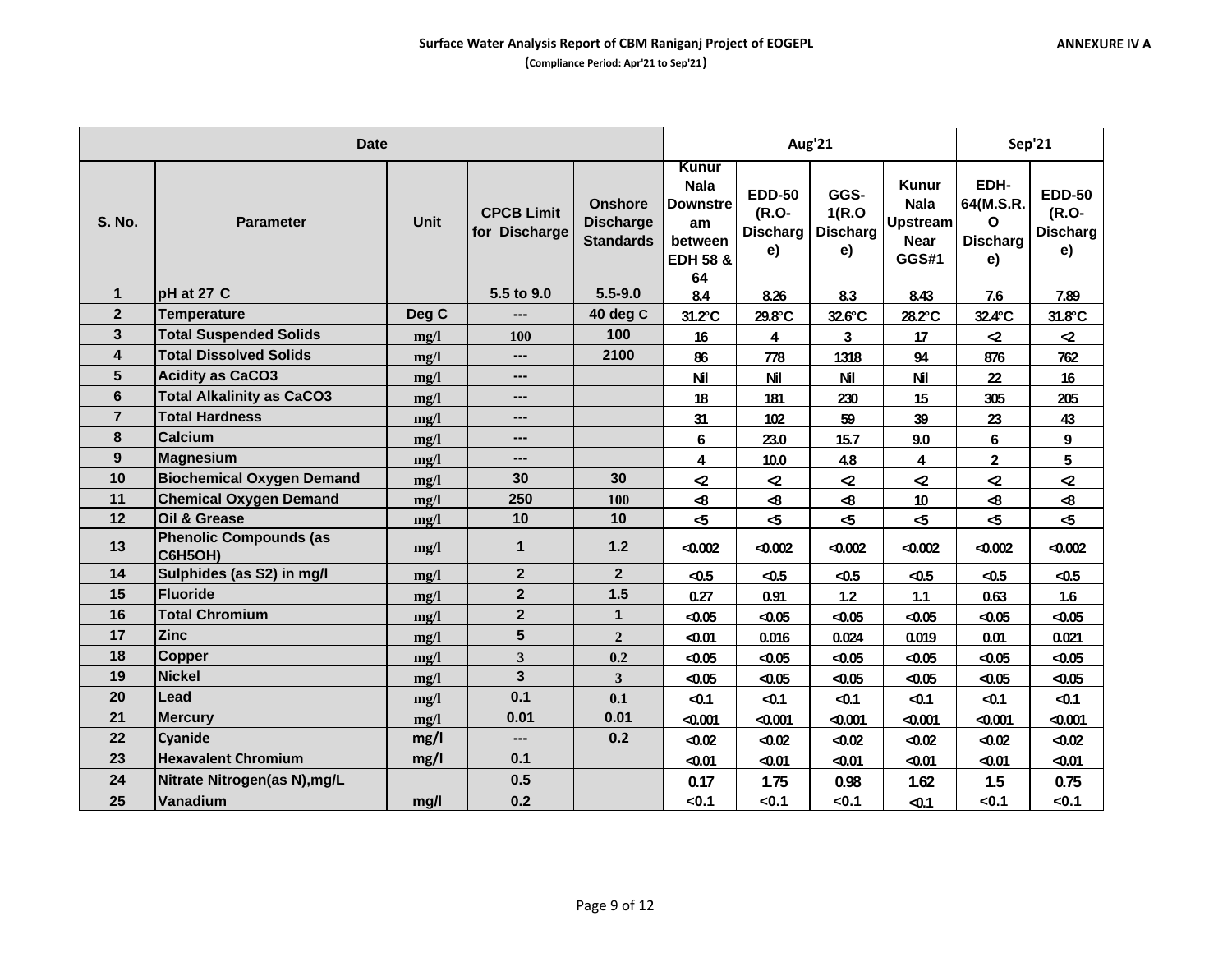|               | <b>Date</b>                |                    |                                    | Aug'21                                                 |                                                                                | Sep'21                                          |                                         |                                                                        |                                          |                                                 |
|---------------|----------------------------|--------------------|------------------------------------|--------------------------------------------------------|--------------------------------------------------------------------------------|-------------------------------------------------|-----------------------------------------|------------------------------------------------------------------------|------------------------------------------|-------------------------------------------------|
| <b>S. No.</b> | <b>Parameter</b>           | Unit               | <b>CPCB Limit</b><br>for Discharge | <b>Onshore</b><br><b>Discharge</b><br><b>Standards</b> | Kunur<br>Nala<br><b>Downstre</b><br>am<br>between<br><b>EDH 58 &amp;</b><br>64 | <b>EDD-50</b><br>(R.O-<br><b>Discharg</b><br>e) | GGS-<br>1(R.O)<br><b>Discharg</b><br>e) | <b>Kunur</b><br><b>Nala</b><br><b>Upstream</b><br>Near<br><b>GGS#1</b> | EDH-<br>64(M.S.R.<br>O<br>Discharg<br>e) | <b>EDD-50</b><br>(R.O-<br><b>Discharg</b><br>e) |
| 26            | <b>Iron</b>                |                    | 3                                  |                                                        | 2.15                                                                           | 0.43                                            | 0.35                                    | 3.7                                                                    | $-0.1$                                   | $-0.1$                                          |
| 27            | <b>Manganese</b>           | mg/l               | $\overline{2}$                     |                                                        | 0.102                                                                          | $-0.05$                                         | $-0.05$                                 | 0.169                                                                  | $-0.05$                                  | $-0.05$                                         |
| 28            | <b>Dissolved Phosphate</b> | mg/l               | 5                                  |                                                        | 0.12                                                                           | 0.06                                            | 0.09                                    | 0.11                                                                   | 0.08                                     | 0.11                                            |
| 29            | <b>Selenium</b>            |                    | 0.05                               |                                                        | < 0.005                                                                        | $-0.005$                                        | $-0.005$                                | < 0.005                                                                | $-0.005$                                 | $-0.005$                                        |
| 30            | <b>Cadmium</b>             | mg/l               | $\mathbf{2}$                       |                                                        | $-0.02$                                                                        | $-0.02$                                         | < 0.02                                  | < 0.02                                                                 | $-0.02$                                  | $-0.02$                                         |
| 31            | <b>Arsenic</b>             | mg/l               | 0.2                                |                                                        | $-0.01$                                                                        | $-0.01$                                         | < 0.01                                  | < 0.01                                                                 | $-0.01$                                  | $-0.01$                                         |
| 32            | <b>Free Amonia</b>         | mg/l               | 5                                  |                                                        | 0.07                                                                           | 0.1                                             | 0.08                                    | 0.16                                                                   | 0.06                                     | 0.08                                            |
| 33            | <b>Ammonical Nitrogen</b>  | mg/l               | 50                                 |                                                        | 0.65                                                                           | 1.1                                             | 0.89                                    | 1.45                                                                   | 3.1                                      | $\mathbf{2}$                                    |
| 34            | Total residual chlorine    | mg/l               | 1                                  |                                                        | $-0.1$                                                                         | $-0.1$                                          | $-0.1$                                  | $-0.1$                                                                 | $-0.1$                                   | $-0.1$                                          |
| 35            | colour                     | <b>Hazen Units</b> | <b>Colourless</b>                  |                                                        | -5                                                                             | -5                                              | $\mathbf{r}$                            | -5                                                                     | $\sim$                                   | $\sim$                                          |
| 36            | <b>Odor</b>                |                    | <b>Odourless</b>                   |                                                        | Agreeable                                                                      | Agreeable                                       | Agreeable                               | Agreeable                                                              | Agreeable                                | Agreeable                                       |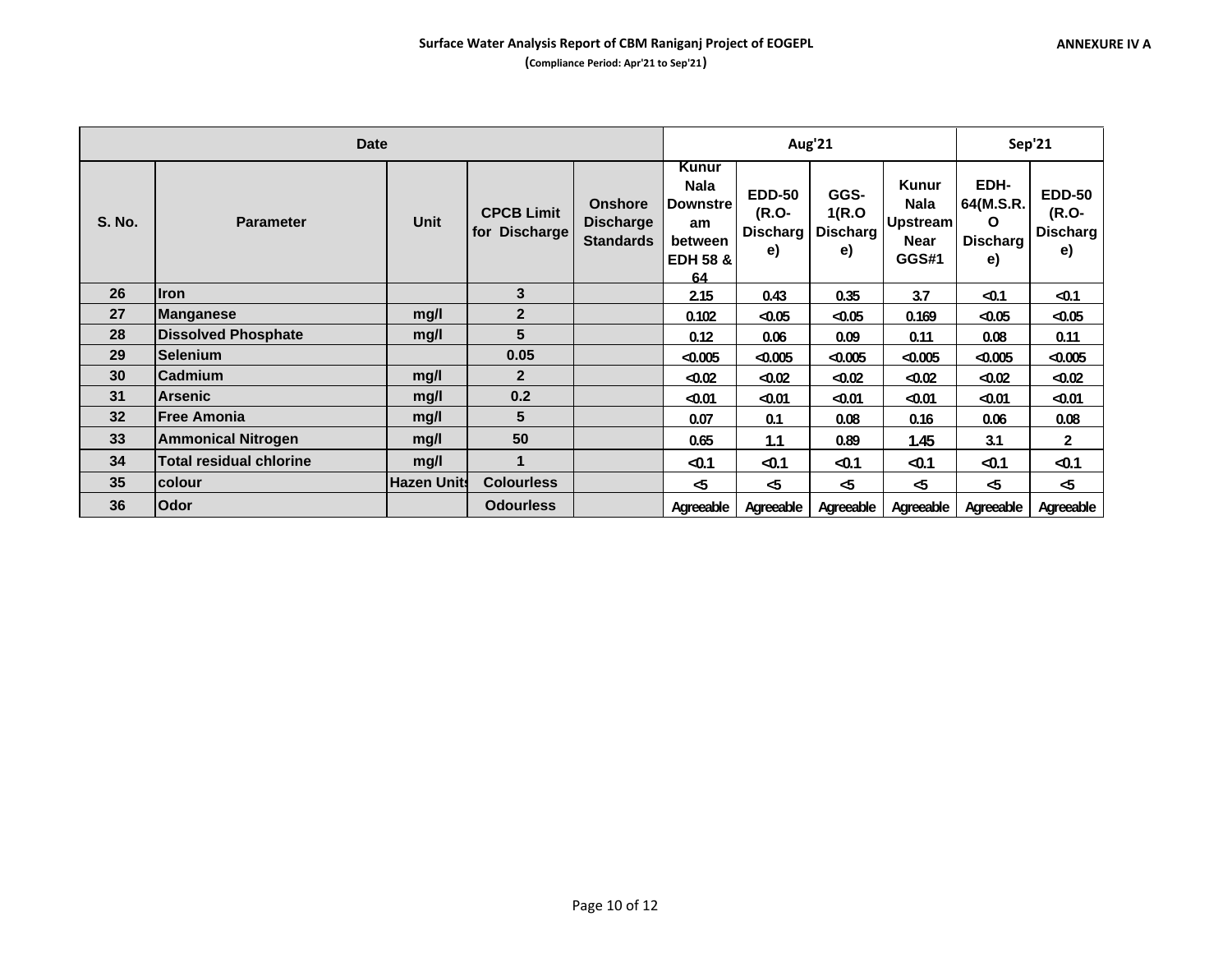|                | <b>Date</b>                              |       |                                    | Sep'21                                                 |                                                                                              |                                                                                              |                                                                               |                                         |                                                 |
|----------------|------------------------------------------|-------|------------------------------------|--------------------------------------------------------|----------------------------------------------------------------------------------------------|----------------------------------------------------------------------------------------------|-------------------------------------------------------------------------------|-----------------------------------------|-------------------------------------------------|
| <b>S. No.</b>  | <b>Parameter</b>                         | Unit  | <b>CPCB Limit</b><br>for Discharge | <b>Onshore</b><br><b>Discharge</b><br><b>Standards</b> | <b>Kunur</b><br><b>Nala</b><br><b>Downstre</b><br>am Near<br><b>Kuldiha</b><br><b>Bridge</b> | <b>Kunur</b><br><b>Nala</b><br><b>Downstre</b><br>am<br>between<br><b>EDH 58 &amp;</b><br>64 | <b>Kunur</b><br><b>Nala</b><br><b>Upstream</b><br><b>Near</b><br><b>GGS#1</b> | GGS-<br>1(R.O)<br><b>Discharg</b><br>e) | <b>EDN-99</b><br>(R.O-<br><b>Discharg</b><br>e) |
| $\mathbf{1}$   | pH at 27 C                               |       | 5.5 to 9.0                         | $5.5 - 9.0$                                            | 7.56                                                                                         | 7.8                                                                                          | 7.95                                                                          | 7.77                                    | 7.1                                             |
| $\mathbf{2}$   | <b>Temperature</b>                       | Deg C |                                    | 40 deg C                                               | 32.6°C                                                                                       | 33.8°C                                                                                       | $30.6^{\circ}$ C                                                              | 29.9°C                                  | 31.7°C                                          |
| 3              | <b>Total Suspended Solids</b>            | mg/l  | <b>100</b>                         | 100                                                    | 32                                                                                           | 30                                                                                           | 31                                                                            | $\mathbf{2}$                            | 3                                               |
| 4              | <b>Total Dissolved Solids</b>            | mg/l  | ---                                | 2100                                                   | 210                                                                                          | 148                                                                                          | 168                                                                           | 1024                                    | 1826                                            |
| 5              | <b>Acidity as CaCO3</b>                  | mg/l  | ---                                |                                                        | 22                                                                                           | 18                                                                                           | 14                                                                            | 20                                      | 28                                              |
| 6              | <b>Total Alkalinity as CaCO3</b>         | mg/l  | ---                                |                                                        | 50                                                                                           | 26                                                                                           | 26                                                                            | 260                                     | 380                                             |
| $\overline{7}$ | <b>Total Hardness</b>                    | mg/l  | ---                                |                                                        | 82                                                                                           | 70                                                                                           | 70                                                                            | 39                                      | 255                                             |
| 8              | <b>Calcium</b>                           | mg/l  | ---                                |                                                        | 20.0                                                                                         | 17                                                                                           | 17.0                                                                          | 9                                       | 66.0                                            |
| 9              | <b>Magnesium</b>                         | mg/l  | ---                                |                                                        | 8                                                                                            | $\overline{7}$                                                                               | 7.0                                                                           | 4                                       | 22                                              |
| 10             | <b>Biochemical Oxygen Demand</b>         | mg/l  | 30                                 | 30                                                     | $\mathbf{z}$                                                                                 | $\mathbf{Z}$                                                                                 | $\mathbf{z}$                                                                  | $\mathbf{Z}$                            | $\mathbf{z}$                                    |
| 11             | <b>Chemical Oxygen Demand</b>            | mg/l  | 250                                | 100                                                    | 8                                                                                            | 8                                                                                            | $\clubsuit$                                                                   | $\pmb{\mathcal{S}}$                     | -8                                              |
| 12             | Oil & Grease                             | mg/l  | 10                                 | 10                                                     | 45                                                                                           | $\sim$                                                                                       | $\overline{a}$                                                                | $\mathbf{r}$                            | $\mathbf{r}$                                    |
| 13             | <b>Phenolic Compounds (as</b><br>C6H5OH) | mg/l  | $\mathbf{1}$                       | 1.2                                                    | < 0.002                                                                                      | $-0.002$                                                                                     | $-0.002$                                                                      | < 0.002                                 | $-0.002$                                        |
| 14             | Sulphides (as S2) in mg/l                | mg/l  | $\overline{2}$                     | $\overline{2}$                                         | $-0.5$                                                                                       | $-0.5$                                                                                       | $-0.5$                                                                        | $-0.5$                                  | $-0.5$                                          |
| 15             | Fluoride                                 | mg/l  | $\mathbf{2}$                       | 1.5                                                    | 0.32                                                                                         | 0.51                                                                                         | 0.23                                                                          | 0.83                                    | 0.95                                            |
| 16             | <b>Total Chromium</b>                    | mg/l  | $\mathbf{2}$                       | $\mathbf 1$                                            | $-0.05$                                                                                      | $-0.05$                                                                                      | $-0.05$                                                                       | $-0.05$                                 | $-0.05$                                         |
| 17             | <b>Zinc</b>                              | mg/l  | 5                                  | $\overline{2}$                                         | 0.015                                                                                        | 0.013                                                                                        | < 0.01                                                                        | 0.016                                   | 0.02                                            |
| 18             | Copper                                   | mg/l  | 3                                  | 0.2                                                    | $-0.05$                                                                                      | $-0.05$                                                                                      | $-0.05$                                                                       | < 0.05                                  | $-0.05$                                         |
| 19             | <b>Nickel</b>                            | mg/l  | $\overline{\mathbf{3}}$            | 3                                                      | $-0.05$                                                                                      | $-0.05$                                                                                      | $-0.05$                                                                       | $-0.05$                                 | $-0.05$                                         |
| 20             | Lead                                     | mg/l  | 0.1                                | 0.1                                                    | $-0.1$                                                                                       | $-0.1$                                                                                       | $-0.1$                                                                        | $-0.1$                                  | $-0.1$                                          |
| 21             | <b>Mercury</b>                           | mg/l  | 0.01                               | 0.01                                                   | $-0.001$                                                                                     | $-0.001$                                                                                     | $-0.001$                                                                      | $-0.001$                                | < 0.001                                         |
| 22             | <b>Cyanide</b>                           | mg/l  | ---                                | 0.2                                                    | $-0.02$                                                                                      | $-0.02$                                                                                      | $-0.02$                                                                       | < 0.02                                  | $-0.02$                                         |
| 23             | <b>Hexavalent Chromium</b>               | mg/l  | 0.1                                |                                                        | $-0.01$                                                                                      | $-0.01$                                                                                      | < 0.01                                                                        | $-0.01$                                 | $-0.01$                                         |
| 24             | Nitrate Nitrogen(as N), mg/L             |       | 0.5                                |                                                        | 2.10                                                                                         | 0.48                                                                                         | 1.40                                                                          | 2.2                                     | 0.80                                            |
| 25             | Vanadium                                 | mg/l  | 0.2                                |                                                        | < 0.1                                                                                        | <0.1                                                                                         | < 0.1                                                                         | < 0.1                                   | $-0.1$                                          |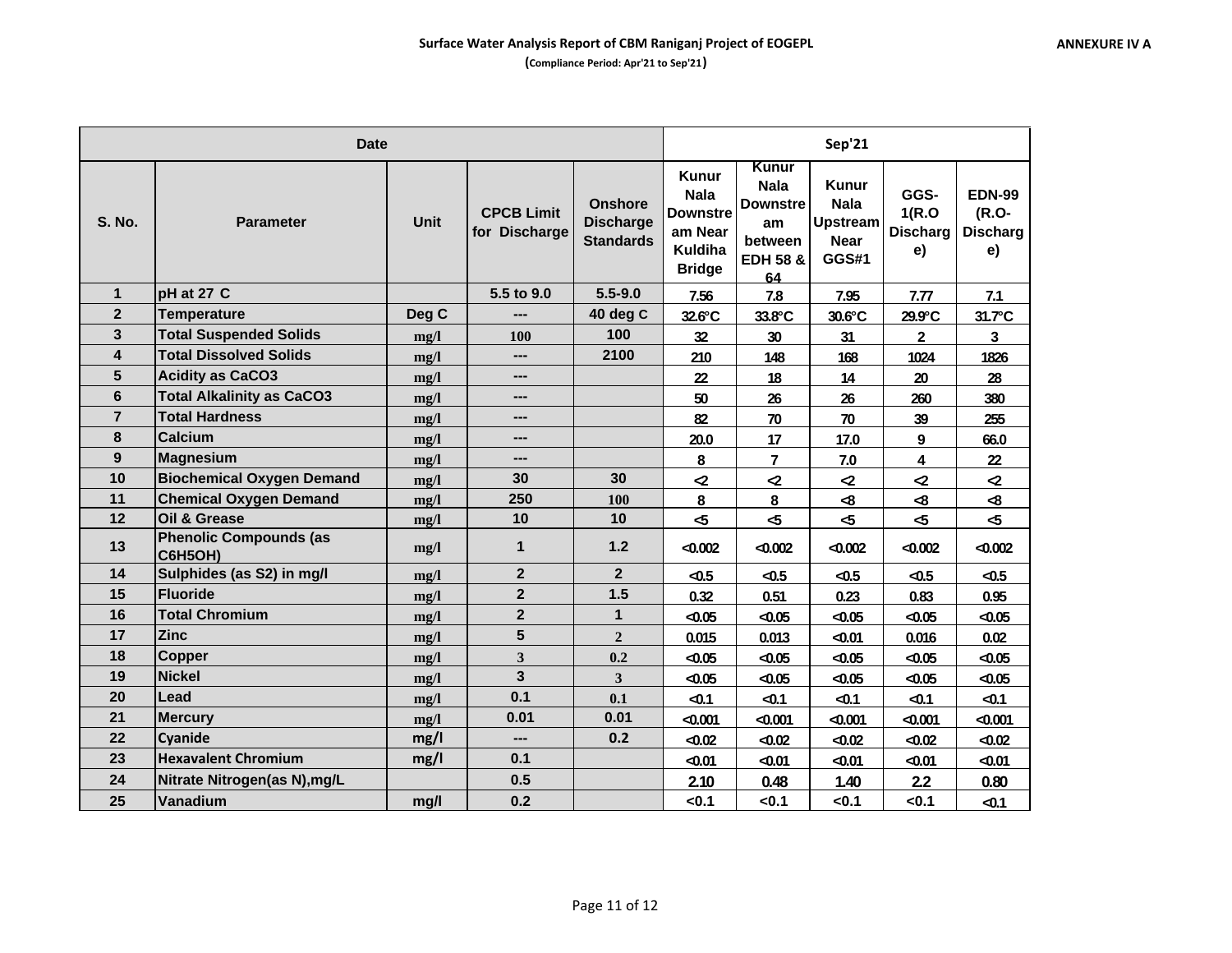| <b>Date</b>   |                                |                    |                                    |                                                        |                                                                                       | Sep'21                                                                                       |                                                                 |                                         |                                                 |  |  |
|---------------|--------------------------------|--------------------|------------------------------------|--------------------------------------------------------|---------------------------------------------------------------------------------------|----------------------------------------------------------------------------------------------|-----------------------------------------------------------------|-----------------------------------------|-------------------------------------------------|--|--|
| <b>S. No.</b> | <b>Parameter</b>               | <b>Unit</b>        | <b>CPCB Limit</b><br>for Discharge | <b>Onshore</b><br><b>Discharge</b><br><b>Standards</b> | <b>Kunur</b><br><b>Nala</b><br><b>Downstre</b><br>am Near<br>Kuldiha<br><b>Bridge</b> | <b>Kunur</b><br><b>Nala</b><br><b>Downstre</b><br>am<br>between<br><b>EDH 58 &amp;</b><br>64 | <b>Kunur</b><br><b>Nala</b><br>Upstream<br><b>Near</b><br>GGS#1 | GGS-<br>1(R.O)<br><b>Discharg</b><br>e) | <b>EDN-99</b><br>(R.O-<br><b>Discharg</b><br>e) |  |  |
| 26            | <b>Iron</b>                    |                    | 3                                  |                                                        | 1.8                                                                                   | 1.55                                                                                         | 2.05                                                            | 0.45                                    | 0.6                                             |  |  |
| 27            | Manganese                      | mg/l               | $\overline{2}$                     |                                                        | 0.063                                                                                 | 0.059                                                                                        | 0.052                                                           | < 0.05                                  | $-0.05$                                         |  |  |
| 28            | <b>Dissolved Phosphate</b>     | mg/l               | 5                                  |                                                        | 0.19                                                                                  | 0.16                                                                                         | 0.06                                                            | 0.10                                    | 0.12                                            |  |  |
| 29            | <b>Selenium</b>                |                    | 0.05                               |                                                        | < 0.005                                                                               | $-0.005$                                                                                     | $-0.005$                                                        | < 0.005                                 | $-0.005$                                        |  |  |
| 30            | <b>Cadmium</b>                 | mg/l               | $\overline{2}$                     |                                                        | $-0.02$                                                                               | $-0.02$                                                                                      | < 0.02                                                          | < 0.02                                  | $-0.02$                                         |  |  |
| 31            | <b>Arsenic</b>                 | mg/l               | 0.2                                |                                                        | $-0.01$                                                                               | $-0.01$                                                                                      | $-0.01$                                                         | $-0.01$                                 | $-0.01$                                         |  |  |
| 32            | <b> Free Amonia</b>            | mg/l               | 5                                  |                                                        | 0.07                                                                                  | 0.12                                                                                         | 0.17                                                            | 0.09                                    | 0.04                                            |  |  |
| 33            | <b>Ammonical Nitrogen</b>      | mq/l               | 50                                 |                                                        | 3.7                                                                                   | 4                                                                                            | 3.3                                                             | 2.9                                     | 3.7                                             |  |  |
| 34            | <b>Total residual chlorine</b> | mg/l               | $\mathbf 1$                        |                                                        | $-0.1$                                                                                | $-0.1$                                                                                       | $-0.1$                                                          | $-0.1$                                  | $-0.1$                                          |  |  |
| 35            | <b>colour</b>                  | <b>Hazen Units</b> | <b>Colourless</b>                  |                                                        | -5                                                                                    | $\sim$                                                                                       | -5                                                              | -5                                      | -5                                              |  |  |
| 36            | Odor                           |                    | <b>Odourless</b>                   |                                                        | Agreeable                                                                             | Agreeable                                                                                    | Agreeable                                                       | Agreeable                               | Agreeable                                       |  |  |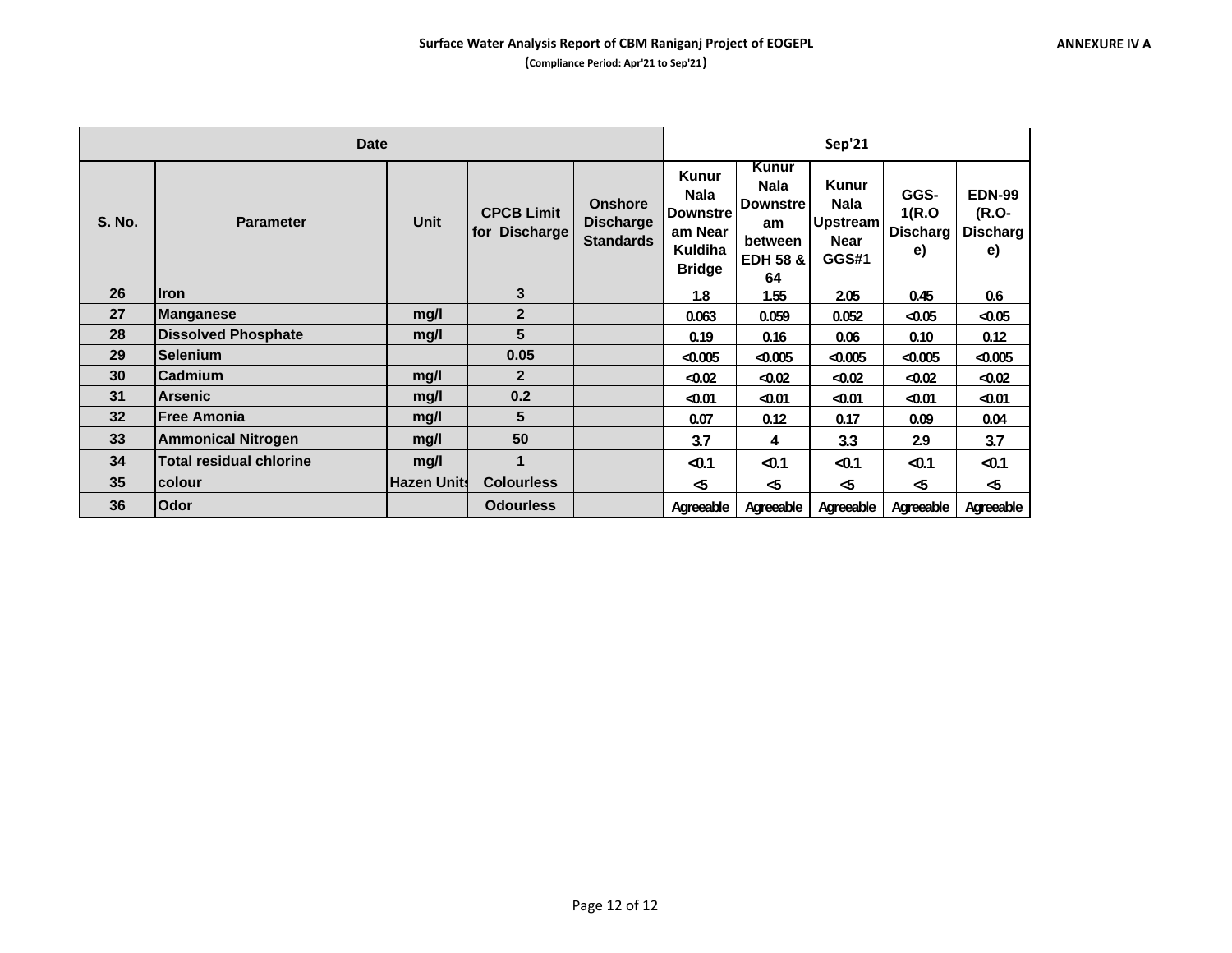### **Ground Water Analysis of Surrounding Areas of CBM Raniganj Project of EOGEPL**

**Compliance Period: Apr'21 to Sep'21**

| Kantaberia<br><b>Parameter</b><br><b>Desirable</b><br>Sarenga Village<br>Permissible limit<br>Village<br>Village<br>village<br><b>Mosjid</b><br>Village<br>Village<br>limit<br><b>Colour</b><br>5<br>15<br>45<br>ද්5<br>$\epsilon$ 5<br>45<br>45<br>Hazen<br>-ත<br>45<br>pH Value<br>6.5-8.5<br>6.25<br>6.89<br>6.59<br>$\mathbf{r}$<br>No relaxation<br>66<br>6.7<br>6.8<br>6.75<br><b>Turbidity, NTU</b><br><b>NTU</b><br>$\blacktriangleleft$<br>5<br>25<br>1.5<br>6.5<br>3.5<br>2<br>$\overline{4}$<br>$\leq$ 1<br>ے۔<br>500<br>2000<br><b>Total Dissolved Solids</b><br>mal<br>138<br>242<br>ഩ<br>114<br>106<br>92<br>114<br>Δ<br><b>Total Suspended Solids</b><br>$\mathcal{D}$<br>╱<br>⊘<br>$\mathcal{L}$<br>5<br>mal<br>12 <sup>12</sup><br>78<br>ঽ<br>165<br>201<br>41<br>88<br>46<br>80<br>78<br><b>Total Alkalinity as CaCO3</b><br>200<br>600<br>mall<br>6<br>86.2<br>70.6<br>90.2<br>101.9<br>180.3<br>31.4<br>54.9<br>200<br>600<br><b>Total Hardness</b><br>mall<br>$\overline{7}$<br>Aluminium (as Al)<br>0.03<br><b>NTU</b><br>02<br>$-0.01$<br>$-0.01$<br>$-0.01$<br>$-0.01$<br>$-0.01$<br>< 0.01<br>$-0.01$<br>8<br>Ammonia (as total ammonia -N)<br>0.5<br>$-0.1$<br>⊲0.1<br>⊲0.1<br>⊲0.1<br>⊲0.1<br>⊲0.1<br>mall<br>No relaxation<br>$0.1$<br>9<br>0.2<br>Anionic Detergents (as MBAS)<br>$-0.1$<br>$-0.1$<br>$-0.1$<br>40.1<br>$-0.1$<br>$-0.1$<br>$\triangle$ 1<br>mall<br>10 <sup>10</sup><br>Barium (as Ba)<br>0.7<br>No relaxation<br>⊲0.05<br>$-0.05$<br>⊲0.05<br>⊲റ.∩5<br>$-0.05$<br>$-0.05$<br>⊲0.05<br>mal<br>11<br>Boron (as B)<br>0.5<br>12<br><u>ma/l</u><br>$\blacktriangleleft$<br>$\leq$ 1<br>$\leq$ 1<br>$\leq$ 1<br>$\leq$<br>$\leq$<br>$\leq$<br>⊲<br>Calcium (as Ca)<br>75<br>200<br>22<br>251<br>45.5<br>78<br>$\mathfrak{D}$<br>126<br>15.7<br>mal<br>13<br>Chloride (as CI)<br>250<br>1000<br>mal<br>32<br>39<br>18<br>25<br>17<br>$\mathsf{Q}$<br>19<br>14<br>0.05<br>1.5<br>Copper (as Cu)<br>⊲0.05<br>⊲0.05<br>⊲0.05<br>15<br>mal<br>$-0.05$<br>$-0.05$<br>$-0.05$<br>⊲0.05<br>1.5<br>Fluoride (as F)<br>$\blacktriangleleft$<br>0.4<br>0.41<br>0.30<br>0.15<br>0.71<br>0.68<br>0.35<br>mall<br>16<br><b>Free Residual Chlorine</b><br>0.2<br><b>ے</b><br><b>ے</b><br>$-0.1$<br>−<br>1 1<br>∩1<br>mall<br>$\mathbf{1}$<br>⊲0.1<br>$-0.1$<br>17<br>0.3<br>0.65<br>0.19<br>2.8<br>$\triangle$ 1<br>20.5<br>0.85<br>0.45<br>Iron (as Fe)<br>mal<br>No relaxation<br>18<br>Magnesium (as Mg)<br>30<br>100<br>95<br>162<br>28<br>76<br>76<br>86<br>mall<br>58<br>19<br>0.1<br>0.3<br>Manganese (as Mn)<br>$-0.05$<br>0.083<br>0.286<br>40.05<br>$-0.05$<br>moll<br>40.05<br>$-0.05$<br>20<br>Mineral Oil<br>0.5<br>No relaxation<br>$\leq$<br>$\leq$<br>$\leq$<br>$\leq$<br>mal<br>$\leq$<br>$\leq$<br>$\leq$<br>21<br>Nitrate (as NO3)<br>45<br>2.82<br>10.27<br>1.52<br>4.32<br>1.15<br>43<br><u>රා5</u><br>22<br>mal<br>No relaxation<br>0.001<br>0.002<br>Phenolic Compounds (as C <sup>6</sup> H <sup>5</sup> OH)<br>$-0.002$<br>$-0.002$<br>$-0.002$<br><0.002<br>$-0.002$<br>$-0.002$<br>$-0.002$<br>mal<br>23<br>400<br>200<br>Sulphate (as SO <sup>4</sup> )<br>2.5<br>3.5<br>$\overline{25}$<br>$\overline{25}$<br>$\overline{25}$<br>mal<br>4.8<br>$\overline{\mathbf{A}}$<br>24<br>Silver (as Ag)<br>0.1<br>$\triangle$ 1<br>No relaxation<br>$\triangle$ 1<br>$-0.1$<br>$\triangle$ 1<br>$\triangle$ 1<br>$\triangle$ 1<br>⊲0.1<br>mal<br>25<br>Sodium (as Na)<br>10 <sup>10</sup><br>12 <sup>°</sup><br>mall<br>5.<br>12<br>6<br>11<br>26<br>$\boldsymbol{\Delta}$<br>Selenium (as Se)<br>0.01<br>$-0.005$<br>$-0.005$<br><0.005<br><0.005<br>mall<br>$-0.005$<br>< 0.005<br><0.005<br>No relaxation<br>27<br>Cadmium (as Cd)<br>0.003<br>ഹന<br>ഹന<br>ഹന2<br>ഹന<br>ഹന<br>ഹന<br>ഹന<br>28<br>mal<br>No relaxation<br>Cyanide (as CN)<br>0.05<br>$-0.02$<br>⊲0.02<br>⊲0.02<br>4002<br>$-0.02$<br>$-0.02$<br>ഹനം<br>29<br>mal<br>No relaxation<br>Lead (as Pb)<br>0.01<br>$-0.1$<br>$-0.1$<br>$-0.1$<br>40.1<br>∩1<br>mal<br>$-01$<br>< 0.1<br>30<br>No relaxation<br>Mercury (as Hg)<br>0.001<br>ഹന1<br>mal<br>⊲റന1<br>ഹസ1<br>⊲∩∩∩1<br>ഹന1<br>ഹ ന1<br>⊲റന1<br>No relaxation<br>31<br><b>Total Arsenic (as As)</b><br>32<br>0.01<br>0.05<br>$-0.01$<br>$-0.01$<br>$-0.01$<br>$-0.01$<br>ഹഷ<br>$-0.01$<br>ഹ ന<br>mal<br>Polynuclear aromatic hydrocarbons<br>33<br>0.0001<br>mg/l<br>No relaxation<br>ഹന്ന1<br>$-0.0001$<br>ഹനന1<br>$\sim$ 0001<br>ഹനന1<br>< 0.0001<br>$-0.0001$<br>(as PAH)<br>Pesticide Residues<br>$-0.01$<br>$-0.01$<br>$-0.01$<br>$-0.01$<br>$-0.01$<br>$-0.01$<br>0.01<br>No relaxation<br>$-0.01$<br>34<br>mall<br>Shall not be detectable in any 100<br><b>MPN/100</b><br>$\overline{2}$<br>35<br><1<br><b>Total Coliform Count.</b><br><1<br><1<br><1<br>$\leq$<br>⊲<br>mi sample<br>ml<br>Agreeable<br>Agreeable<br>Agreeable<br>Agreeable<br>Agreeable<br>Agreeable<br>Agreeable<br>Odour<br>Agreeable<br>Agreeable<br>36<br>Not Detectable Not Detectable Not Detectable<br>Not Detectable<br>Not Detectable Not Detectable<br>Not Detectable<br>0.0005<br>No Relaxation<br><b>Polychlorinated Binhenvis</b><br>37<br>mal<br>< 0.05<br>< 0.05<br>< 0.05<br>< 0.05<br>< 0.05<br>< 0.05<br>< 0.05<br><b>Chloramines</b><br>No Relaxation<br>38<br>us/cm<br>$\boldsymbol{\Lambda}$<br>< 0.05<br>< 0.05<br>< 0.05<br>< 0.05<br>< 0.05<br>< 0.05<br>< 0.05<br>0.07<br>No Relaxation<br><b>Molybdenum</b><br>mal<br>39<br>< 0.5<br><0.5<br>< 0.5<br>< 0.5<br>< 0.5<br>< 0.5<br>< 0.5<br>0.05<br>No Relaxation<br>40 |        |               |      | S:10500-1991 |  |          |             |               |               |          |  |
|---------------------------------------------------------------------------------------------------------------------------------------------------------------------------------------------------------------------------------------------------------------------------------------------------------------------------------------------------------------------------------------------------------------------------------------------------------------------------------------------------------------------------------------------------------------------------------------------------------------------------------------------------------------------------------------------------------------------------------------------------------------------------------------------------------------------------------------------------------------------------------------------------------------------------------------------------------------------------------------------------------------------------------------------------------------------------------------------------------------------------------------------------------------------------------------------------------------------------------------------------------------------------------------------------------------------------------------------------------------------------------------------------------------------------------------------------------------------------------------------------------------------------------------------------------------------------------------------------------------------------------------------------------------------------------------------------------------------------------------------------------------------------------------------------------------------------------------------------------------------------------------------------------------------------------------------------------------------------------------------------------------------------------------------------------------------------------------------------------------------------------------------------------------------------------------------------------------------------------------------------------------------------------------------------------------------------------------------------------------------------------------------------------------------------------------------------------------------------------------------------------------------------------------------------------------------------------------------------------------------------------------------------------------------------------------------------------------------------------------------------------------------------------------------------------------------------------------------------------------------------------------------------------------------------------------------------------------------------------------------------------------------------------------------------------------------------------------------------------------------------------------------------------------------------------------------------------------------------------------------------------------------------------------------------------------------------------------------------------------------------------------------------------------------------------------------------------------------------------------------------------------------------------------------------------------------------------------------------------------------------------------------------------------------------------------------------------------------------------------------------------------------------------------------------------------------------------------------------------------------------------------------------------------------------------------------------------------------------------------------------------------------------------------------------------------------------------------------------------------------------------------------------------------------------------------------------------------------------------------------------------------------------------------------------------------------------------------------------------------------------------------------------------------------------------------------------------------------------------------------------------------------------------------------------------------------------------------------------------------------------------------------------------------------------------------------------------------------------------------------------------------------------------------------------------------------------------------------------------------------------------------------------------------------------------------------------------------------------------------------------------------------------------------------------------------------------------------------------------------------------------------------------------------------------------------------------------------------------------------------------------------------------------------------------------------------------------------------------------------------------------------------------------------------------------------------------------------------------------------------|--------|---------------|------|--------------|--|----------|-------------|---------------|---------------|----------|--|
|                                                                                                                                                                                                                                                                                                                                                                                                                                                                                                                                                                                                                                                                                                                                                                                                                                                                                                                                                                                                                                                                                                                                                                                                                                                                                                                                                                                                                                                                                                                                                                                                                                                                                                                                                                                                                                                                                                                                                                                                                                                                                                                                                                                                                                                                                                                                                                                                                                                                                                                                                                                                                                                                                                                                                                                                                                                                                                                                                                                                                                                                                                                                                                                                                                                                                                                                                                                                                                                                                                                                                                                                                                                                                                                                                                                                                                                                                                                                                                                                                                                                                                                                                                                                                                                                                                                                                                                                                                                                                                                                                                                                                                                                                                                                                                                                                                                                                                                                                                                                                                                                                                                                                                                                                                                                                                                                                                                                                                                                                             | S. No. |               | Unit |              |  | Gopalpur | Ghatakdanga | Saraswatiganj | Jatgoria near | Bargoria |  |
|                                                                                                                                                                                                                                                                                                                                                                                                                                                                                                                                                                                                                                                                                                                                                                                                                                                                                                                                                                                                                                                                                                                                                                                                                                                                                                                                                                                                                                                                                                                                                                                                                                                                                                                                                                                                                                                                                                                                                                                                                                                                                                                                                                                                                                                                                                                                                                                                                                                                                                                                                                                                                                                                                                                                                                                                                                                                                                                                                                                                                                                                                                                                                                                                                                                                                                                                                                                                                                                                                                                                                                                                                                                                                                                                                                                                                                                                                                                                                                                                                                                                                                                                                                                                                                                                                                                                                                                                                                                                                                                                                                                                                                                                                                                                                                                                                                                                                                                                                                                                                                                                                                                                                                                                                                                                                                                                                                                                                                                                                             |        |               |      |              |  |          |             |               |               |          |  |
|                                                                                                                                                                                                                                                                                                                                                                                                                                                                                                                                                                                                                                                                                                                                                                                                                                                                                                                                                                                                                                                                                                                                                                                                                                                                                                                                                                                                                                                                                                                                                                                                                                                                                                                                                                                                                                                                                                                                                                                                                                                                                                                                                                                                                                                                                                                                                                                                                                                                                                                                                                                                                                                                                                                                                                                                                                                                                                                                                                                                                                                                                                                                                                                                                                                                                                                                                                                                                                                                                                                                                                                                                                                                                                                                                                                                                                                                                                                                                                                                                                                                                                                                                                                                                                                                                                                                                                                                                                                                                                                                                                                                                                                                                                                                                                                                                                                                                                                                                                                                                                                                                                                                                                                                                                                                                                                                                                                                                                                                                             |        |               |      |              |  |          |             |               |               |          |  |
|                                                                                                                                                                                                                                                                                                                                                                                                                                                                                                                                                                                                                                                                                                                                                                                                                                                                                                                                                                                                                                                                                                                                                                                                                                                                                                                                                                                                                                                                                                                                                                                                                                                                                                                                                                                                                                                                                                                                                                                                                                                                                                                                                                                                                                                                                                                                                                                                                                                                                                                                                                                                                                                                                                                                                                                                                                                                                                                                                                                                                                                                                                                                                                                                                                                                                                                                                                                                                                                                                                                                                                                                                                                                                                                                                                                                                                                                                                                                                                                                                                                                                                                                                                                                                                                                                                                                                                                                                                                                                                                                                                                                                                                                                                                                                                                                                                                                                                                                                                                                                                                                                                                                                                                                                                                                                                                                                                                                                                                                                             |        |               |      |              |  |          |             |               |               |          |  |
|                                                                                                                                                                                                                                                                                                                                                                                                                                                                                                                                                                                                                                                                                                                                                                                                                                                                                                                                                                                                                                                                                                                                                                                                                                                                                                                                                                                                                                                                                                                                                                                                                                                                                                                                                                                                                                                                                                                                                                                                                                                                                                                                                                                                                                                                                                                                                                                                                                                                                                                                                                                                                                                                                                                                                                                                                                                                                                                                                                                                                                                                                                                                                                                                                                                                                                                                                                                                                                                                                                                                                                                                                                                                                                                                                                                                                                                                                                                                                                                                                                                                                                                                                                                                                                                                                                                                                                                                                                                                                                                                                                                                                                                                                                                                                                                                                                                                                                                                                                                                                                                                                                                                                                                                                                                                                                                                                                                                                                                                                             |        |               |      |              |  |          |             |               |               |          |  |
|                                                                                                                                                                                                                                                                                                                                                                                                                                                                                                                                                                                                                                                                                                                                                                                                                                                                                                                                                                                                                                                                                                                                                                                                                                                                                                                                                                                                                                                                                                                                                                                                                                                                                                                                                                                                                                                                                                                                                                                                                                                                                                                                                                                                                                                                                                                                                                                                                                                                                                                                                                                                                                                                                                                                                                                                                                                                                                                                                                                                                                                                                                                                                                                                                                                                                                                                                                                                                                                                                                                                                                                                                                                                                                                                                                                                                                                                                                                                                                                                                                                                                                                                                                                                                                                                                                                                                                                                                                                                                                                                                                                                                                                                                                                                                                                                                                                                                                                                                                                                                                                                                                                                                                                                                                                                                                                                                                                                                                                                                             |        |               |      |              |  |          |             |               |               |          |  |
|                                                                                                                                                                                                                                                                                                                                                                                                                                                                                                                                                                                                                                                                                                                                                                                                                                                                                                                                                                                                                                                                                                                                                                                                                                                                                                                                                                                                                                                                                                                                                                                                                                                                                                                                                                                                                                                                                                                                                                                                                                                                                                                                                                                                                                                                                                                                                                                                                                                                                                                                                                                                                                                                                                                                                                                                                                                                                                                                                                                                                                                                                                                                                                                                                                                                                                                                                                                                                                                                                                                                                                                                                                                                                                                                                                                                                                                                                                                                                                                                                                                                                                                                                                                                                                                                                                                                                                                                                                                                                                                                                                                                                                                                                                                                                                                                                                                                                                                                                                                                                                                                                                                                                                                                                                                                                                                                                                                                                                                                                             |        |               |      |              |  |          |             |               |               |          |  |
|                                                                                                                                                                                                                                                                                                                                                                                                                                                                                                                                                                                                                                                                                                                                                                                                                                                                                                                                                                                                                                                                                                                                                                                                                                                                                                                                                                                                                                                                                                                                                                                                                                                                                                                                                                                                                                                                                                                                                                                                                                                                                                                                                                                                                                                                                                                                                                                                                                                                                                                                                                                                                                                                                                                                                                                                                                                                                                                                                                                                                                                                                                                                                                                                                                                                                                                                                                                                                                                                                                                                                                                                                                                                                                                                                                                                                                                                                                                                                                                                                                                                                                                                                                                                                                                                                                                                                                                                                                                                                                                                                                                                                                                                                                                                                                                                                                                                                                                                                                                                                                                                                                                                                                                                                                                                                                                                                                                                                                                                                             |        |               |      |              |  |          |             |               |               |          |  |
|                                                                                                                                                                                                                                                                                                                                                                                                                                                                                                                                                                                                                                                                                                                                                                                                                                                                                                                                                                                                                                                                                                                                                                                                                                                                                                                                                                                                                                                                                                                                                                                                                                                                                                                                                                                                                                                                                                                                                                                                                                                                                                                                                                                                                                                                                                                                                                                                                                                                                                                                                                                                                                                                                                                                                                                                                                                                                                                                                                                                                                                                                                                                                                                                                                                                                                                                                                                                                                                                                                                                                                                                                                                                                                                                                                                                                                                                                                                                                                                                                                                                                                                                                                                                                                                                                                                                                                                                                                                                                                                                                                                                                                                                                                                                                                                                                                                                                                                                                                                                                                                                                                                                                                                                                                                                                                                                                                                                                                                                                             |        |               |      |              |  |          |             |               |               |          |  |
|                                                                                                                                                                                                                                                                                                                                                                                                                                                                                                                                                                                                                                                                                                                                                                                                                                                                                                                                                                                                                                                                                                                                                                                                                                                                                                                                                                                                                                                                                                                                                                                                                                                                                                                                                                                                                                                                                                                                                                                                                                                                                                                                                                                                                                                                                                                                                                                                                                                                                                                                                                                                                                                                                                                                                                                                                                                                                                                                                                                                                                                                                                                                                                                                                                                                                                                                                                                                                                                                                                                                                                                                                                                                                                                                                                                                                                                                                                                                                                                                                                                                                                                                                                                                                                                                                                                                                                                                                                                                                                                                                                                                                                                                                                                                                                                                                                                                                                                                                                                                                                                                                                                                                                                                                                                                                                                                                                                                                                                                                             |        |               |      |              |  |          |             |               |               |          |  |
|                                                                                                                                                                                                                                                                                                                                                                                                                                                                                                                                                                                                                                                                                                                                                                                                                                                                                                                                                                                                                                                                                                                                                                                                                                                                                                                                                                                                                                                                                                                                                                                                                                                                                                                                                                                                                                                                                                                                                                                                                                                                                                                                                                                                                                                                                                                                                                                                                                                                                                                                                                                                                                                                                                                                                                                                                                                                                                                                                                                                                                                                                                                                                                                                                                                                                                                                                                                                                                                                                                                                                                                                                                                                                                                                                                                                                                                                                                                                                                                                                                                                                                                                                                                                                                                                                                                                                                                                                                                                                                                                                                                                                                                                                                                                                                                                                                                                                                                                                                                                                                                                                                                                                                                                                                                                                                                                                                                                                                                                                             |        |               |      |              |  |          |             |               |               |          |  |
|                                                                                                                                                                                                                                                                                                                                                                                                                                                                                                                                                                                                                                                                                                                                                                                                                                                                                                                                                                                                                                                                                                                                                                                                                                                                                                                                                                                                                                                                                                                                                                                                                                                                                                                                                                                                                                                                                                                                                                                                                                                                                                                                                                                                                                                                                                                                                                                                                                                                                                                                                                                                                                                                                                                                                                                                                                                                                                                                                                                                                                                                                                                                                                                                                                                                                                                                                                                                                                                                                                                                                                                                                                                                                                                                                                                                                                                                                                                                                                                                                                                                                                                                                                                                                                                                                                                                                                                                                                                                                                                                                                                                                                                                                                                                                                                                                                                                                                                                                                                                                                                                                                                                                                                                                                                                                                                                                                                                                                                                                             |        |               |      |              |  |          |             |               |               |          |  |
|                                                                                                                                                                                                                                                                                                                                                                                                                                                                                                                                                                                                                                                                                                                                                                                                                                                                                                                                                                                                                                                                                                                                                                                                                                                                                                                                                                                                                                                                                                                                                                                                                                                                                                                                                                                                                                                                                                                                                                                                                                                                                                                                                                                                                                                                                                                                                                                                                                                                                                                                                                                                                                                                                                                                                                                                                                                                                                                                                                                                                                                                                                                                                                                                                                                                                                                                                                                                                                                                                                                                                                                                                                                                                                                                                                                                                                                                                                                                                                                                                                                                                                                                                                                                                                                                                                                                                                                                                                                                                                                                                                                                                                                                                                                                                                                                                                                                                                                                                                                                                                                                                                                                                                                                                                                                                                                                                                                                                                                                                             |        |               |      |              |  |          |             |               |               |          |  |
|                                                                                                                                                                                                                                                                                                                                                                                                                                                                                                                                                                                                                                                                                                                                                                                                                                                                                                                                                                                                                                                                                                                                                                                                                                                                                                                                                                                                                                                                                                                                                                                                                                                                                                                                                                                                                                                                                                                                                                                                                                                                                                                                                                                                                                                                                                                                                                                                                                                                                                                                                                                                                                                                                                                                                                                                                                                                                                                                                                                                                                                                                                                                                                                                                                                                                                                                                                                                                                                                                                                                                                                                                                                                                                                                                                                                                                                                                                                                                                                                                                                                                                                                                                                                                                                                                                                                                                                                                                                                                                                                                                                                                                                                                                                                                                                                                                                                                                                                                                                                                                                                                                                                                                                                                                                                                                                                                                                                                                                                                             |        |               |      |              |  |          |             |               |               |          |  |
|                                                                                                                                                                                                                                                                                                                                                                                                                                                                                                                                                                                                                                                                                                                                                                                                                                                                                                                                                                                                                                                                                                                                                                                                                                                                                                                                                                                                                                                                                                                                                                                                                                                                                                                                                                                                                                                                                                                                                                                                                                                                                                                                                                                                                                                                                                                                                                                                                                                                                                                                                                                                                                                                                                                                                                                                                                                                                                                                                                                                                                                                                                                                                                                                                                                                                                                                                                                                                                                                                                                                                                                                                                                                                                                                                                                                                                                                                                                                                                                                                                                                                                                                                                                                                                                                                                                                                                                                                                                                                                                                                                                                                                                                                                                                                                                                                                                                                                                                                                                                                                                                                                                                                                                                                                                                                                                                                                                                                                                                                             |        |               |      |              |  |          |             |               |               |          |  |
|                                                                                                                                                                                                                                                                                                                                                                                                                                                                                                                                                                                                                                                                                                                                                                                                                                                                                                                                                                                                                                                                                                                                                                                                                                                                                                                                                                                                                                                                                                                                                                                                                                                                                                                                                                                                                                                                                                                                                                                                                                                                                                                                                                                                                                                                                                                                                                                                                                                                                                                                                                                                                                                                                                                                                                                                                                                                                                                                                                                                                                                                                                                                                                                                                                                                                                                                                                                                                                                                                                                                                                                                                                                                                                                                                                                                                                                                                                                                                                                                                                                                                                                                                                                                                                                                                                                                                                                                                                                                                                                                                                                                                                                                                                                                                                                                                                                                                                                                                                                                                                                                                                                                                                                                                                                                                                                                                                                                                                                                                             |        |               |      |              |  |          |             |               |               |          |  |
|                                                                                                                                                                                                                                                                                                                                                                                                                                                                                                                                                                                                                                                                                                                                                                                                                                                                                                                                                                                                                                                                                                                                                                                                                                                                                                                                                                                                                                                                                                                                                                                                                                                                                                                                                                                                                                                                                                                                                                                                                                                                                                                                                                                                                                                                                                                                                                                                                                                                                                                                                                                                                                                                                                                                                                                                                                                                                                                                                                                                                                                                                                                                                                                                                                                                                                                                                                                                                                                                                                                                                                                                                                                                                                                                                                                                                                                                                                                                                                                                                                                                                                                                                                                                                                                                                                                                                                                                                                                                                                                                                                                                                                                                                                                                                                                                                                                                                                                                                                                                                                                                                                                                                                                                                                                                                                                                                                                                                                                                                             |        |               |      |              |  |          |             |               |               |          |  |
|                                                                                                                                                                                                                                                                                                                                                                                                                                                                                                                                                                                                                                                                                                                                                                                                                                                                                                                                                                                                                                                                                                                                                                                                                                                                                                                                                                                                                                                                                                                                                                                                                                                                                                                                                                                                                                                                                                                                                                                                                                                                                                                                                                                                                                                                                                                                                                                                                                                                                                                                                                                                                                                                                                                                                                                                                                                                                                                                                                                                                                                                                                                                                                                                                                                                                                                                                                                                                                                                                                                                                                                                                                                                                                                                                                                                                                                                                                                                                                                                                                                                                                                                                                                                                                                                                                                                                                                                                                                                                                                                                                                                                                                                                                                                                                                                                                                                                                                                                                                                                                                                                                                                                                                                                                                                                                                                                                                                                                                                                             |        |               |      |              |  |          |             |               |               |          |  |
|                                                                                                                                                                                                                                                                                                                                                                                                                                                                                                                                                                                                                                                                                                                                                                                                                                                                                                                                                                                                                                                                                                                                                                                                                                                                                                                                                                                                                                                                                                                                                                                                                                                                                                                                                                                                                                                                                                                                                                                                                                                                                                                                                                                                                                                                                                                                                                                                                                                                                                                                                                                                                                                                                                                                                                                                                                                                                                                                                                                                                                                                                                                                                                                                                                                                                                                                                                                                                                                                                                                                                                                                                                                                                                                                                                                                                                                                                                                                                                                                                                                                                                                                                                                                                                                                                                                                                                                                                                                                                                                                                                                                                                                                                                                                                                                                                                                                                                                                                                                                                                                                                                                                                                                                                                                                                                                                                                                                                                                                                             |        |               |      |              |  |          |             |               |               |          |  |
|                                                                                                                                                                                                                                                                                                                                                                                                                                                                                                                                                                                                                                                                                                                                                                                                                                                                                                                                                                                                                                                                                                                                                                                                                                                                                                                                                                                                                                                                                                                                                                                                                                                                                                                                                                                                                                                                                                                                                                                                                                                                                                                                                                                                                                                                                                                                                                                                                                                                                                                                                                                                                                                                                                                                                                                                                                                                                                                                                                                                                                                                                                                                                                                                                                                                                                                                                                                                                                                                                                                                                                                                                                                                                                                                                                                                                                                                                                                                                                                                                                                                                                                                                                                                                                                                                                                                                                                                                                                                                                                                                                                                                                                                                                                                                                                                                                                                                                                                                                                                                                                                                                                                                                                                                                                                                                                                                                                                                                                                                             |        |               |      |              |  |          |             |               |               |          |  |
|                                                                                                                                                                                                                                                                                                                                                                                                                                                                                                                                                                                                                                                                                                                                                                                                                                                                                                                                                                                                                                                                                                                                                                                                                                                                                                                                                                                                                                                                                                                                                                                                                                                                                                                                                                                                                                                                                                                                                                                                                                                                                                                                                                                                                                                                                                                                                                                                                                                                                                                                                                                                                                                                                                                                                                                                                                                                                                                                                                                                                                                                                                                                                                                                                                                                                                                                                                                                                                                                                                                                                                                                                                                                                                                                                                                                                                                                                                                                                                                                                                                                                                                                                                                                                                                                                                                                                                                                                                                                                                                                                                                                                                                                                                                                                                                                                                                                                                                                                                                                                                                                                                                                                                                                                                                                                                                                                                                                                                                                                             |        |               |      |              |  |          |             |               |               |          |  |
|                                                                                                                                                                                                                                                                                                                                                                                                                                                                                                                                                                                                                                                                                                                                                                                                                                                                                                                                                                                                                                                                                                                                                                                                                                                                                                                                                                                                                                                                                                                                                                                                                                                                                                                                                                                                                                                                                                                                                                                                                                                                                                                                                                                                                                                                                                                                                                                                                                                                                                                                                                                                                                                                                                                                                                                                                                                                                                                                                                                                                                                                                                                                                                                                                                                                                                                                                                                                                                                                                                                                                                                                                                                                                                                                                                                                                                                                                                                                                                                                                                                                                                                                                                                                                                                                                                                                                                                                                                                                                                                                                                                                                                                                                                                                                                                                                                                                                                                                                                                                                                                                                                                                                                                                                                                                                                                                                                                                                                                                                             |        |               |      |              |  |          |             |               |               |          |  |
|                                                                                                                                                                                                                                                                                                                                                                                                                                                                                                                                                                                                                                                                                                                                                                                                                                                                                                                                                                                                                                                                                                                                                                                                                                                                                                                                                                                                                                                                                                                                                                                                                                                                                                                                                                                                                                                                                                                                                                                                                                                                                                                                                                                                                                                                                                                                                                                                                                                                                                                                                                                                                                                                                                                                                                                                                                                                                                                                                                                                                                                                                                                                                                                                                                                                                                                                                                                                                                                                                                                                                                                                                                                                                                                                                                                                                                                                                                                                                                                                                                                                                                                                                                                                                                                                                                                                                                                                                                                                                                                                                                                                                                                                                                                                                                                                                                                                                                                                                                                                                                                                                                                                                                                                                                                                                                                                                                                                                                                                                             |        |               |      |              |  |          |             |               |               |          |  |
|                                                                                                                                                                                                                                                                                                                                                                                                                                                                                                                                                                                                                                                                                                                                                                                                                                                                                                                                                                                                                                                                                                                                                                                                                                                                                                                                                                                                                                                                                                                                                                                                                                                                                                                                                                                                                                                                                                                                                                                                                                                                                                                                                                                                                                                                                                                                                                                                                                                                                                                                                                                                                                                                                                                                                                                                                                                                                                                                                                                                                                                                                                                                                                                                                                                                                                                                                                                                                                                                                                                                                                                                                                                                                                                                                                                                                                                                                                                                                                                                                                                                                                                                                                                                                                                                                                                                                                                                                                                                                                                                                                                                                                                                                                                                                                                                                                                                                                                                                                                                                                                                                                                                                                                                                                                                                                                                                                                                                                                                                             |        |               |      |              |  |          |             |               |               |          |  |
|                                                                                                                                                                                                                                                                                                                                                                                                                                                                                                                                                                                                                                                                                                                                                                                                                                                                                                                                                                                                                                                                                                                                                                                                                                                                                                                                                                                                                                                                                                                                                                                                                                                                                                                                                                                                                                                                                                                                                                                                                                                                                                                                                                                                                                                                                                                                                                                                                                                                                                                                                                                                                                                                                                                                                                                                                                                                                                                                                                                                                                                                                                                                                                                                                                                                                                                                                                                                                                                                                                                                                                                                                                                                                                                                                                                                                                                                                                                                                                                                                                                                                                                                                                                                                                                                                                                                                                                                                                                                                                                                                                                                                                                                                                                                                                                                                                                                                                                                                                                                                                                                                                                                                                                                                                                                                                                                                                                                                                                                                             |        |               |      |              |  |          |             |               |               |          |  |
|                                                                                                                                                                                                                                                                                                                                                                                                                                                                                                                                                                                                                                                                                                                                                                                                                                                                                                                                                                                                                                                                                                                                                                                                                                                                                                                                                                                                                                                                                                                                                                                                                                                                                                                                                                                                                                                                                                                                                                                                                                                                                                                                                                                                                                                                                                                                                                                                                                                                                                                                                                                                                                                                                                                                                                                                                                                                                                                                                                                                                                                                                                                                                                                                                                                                                                                                                                                                                                                                                                                                                                                                                                                                                                                                                                                                                                                                                                                                                                                                                                                                                                                                                                                                                                                                                                                                                                                                                                                                                                                                                                                                                                                                                                                                                                                                                                                                                                                                                                                                                                                                                                                                                                                                                                                                                                                                                                                                                                                                                             |        |               |      |              |  |          |             |               |               |          |  |
|                                                                                                                                                                                                                                                                                                                                                                                                                                                                                                                                                                                                                                                                                                                                                                                                                                                                                                                                                                                                                                                                                                                                                                                                                                                                                                                                                                                                                                                                                                                                                                                                                                                                                                                                                                                                                                                                                                                                                                                                                                                                                                                                                                                                                                                                                                                                                                                                                                                                                                                                                                                                                                                                                                                                                                                                                                                                                                                                                                                                                                                                                                                                                                                                                                                                                                                                                                                                                                                                                                                                                                                                                                                                                                                                                                                                                                                                                                                                                                                                                                                                                                                                                                                                                                                                                                                                                                                                                                                                                                                                                                                                                                                                                                                                                                                                                                                                                                                                                                                                                                                                                                                                                                                                                                                                                                                                                                                                                                                                                             |        |               |      |              |  |          |             |               |               |          |  |
|                                                                                                                                                                                                                                                                                                                                                                                                                                                                                                                                                                                                                                                                                                                                                                                                                                                                                                                                                                                                                                                                                                                                                                                                                                                                                                                                                                                                                                                                                                                                                                                                                                                                                                                                                                                                                                                                                                                                                                                                                                                                                                                                                                                                                                                                                                                                                                                                                                                                                                                                                                                                                                                                                                                                                                                                                                                                                                                                                                                                                                                                                                                                                                                                                                                                                                                                                                                                                                                                                                                                                                                                                                                                                                                                                                                                                                                                                                                                                                                                                                                                                                                                                                                                                                                                                                                                                                                                                                                                                                                                                                                                                                                                                                                                                                                                                                                                                                                                                                                                                                                                                                                                                                                                                                                                                                                                                                                                                                                                                             |        |               |      |              |  |          |             |               |               |          |  |
|                                                                                                                                                                                                                                                                                                                                                                                                                                                                                                                                                                                                                                                                                                                                                                                                                                                                                                                                                                                                                                                                                                                                                                                                                                                                                                                                                                                                                                                                                                                                                                                                                                                                                                                                                                                                                                                                                                                                                                                                                                                                                                                                                                                                                                                                                                                                                                                                                                                                                                                                                                                                                                                                                                                                                                                                                                                                                                                                                                                                                                                                                                                                                                                                                                                                                                                                                                                                                                                                                                                                                                                                                                                                                                                                                                                                                                                                                                                                                                                                                                                                                                                                                                                                                                                                                                                                                                                                                                                                                                                                                                                                                                                                                                                                                                                                                                                                                                                                                                                                                                                                                                                                                                                                                                                                                                                                                                                                                                                                                             |        |               |      |              |  |          |             |               |               |          |  |
|                                                                                                                                                                                                                                                                                                                                                                                                                                                                                                                                                                                                                                                                                                                                                                                                                                                                                                                                                                                                                                                                                                                                                                                                                                                                                                                                                                                                                                                                                                                                                                                                                                                                                                                                                                                                                                                                                                                                                                                                                                                                                                                                                                                                                                                                                                                                                                                                                                                                                                                                                                                                                                                                                                                                                                                                                                                                                                                                                                                                                                                                                                                                                                                                                                                                                                                                                                                                                                                                                                                                                                                                                                                                                                                                                                                                                                                                                                                                                                                                                                                                                                                                                                                                                                                                                                                                                                                                                                                                                                                                                                                                                                                                                                                                                                                                                                                                                                                                                                                                                                                                                                                                                                                                                                                                                                                                                                                                                                                                                             |        |               |      |              |  |          |             |               |               |          |  |
|                                                                                                                                                                                                                                                                                                                                                                                                                                                                                                                                                                                                                                                                                                                                                                                                                                                                                                                                                                                                                                                                                                                                                                                                                                                                                                                                                                                                                                                                                                                                                                                                                                                                                                                                                                                                                                                                                                                                                                                                                                                                                                                                                                                                                                                                                                                                                                                                                                                                                                                                                                                                                                                                                                                                                                                                                                                                                                                                                                                                                                                                                                                                                                                                                                                                                                                                                                                                                                                                                                                                                                                                                                                                                                                                                                                                                                                                                                                                                                                                                                                                                                                                                                                                                                                                                                                                                                                                                                                                                                                                                                                                                                                                                                                                                                                                                                                                                                                                                                                                                                                                                                                                                                                                                                                                                                                                                                                                                                                                                             |        |               |      |              |  |          |             |               |               |          |  |
|                                                                                                                                                                                                                                                                                                                                                                                                                                                                                                                                                                                                                                                                                                                                                                                                                                                                                                                                                                                                                                                                                                                                                                                                                                                                                                                                                                                                                                                                                                                                                                                                                                                                                                                                                                                                                                                                                                                                                                                                                                                                                                                                                                                                                                                                                                                                                                                                                                                                                                                                                                                                                                                                                                                                                                                                                                                                                                                                                                                                                                                                                                                                                                                                                                                                                                                                                                                                                                                                                                                                                                                                                                                                                                                                                                                                                                                                                                                                                                                                                                                                                                                                                                                                                                                                                                                                                                                                                                                                                                                                                                                                                                                                                                                                                                                                                                                                                                                                                                                                                                                                                                                                                                                                                                                                                                                                                                                                                                                                                             |        |               |      |              |  |          |             |               |               |          |  |
|                                                                                                                                                                                                                                                                                                                                                                                                                                                                                                                                                                                                                                                                                                                                                                                                                                                                                                                                                                                                                                                                                                                                                                                                                                                                                                                                                                                                                                                                                                                                                                                                                                                                                                                                                                                                                                                                                                                                                                                                                                                                                                                                                                                                                                                                                                                                                                                                                                                                                                                                                                                                                                                                                                                                                                                                                                                                                                                                                                                                                                                                                                                                                                                                                                                                                                                                                                                                                                                                                                                                                                                                                                                                                                                                                                                                                                                                                                                                                                                                                                                                                                                                                                                                                                                                                                                                                                                                                                                                                                                                                                                                                                                                                                                                                                                                                                                                                                                                                                                                                                                                                                                                                                                                                                                                                                                                                                                                                                                                                             |        |               |      |              |  |          |             |               |               |          |  |
|                                                                                                                                                                                                                                                                                                                                                                                                                                                                                                                                                                                                                                                                                                                                                                                                                                                                                                                                                                                                                                                                                                                                                                                                                                                                                                                                                                                                                                                                                                                                                                                                                                                                                                                                                                                                                                                                                                                                                                                                                                                                                                                                                                                                                                                                                                                                                                                                                                                                                                                                                                                                                                                                                                                                                                                                                                                                                                                                                                                                                                                                                                                                                                                                                                                                                                                                                                                                                                                                                                                                                                                                                                                                                                                                                                                                                                                                                                                                                                                                                                                                                                                                                                                                                                                                                                                                                                                                                                                                                                                                                                                                                                                                                                                                                                                                                                                                                                                                                                                                                                                                                                                                                                                                                                                                                                                                                                                                                                                                                             |        |               |      |              |  |          |             |               |               |          |  |
|                                                                                                                                                                                                                                                                                                                                                                                                                                                                                                                                                                                                                                                                                                                                                                                                                                                                                                                                                                                                                                                                                                                                                                                                                                                                                                                                                                                                                                                                                                                                                                                                                                                                                                                                                                                                                                                                                                                                                                                                                                                                                                                                                                                                                                                                                                                                                                                                                                                                                                                                                                                                                                                                                                                                                                                                                                                                                                                                                                                                                                                                                                                                                                                                                                                                                                                                                                                                                                                                                                                                                                                                                                                                                                                                                                                                                                                                                                                                                                                                                                                                                                                                                                                                                                                                                                                                                                                                                                                                                                                                                                                                                                                                                                                                                                                                                                                                                                                                                                                                                                                                                                                                                                                                                                                                                                                                                                                                                                                                                             |        |               |      |              |  |          |             |               |               |          |  |
|                                                                                                                                                                                                                                                                                                                                                                                                                                                                                                                                                                                                                                                                                                                                                                                                                                                                                                                                                                                                                                                                                                                                                                                                                                                                                                                                                                                                                                                                                                                                                                                                                                                                                                                                                                                                                                                                                                                                                                                                                                                                                                                                                                                                                                                                                                                                                                                                                                                                                                                                                                                                                                                                                                                                                                                                                                                                                                                                                                                                                                                                                                                                                                                                                                                                                                                                                                                                                                                                                                                                                                                                                                                                                                                                                                                                                                                                                                                                                                                                                                                                                                                                                                                                                                                                                                                                                                                                                                                                                                                                                                                                                                                                                                                                                                                                                                                                                                                                                                                                                                                                                                                                                                                                                                                                                                                                                                                                                                                                                             |        |               |      |              |  |          |             |               |               |          |  |
|                                                                                                                                                                                                                                                                                                                                                                                                                                                                                                                                                                                                                                                                                                                                                                                                                                                                                                                                                                                                                                                                                                                                                                                                                                                                                                                                                                                                                                                                                                                                                                                                                                                                                                                                                                                                                                                                                                                                                                                                                                                                                                                                                                                                                                                                                                                                                                                                                                                                                                                                                                                                                                                                                                                                                                                                                                                                                                                                                                                                                                                                                                                                                                                                                                                                                                                                                                                                                                                                                                                                                                                                                                                                                                                                                                                                                                                                                                                                                                                                                                                                                                                                                                                                                                                                                                                                                                                                                                                                                                                                                                                                                                                                                                                                                                                                                                                                                                                                                                                                                                                                                                                                                                                                                                                                                                                                                                                                                                                                                             |        |               |      |              |  |          |             |               |               |          |  |
|                                                                                                                                                                                                                                                                                                                                                                                                                                                                                                                                                                                                                                                                                                                                                                                                                                                                                                                                                                                                                                                                                                                                                                                                                                                                                                                                                                                                                                                                                                                                                                                                                                                                                                                                                                                                                                                                                                                                                                                                                                                                                                                                                                                                                                                                                                                                                                                                                                                                                                                                                                                                                                                                                                                                                                                                                                                                                                                                                                                                                                                                                                                                                                                                                                                                                                                                                                                                                                                                                                                                                                                                                                                                                                                                                                                                                                                                                                                                                                                                                                                                                                                                                                                                                                                                                                                                                                                                                                                                                                                                                                                                                                                                                                                                                                                                                                                                                                                                                                                                                                                                                                                                                                                                                                                                                                                                                                                                                                                                                             |        |               |      |              |  |          |             |               |               |          |  |
|                                                                                                                                                                                                                                                                                                                                                                                                                                                                                                                                                                                                                                                                                                                                                                                                                                                                                                                                                                                                                                                                                                                                                                                                                                                                                                                                                                                                                                                                                                                                                                                                                                                                                                                                                                                                                                                                                                                                                                                                                                                                                                                                                                                                                                                                                                                                                                                                                                                                                                                                                                                                                                                                                                                                                                                                                                                                                                                                                                                                                                                                                                                                                                                                                                                                                                                                                                                                                                                                                                                                                                                                                                                                                                                                                                                                                                                                                                                                                                                                                                                                                                                                                                                                                                                                                                                                                                                                                                                                                                                                                                                                                                                                                                                                                                                                                                                                                                                                                                                                                                                                                                                                                                                                                                                                                                                                                                                                                                                                                             |        |               |      |              |  |          |             |               |               |          |  |
|                                                                                                                                                                                                                                                                                                                                                                                                                                                                                                                                                                                                                                                                                                                                                                                                                                                                                                                                                                                                                                                                                                                                                                                                                                                                                                                                                                                                                                                                                                                                                                                                                                                                                                                                                                                                                                                                                                                                                                                                                                                                                                                                                                                                                                                                                                                                                                                                                                                                                                                                                                                                                                                                                                                                                                                                                                                                                                                                                                                                                                                                                                                                                                                                                                                                                                                                                                                                                                                                                                                                                                                                                                                                                                                                                                                                                                                                                                                                                                                                                                                                                                                                                                                                                                                                                                                                                                                                                                                                                                                                                                                                                                                                                                                                                                                                                                                                                                                                                                                                                                                                                                                                                                                                                                                                                                                                                                                                                                                                                             |        |               |      |              |  |          |             |               |               |          |  |
|                                                                                                                                                                                                                                                                                                                                                                                                                                                                                                                                                                                                                                                                                                                                                                                                                                                                                                                                                                                                                                                                                                                                                                                                                                                                                                                                                                                                                                                                                                                                                                                                                                                                                                                                                                                                                                                                                                                                                                                                                                                                                                                                                                                                                                                                                                                                                                                                                                                                                                                                                                                                                                                                                                                                                                                                                                                                                                                                                                                                                                                                                                                                                                                                                                                                                                                                                                                                                                                                                                                                                                                                                                                                                                                                                                                                                                                                                                                                                                                                                                                                                                                                                                                                                                                                                                                                                                                                                                                                                                                                                                                                                                                                                                                                                                                                                                                                                                                                                                                                                                                                                                                                                                                                                                                                                                                                                                                                                                                                                             |        | Sulphide.ma/L | mall |              |  |          |             |               |               |          |  |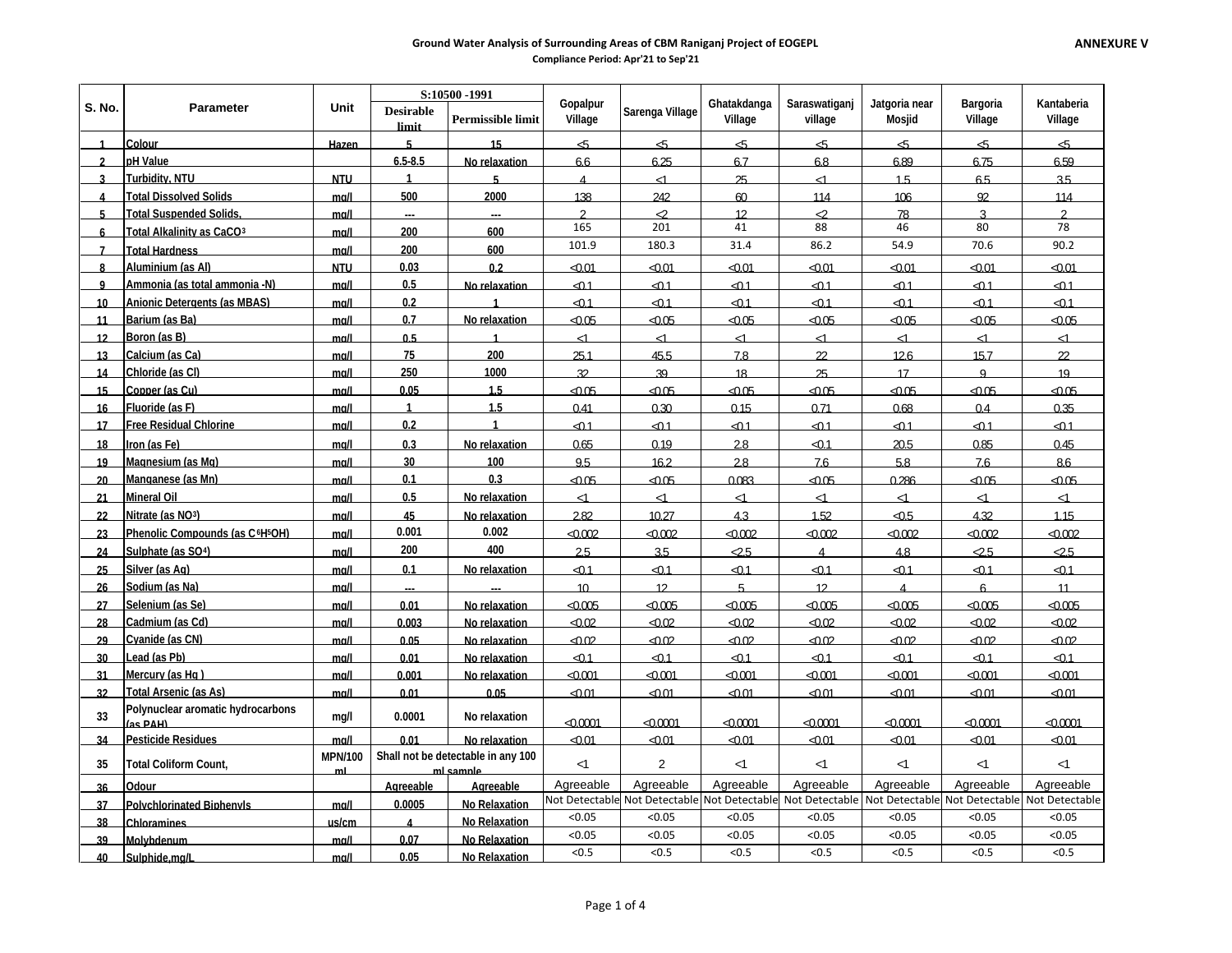#### **Ground Water Analysis of Surrounding Areas of CBM Raniganj Project of EOGEPL**

**Compliance Period: Apr'21 to Sep'21**

|               |                                   |          |                           | S:10500 - 1991           |                     |                 |                        |                          |                                |                     |                       |
|---------------|-----------------------------------|----------|---------------------------|--------------------------|---------------------|-----------------|------------------------|--------------------------|--------------------------------|---------------------|-----------------------|
| <b>S. No.</b> | <b>Parameter</b>                  | Unit     | <b>Desirable</b><br>limit | <b>Permissible limit</b> | Gopalpur<br>Village | Sarenga Village | Ghatakdanga<br>Village | Saraswatiganj<br>village | Jatgoria near<br><b>Mosjid</b> | Bargoria<br>Village | Kantaberia<br>Village |
|               |                                   |          |                           |                          |                     |                 |                        |                          |                                |                     |                       |
| 41            | Electrical Conductivity at 25° C. | umhos/cm |                           |                          | 380                 | 470             | 102                    | 250                      | 240                            | 160                 | 190                   |
| 42            | Phosphorus(as P)                  | mall     | $\overline{\phantom{a}}$  |                          | $-0.01$             | $-0.01$         | $-0.01$                | $-0.01$                  | $-0.01$                        | $-0.01$             | $-0.01$               |
| 43            | <b>Nickel</b>                     | mall     | 0.02                      | No Relaxation            | <0.05               | $-0.05$         | $-0.05$                | $-0.05$                  | $-0.05$                        | $-0.05$             | $-0.05$               |
| 44            | <b>Total Chromium</b>             | mall     | 0.05                      | No Relaxation            | $-0.05$             | $-0.05$         | $-0.05$                | $-0.05$                  | $-0.05$                        | $-0.05$             | $-0.05$               |
| 45            | <b>Zinc</b>                       | mall     |                           |                          | 0.015               | 0.01            | 0.018                  | 0.017                    | 0.023                          | 0.012               | < 0.01                |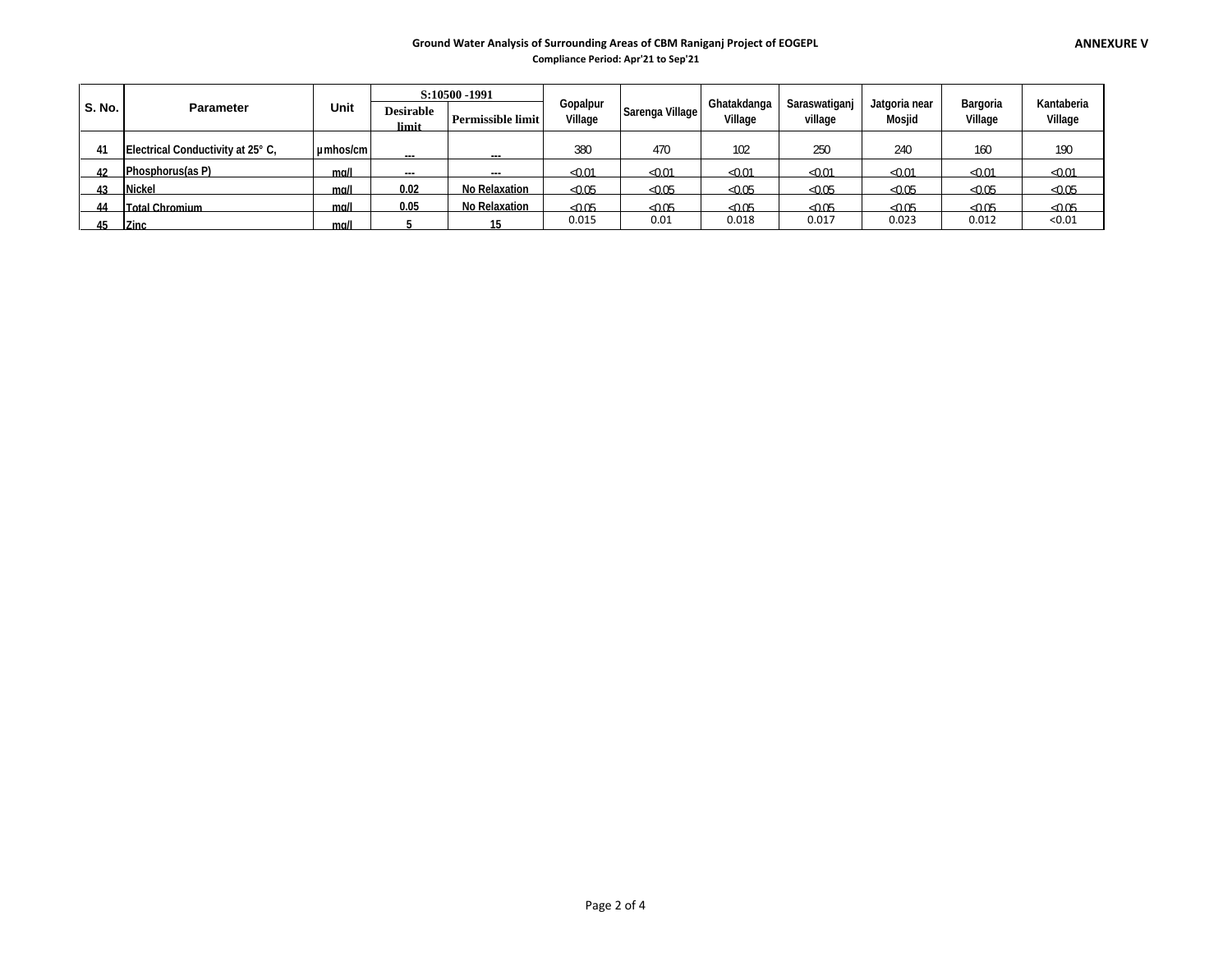### FORM 10

## WEST BENGAL WASTE MANAGEMENT LIMITED

103, Mouza – Purba Srikrishnapur, P.O. & P.S. – Sutahata, PIN – 721635, Haldia, Dist. – Purba Medinipur, West Bengal MANIFEST FOR HAZARDOUS AND OTHER WASTE

|                                     |                                                                     |                                                                                                                                               | ESSAR OIL ANDGAS EXPLORATION AND                                                                                                              |      |  |  |  |  |  |  |
|-------------------------------------|---------------------------------------------------------------------|-----------------------------------------------------------------------------------------------------------------------------------------------|-----------------------------------------------------------------------------------------------------------------------------------------------|------|--|--|--|--|--|--|
|                                     | Sender's name and mailing address                                   | PRODUCTION LIMITED                                                                                                                            |                                                                                                                                               |      |  |  |  |  |  |  |
|                                     | (including Phone No. and e-mail):                                   |                                                                                                                                               | AN 518, SECTOR - 2, MARTIN LUTHER KING                                                                                                        |      |  |  |  |  |  |  |
|                                     |                                                                     |                                                                                                                                               | SARANI, BIDHAN NAGAR, SURGAPUR - 713212                                                                                                       |      |  |  |  |  |  |  |
| $\overline{2}$                      | Sender's authorization No.:                                         | $15125$ (HW) - 244 912 008                                                                                                                    |                                                                                                                                               |      |  |  |  |  |  |  |
| $\overline{3}$                      | Manifest Document No.:                                              | 1                                                                                                                                             |                                                                                                                                               |      |  |  |  |  |  |  |
|                                     |                                                                     | West Bengal Waste Management Limited                                                                                                          |                                                                                                                                               |      |  |  |  |  |  |  |
| 4                                   | Transporter's name and address                                      |                                                                                                                                               | J.L. No. 103, Mouza Purba Srikrishnapur, P.O. & P.S. Sutahata, Haldia 721635<br>Dist. Purba Medinipur, West Bengal, Ph. No.-03224-278238 / 39 |      |  |  |  |  |  |  |
|                                     | (including Phone No. and e-mail):                                   | E-mail: wbwml_haldia@ramky.com                                                                                                                |                                                                                                                                               |      |  |  |  |  |  |  |
|                                     |                                                                     |                                                                                                                                               |                                                                                                                                               |      |  |  |  |  |  |  |
| 5.                                  | Type of vehicle:                                                    | (Truck/Tanker/Special Vehicle)                                                                                                                |                                                                                                                                               |      |  |  |  |  |  |  |
| $6^{\circ}$                         | Transporter's registration No.:                                     | 1-MD(E)/X/06                                                                                                                                  |                                                                                                                                               |      |  |  |  |  |  |  |
| ′∕.,                                | Vehicle registration No. .                                          | WB 31N 0098                                                                                                                                   |                                                                                                                                               |      |  |  |  |  |  |  |
|                                     | Receiver's name and mailing address                                 | West Bengal Waste Management Limited                                                                                                          |                                                                                                                                               |      |  |  |  |  |  |  |
| 8                                   | (including Phone No. and e-mail):                                   | J.L. No. 103, Mouza Purba Srikrishnapur, P.O. & P.S. Sutahata, Haldia 721635<br>Dist. Purba Medinipur, West Bengal, Ph. No.-03224-278238 / 39 |                                                                                                                                               |      |  |  |  |  |  |  |
|                                     |                                                                     | E-mail: wbwml_haldia@ramky.com                                                                                                                |                                                                                                                                               |      |  |  |  |  |  |  |
| Receiver's authorization No.:<br>9  |                                                                     |                                                                                                                                               |                                                                                                                                               |      |  |  |  |  |  |  |
| 10 <sup>10</sup>                    | OIL CONTAMINATED WASTE, FILTER, RO MEMBRANE,<br>Waste description : |                                                                                                                                               |                                                                                                                                               |      |  |  |  |  |  |  |
|                                     |                                                                     | $3105$ / $\leq$ $\frac{9}{2}$ m3 or MT                                                                                                        |                                                                                                                                               |      |  |  |  |  |  |  |
| 11                                  | Total quantity<br>No. of Containers :                               | Nos.                                                                                                                                          |                                                                                                                                               |      |  |  |  |  |  |  |
|                                     |                                                                     |                                                                                                                                               |                                                                                                                                               |      |  |  |  |  |  |  |
| 12 <sup>2</sup>                     | Physical form:                                                      |                                                                                                                                               | (Soild/Semi-Solid/Sludge/Oily/Tarry/Slurry/Liquid)                                                                                            |      |  |  |  |  |  |  |
| 13                                  | Special handling instructions and                                   |                                                                                                                                               | SapartyShoe, Hand Gloves, goggles,                                                                                                            |      |  |  |  |  |  |  |
|                                     | additional information                                              |                                                                                                                                               |                                                                                                                                               |      |  |  |  |  |  |  |
|                                     |                                                                     | I hereby declare that the contents of the consignment are fully and accurately                                                                |                                                                                                                                               |      |  |  |  |  |  |  |
|                                     | Sender's Certificate                                                |                                                                                                                                               | described above by proper shipping categorized, packed, marked and name and                                                                   |      |  |  |  |  |  |  |
| $\mathcal{L}_{\mathbf{S}^{\prime}}$ |                                                                     |                                                                                                                                               | are labeled and are in all respects in proper conditions for transport by road                                                                |      |  |  |  |  |  |  |
| $\neg A$                            |                                                                     |                                                                                                                                               | according to applicable National Government Regulations.                                                                                      | Year |  |  |  |  |  |  |
|                                     | Name and                                                            | Signature                                                                                                                                     | Month<br>Day                                                                                                                                  |      |  |  |  |  |  |  |
|                                     | <b><i>UBM PROJECTS)</i></b>                                         |                                                                                                                                               | $\mathbb{Z}$<br>$\mathcal{Z}$<br>Ô                                                                                                            | Q    |  |  |  |  |  |  |
|                                     |                                                                     |                                                                                                                                               |                                                                                                                                               |      |  |  |  |  |  |  |
|                                     | Transporter acknowledgement of receiptof Wastes:                    |                                                                                                                                               |                                                                                                                                               |      |  |  |  |  |  |  |
|                                     | Name and stamp                                                      | dnature                                                                                                                                       | Month<br>Day                                                                                                                                  | Year |  |  |  |  |  |  |
| 15                                  |                                                                     |                                                                                                                                               |                                                                                                                                               |      |  |  |  |  |  |  |
|                                     | i Kama                                                              |                                                                                                                                               | ð.<br>$\sim$<br>$\sum_{i=1}^n$<br>سيمك<br>Ô                                                                                                   | 2    |  |  |  |  |  |  |
|                                     | Receiver's certification for receipt of hazardous and other waste:  |                                                                                                                                               |                                                                                                                                               |      |  |  |  |  |  |  |
|                                     | Name and stamp                                                      | Signature                                                                                                                                     | Day<br>Month                                                                                                                                  | Year |  |  |  |  |  |  |
| 16                                  |                                                                     |                                                                                                                                               |                                                                                                                                               |      |  |  |  |  |  |  |
|                                     |                                                                     |                                                                                                                                               |                                                                                                                                               |      |  |  |  |  |  |  |
|                                     |                                                                     |                                                                                                                                               |                                                                                                                                               |      |  |  |  |  |  |  |

13. Phil Colour retained by HzW Receiver<br>5. Green Colour forwarded to WBPCP ofter disposal by HzW Receiver

4. Orange Colour retained by transporter<br>6. Blue Colour retained by transporter<br>6. Blue Colour returned to sender after disposal by HzW Receiver

Annexure VI

1st Copy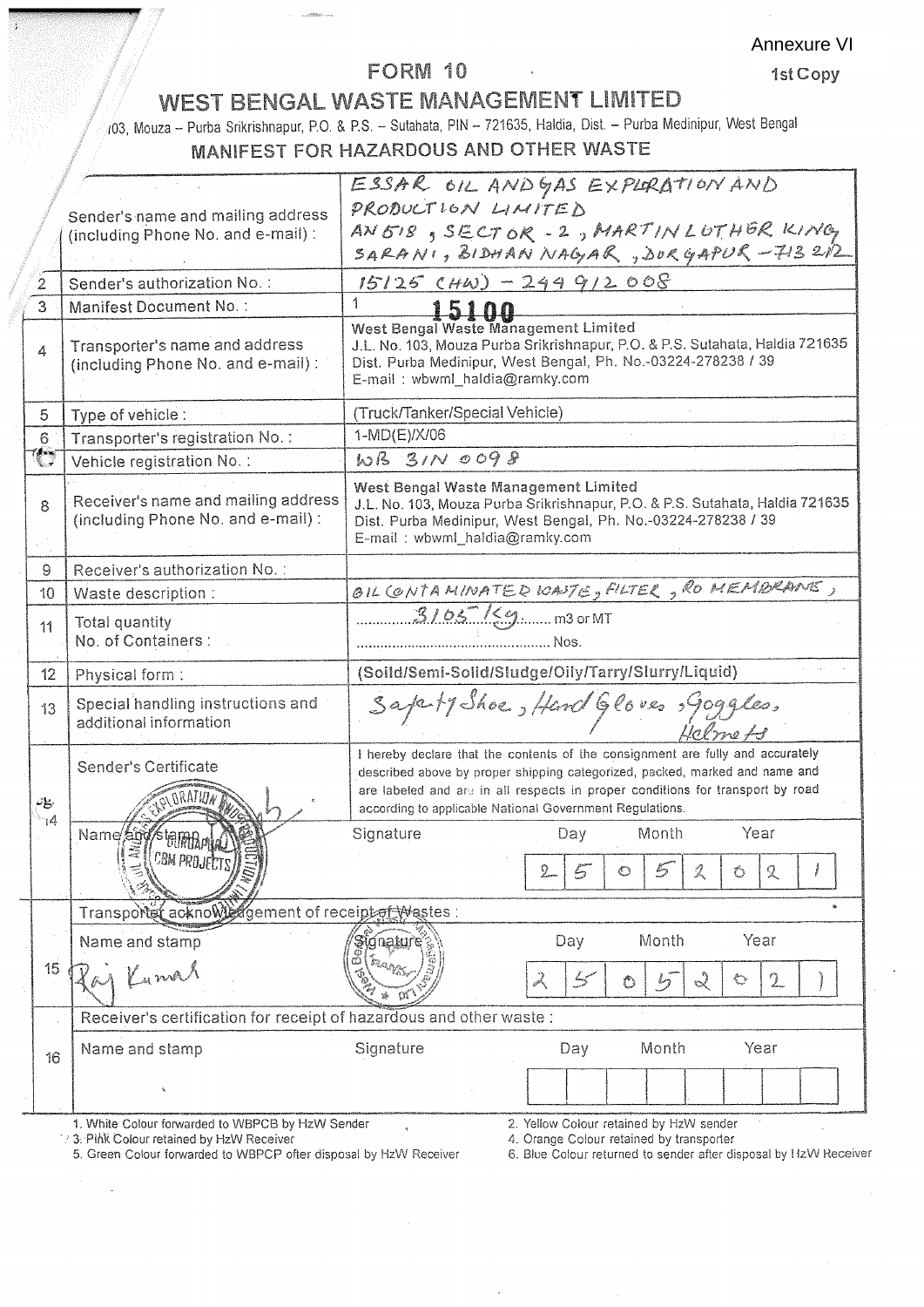# FORM 10

1st Copy

WEST BENGAL WASTE MANAGEMENT I IMITED<br>10 80, Mouza - Pabayan, P.S.-Saltora Dist-Bankura , West Bengal – 722158

# MANIFEST FOR HAZARDOUS AND OTHER WASTE

|                  | Sender's name and mailing address                                        | ESSAR OIL AND GAS EXPLORATION AND                                                                                                          |
|------------------|--------------------------------------------------------------------------|--------------------------------------------------------------------------------------------------------------------------------------------|
|                  | (including Phone No. and e-mail):                                        | PRODUCTION LIMITED                                                                                                                         |
|                  |                                                                          | AN 518, SECTOR-2, MARTIN LUTHERKING                                                                                                        |
| 2                | Sender's authorization No.:                                              | $15/25CHWJ-2449/2008$                                                                                                                      |
| 3                | Manifest Document No.:                                                   | 1                                                                                                                                          |
|                  |                                                                          | West Bengal Waste Management Limited                                                                                                       |
| 4                | Transporter's name and address<br>(including Phone No. and e-mail):      | JL No 80, Mouza - Pabayan, P.S.-Saltora Dist-Bankura,                                                                                      |
|                  |                                                                          | West Bengal - 722158                                                                                                                       |
| 5                | Type of vehicle :                                                        |                                                                                                                                            |
| fén!             | Transporter's registration No.                                           | <b>Pruck/Tanker/Special Vehicle)</b><br>1-MD(E)/X/06                                                                                       |
| $\mathcal{I}$    | Vehicle registration No. :                                               | $MB-31N+0098$                                                                                                                              |
|                  |                                                                          |                                                                                                                                            |
| 8                | Receiver's name and mailing address<br>(including Phone No. and e-mail): | West Bengal Waste Management Limited                                                                                                       |
|                  |                                                                          | JL No 80, Mouza - Pabayan, P.S.-Saltora Dist- Bankura,<br>West Bengal - 722158                                                             |
| 9.               | Receiver's authorization No. IS EXPLORA                                  |                                                                                                                                            |
| 10               | Waste description :                                                      |                                                                                                                                            |
| 11               | <b><i>GARITO</i></b><br>Total quantity                                   | BU CONTAININATED WASTE, FILTERS, ROMEMBRAN                                                                                                 |
|                  | No. c Containers:                                                        | $3025$ k $9$ $3$ m3 or MT<br>Torch Barley-15V                                                                                              |
| 12 <sup>°</sup>  |                                                                          | $9i$ lica GeL<br>.Nos.                                                                                                                     |
|                  | Physical form:<br>TIMLI                                                  | <u>⁄⁄</u> Koild/Semi-Solid/Sludge/Oily/Tarry/Slurry/Liquid)                                                                                |
| 13 <sup>13</sup> | Special handling instructions and<br>additional information              | Saitly shoo, MandGloves, Goggels. Kelmets.                                                                                                 |
|                  |                                                                          |                                                                                                                                            |
|                  | Sender's Certificate                                                     | I hereby declare that the contents of the consignment are fully and accurately                                                             |
| ٨c               |                                                                          | described above by proper shipping categorized, packed, marked and name and                                                                |
| 14               |                                                                          | are labeled and are in all respects in proper conditions for transport by road<br>according to applicable National Government Regulations. |
|                  | Name and Kamp                                                            | Signature<br>Day                                                                                                                           |
|                  |                                                                          | Month<br>Year                                                                                                                              |
|                  | 1Ŝ<br>IJ<br>کت                                                           | ∠<br>$\zeta$<br>$\circ$                                                                                                                    |
|                  | Transport to the product of recession was as :                           |                                                                                                                                            |
|                  | Name and stamp                                                           | Staature                                                                                                                                   |
| 15               | in and                                                                   | Day<br>Month<br>Year                                                                                                                       |
|                  |                                                                          | $\mathcal{S}^r$<br>O<br>Ŀ                                                                                                                  |
|                  | Receiver's certification for receipt of hazardous and other waste :      |                                                                                                                                            |
|                  | Name and stamp                                                           |                                                                                                                                            |
| 16               |                                                                          | Signature<br>Day /<br>Month<br>Year                                                                                                        |
|                  | مسرده                                                                    | $\hat{r}$                                                                                                                                  |
|                  | 1. White Colour forwarded to WBPCB by HzW Sender                         |                                                                                                                                            |
|                  | 3. PIAK Colour retained by HzW Receiver                                  | 2. Yellow Colour retained by HzW sender                                                                                                    |

 $\mathcal{L}$ 

5. This Colour Telemon by The Crooter.<br>5. Green Colour forwarded to WBPCP ofter disposal by HzW Receiver

 $\frac{1}{2}$ 

4. Orange Colour retained by transporter<br>6. Blue Colour returned to sender after disposal by HzW Receiver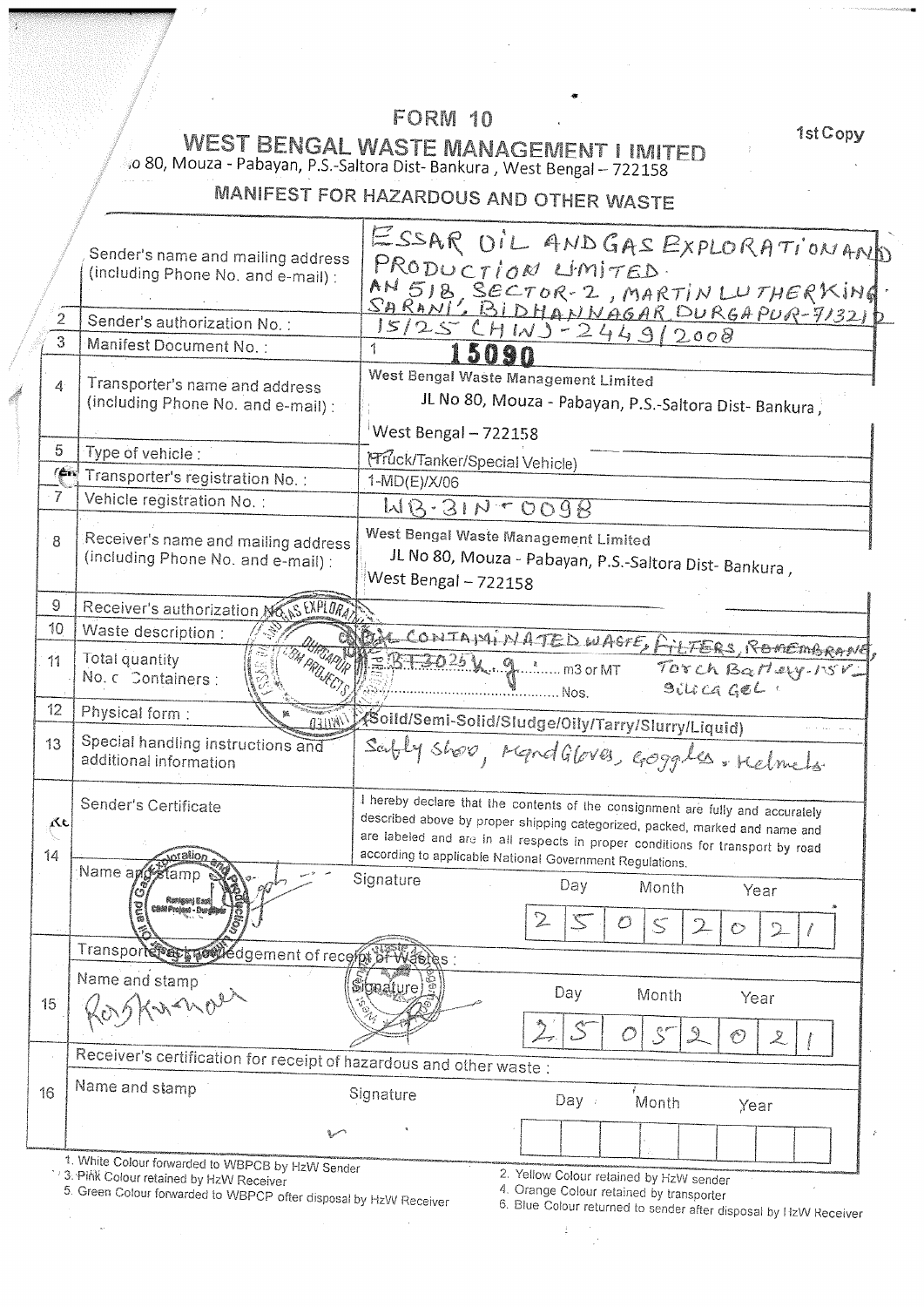### **Expenditure towards Environmental Protection Measures at EOGEPL CBM Project, Raniganj ( April' 21 to September' 21)**

| <b>S. No.</b> | <b>Particular</b>                                                                            | <b>Expenses</b><br>(INR) |
|---------------|----------------------------------------------------------------------------------------------|--------------------------|
|               | Installation of Reverse Osmosis Treatment System for Produced Water<br>Treatment (Recurring) | 1,47,56,567              |
| $\mathcal{P}$ | Environmental Monitoring Activities (Recurring)                                              | Rs. 562,710.00           |
| 3             | HDPE liners for produced water storage at site when needed (Capital)                         | Rs. 166,500.00           |
| 4             | TCLP Analysis of Hazardous waste (One time)                                                  | Rs. 1.00                 |
| 5             | Non Hazardous Waste Disposal (Recurring)                                                     | Rs. 101,775.00           |
| 6             | Hazardous Waste Disposal (Recurring)                                                         | Rs. 240,204.81           |
|               | TOTAL                                                                                        | Rs. 1,071,190.81         |